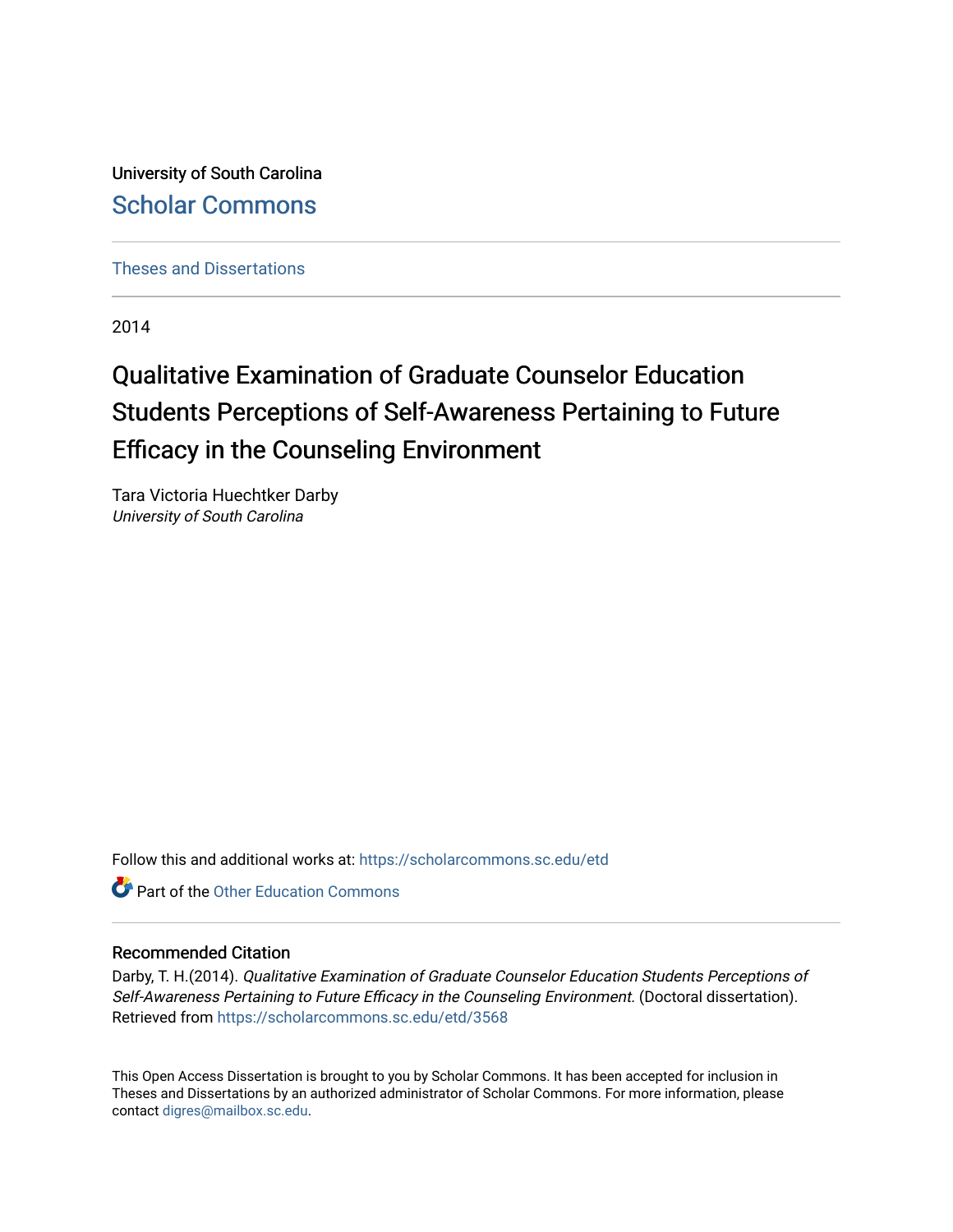#### QUALITATIVE EXAMINATION OF GRADUATE COUNSELOR EDUCATION STUDENTS PERCEPTIONS OF SELF-AWARENESS PERTAINING TO FUTURE EFFICACY IN THE COUNSELING ENVIRONMENT

By

Tara Victoria Huechtker Darby

Bachelor of Science Winthrop University, 1995

Master of Science Winthrop University, 1996

Master of Education University of South Carolina, 1998

Educational Specialist University of South Carolina, 1998

\_\_\_\_\_\_\_\_\_\_\_\_\_\_\_\_\_\_\_\_\_\_\_\_\_\_\_\_\_\_\_\_\_\_\_\_\_\_\_\_\_\_\_\_\_\_\_\_\_

Submitted in Partial Fulfillment of the Requirements

For the Degree of Doctor of Philosophy in

Counselor Education

College of Education

University of South Carolina

2014

Accepted by:

Joshua Gold, Major Professor

Moody Crews, Committee Member

Ryan Carlson, Committee Member

Susan Schramm-Pate, Committee Member

Lacy Ford, Vice Provost and Dean of Graduate Studies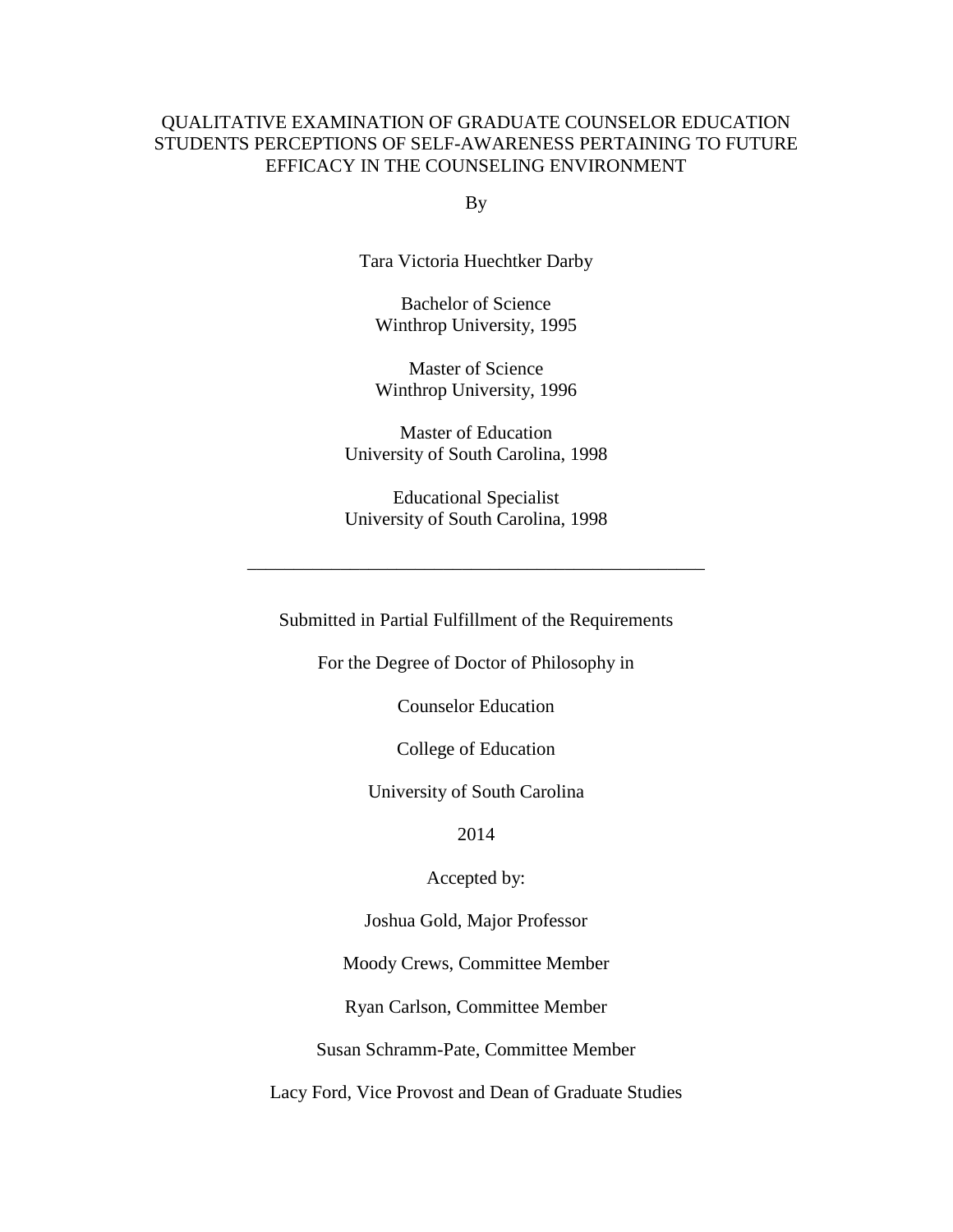© Copyright by Tara Victoria Huechtker Darby, 2014 All Rights Reserved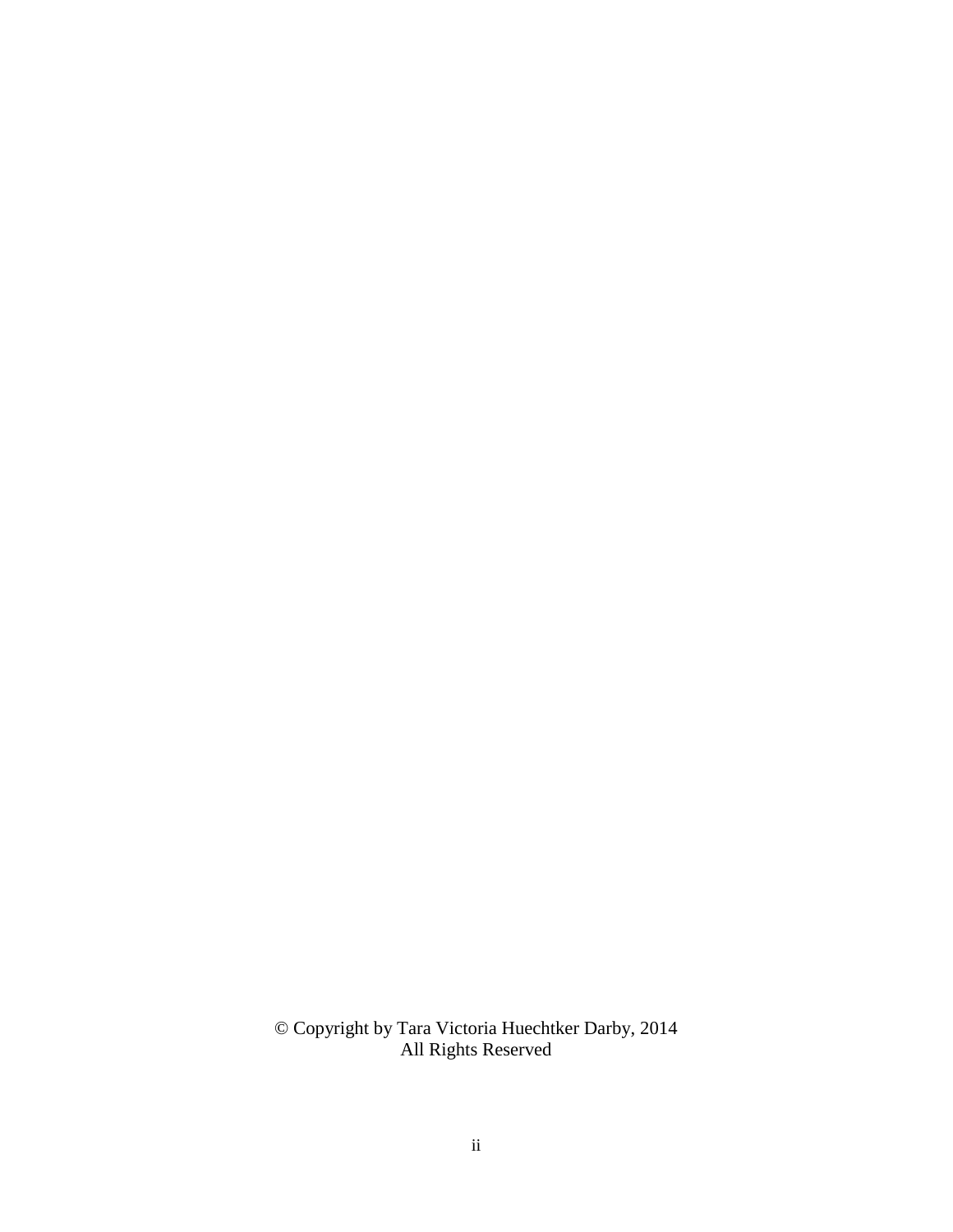#### DEDICATION

This work is dedicated in loving memory to my mother, Sandra Dunning Huechtker, whose legacy of generosity, openness, strength, and nurturing is incomparable to any I've ever seen.

My mother taught me that every person is worthy and deserving of respect regardless of race, ethnicity, religion, socio-economic status, gender, and/or ability. My mother was an advocate for social justice before I ever knew what that meant.

She taught me what unconditional love feels like and I will be forever grateful. Her abundance of faith, kindness, and patience was rare and had no limits.

My mother is remembered by testimony, not title, which is what she would have preferred, and what has now become my ultimate goal. Her love continues to inspire me, sustain me, and nourish me even as I ache for her presence daily.

iii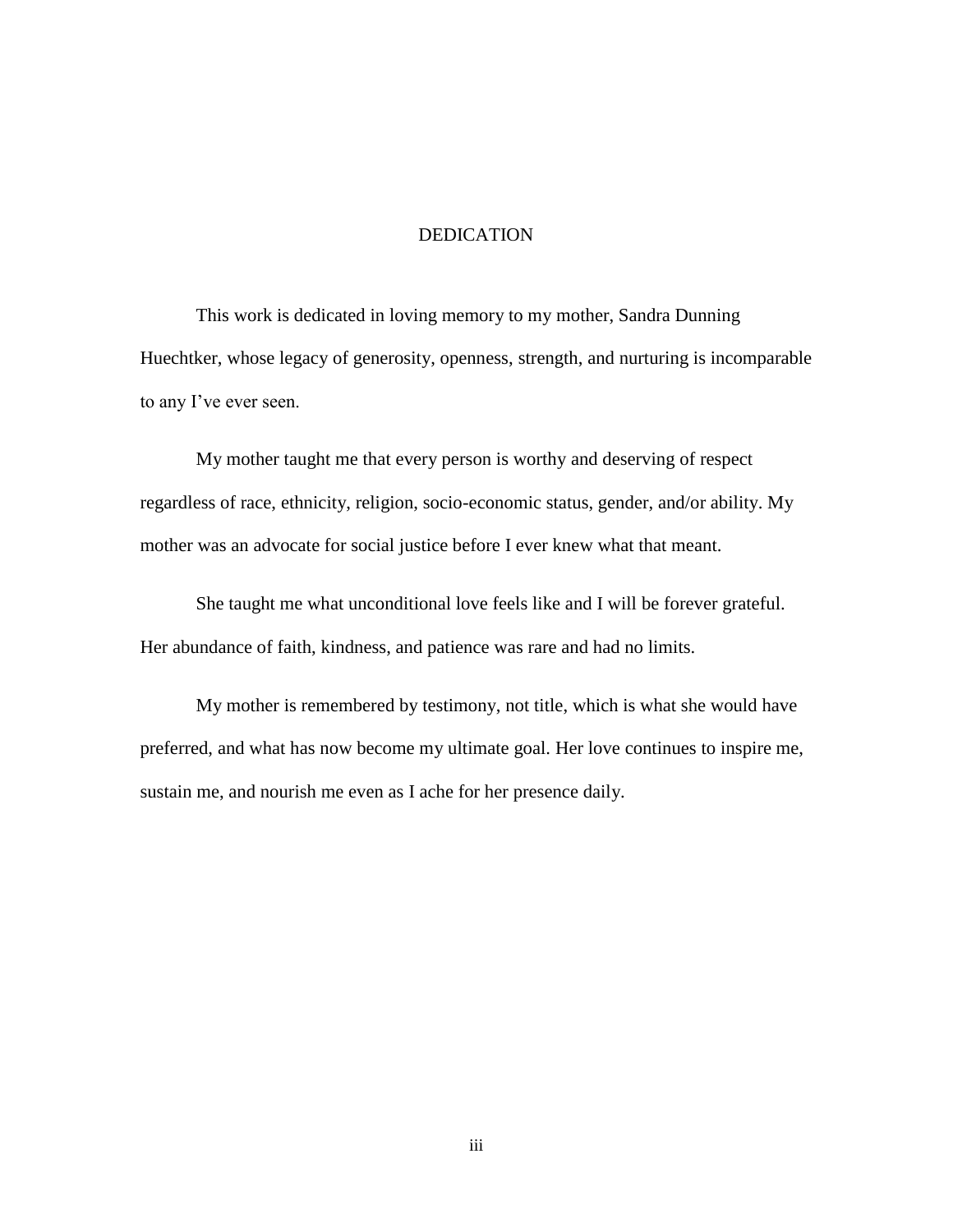#### ACKNOWLEDGMENTS

I must acknowledge my daughter Ariel and my son Ian as you have been by my side through trials, formidable challenges, and hard times. Both of you always made me smile and laugh no matter what. We have been fortunate enough to experience together the unconditional love my mother gave me. Ariel, you are talented, beautiful, kind, and wise beyond your years. You have always had an old soul and your strength and perseverance continue to amaze me. Your openness and genuine regard for all of God's creatures is inspiring. Ian, you've had obstacles, challenges, and trials that no one should have but your tenacity and humor have stayed with you throughout. Your quick wit and deep, introspective thoughts are mind boggling. I so admire your determination and strength to carry on. May you always have hope and never lose your will.

I thank Ariel, Ian, and my husband Rick for sharing me with my studies and my love of learning and growing. I also thank you for eating at the counter, being patient with my crazy schedules, my stress related moments, and never complaining that the kitchen table had become my personal office.

Rick, I appreciate your sharing me with both school and work so quickly after we married and supporting and cheering me on along the way. Thank you for being patient and respectful of my time constraints. Thank you so much for knowing just when I needed a break and for being thoughtful enough to make sure I got one.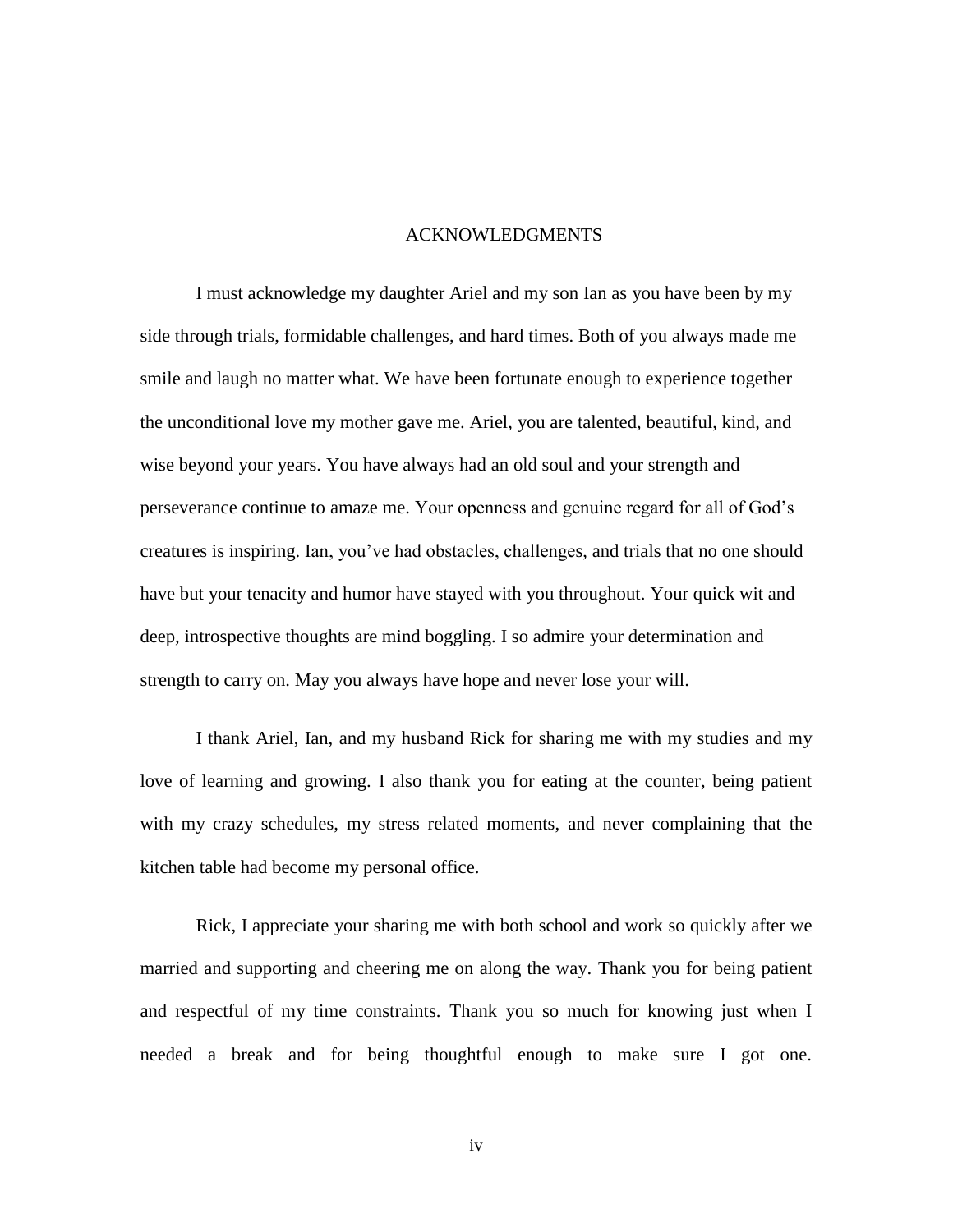I am ever grateful to my sister Tracie Thompson for the constant encouragement and belief in my abilities. Thank you for knowing that I valued our relationship despite the distance and work load. The amount of phone time you gave me is incredible.

I'd like to acknowledge my father, Edward D. Huechtker for teaching me the value of hard work not only through words but by example. You were relentless about the importance of education and I can truly appreciate that now. I also want to thank you for never once letting me think that gender was a barrier to my goals. Your model of lifelong learning has obviously made a lasting and important impression on me.

Finally, I'd like to thank Dr. Joshua Gold. Dr. Gold pushed me, challenged me and worked with me without giving up. I'd like Dr. Gold to know how much I appreciate his willingness to take a chance on allowing me back into the program knowing that I only left previously due to "life getting in the way". Thank you for understanding and believing in me when I came to you.

A special thank you to Dr. Crews, Dr. Carlson, and Dr. Evans for guiding me throughout my "doctoral" journey, all with different and valuable insights unique to each of you and vital for my holistic development. Thank you to Dr. Schramm-Pate for your willingness to serve on my committee without question and being part of my "team".

A special thank you to the participants' who willingly gave up what little time they had in the last year of their program, to enable me to complete mine.

Ultimately, I thank and acknowledge God for his enduring and patient presence in my life. Through God, I have hope and have learned that I am "enough".

v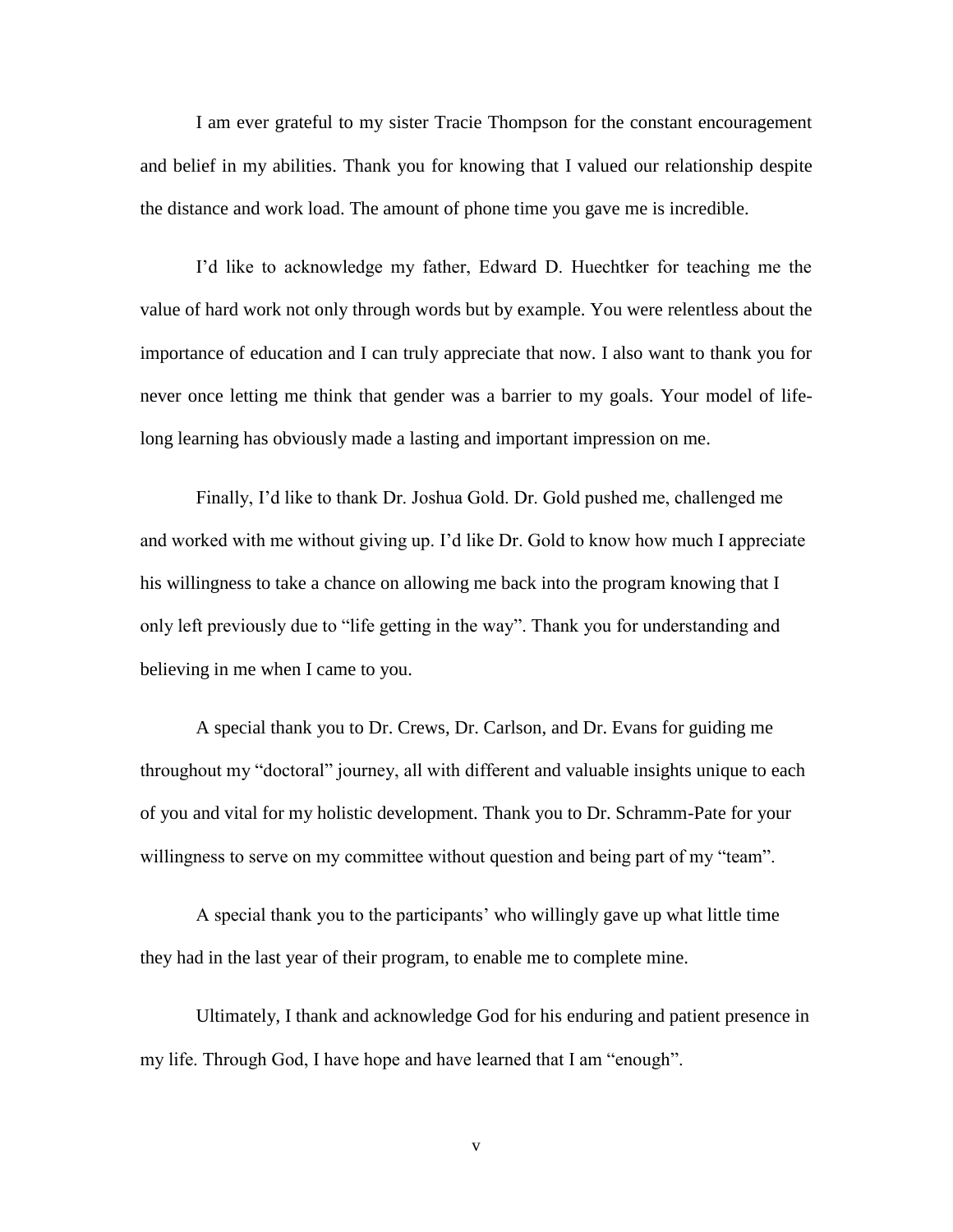#### ABSTRACT

Research in this study indicates that high levels of self-awareness as well as a clearly defined self-identity are related to increased levels of care and ethical decision making among counselors. An enhanced social-cognitive development of the counselor education graduate student is associated with an increased ability for them (in the future) to process legal and ethical dilemmas such as the right to die legislation and how it could affect them professionally. This study includes implications for counselors and the training and supervision of counselor education graduate students who may be affected by the right to die legislation and the way it affects their interaction with their clients.

*Keywords*: Self-Awareness, Morality, Ethics, Spirituality, Suicide/ Right to Die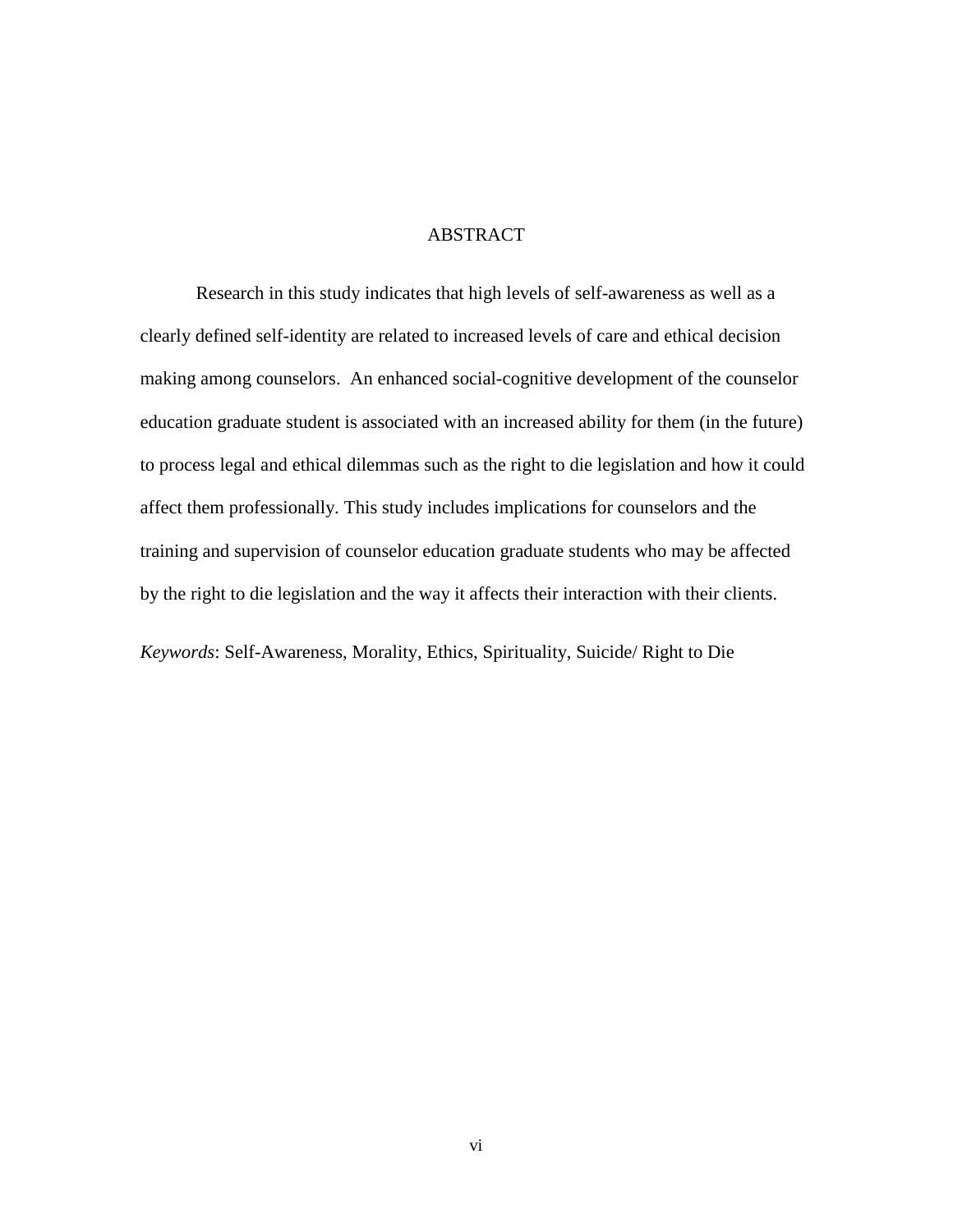### TABLE OF CONTENTS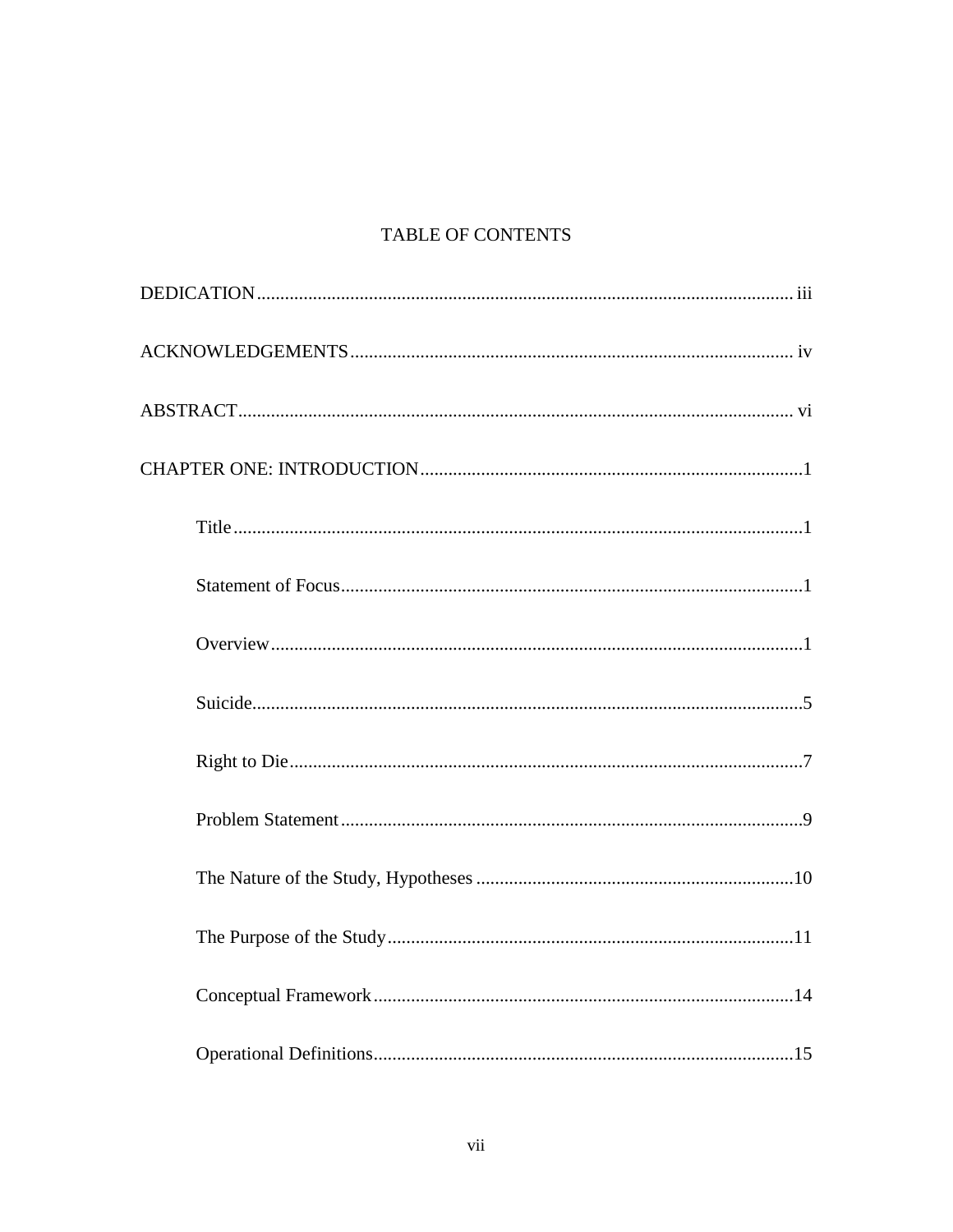| Self-Awareness and Social Cognitive Development of Counselor Education |  |
|------------------------------------------------------------------------|--|
|                                                                        |  |
| Conceptual Framework-Including Spirituality, Morality, and Ethics 35   |  |
|                                                                        |  |
|                                                                        |  |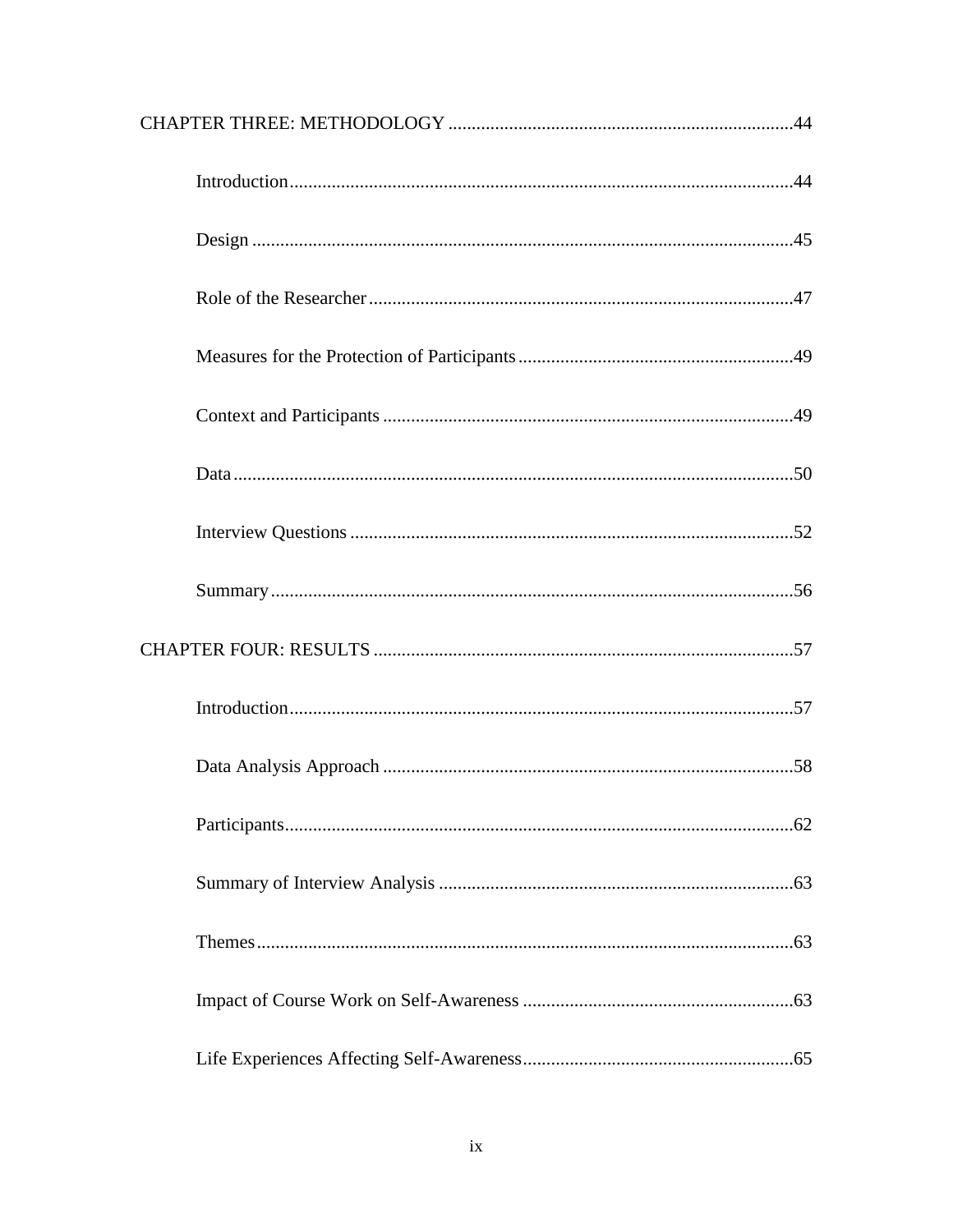| 66. Spirituality and Personal Values as Related to Specific Issues within this Study |
|--------------------------------------------------------------------------------------|
|                                                                                      |
|                                                                                      |
|                                                                                      |
|                                                                                      |
|                                                                                      |
|                                                                                      |
|                                                                                      |
|                                                                                      |
|                                                                                      |
|                                                                                      |
|                                                                                      |
|                                                                                      |
|                                                                                      |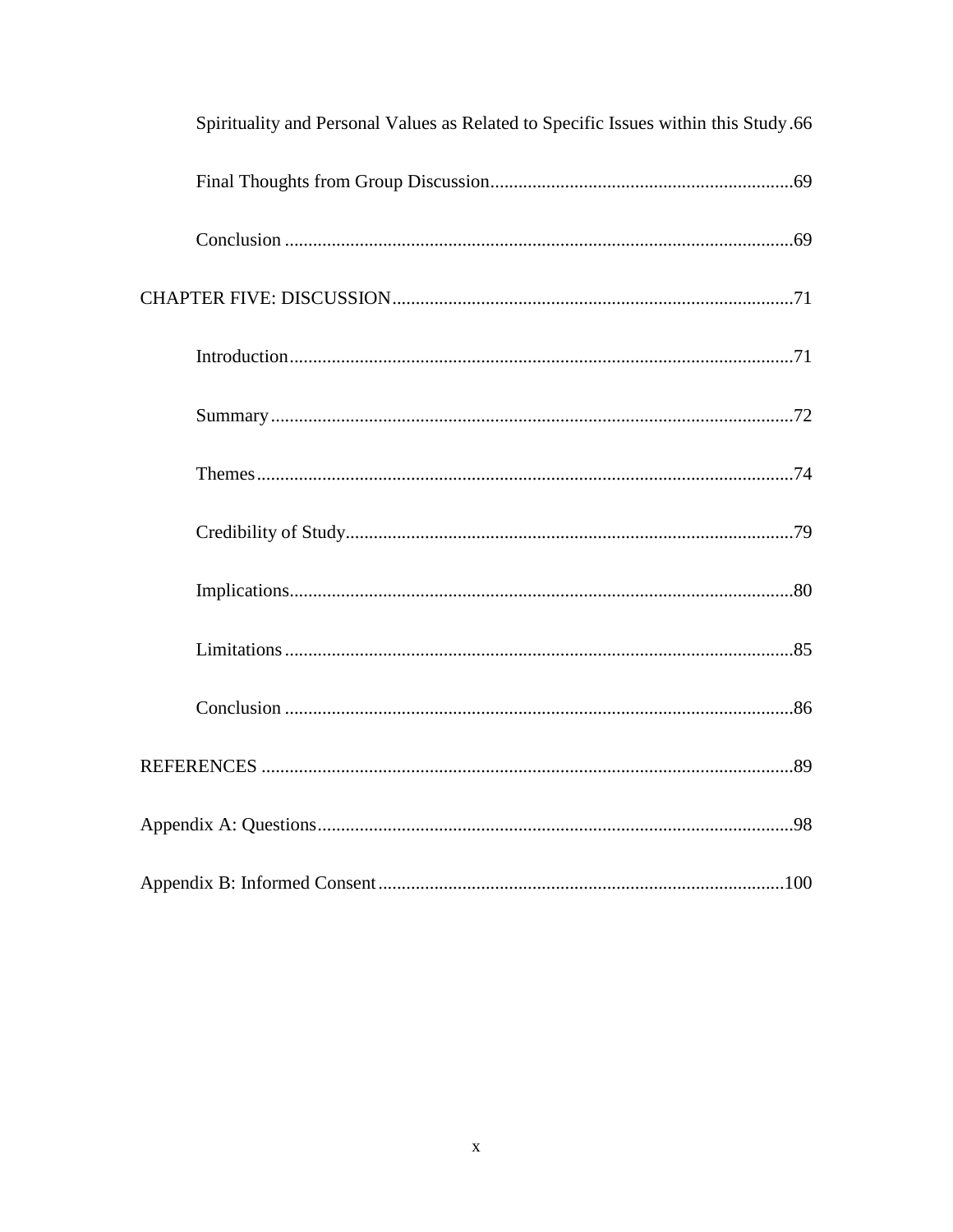#### CHAPTER ONE: INTRODUCTION

#### **Title**

A Qualitative Examination of Graduate Counselor Education Students' Perceptions of Self-Awareness Pertaining to Future Efficacy in the Counseling Environment.

#### **Statement of Focus**

The present study focuses on the perceptions of self-awareness of counselor education students as related to their future ethical decision-making process in the counseling environment, specifically pertaining to the right-to-die issue. This study was conducted to explore how aware future counselors report to be pertaining to this matter, as a possible venue for ensuring that they do not inadvertently impose their personal value systems on a client.

#### **Overview**

The professional association of counseling claims for itself the right to develop codes of conduct for its members. These codes are written by counselors, for counselors and those who claim this professional title, are expected to adhere to their many clauses and directives. These groups include professional counselors and those in training, as well as the faculty who prepare and supervise them. It must be borne in mind that these codes of conduct or ethical codes are undergoing constant scrutiny and review as new social issues confront the profession. In addition to the continual evaluation of ethical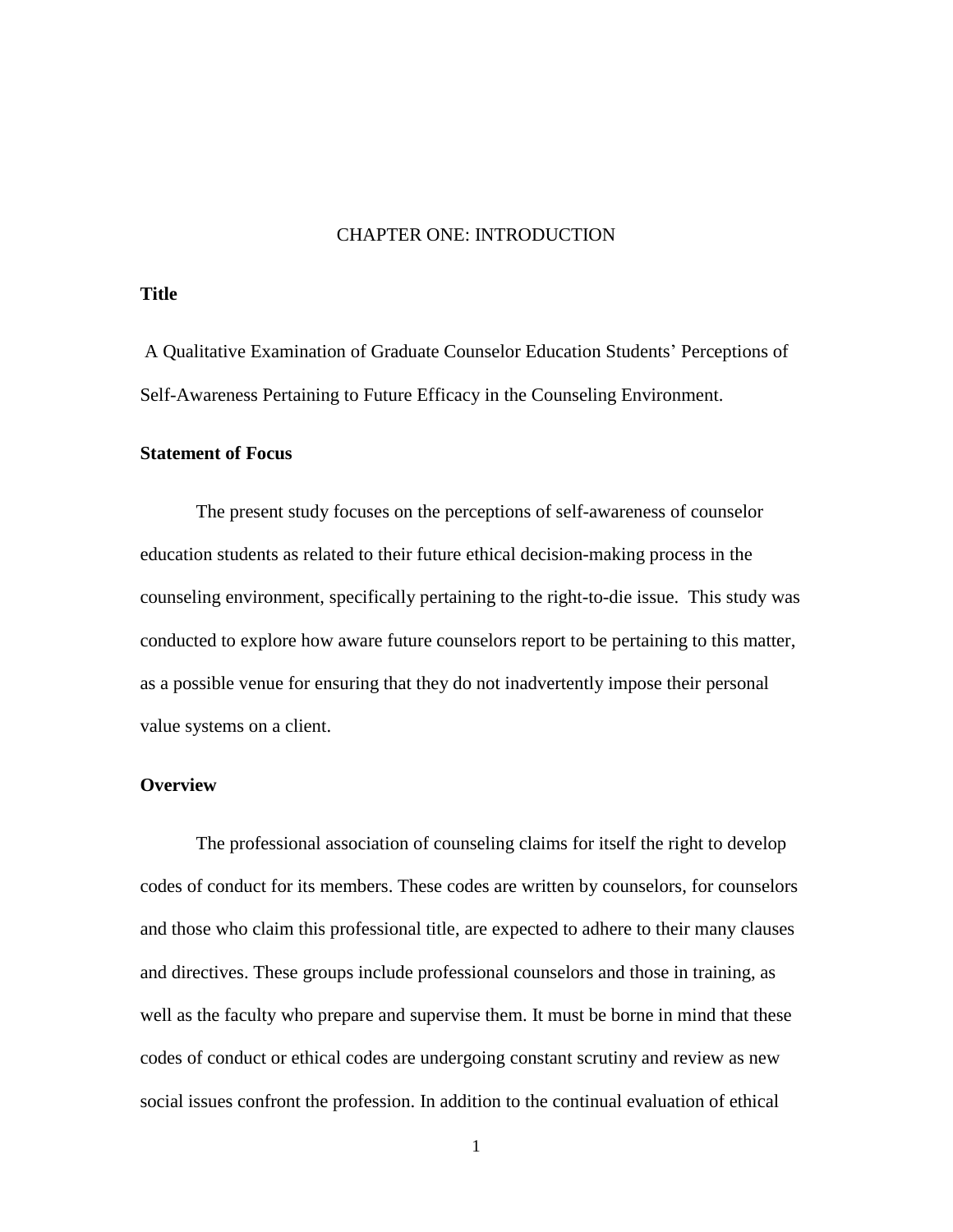codes, so too is scholarly attention paid to the ways in which counselors make ethical decisions encompassing the domain of social-cognitive development.

## **A) Ethical Issues Around Suicide As Pertaining To What Has Yet To Be Learned About Right-To-Die**

―As social-cognitive growth occurs, individuals are better able to be responsive to the clients they serve" (Lambie, Hagedorn & Ieva, 2010, p. 229). Counselor education programs that are accredited through the Council for Accreditation of Counseling and Related Educational Programs (CACREP) are required to foster development in this area. ―Counselors in training begin the development of their ethical and legal knowledge base and decision-making skills while enrolled in counselor education programs" (Lambie, Hagedom, & Ieva, p. 240). Historically, counselors have been confronted with multiple issues that required them to ascertain how their personal values will impact the delivery of high quality, value-aware counseling services.

These issues include, but are not limited to, the right to die (as discussed in this particular study), sexual orientation, abortion, spirituality, religion, gender issues, race, and ethnicity issues. Moreover, this challenge to the decision-making process has not abated.

At the time this study began, the aforementioned code of ethics (1997) includes End of Life Care for Terminally Ill Clients in section A.9. In, A.9.b. "Counselor Competence, Choice, and Referral", the ACA code of ethics clearly indicates an impact on the counselor both morally and personally related to this issue. "Recognizing the personal, moral and competence issues related to end-of-life decisions, counselors may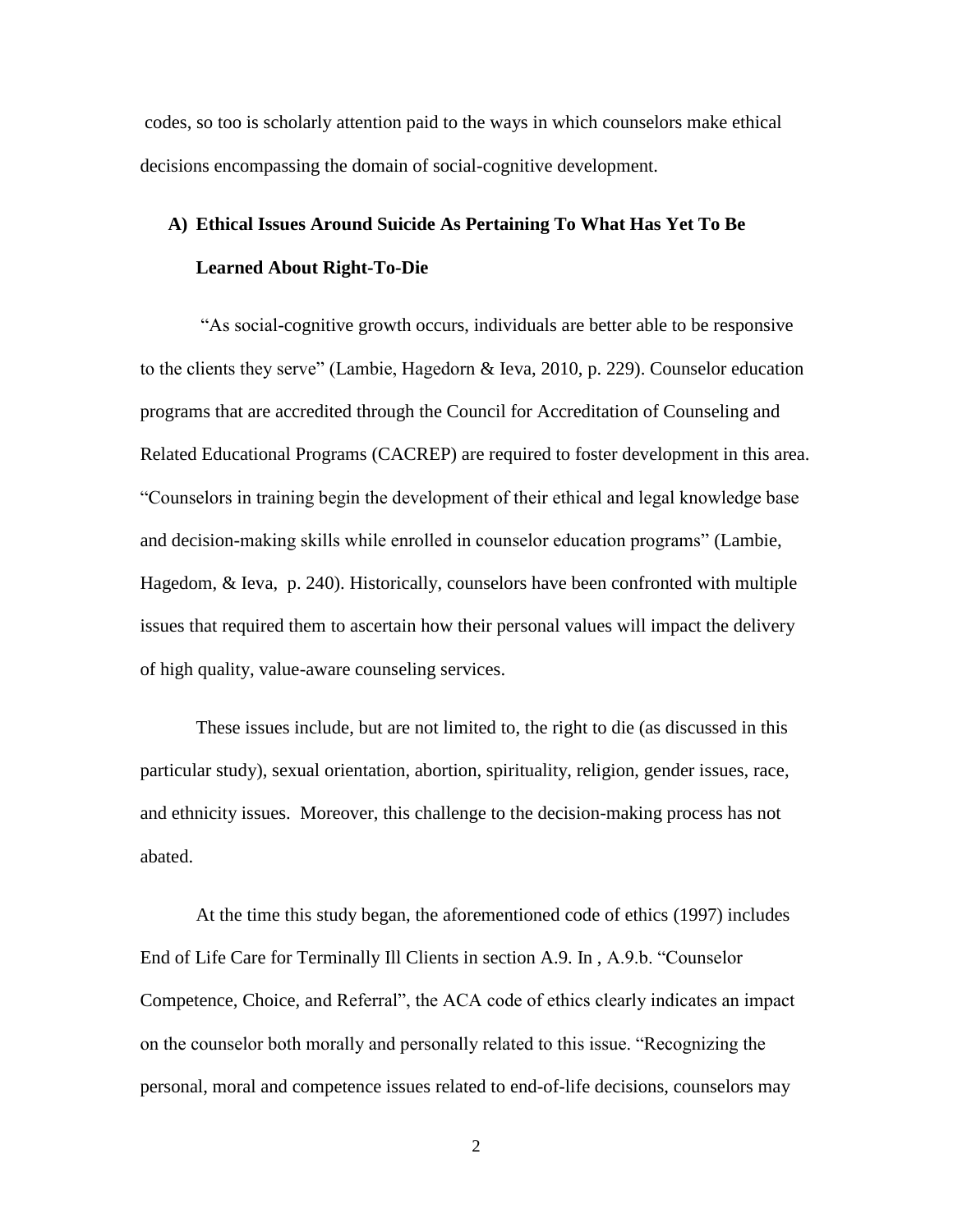choose to work or not to work with terminally ill clients who wish to explore their endof-life options.‖ This ethical standard relates only to the terminally ill. It also gives the counselor an option of referral. While that option is viable, as the world around us changes along with the legislation pertaining to moral, spiritual, and ethical issues, it may become difficult to avoid working with a client facing these types of issues. As this study progressed, the American Counseling Association published a revised/updated Code of Ethics in January, 2014. This new Code of Ethics, states things differently, which may or may not have to do with impending legislation, new legislation or public interests groups. In section B.2 b, titled; Confidentiality Regarding End-of-Life Decisions, the updated code states:

Counselors who provide services to terminally ill individuals who are considering hastening their own deaths have the option to maintain confidentiality, depending on the applicable laws and the specific circumstances of the situation and after seeking consultation or supervision from appropriate and professional legal parties. (p.7)

Referring out may possibly become less feasible as new legislation will continue to come up throughout time. Looking at the updated code of ethics, it appears that it would behoove most counselors to take an intimate and intense look at where they are in their own development of self-awareness and social cognitive development in order to best serve the clientele of the world we live in. Should legislation such as the right to die become prevalent, counselors and counselors in training may be forced to look at new ways to work with these clients in an effective manner without compromising or imposing their own values onto the client.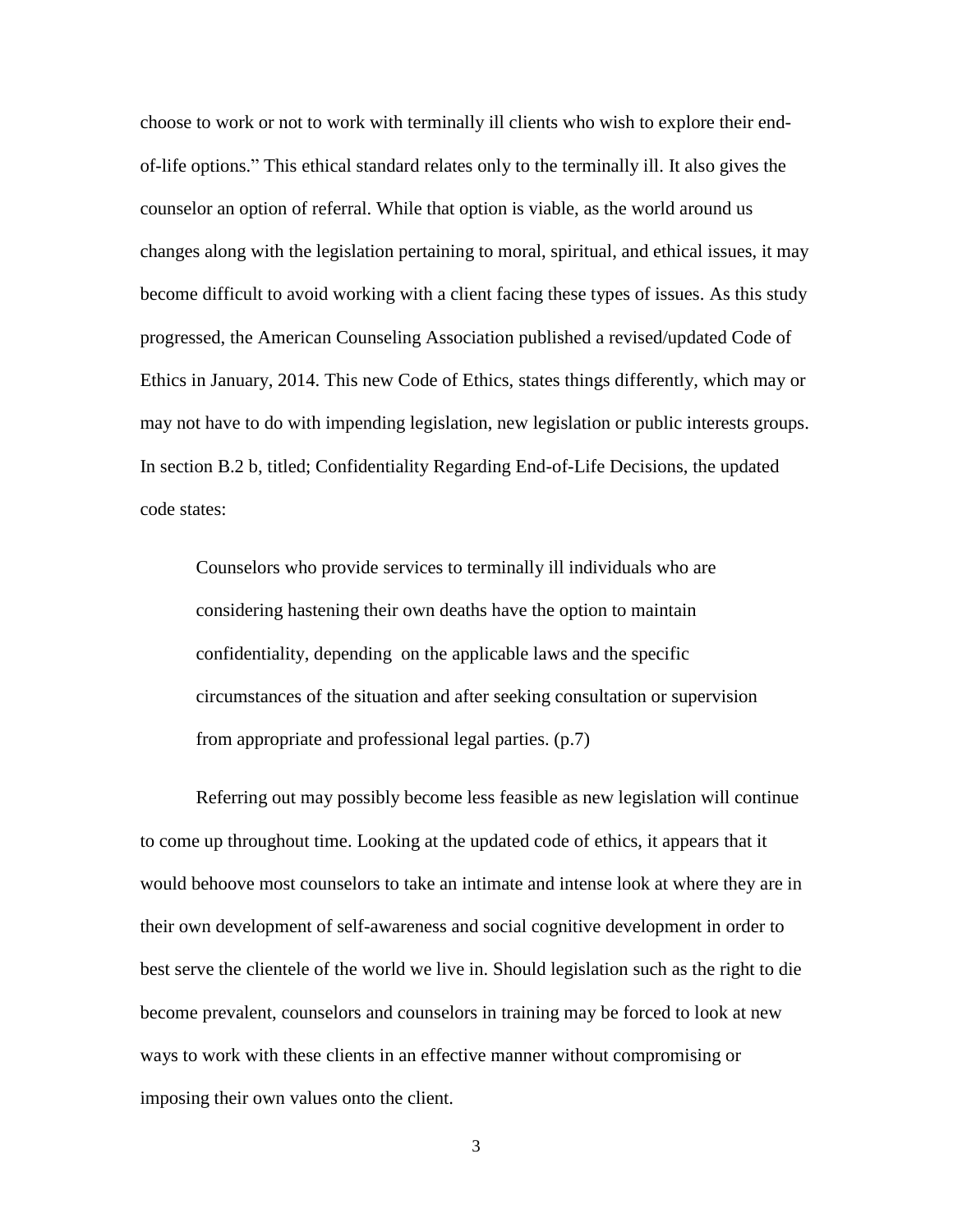The right-to-die issue can be closely linked to the ethical debate around the client's right to suicide. However, while this paragraph has briefly outlined current stances on this issue, no equivalent understanding is as of yet available for dealing with client right-to-die issues, the theme of this study.

#### **B) Ethical Decision-Making Regarding Social Cognitive Content**

The issue of suicide was chosen for this study to show the severity and seriousness of why counselors in training may choose to strive for enhanced selfawareness and develop a positive self-identity. Implications are that if they do not possess such attributes, their ability to be value sensitive, (so as not to impose their own values on their clients) will remain critical. Professional morality, ethics, and spirituality among counselor education students are very likely to be challenged and this group may be required to commit to self-reflection and possibly get more training on how they are going to handle these changes in the clinical setting. Counselors in training could benefit from an in depth look at their own self-awareness and thoughts surrounding this issue. Counselors in training may need to work on developing a solid self-identity and to grow in the area of social-cognitive development. Positive growth in this area of self-awareness could be a benefit to them when making ethical decisions based on new legislation as it occurs. According to Lambie, Hagedorn & Ieva (2010),

Effective counselors possess sound ethical and legal knowledge and have the ability to successfully integrate a code of ethics with diverse clients in various settings, therefore, the acquisition and application of ethical and legal knowledge must occur at the preparation and practice levels (p. 230).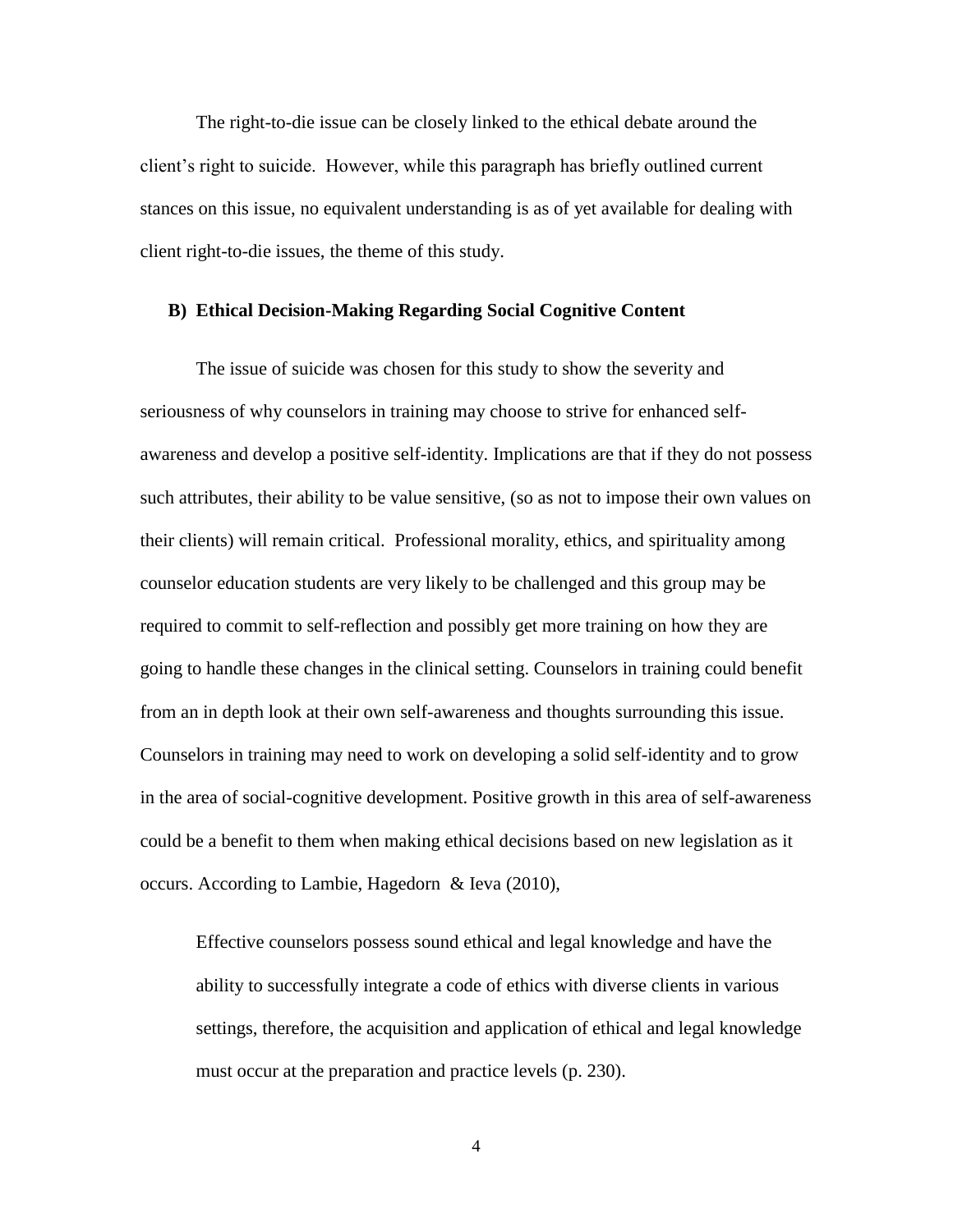It has been shown by Lambie et.al., that the counselor education students who displayed higher degrees of social-cognitive functioning and/or self-awareness additionally displayed many desirable counseling skills such as flexibility, increased empathy, and an ability to take on other perspectives (p.240). These students presented stronger impressions of self-care and wellness which are important attributes for counselors when they face a client's serious moral, spiritual and ethical issues that may be incongruent with their own belief systems.

#### **Suicide**

The following information, as stated previously is to demonstrate the impact that certain issues in legislation can have on counselor self-awareness and the need for enhanced self-awareness to promote efficacy in the counseling environment. Suicide was intentionally chosen due to its prevalence in society and to act merely as a demonstration of how legislation such as the right to die can impact counselors and their personal values. Additionally, the topic of suicide was chosen because it appears that suicide is an issue that almost every counselor will face with a client at some point in their career. The following information demonstrates the seriousness of types of legislation that could impact the way clinicians in the mental health profession work with clients.

In the United States, assisted suicide is legal in the States of Oregon, Montana and Washington. There are many implications for potential impact on the counseling profession regarding this issue. Literature and recent research (Brassington, 2008) is showing a surge in the push for the right to choose as well as the headway that the interest groups are making on the topic of both suicide and Physician Assisted Suicide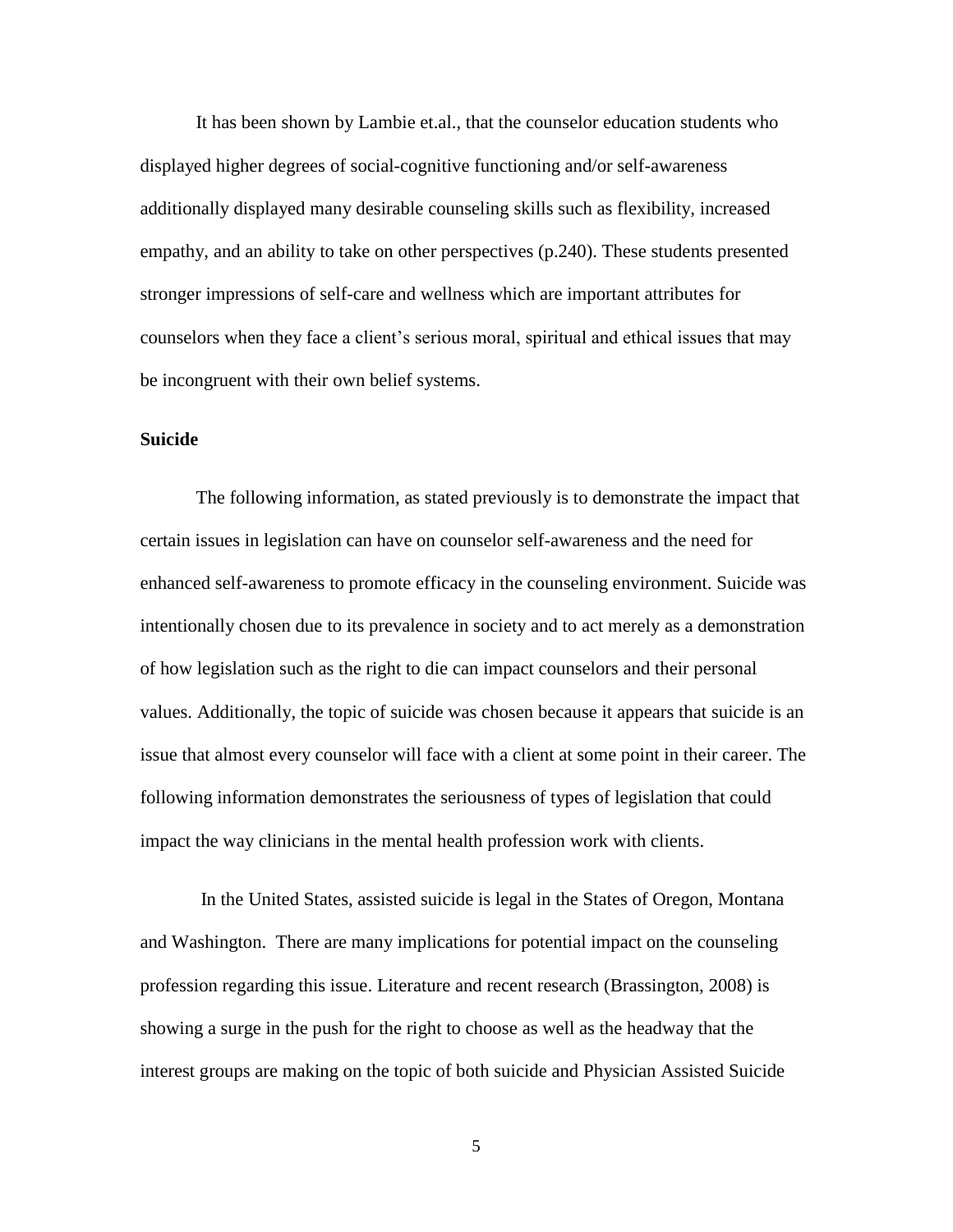(PAS). To Sociologists, suicide is not just an individual act, but is a function of the individual and the society. (Haralambos, Holborn & Heald ,2004).

The debate of suicide seems to have no bound as both scholars and even men in the street participate keenly. It is controversial in that, while some feel in the wake of unending difficulties or insurmountable pain and conflicts one could subscribe to as a panacea, others are rather inclined to uphold that one should in no account intentionally take his or her life. This school of thought frowns upon suicide and so considers it immoral (Ogar & Ogaboh, 2011).

In Chapter Two of this dissertation, the literature reviews will show that the topic of suicide is currently being debated and that legislation is being enacted in other states. This deliberation may set the stage for changes in the counseling environment and the way counselors work with suicidal clients. While society has historically set the standards for what is moral and immoral, society may be seeing a shift in those beliefs and a fight for an individual's right to choose, regardless of what the "standards" of society say. According to Brassington (2008), autonomy arguments seem to have the most influence on the formation of the laws. One of the issues Brassington raises is: "death is simply too big a deal for people to choose it lightly. If someone seeks death, then there is an overwhelming reason to suppose that de facto, he believes that he has a good reason to do so" (2008. p. 425).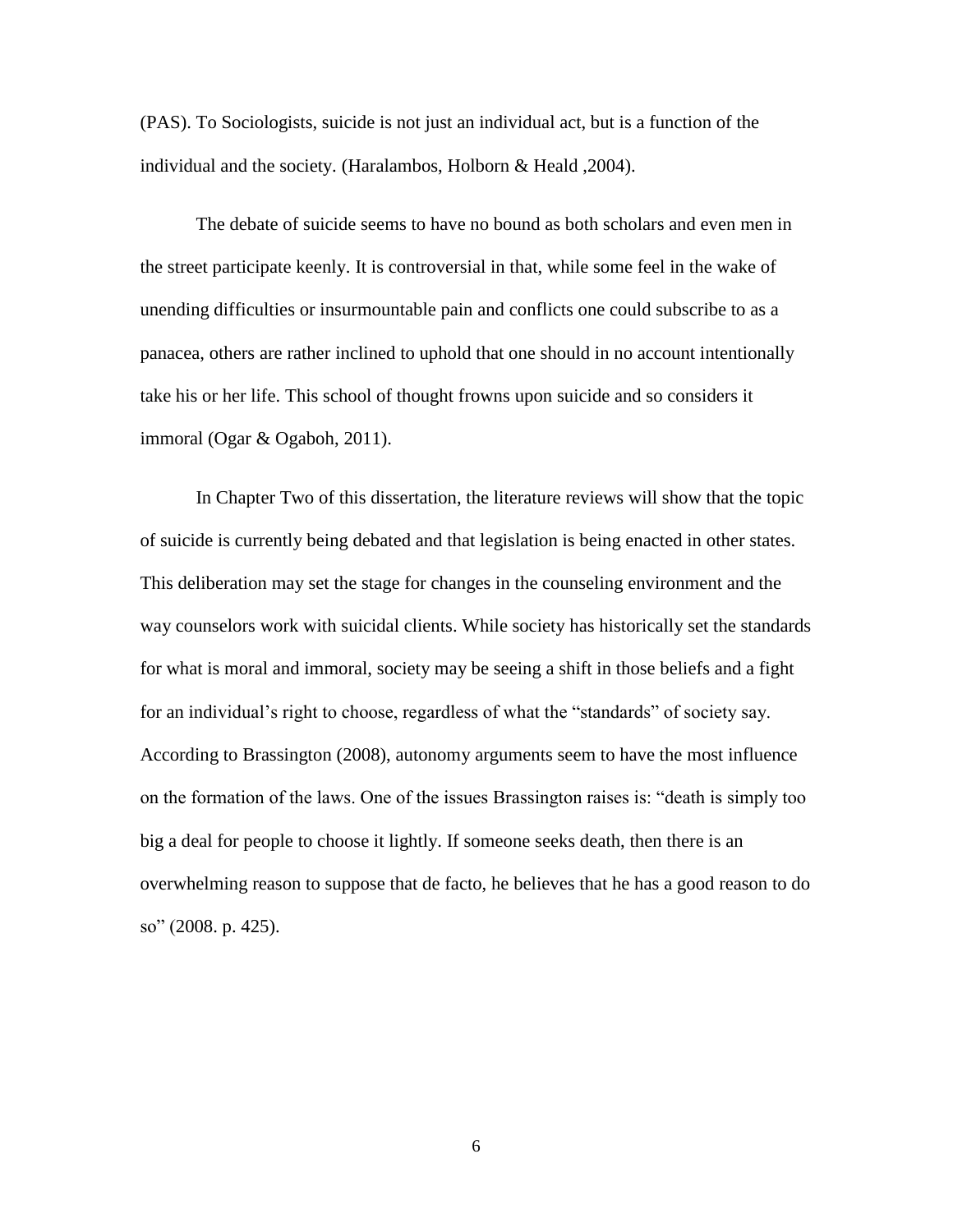#### **Right-to Die**

Research and legislation imply that individuals can and should have the right to die and often see the intervention of others to help as an intrusion and invasion upon that right (Brassington, 2008). Some (Brassington, 2008), believe that after all other routes or methods of treatment have been exhausted, it is the moral obligation of the medical professionals, counselors, and loved ones to not fight the individual's motions to end their life due to what could best be described as unlivable conditions. It is imperative to remember that every individual has a personal tolerance level of pain (physical and mental) and therefore a personal definition of unlivable is key. The sufferer is equally as valuable as one who is not suffering; therefore, their preferred solution to their ailment should not be ignored but held in high regard because they should be valued intrinsically along with their wishes. In other words, those in support of the right to die say that no one, not even medical professionals or loved ones, should have the power to hold the sufferer captive based on the idea that morally, the individuals wishes are the ones that should be respected. These wishes may be incongruent with a counselor's personal values and belief systems and it is not unlikely that a counselor, who is not self-aware, may unintentionally impose their own values on the client. It can be said that it is society's obligation to have compassion for other humans, especially those with great pain and suffering.

Unlike the Death with Dignity Act in Oregon, Brassington (2008) included mental illness such as clinical depression as a "reason" for choosing death. Another "right to die" piece of literature written by an existential philosopher, James Park (2013), (who states he has a deep interest in medical ethics) discusses the idea of separating irrational suicide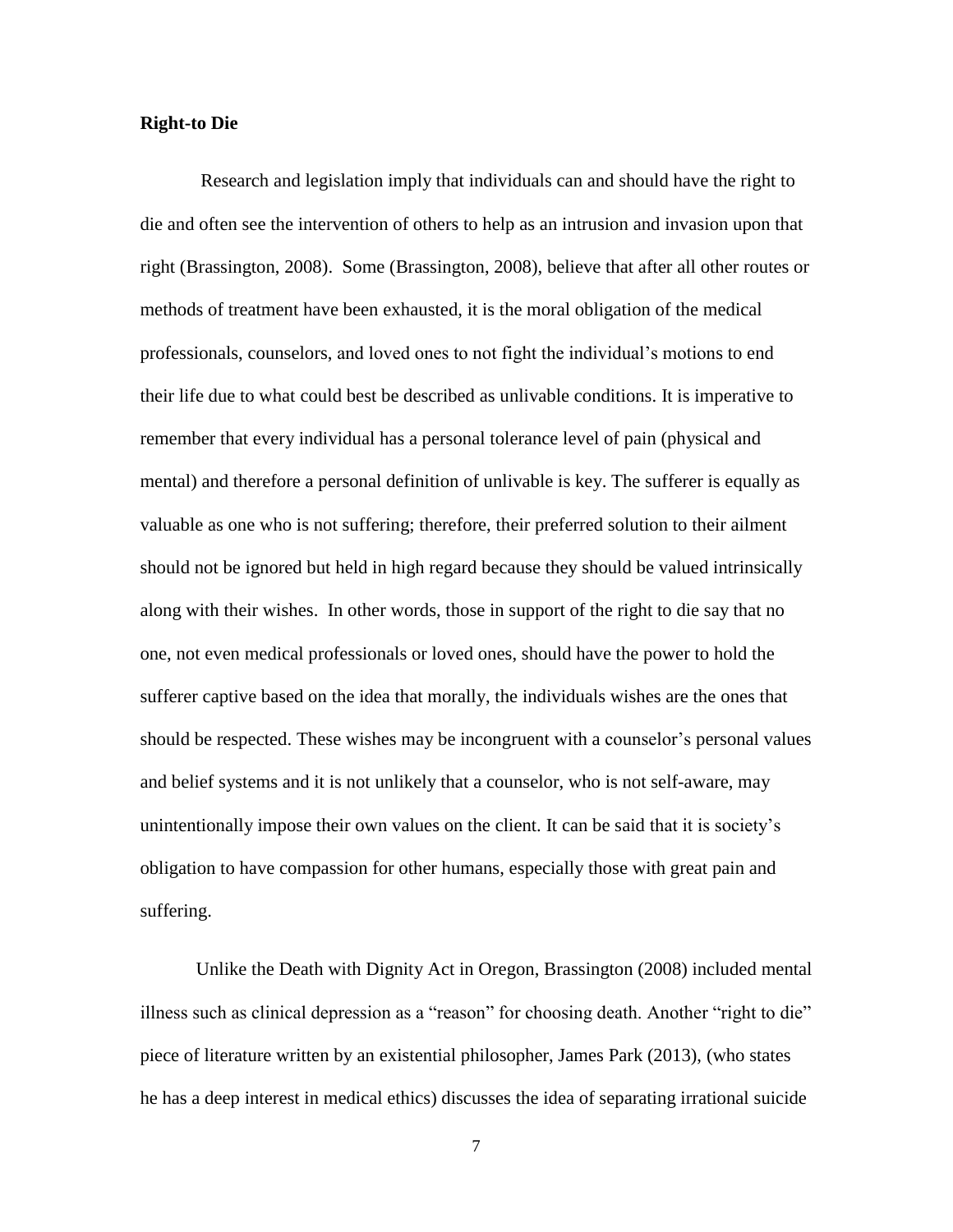from voluntary death. While some might not see the difference between the two perspectives, Park (2013) argued that there are four main differences between what he considers irrational suicide and voluntary death. He shared that Irrational suicide is: harmful, irrational, capricious and regrettable, while Voluntary death is: helpful, rational, well-planned and admirable. When looking at his particular reasoning for "helpful death" one sees that he has four safeguards to separate harm from help: "Psychological" consultant reviews the end-of-life plans; statements of support from family members; member of the clergy approves the life-ending decision and an ethics committee reviews the plans for death" (Park, 2013, p. 3). Park argued that autonomy of the individual should not be put above all else which is contrary to what Brassington argued. Park (2013) was adamant that the right-to-die movement should be careful to prevent suicidal people from appropriating the cloak of respectability and reason that the right-to-die movement has attempted to create for itself". A central question here is "who has the right to determine when we may die: us, as individuals with control over our own bodies and destiny, or others, as the state or federal government that claims a public interest in protecting life" (Glick  $& H$ utchinson, 1999, p. 761). The training of future counselor educators may be subject to change in order to meet the needs of those clients who make the decision to exercise their right to choose to die. Just as important could be how counselors will work with individuals in an efficacious manner without imposing their own views of morality, spirituality, and ethics on the client. This has the threat of being a challenge for counselor education students who have been trained to use prevention methods and conduct risk assessments to preserve the client's life regardless of the wishes of the client.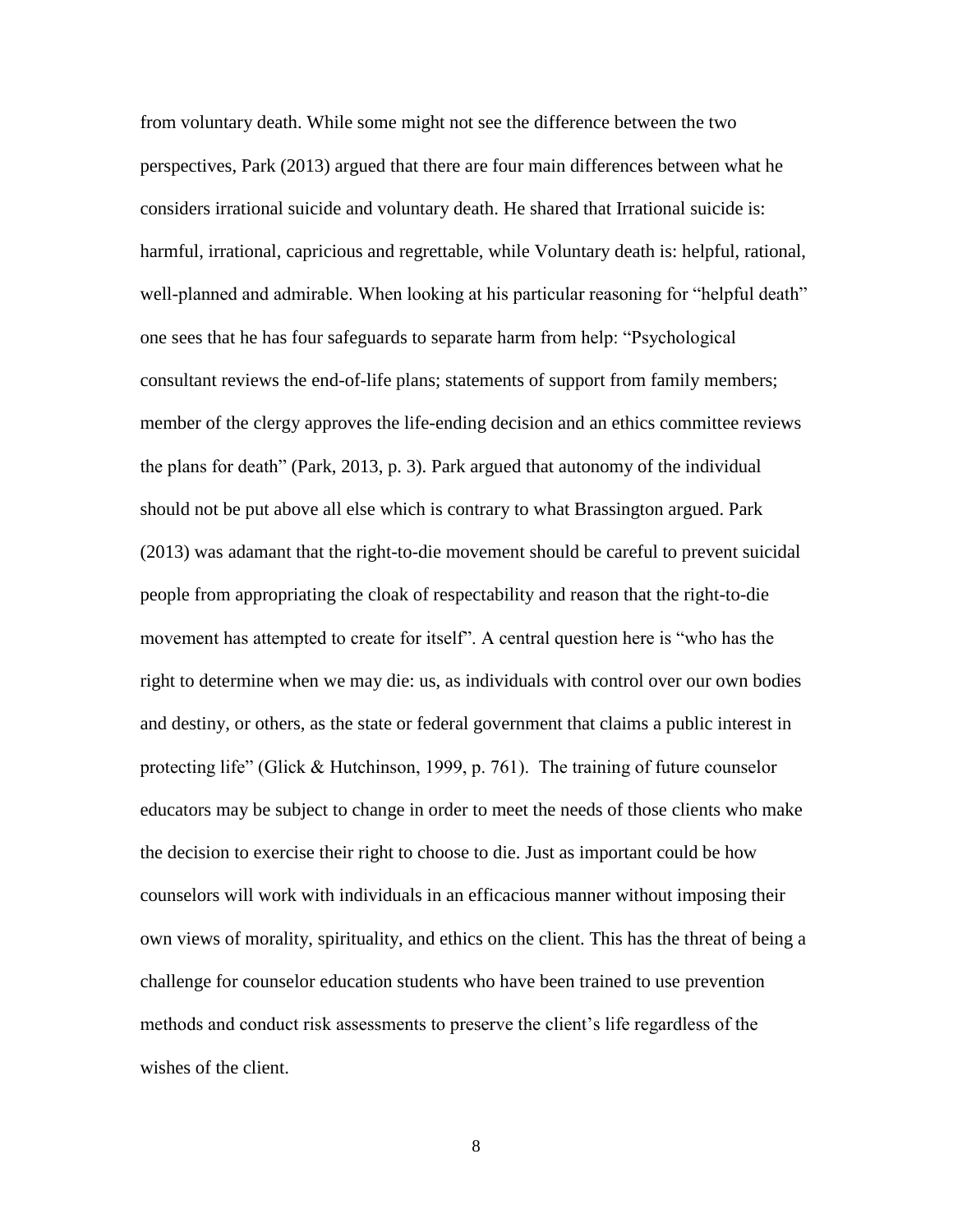Lacking in the research found thus far, is how the right to die movement and new laws will directly impact counselor education students. Also sorely lacking is how it could affect counselors in training as far as professional morality, ethics, and spirituality, which in turn could possibly affect how they work with suicidal clients as well as the training students receive. Moreover, another hole in the research is that there is no distinction found for the current study as to the differences of perceptions of self-esteem of graduate counselor education students on the school track versus students on the marriage and family track. However, to be pro-active, counselors in training for any area of counseling and counselor education training programs can choose to place further emphasis on the importance of self-awareness and social-cognitive development. Growth in the two aforementioned areas will hopefully enable counselor education students to attain better decision making skills which could assist them with new and/or controversial legislation in an ethical and professional manner. While we do have this knowledge about the ethical, moral, and spiritual issues raised by suicidal clients, at this time, we have no such knowledge pertaining to those clients considering the right-to-die decision, which in turn, lends itself to supporting this study.

#### **Problem Statement**

The present study examines the perceptions of the social-cognitive development of counselor education graduate students. The development of their personal identity as well as their perceptions of their own self-awareness may impact their ability to work with both current and future right-to-die legislation in the United States. Their personal and professional morality, ethics and spirituality as related to this subject will be examined. For this study in particular, should individuals gain the legal right to decide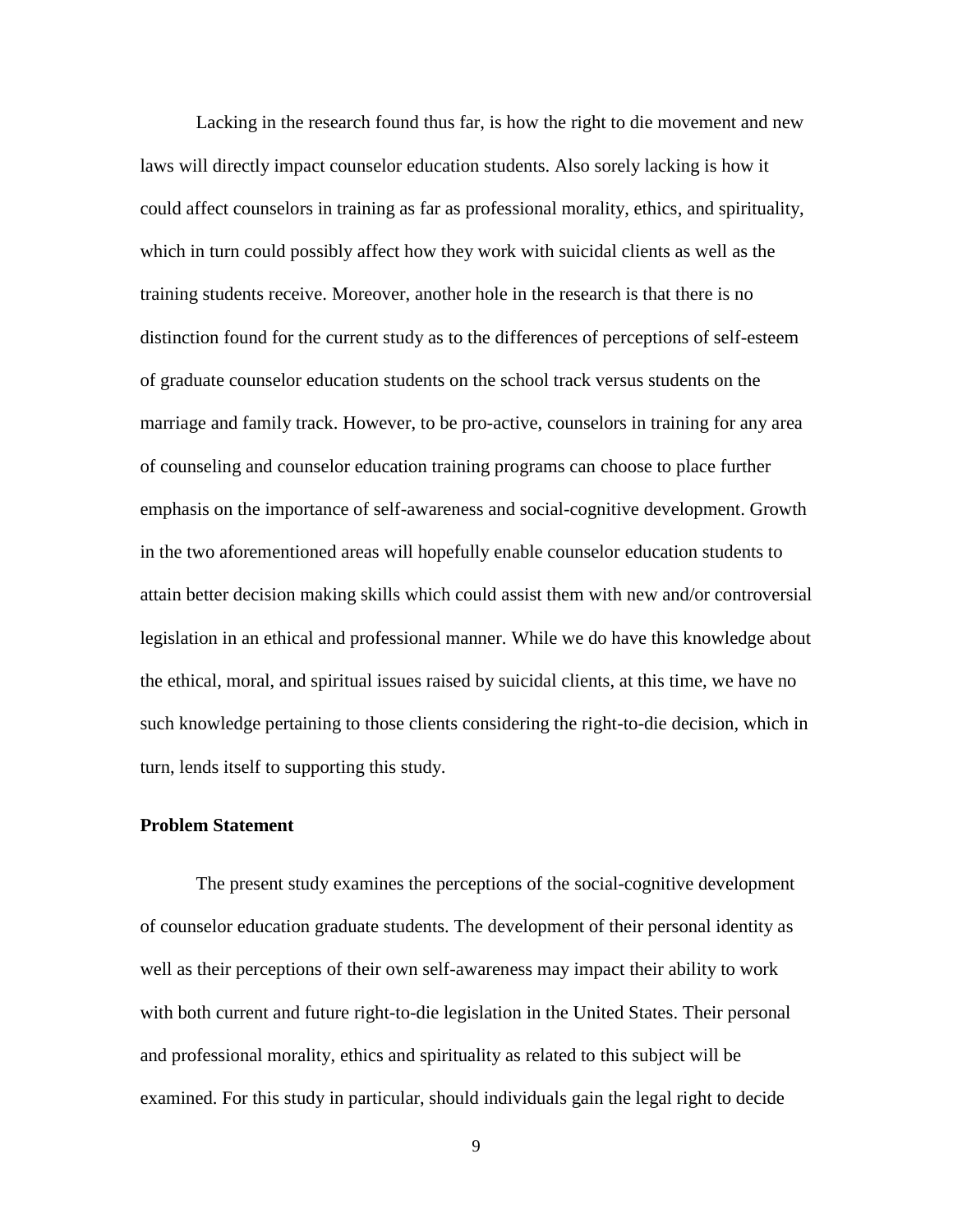how and when they die, the way we train counselor education students and how current practitioners would work with a suicidal patient and/or their families could be impacted. Counselors and counselor education graduate students may be faced with re-examining their professional morality, ethics, and spirituality.

#### **The Nature of the Study, Hypotheses**

For the purpose of this study, a qualitative approach was used with a phenomenological design. The reason for this type of approach was to solicit specific experiences, feelings, and perspectives from the point of view of the counselor education graduate students. This study used interviews, adapted questions pertaining to selfawareness, and philosophical perspectives in order to gain a clearer understanding of counselor education students' perceptions of self-awareness as related to potential efficacy in the counseling environment. The interviews were in-depth and were not structured. Each of the participants was involved in self-awareness discussions, interviewed one on one and participated in at least one discussion group. The perceptions of self-awareness and the feelings of the participants may provide a rationale for a need for new techniques and new types of training and supervision. Although Qualitative research is time consuming, it was necessary to capture the essence of this type of study and to see the counselor education students' world from a new perspective. Knowing how they are developing a social-cognitive awareness, what morality, spirituality, and ethics mean to them as emerging professional counselors, and how it may affect their decisionmaking processes could be indicative of a necessity for further training. Current practices may need to be reviewed and examined from a new perspective and could become an important topic in the counseling/mental health professions. In addition, an equally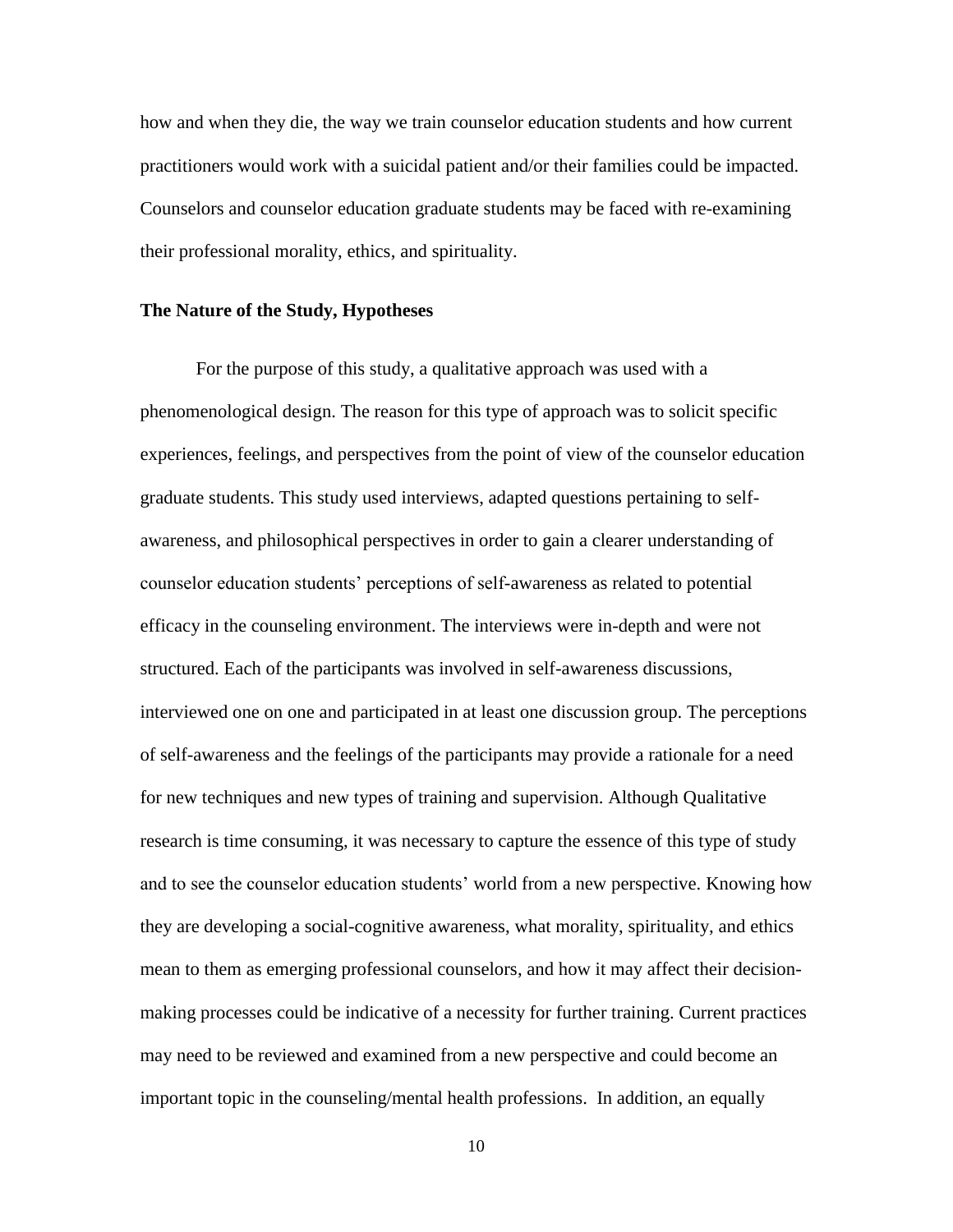important aspect of the study was to look at how the personal spirituality, morality, and ethics of each individual affects how they approach any new situation that may come to light in the future. The phenomenological approach included narrative aspects that allowed for more in-depth conversations and were used to help the participants become more aware of their own perceptions. The qualitative approach focused on a small set of participants and did not seek to generalize findings to a broad population as would a quantitative approach. The role of the researcher in this particular study was to be an active part of the interview process and to be deeply involved. An additional role of the researcher was to ensure validity and reliability, therefore, the data analysis included; (a) critical self-reflection, (b) member checks, and (c) an audit trail to ensure internal reliability and validity. Participants volunteered and in-depth discussions took place. Measures for ethical protection of the participants were taken and are described in Chapter Three along with a more detailed description of the methodology.

#### **The Purpose of the Study**

The purpose of this study was to look at the importance of graduate education students' perceptions of self-awareness and cognitive development pertaining to issues such as the right-to-die. Moreover, the study examined how graduate counselor education students self-awareness could be impacted in the areas of professional morality, spirituality, and ethics pertaining to the right to die legislation. According to the American Counseling Association code of ethics, a counselor has a professional moral obligation to respect and honor the client's wishes; even if they are not what the counselor himself or herself would choose (as long as no harm is done).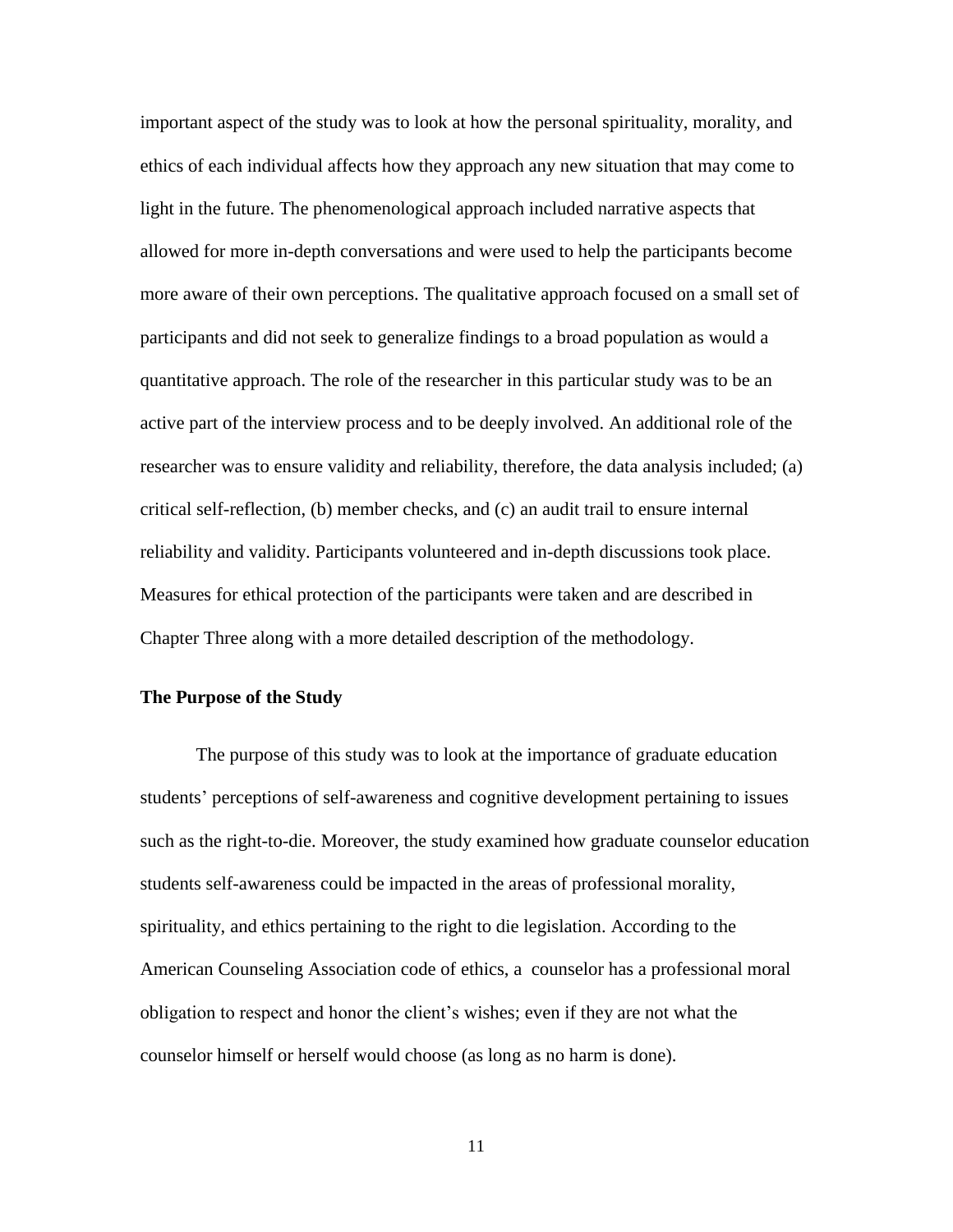In "A Solution –Focused Approach To Working With Clients Who Are Suicidal" by Sharry, Darmody & Madden 2002, one of the major ideas of the article can be summed up in the following quote: "Self-harm and suicide are amongst the most challenging and frightening problems that therapists and counselors can encounter in the course of their work" $(2002, p. 383)$ . The idea of suicide and confronting a client who may have suicidal ideations can be challenging and even scary to clinicians. The article mentioned above also shares that typical, traditional responses to suicidal clients have tended to consist of risk assessment, management, followed with treatment interventions including psychotherapy and/or medication (p398). In the literature as mentioned above and as seen again in "Suicide Prevention: Critical Elements for Managing Suicidal Clients and Counselor Liability Without the Use of a No-Suicide Contract" by Lee and Bartlett, 2005, we find that the use of a no-suicide contract, which is a type of "agreement" between the client and counselor, is often an attempt by the counselor to manage their own personal anxiety associated with treating a suicidal client (p. 852). According to the authors, there is no evidence to support the effectiveness of such contracts, but said contracts do appear to alleviate some anxiety for the counselor. McGlothlin, Rainey  $&$  Kindsvatter, 2005, stated that "It is likely that counselor trainees will be exposed to suicidal clients and subsequently face personal dilemmas, stress, and feelings of incompetence, (p. 135)" in their article titled, "Suicidal Clients and Supervisees: A Model for Considering Supervisor Roles." Moreover, according to Moerman, in "Working with Suicidal Clients: The Person-Centered Counselors Experience and Understanding of Risk Assessment" (2012, p. 214): Research indicates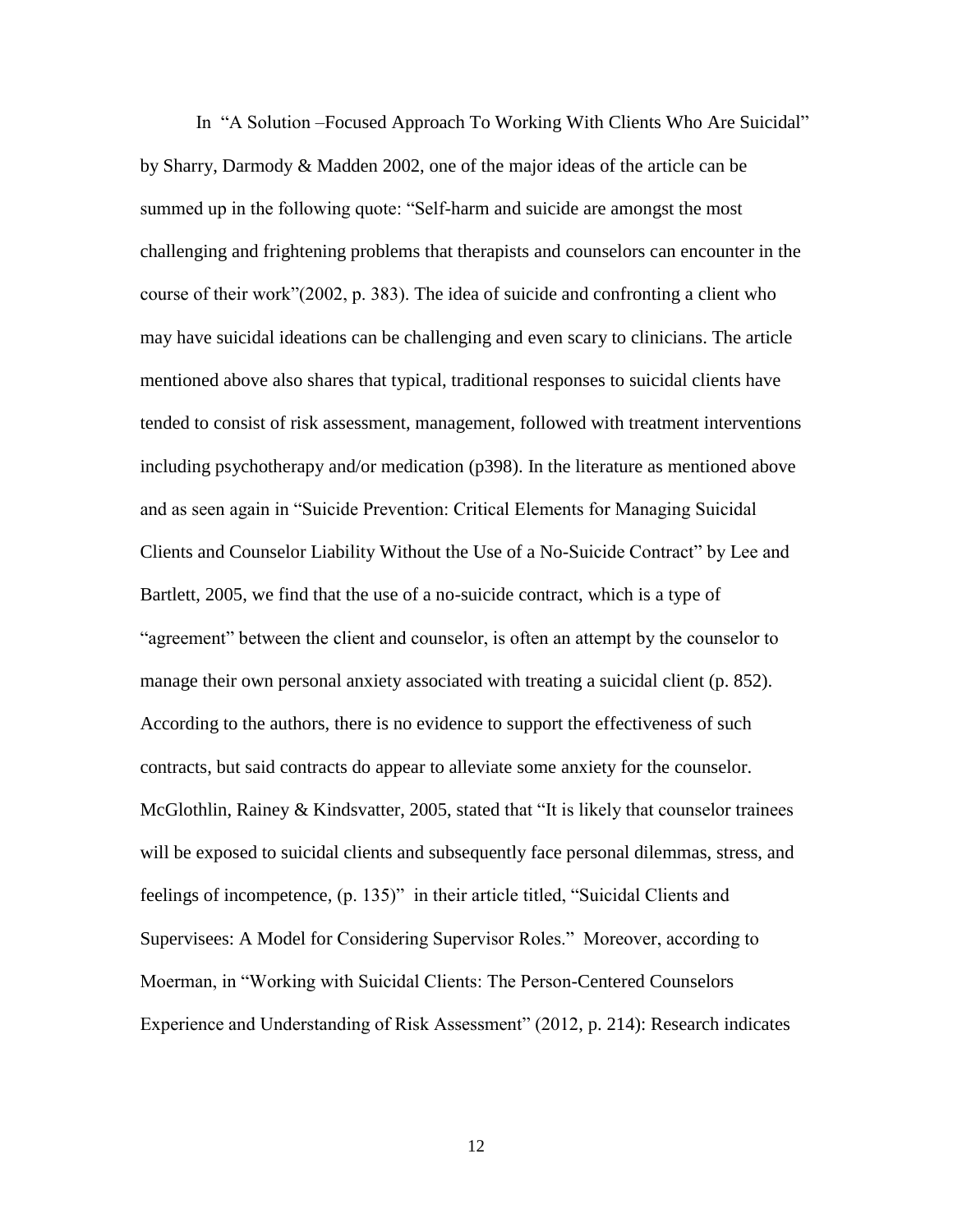few counselors mention suicide or ask their clients directly, although they are given plenty of opportunity to do so (Reeves, Bowl, Wheeler, & Guthrie, 2004).

As seen in the above articles, there is much written about counselors' feelings and personal struggles when dealing with a suicidal patient, but there are also guidelines and literature specifically to help a counselor with this process. However, while there is a plethora of ideas and activities for the prevention of suicide and working with clients struggling with suicidal ideation, we will see in Chapter Two that there is little research to support counselors in working with a suicidal patient and/or their families when they have chosen to end their life and have the legal right to do so. This has the potential to raise anxiety in counselors to higher levels and it appears there is currently a hole in the literature on how to help them navigate through these types of issues.

New legislation that has the potential to affect the counseling environment is something that counselors and counselor educators may want to be prepared to address in a proactive manner. The hope is that this research will enable counselors to gain a better understanding of the changes that are coming and will help them to be prepared, trained and educated in a manner that is most effective for counseling their clients as well as their families. To reiterate, the main focus of this study, is how a developing counselor's selfawareness and identity affect their moral, ethical, and spiritual decisions in a professional setting and in light of any new legislation that may challenge their perceptions and values as an individual. The right to die legislation is what is being used in-depth to study this issue as suicide is an issue that counselors come face to face with on a regular basis.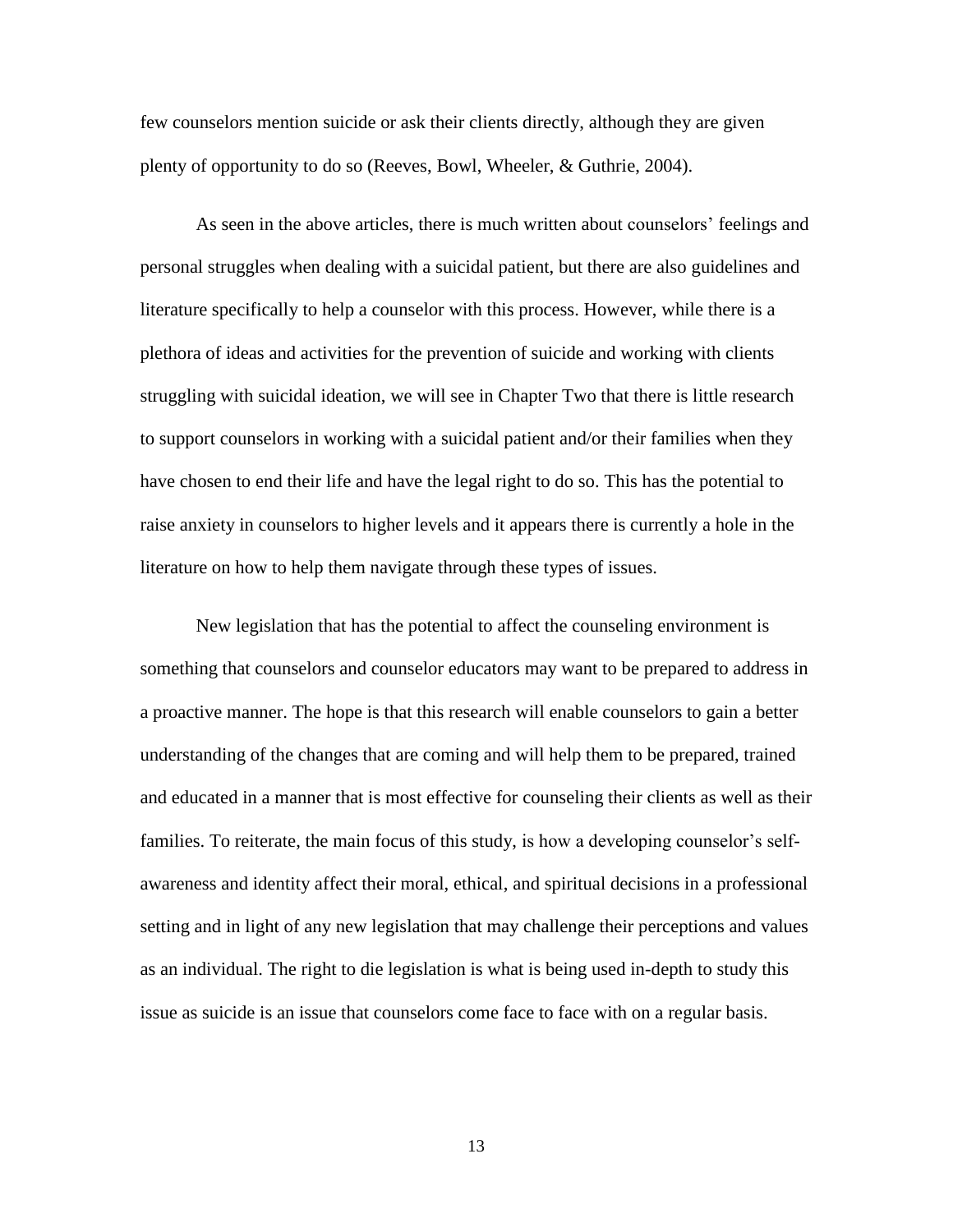#### **Conceptual Framework**

In this study, the conceptual framework is written at least partially in narrative form. The bulk of the research used in this study came from, but was not limited to; NAMI (the National Alliance on Mental Illness), the National Center for Injury Prevention and Control, Policy Studies Journals, Journals of Arts and Science, Journal of Counselor Education and Supervision, Journal of Mental Health, Journal of Spirituality in Mental Health, Journal of Professional Counseling, Practice, Theory, and Research, as well as many other valid and reliable professional journals and sources. The research includes personal in-depth and unstructured interviews, discussions, papers, and human experience. Current laws and legislation were also utilized to provide support and enhancement of the journal articles and other resources. A counselor in training may soon have to face the reality that their spiritual, ethical, and moral opinions could be challenged as they enter the world of professional counseling. Hence, as stated before, the way they work with suicidal patients, as well as other patient issues affected by new legislation, may need to be adjusted. An example of the different ways people think and view issues can be seen by Slater (1990), a British psychiatrist, as he states:

That individuals do have a right to die and that some people with a mental illness or an incurable physical illness may wish to exercise the right and should be allowed to do so. Reasons being that the chances of such people recovering from such illness is bleak rather with surmounting assurance that they will die hence be allowed to exercise a right to die in order to prevent unavoidable suffering. (p.88)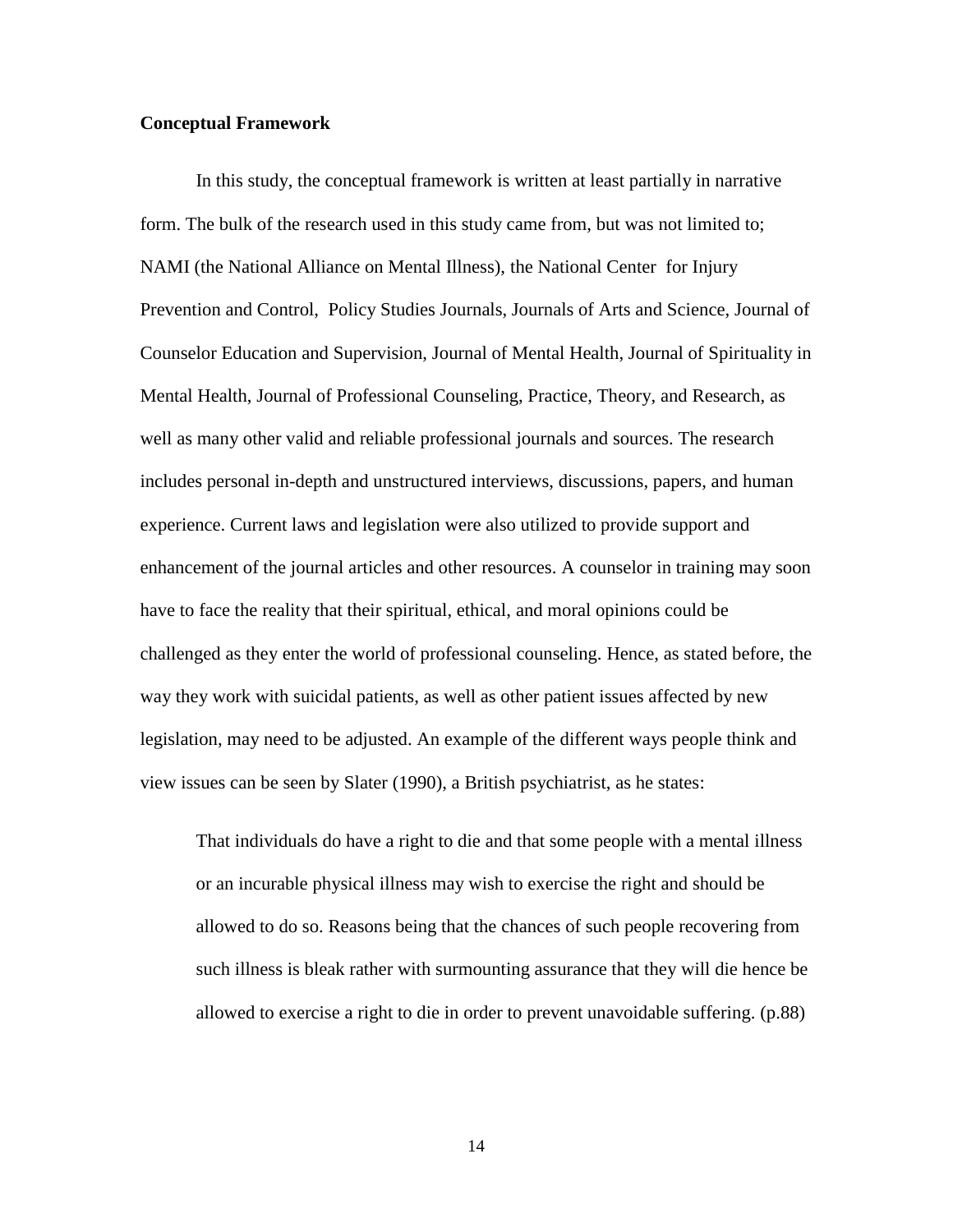#### **Operational Definitions**

Self-Awareness and or Social-Cognitive Development can also be referred to as ego development. For this study, the two can be interchangeable or even synonymous. In reference to ego, it can be considered the template or schema for how individuals make meaning of their experiences and emotions. The ego develops toward more complex levels of meaning-making of interpersonal relations, impulse control, and often intrapersonal congruence (Cohn & Westenberg, 2004). According to Bauer and McAdams it is also important to note that the degrees of ego development point out some important differences in the ways, and variations of complexity with which individuals may come to understand the self, others, and social situations. Finally, as counselors and/or counselors in training grow and mature in their understanding of self-awareness and social cognitive development, they tend to become more flexible in and are better able to adapt to their environment as well as in their interpersonal interactions (Cook-Greuter & Soulen, 2007).

Graduate counseling education students are those students who are currently enrolled in an accredited program at a four year University for a Masters Degree, an Educational Specialist Degree or a Doctoral degree teaching them how to be future counselors and/or counselor educators. These students are students at the University of South Carolina in Columbia, South Carolina.

The term "moral" is the root of the Latin word "moralis", and "ethics" is from the Greek word "ethos". Both terms refer to a custom or way of life. Some believe that there is a difference between Role Morality and Professional Morality. "The mentality of role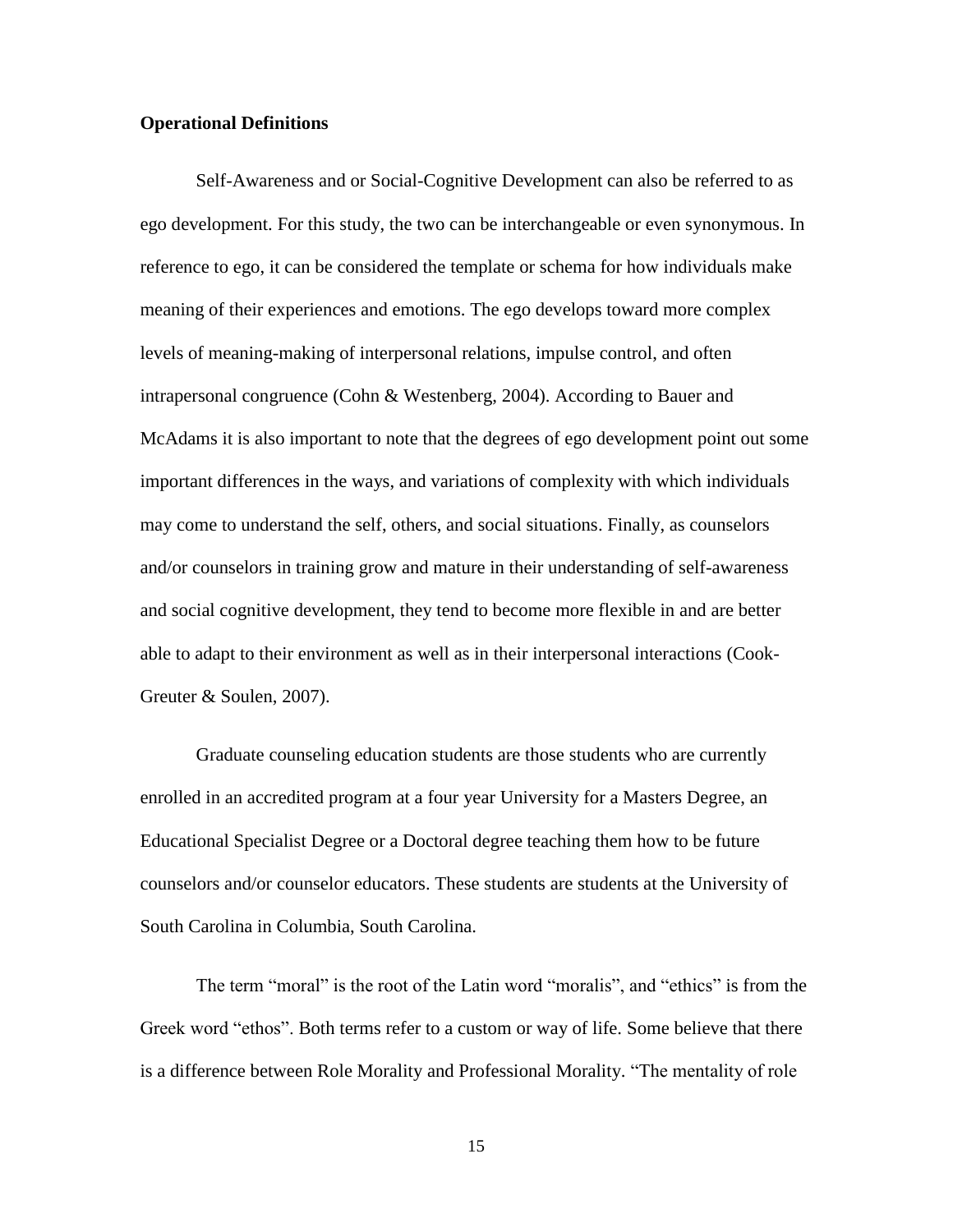morality may allow agents to believe they can abdicate moral responsibility when acting in a role. This is particularly significant in the literature dealing with professional morality where professionals because of their special status, may find themselves at odds with their best moral judgments" (Gibson, 2003, p.18). The American Counseling Association has in place a Professional code of Ethics for counselors, however, a counselor's personal beliefs and code of ethics may be put to the test when new legislation is in place.

Ethics are, as stated above, a custom or way of life, the way a person chooses to live and the standards they hold and subscribe to. The fact that these ethics may be challenged with new issues arising daily in the world we live in must be considered. It may be beneficial for counselors to be at a level of self-awareness and social cognitive development that will enable them to hold on to their personal ethics regardless of new laws or legislation they may or may not agree with. Mental health professionals could require a higher level of self-awareness to hold on to their own personal ethics while operating in an efficacious and professional manner when dealing with issues that may be incongruent to their way of life.

Spirituality does not necessarily mean religious or even affiliated with religion. However, a spiritual person often believes in a higher power that is present in their life and in the world. It often embraces "the concept of searching and moving forward in the direction of meaning, purpose and direction for your life" (OSU Student Wellness Center, 2013). Many who believe in God or any "higher power" believe that it is God's decision alone when a person dies. Some of these objections to giving an individual the right to decide how and when they die are held by a majority of people including counselors and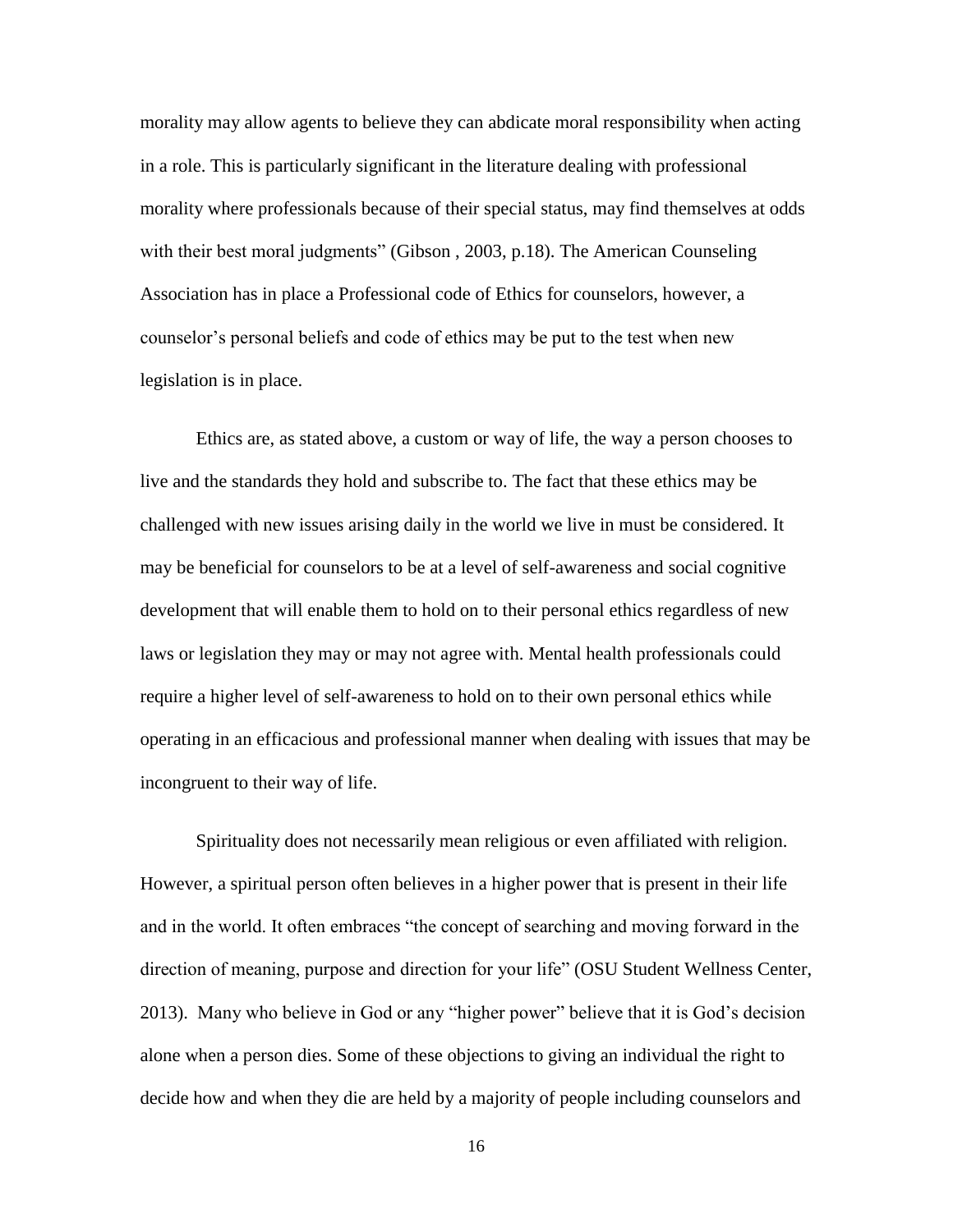counselor education students. Spiritually, ethically, and morally, counselors and counselors in training may face an enormous challenge of how to work with individuals who are choosing the right to die and thereby, counselors could benefit by learning how to put aside their own personal morals, spiritual, and ethical values related to life and death, in order to best help the client at hand. Of course the argument of many is that for some, death is much preferred to leading a life of misery, disgrace, suffering, and degradation. There are of course, those who are against suicide due to it being against the law of self-preservation, an unhealthy approach to solving problems, a violation of God's supremacy, as well as many other theological objections.

Suicide is the voluntary decision to take one's life. "Does man's free moral agency license him to do anything even to include willful taking of his life?" (Ogar  $\&$ Ogaboh, 2011, p. 94) According to Park (2013) suicide can either be irrational which is a death that was not well-planned or was committed while abusing substances or being temporarily out of touch with reality such as when someone loses a job or a loved one; or suicide can be a voluntary death which is still suicide but is well-planned and takes into consideration terminal mental or physical illness. Either way, suicide whether rational or not is the taking of one's own life. Suicidal considerations or ideations are terms for both fleeting thoughts or the long term planning of taking one's own life.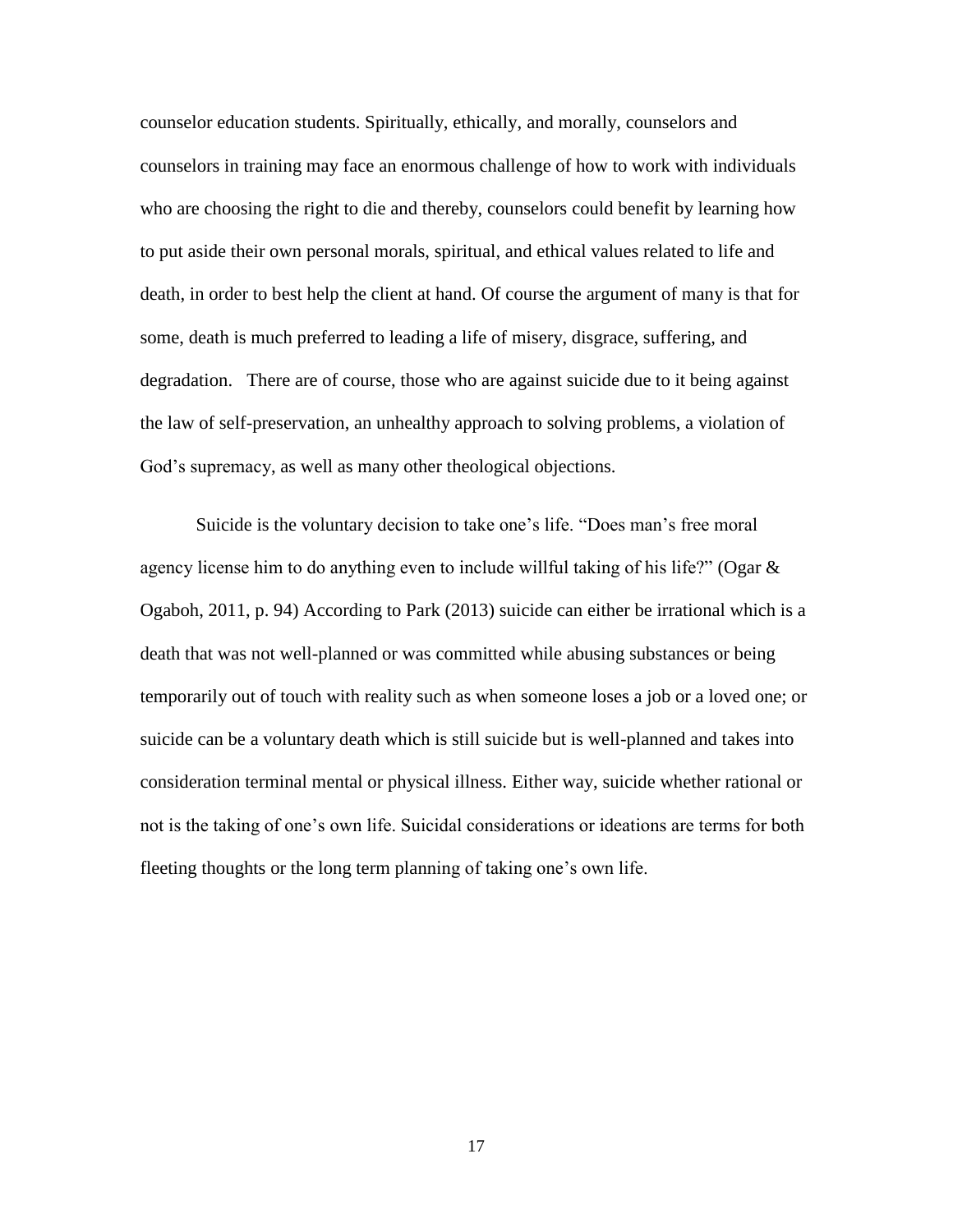#### **Assumptions, Limitations, Scope and Delimitations**

#### **Assumptions**

The assumptions in this study are that there will be similar perceptions in the way graduate counseling students view their own degrees of self-awareness or socialcognitive development and what that means for their profession. Another assumption is that after learning about the importance of legislation that can affect the counseling profession and for this study the right-to-die movements and legislation, the students will have a desire to continue to attain knowledge in the areas of awareness of professional morality, spirituality, and ethics. The students will possibly get a glimpse as to how they can be challenged and will face self-reflection, work on a deeper self-awareness, and be willing to seek new training as needed to effectively work with clients whose personal beliefs and decisions pertaining to their right to die or any legislation are incongruent with the counselors own value systems. Another assumption is that there may possibly be a need for more education on the process of becoming self-aware and developing a mature and ethical way to making decisions when faced with unexpected issues or issues incongruent with personal values.

#### **Limitations**

The limitations of this study may come with the qualitative nature in which it is to be conducted. The number of participants is small but appropriate for a qualitative study. The information will hopefully be deep and meaningful to understanding the human experience. Working with a small group of counselor education students and their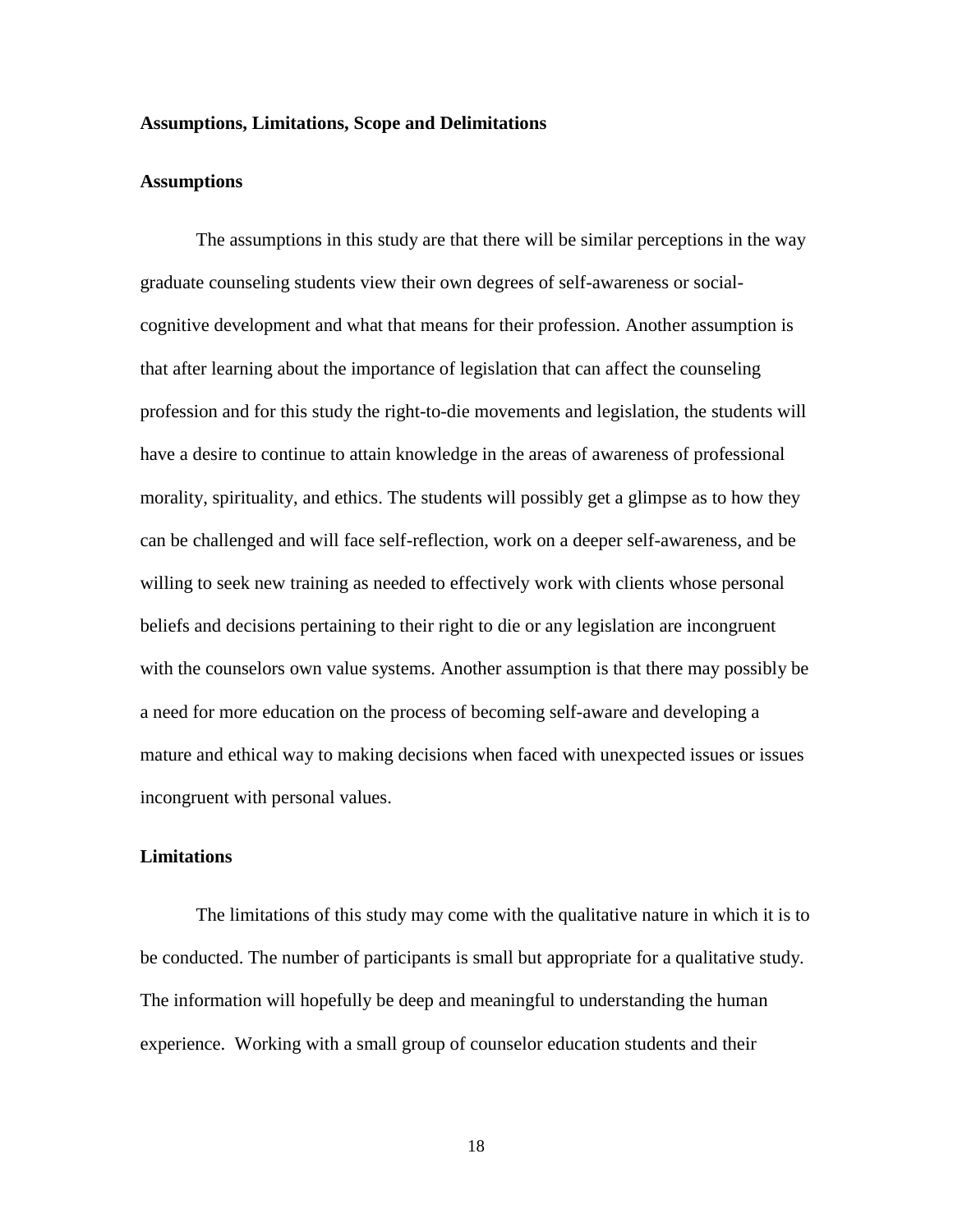perceptions of self-awareness may not be indicative of the general population of counselor education students across the country.

The limitations of the study are also the narrow boundaries set forth and the lack of research on working with a suicidal patient who has the right to choose how and when to die. There is a great amount of research on suicide prevention but only a small amount on how to actually work with a client who has the legal right to choose how and when they die. Research has also been found on the importance of high degrees of counselor self-awareness, but more may be needed to teach students how to reach this goal.

#### **Scope**

The scope of the study is limited to the graduate counselor education students and the information given and received by the researcher. The researcher looked at the current professional morality, spirituality, and ethics of these students, but most importantly, their perceptions of social-cognitive development as it pertains to efficacy in the counseling environment when faced with new legislation and ethical, moral, and spiritual decision making.

#### **Delimitations**

The delimitations of the study are the graduate counselor education students and the number used for the study. Another delimitation is that the study used only graduate counselor education students at the University of South Carolina. The ten students used should not be considered representative of all counselor education students at the University of South Carolina. Other parts of the country or other universities are not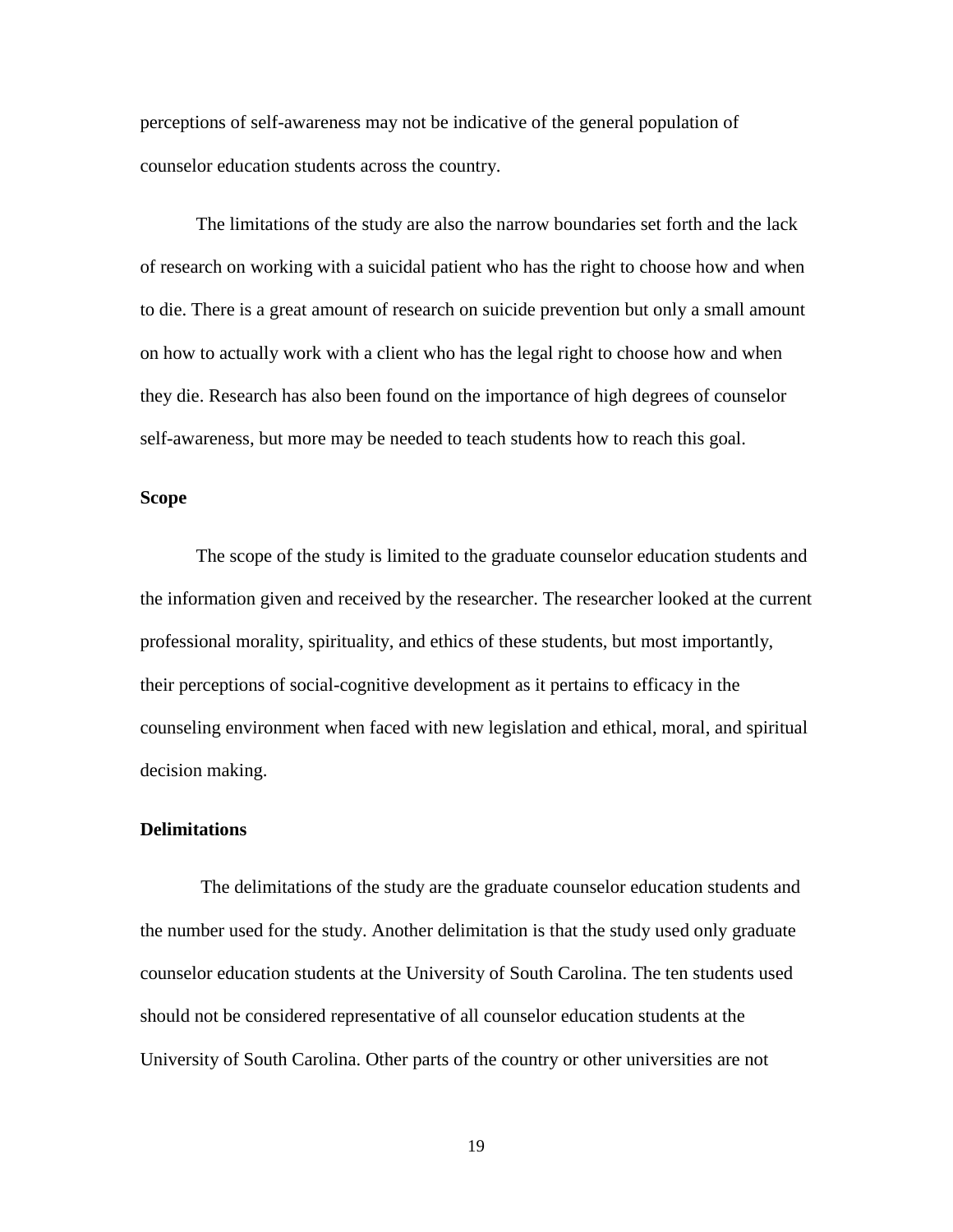represented. In a sense, the researcher was also a participant in the study as in most qualitative studies.

#### **The Significance of the Study**

#### **Knowledge Generation**

This study will bring about awareness and knowledge generation on an issue that can impact many professions and areas of life. Knowledge about the importance of elevated degrees of self-awareness and social cognitive development will be valuable. How current legislation can affect or challenge a counselor or counselor in training's professional ethics, morality, and spirituality will be brought to light. Knowledge about the need for further research specifically dealing with the issues in this study will possibly provide a starting point for future studies. Just as important, individual rights and the concepts of professional morality, ethics, spirituality, and how we work with and view those whose value system is different from ours is essential. The importance of the perceptions of self-awareness and social-cognitive development as it pertains to enabling counselors to keep from imposing their own value systems on their clients hopefully will increase efficacy in the counseling environment. While this study is pertaining to the right to die legislation, the researcher specifically uses this particular legislation to show how new laws can affect mental health workers in many important ways ethically, spiritually, and morally. This particular legislation is a way to give credence to the need for more in-depth perceptions of self-awareness and social cognitive development in order to work with clients in today's world.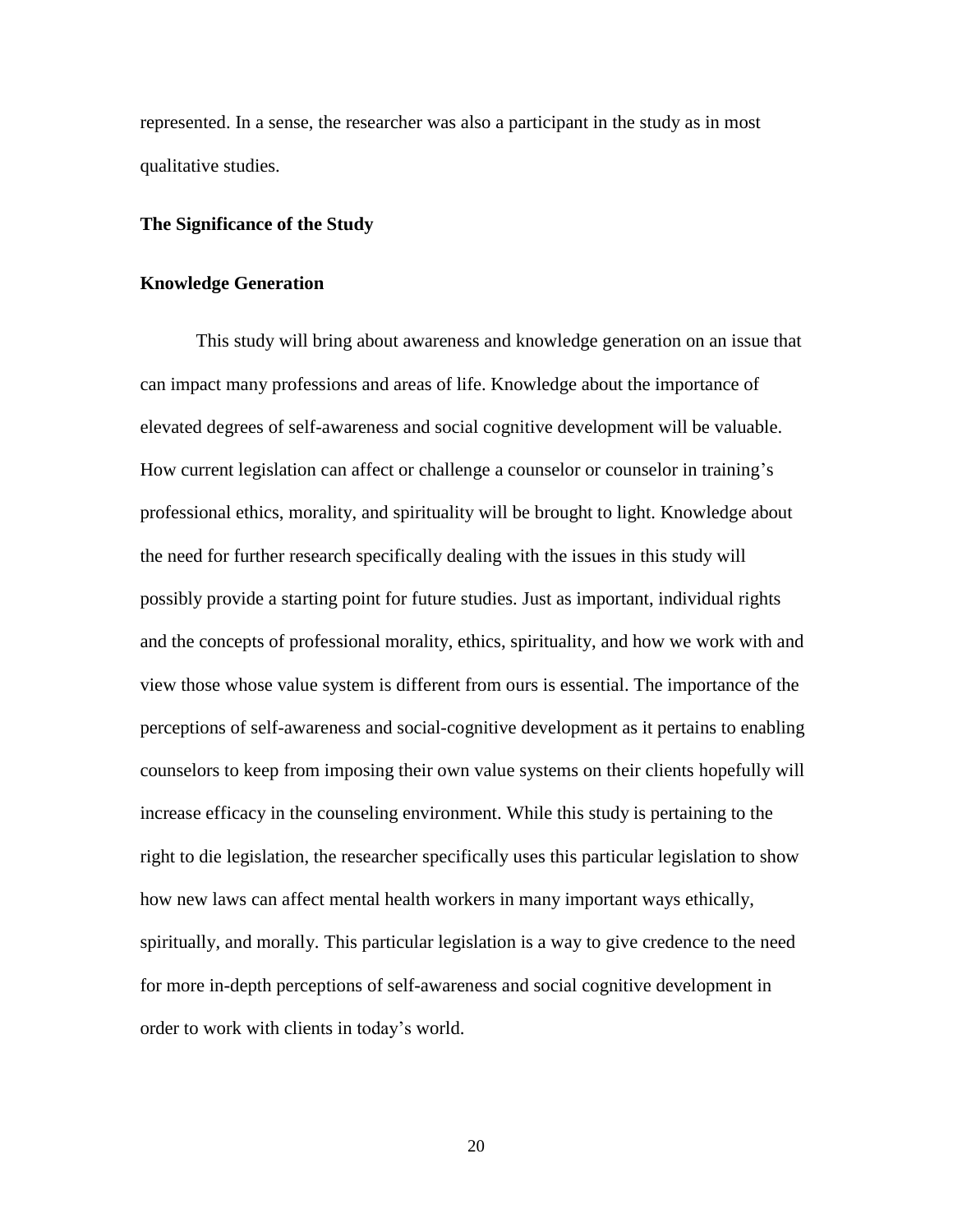#### **Professional Application**

The significance of the study is broad and can be applied to counseling, social work, mental health and other service related professions. The results of the study may have an impact on the training and supervision of graduate counselor education students as well as current practicing counselors and mental health professionals. This research provides a stepping stone for looking at ways to help those with different belief systems while respecting their rights and wishes. Psycho-educational counseling, grief counseling, and a framework for understanding and possibly accepting something that historically has been deemed immoral, are areas for further research on this topic or any new legislation. New ways of training, teaching, and the practice of counseling could become essential in the near future. Counselors, counselor education students, and counselor educators may want to be prepared to take a hard look at their professional morality, ethics, and spiritual beliefs. They will need to engage in self-reflection and truly practice the unconditional positive regard that Carl Rogers brought into focus many years ago. An ongoing push for counselors to continuously evaluate their perceptions of self-awareness and socialcognitive development will be important for an efficacious environment.

#### **Social Change**

The implications for social change in this study have the potential to spark further research on the subject of developing greater levels of self-awareness. The participants provided insight into how counselor education students are doing as far as developing an awareness that will enable them to be effective while maintaining their sense of self and their own personal value system. The right to die legislation as used in this study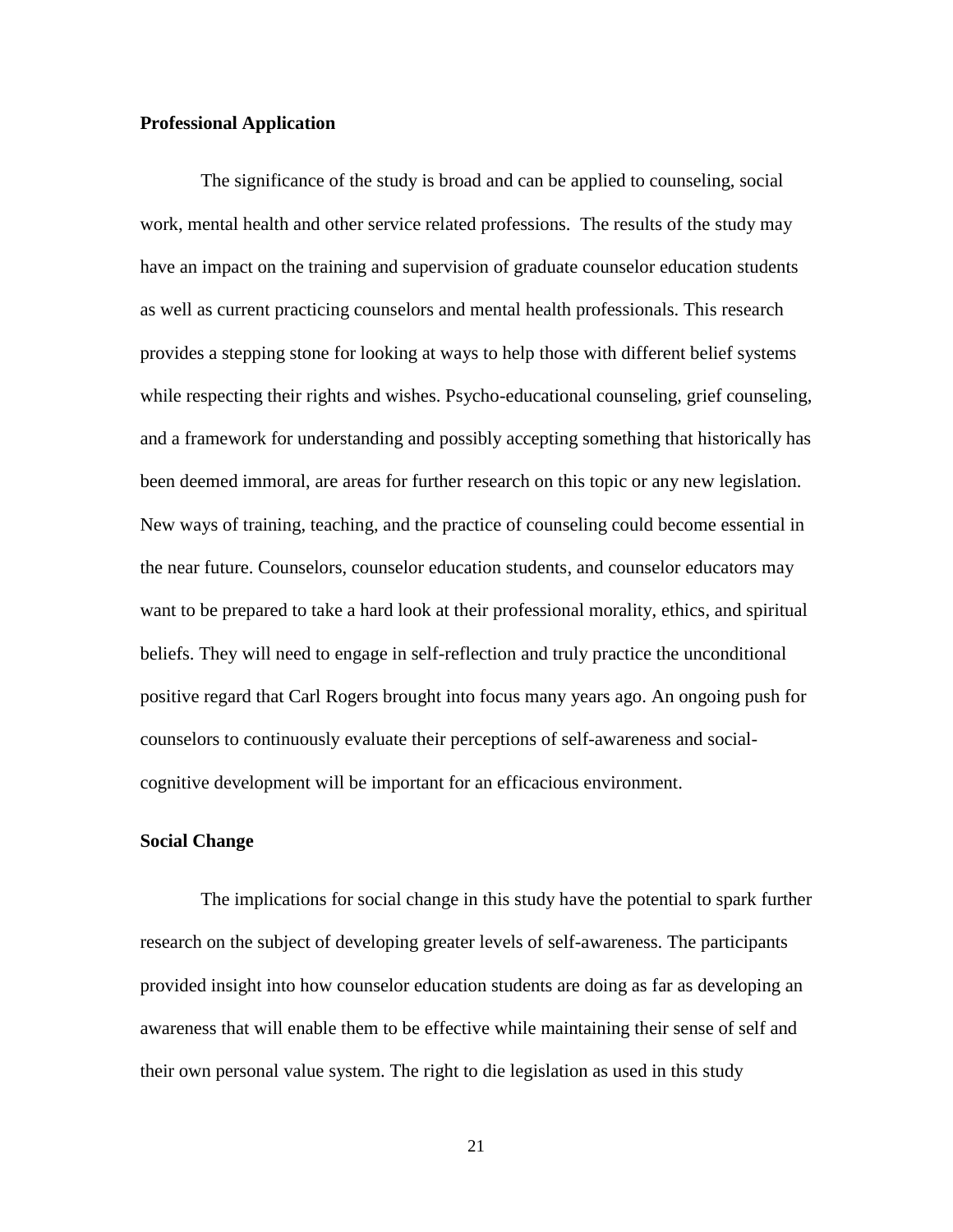provided a way to look at how current and future legislation can challenge counselors and counselors in training. Socially, this concept has the power to affect almost everyone. The morality or immorality of suicide will become a moot point should individuals gain the legal right to choose how and when they die. Having a counselor who is self-aware and can be effective without imposing their own value system on their clients may improve the counseling relationship.

#### **Transition Statement**

As previously stated, this study examines the professional morality, ethics and spirituality of counselor education graduate students as it pertains to the right to die legislation. This particular legislation was chosen specifically to demonstrate how serious issues in legislation now or in the future can potentially affect the efficacy of the counseling environment. It was also chosen because this particular legislation is directly related to morality and ethics. It is important to note that morality policies are unlike economic and foreign affair policies. Morality policies are very much prone to widespread disagreement because they bring up fundamental variances in personal experiences and socialization. Morality policies are also very much driven by mass media, public attention, and the persistence and strength of relevant public interest groups. Implications for practicing counselors and the training and supervision of graduate counseling education students are numerous. The outcome of the study may also provide implications for the need for future research in more specific areas. How well counselor education students are trained to develop and openly examine their social cognitive development as well as their own thoughts on self-awareness objectively will be an important focus for future programs. The development of professional morality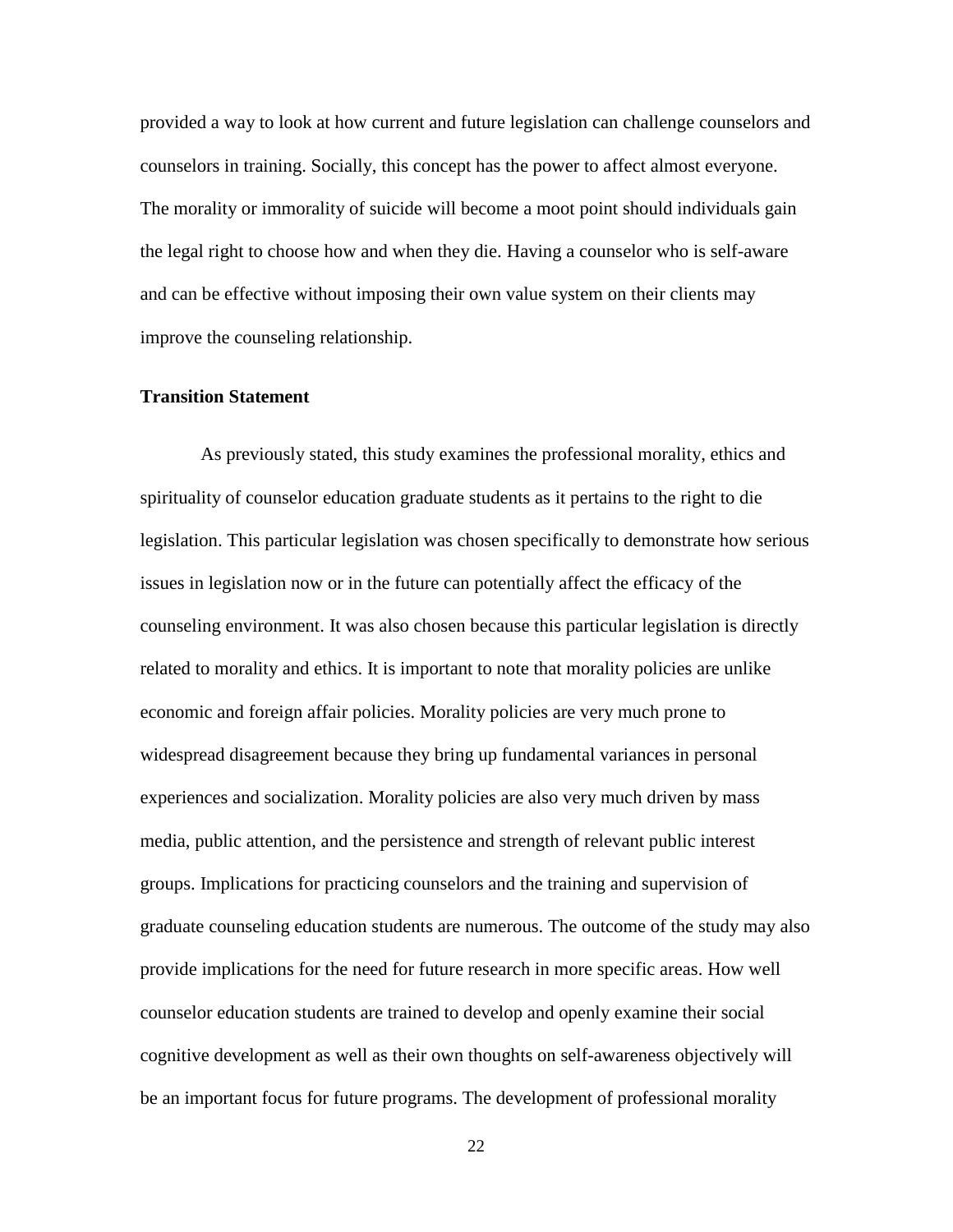could be an area that needs more research to better meet the needs of developing counselors to understand how to effectively help clients whose value systems may differ greatly with their own. While some of the contrasts in the literature on this topic were discussed earlier in this chapter, an in-depth literature review of counselor self-awareness and social cognitive development as pertaining to this topic will follow in Chapter Two. In Chapter Three, as mentioned above, a phenomenological research approach will be used for this study. The reasoning behind this is that the researcher wants to go beyond statistics and simple data and study the thoughts, perceptions and feelings of the participants in this study. "The research questions for a phenomenological/hermeneutic study are developed in order to understand the everyday lived experiences of individuals to explore what those experiences mean for them<sup>"</sup> (Heppner & Heppner, 2004, p.171). The phenomenological approach includes narrative aspects that allow for more in-depth conversations and are used to help the participants become more self-aware of their own perceptions.

The Qualitative approach focused on a small set of participants and did not seek to generalize findings to a broad population as does a Quantitative approach. Moreover, Chapter three will provide a more detailed description of the study, the paradigm that will be used, the role of the researcher, as well as the focus of the study. Participants will be looked at and the method of ethical protection of the participants will be explained and described.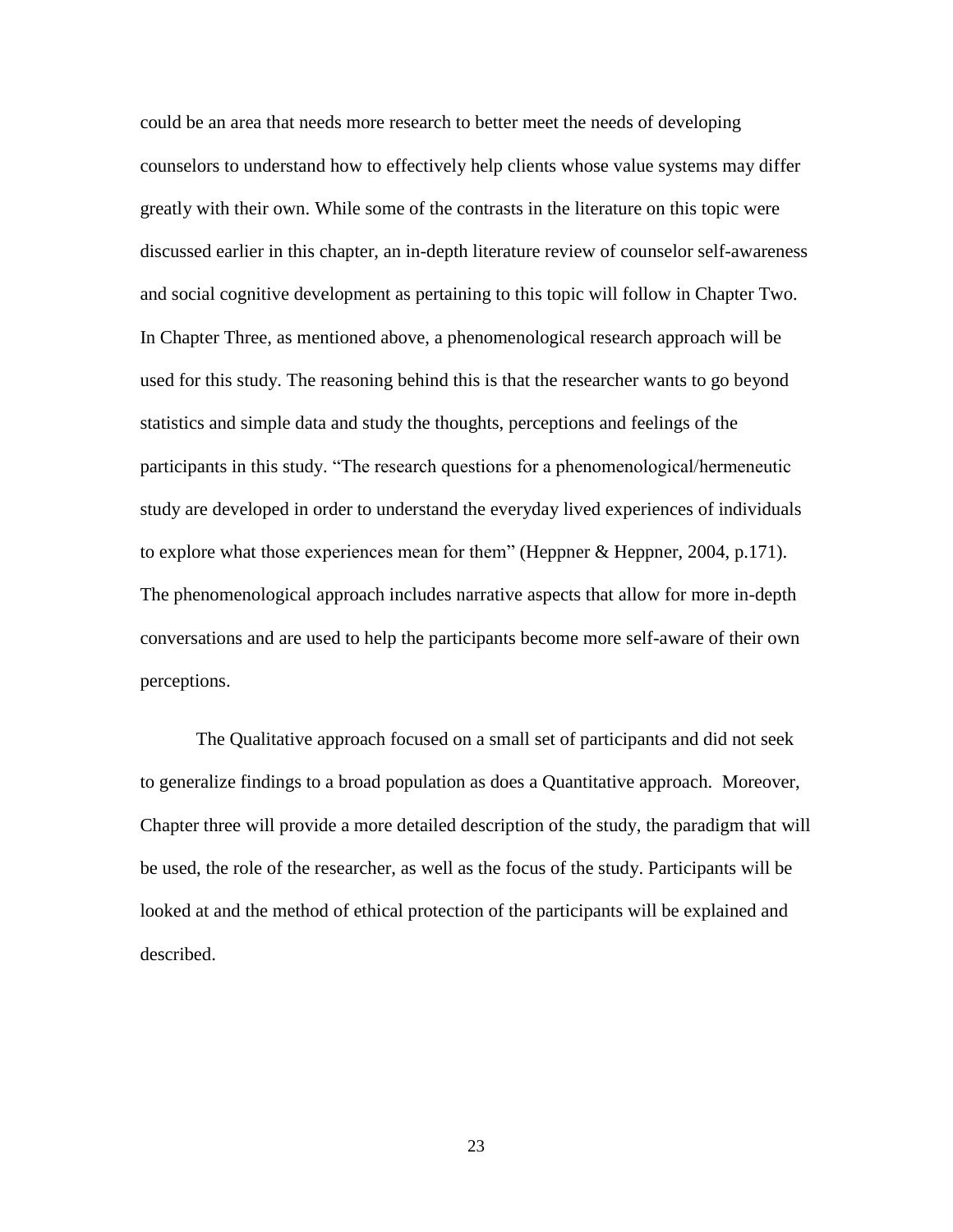#### CHAPTER TWO: LITERATURE REVIEW

#### **Introduction**

The following literature review for this study is not deemed exhaustive but is considered, by the researcher, to represent all aspects that can be found of the study in content and scope. A portion of the literature review is relevant to the study of the selfawareness and social cognitive development of the professional morality, ethics, and spirituality of counselors pertaining to the right to die legislation. However, the majority of the literature review will focus on the importance of development of self-awareness of counselor education students as well as their social cognitive development and its importance as related to any issue that has the potential to affect their personal value system and efficacy in the counseling environment.

Articles were taken from well-regarded academic journals from the fields of counseling, social work, psychology, mental health, philosophy, spirituality in counseling, and political sciences. There are various disciplines in these fields represented as well. There are other articles from both Harvard and Yale Law Reviews pertaining specifically to the issue being studied. Resources were published between 1955 and 2013. The researcher used several search engines including, but not limited to; JSTOR, ERIC, Google Scholar, Ebrary, Academic Complete, Academic OneFile, and EBSCO.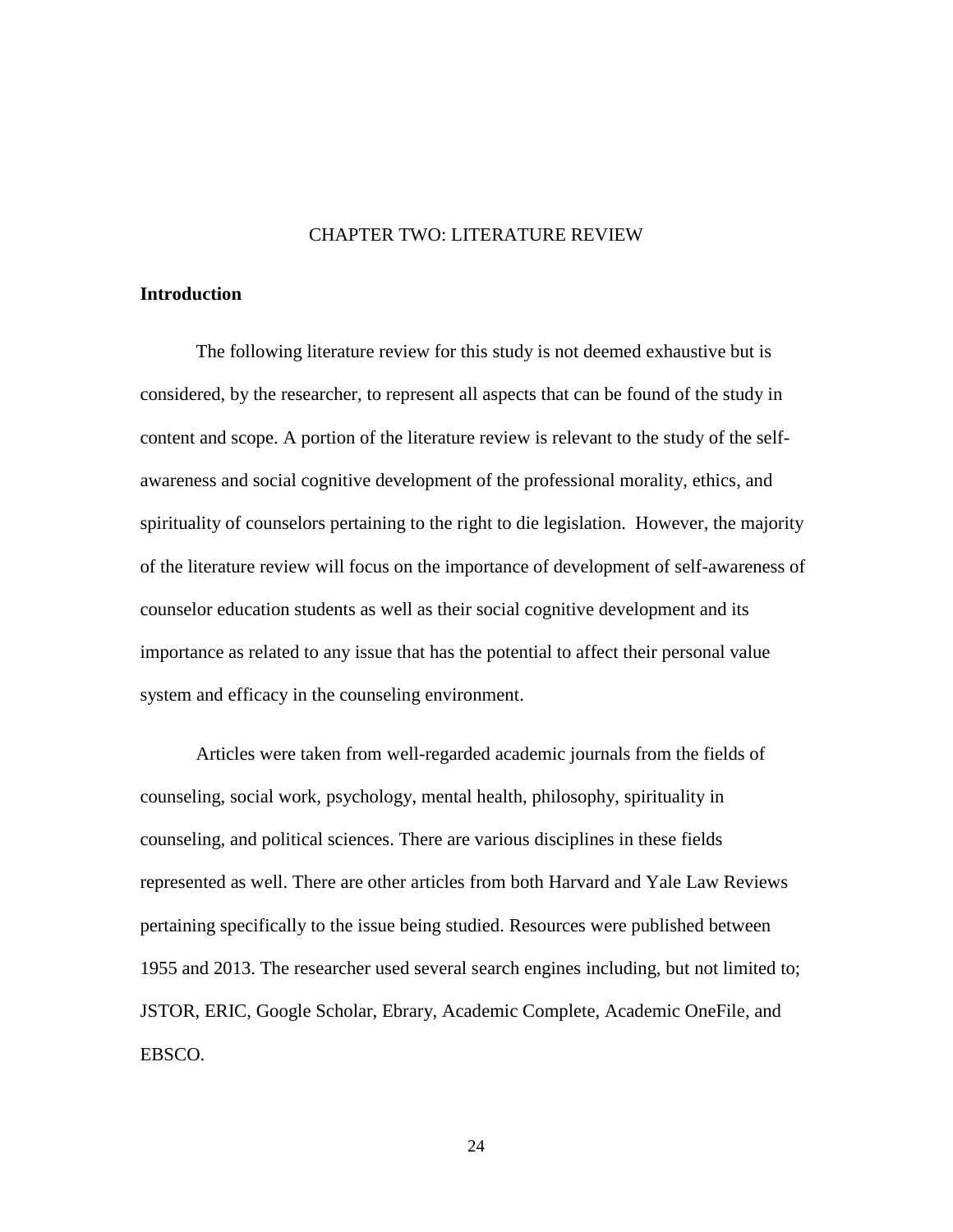Summaries and comparisons will be in this review where appropriate, and will be used to support and represent the importance of counselor education students' developing a high level of self-awareness and social cognitive development to lend to efficacy in the counseling environment.

The right to die legislation will be reviewed and examined and the implications for counselors and counselor educators will be studied. A look at the legal and historical perspectives of this issue will also be reviewed as suicide is not a new issue. The reasoning for including this information in this chapter is again to give an example of the type of critical issues that will require high degrees of self-awareness and social cognitive development. The topic of suicide is one that almost every counselor will encounter in practice and it is suggested, in order to be more efficacious, that counselors do not place their own value systems on the client.

The literature review will fall into the categories and/or themes of; a) Self-Awareness and Social-Cognitive Development of Counselor Education Students, b) Historical Perspectives and the Right to Die Legislation, c) Conceptual Frameworkincluding Spirituality, Morality and Ethics, and d) Significance for Counseling and Counseling Education.

#### **Self-Awareness and Social Cognitive Development of Counselor Education Students**

In the article; "Social-Cognitive Development, Ethical and Legal Knowledge, and Ethical Decision Making of Counselor Education Students" by Lambie, Hagedorn &Ieva 2010, it is stated that, "A primary component of counselors' preparation, therefore, is the purposeful promotion of counseling students' social-cognitive development, which is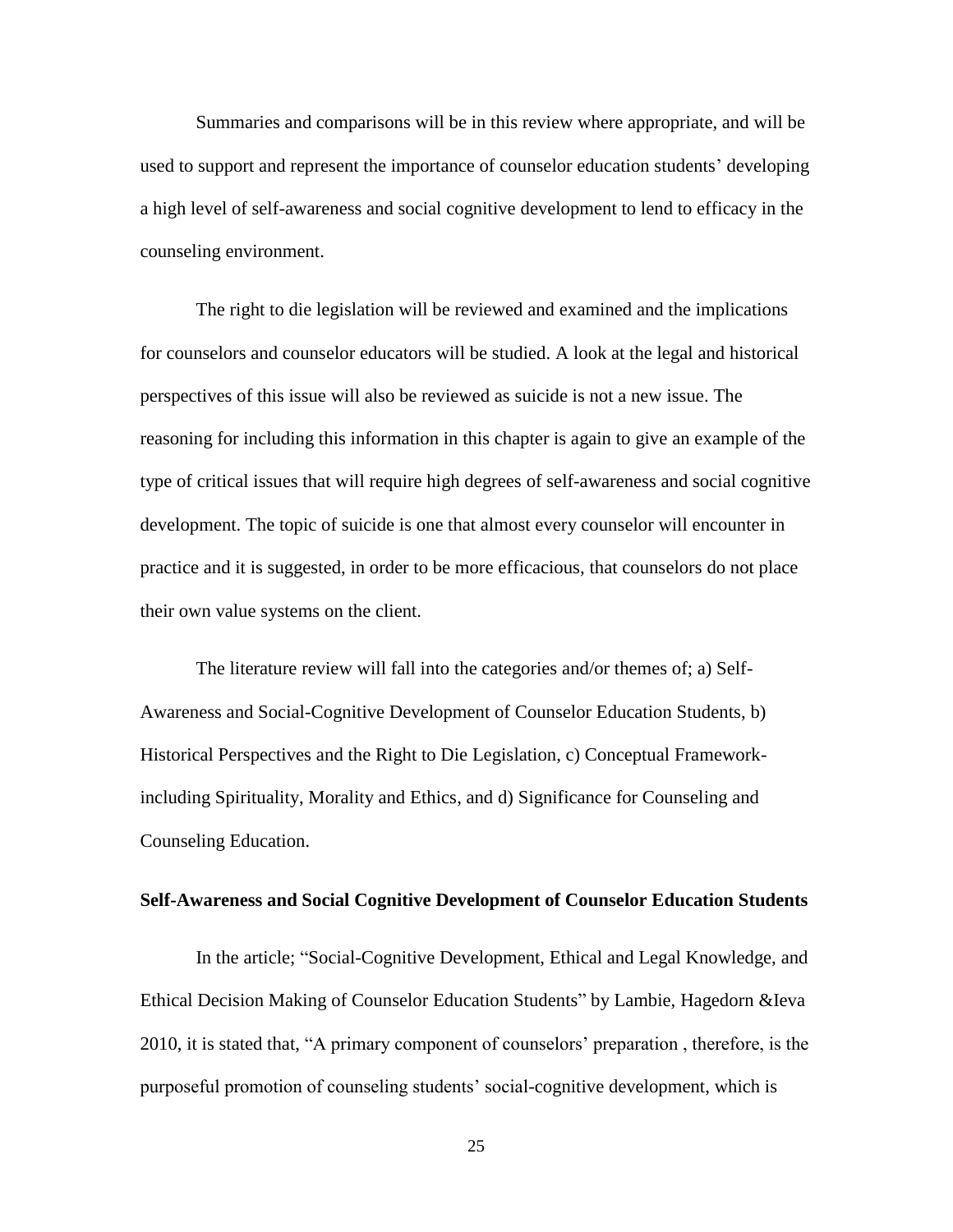associated with greater empathy, flexibility, perspective-taking, self-care, and wellness while at the same time increasing their abilities to process ethical and legal dilemmas with which they will be faced as professionals" $(p. 228)$ . Reading articles such as this, it is easy to make the connection between developing counselors' self-awareness and issues such as the right to die. The ego, another name for social cognitive development is the area in which individuals make interpretation or meaning of their own emotions and experiences. It is important to keep developing the ego to more complex levels in order to create better interpersonal relations, impulse control, and intrapersonal congruence (Lambie et al, p. 229). This article also reiterates that effective counselors are able to successfully combine a strong code of ethics with diverse populations. A counselor's professional identity is directly related to their legal and ethical knowledge base which is part of a more complex decision making ability based on enhanced self-awareness. This article conducted a study concerning the implications for social cognitive development based on counselor education students participating in two ethics courses during their programs. The study found that in general, these students' scores on self-awareness scales increased after completing the courses. The study also found that "counselors-in-training who were older and married scored at higher levels of social-cognitive maturity, suggesting that life experiences such as marriage may potentially influence one's socialcognitive functioning" (Lambie et al. p. 241).

The article held valuable and informative information but for this researcher, would have been better to have been completed in two different venues. A discussion and/or study of the effect of the suggested courses for counselor education students in training in one article, and a separate article on the ethical, legal knowledge, and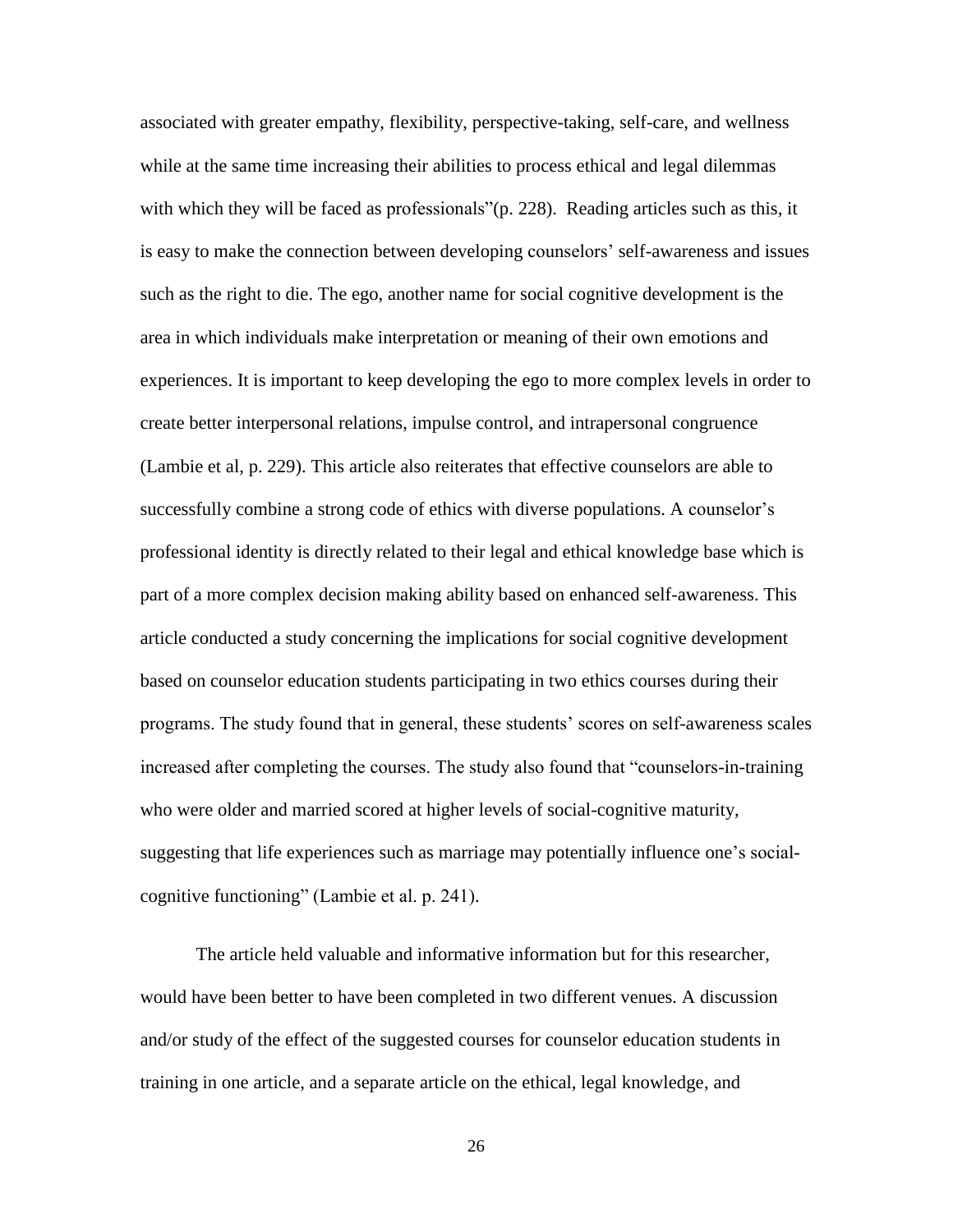decision-making processes for counselor education students in training. While the article tried to connect the two issues to make sense of the combination, it appeared too broad for one study.

The next article for this section, "Required Counseling for Mental Health Professional Trainees: Its Perceived Effect on Self-Awareness and Other Potential Benefits". Oden, Holden and Balkin, 2009, asserted that enhanced degrees of selfawareness were related to "enhanced therapeutic effectiveness". It also demonstrated that personal counseling appeared to increase self-awareness for counselors in training. In this article a study was conducted on the idea of a recommendation of required counseling for counselors in training. The participants responded in a narrative manner and the responses included: "an indication of increased understanding of the client perspective (56%), self-awareness (36%), understanding of the process of counseling (33%), personal growth (18%), understanding the role of the counselor (11%), and insight about expectations of the preparation program  $(4\%)$ <sup>"</sup> (445-446).

This study did what the aforementioned did not. It was less broad and more concise. However, it is important to note, that this study was subjective and not objective and the experiences were not compared to other possible interventions.

In; "Awareness of Self-A Critical Tool", written by Urdang 2010, it is clear she feels that self-awareness is the essential tool in effective counseling or social work in any clinical setting. Urdang (2010) states that her reason for writing this article is to demonstrate how it is imperative, not only for clinical work, but in any social work or counseling encounter; students need to develop a centered and stable professional self, in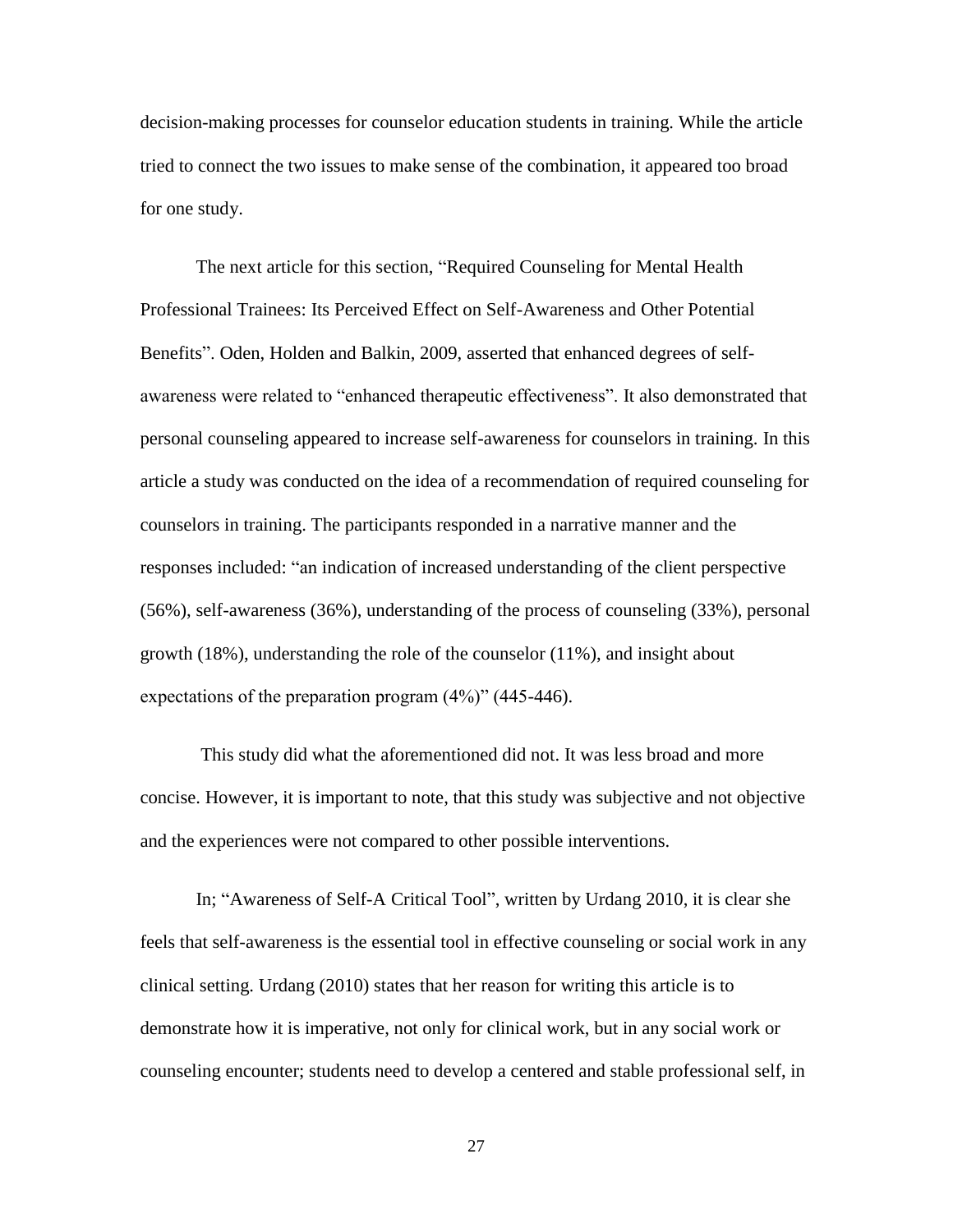all clinical settings. Furthermore, the essential role of self-reflection in preventing boundary problems, possible burn-out and protecting oneself from client violence is discussed. Urdang (2010) does acknowledge that the idea of self-reflection and selfawareness are not new to the counseling field but feels they need to be revisited. She suggests fostering an academic environment of support in this area along with observational activities and even process recording. She discusses process recording as a narrative in the first person, not a script or direct transcription. Urdang (2010) reiterates that self-awareness is essential for students to develop the "professional self" who in turn become competent, effective, professional clinicians that provide quality counseling for their clients.

While many agree that "Self-reflectiveness is a basic cornerstone for the development of the professional self<sup>\*</sup> and the article was helpful for this current study in regards to the critical component of counselor education students' gaining a deeper understanding of social cognitive development and self-awareness, the focus was very different from this current study. Urdang (2010) focused on worker burnout and boundary crossing while this study will be focusing on self-awareness and social cognitive development as a necessity for counseling efficacy.

―Gatekeeping for Personal and Professional Competence in Graduate Counseling Programs", by Homrich, 2009 discussed the importance of "gatekeeping" of counselor education students. The process should start at the initial interview and continue throughout the program. This article discussed, as did other articles mentioned here, the idea that counselor education students need to experience their own personal counseling sessions in order to grow. The article went into detail about ethical standards,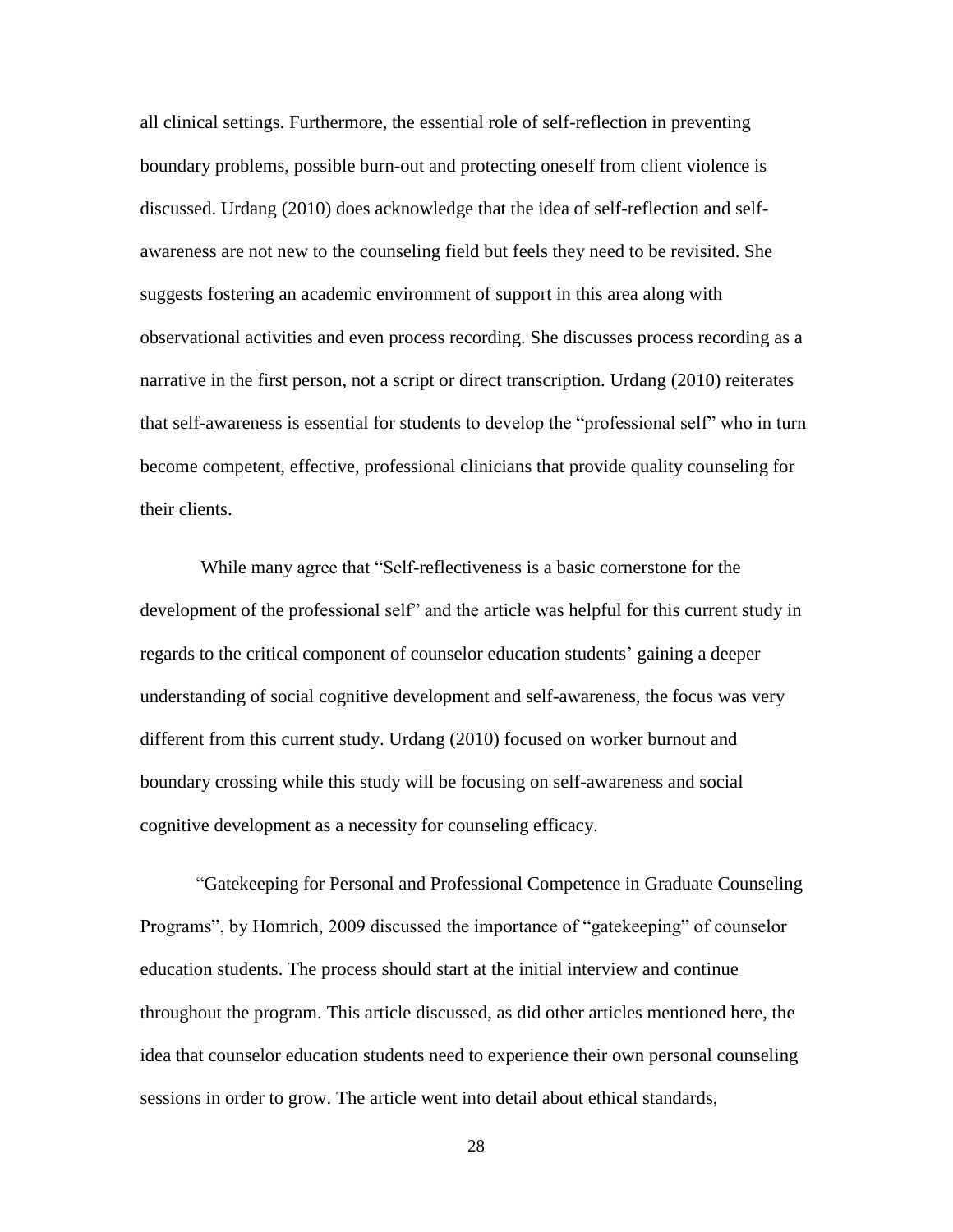professional competence, as well as how to handle "incompetent" trainees. Homrich, (2009) was also emphatic about the importance of the relationship between counselor and client as required for therapeutic effectiveness.

The article made several good points about counselor competence and the ―gatekeeping‖ that supervisors and staff are required to do in order to insure the production of effective counselors. However, a great deal of discussion was spent on counselor education students' remediation and recommendations. This article was not found to be a proponent for this current study of the importance of counselor selfawareness and social cognitive development. These areas, in this researcher's opinion, would have a tremendous impact on counselor readiness and competencies. It is unclear why the author did not discuss these two important attributes. Counselor self-awareness and social cognitive development contribute greatly to the readiness of new counselors in the profession. They are at least as important as academic success and focusing on these two issues (as in this study), could prevent the need for remediation to the extent discussed in this particular article.

Greason and Cashwell, (2009), wrote an article on "Counselor Preparation; Mindfulness and Counseling Efficacy; The Mediating Role of Attention and Empathy." This article focused on the concept of "mindfulness" as a predictor of self-efficacy. Greason and Cashwell , (2009) stated that "higher counseling self-efficacy is related to perseverance in the face of challenging counseling tasks and an increased ability to receive and incorporate evaluative feedback". The article was helpful in that it promoted mindfulness and the idea of non-judgmental counseling as well as a counselor being in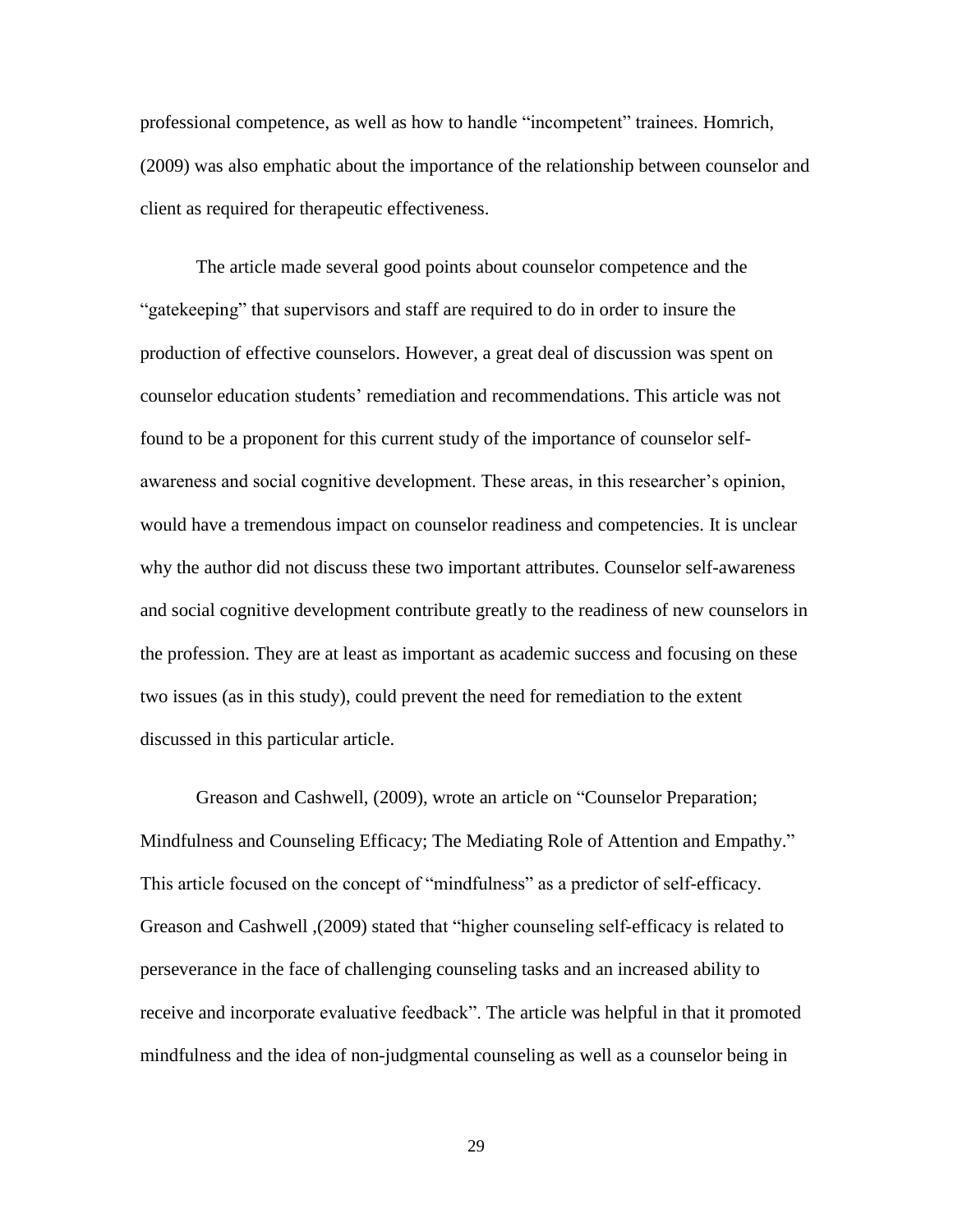the moment and "accepting and allowing rather than trying to change current experience" (p. 14).

This researcher believes that these concepts can be tied into counselor selfawareness and social cognitive development but they do not take the place of them. The study discussed the core areas of mindfulness as a means to better counseling which may be true, but at the same time is not all inclusive. Mindfulness is part of self-awareness but is not purely self-awareness and it is important that the promotion of this concept is only a part of counselor education training.

## **Historical Perspective**

The following information is to present the historical perspectives on suicide as pertaining to the right to die. These articles present the historical viewpoint on the issue of the right to die. As stated previously, the reasoning behind including the history on suicide as part of the "right to die" issue is to demonstrate how critical high levels of counselor self-awareness and social cognitive development are. This issue is an actual life or death issue and while others are not, a deep self-awareness of the counselors about to begin actual counseling careers is imperative for an efficacious environment where the counselor does not impose their own value system on their clients, regardless of the issue.

In the historical section, there was no literature found to help counselors or mental health professionals in dealing with this specific issue. However, by historical, I am going back hundreds of years plus to show this is an age old problem that has been controversial since the beginning of time. Another important aspect of the historical perspective is that since the notion and thoughts of suicide began, it was never just a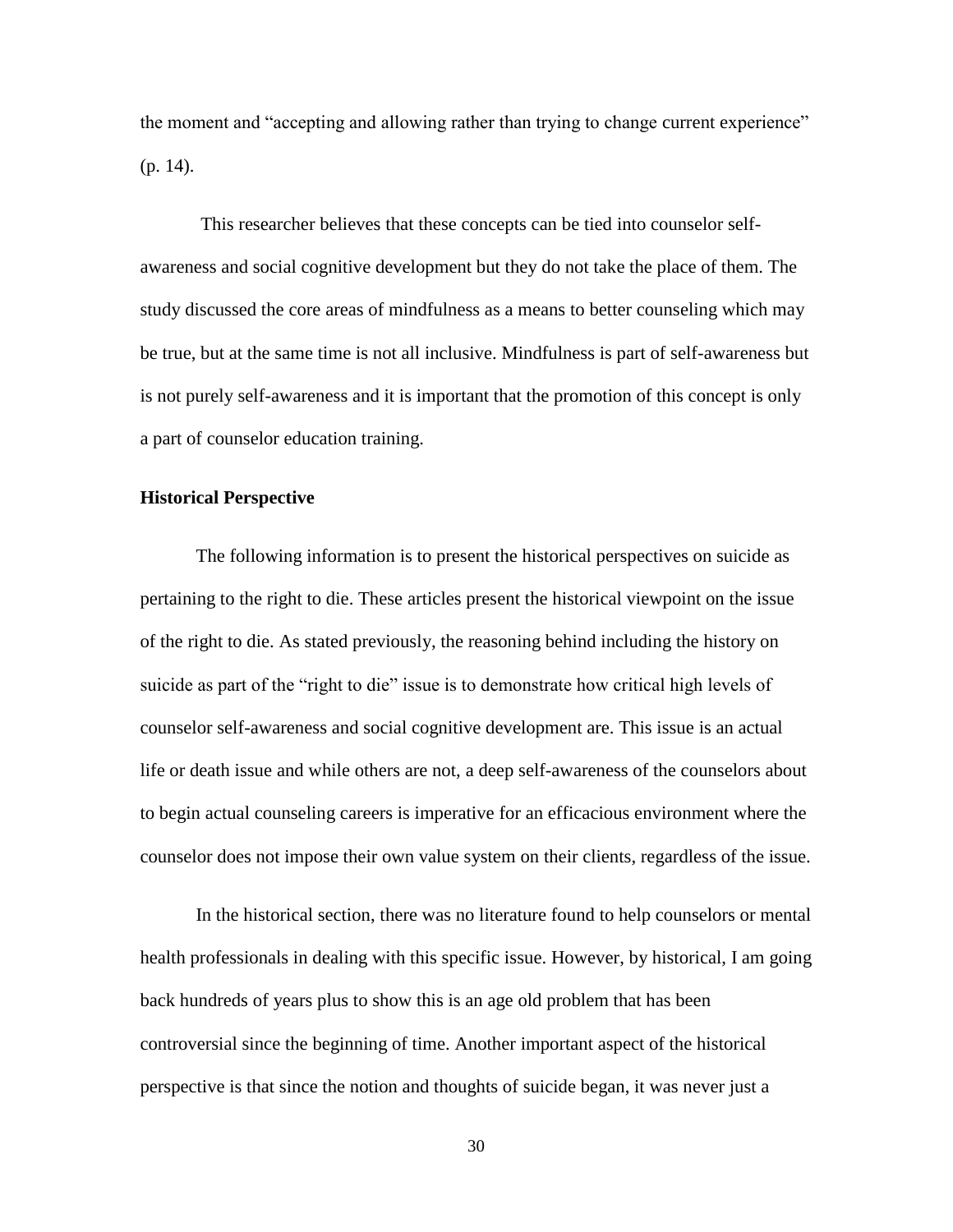"political" or legal issue. It is very much an ethical, moral and spiritual issue as will be seen in the following articles. While no information was found in this section on how to work this into the implications for counselors and counselor educators, it does show that this issue has and likely always will, touch on every counselor's professional morality, ethics, and spirituality, and therefore is important to glean as much information as possible by starting at the beginning.

Suicide is not new. This section begins by going back in time as far as Socrates  $(470 \text{ BC})$ . The first article refers often to "The Phaedo" (Translated in this version by Jowett, 2008) which was a dialogue written by Plato during Socrates' last days. This article was chosen because it shows that the "right to die" has been an ethical, spiritual, and moral issue since life began. The Phaedo discusses how the soul is immortal and "when released from the body can enjoy a better state of being" (Warren, 2001). The Phaedo asks "When does a life become no longer worth living?" (Warren, p.121) Warren also shares that both "Platonism and Christianity hold out the promise of a better existence after death (in heaven, amongst the Forms) and this makes it seem a good idea not to spend any longer than necessary living a life here on earth." Socrates argued for the prohibition of suicide and claimed that his own death would not be suicide because he was to be put to death anyway. This was his reasoning for drinking Hemlock. Socrates believed that there was nothing to fear in death and that the Gods may indicate that they wished for a person to end his/her life. The Phaedo has many interpretations and many contradictions in those interpretations. In contrast to Socrates and his reasons that suicide should be prohibited, the Stoics are renowned advocates of suicide. They did however agree that God would, on occasion, provide a sign that it is time to give up life. Warren,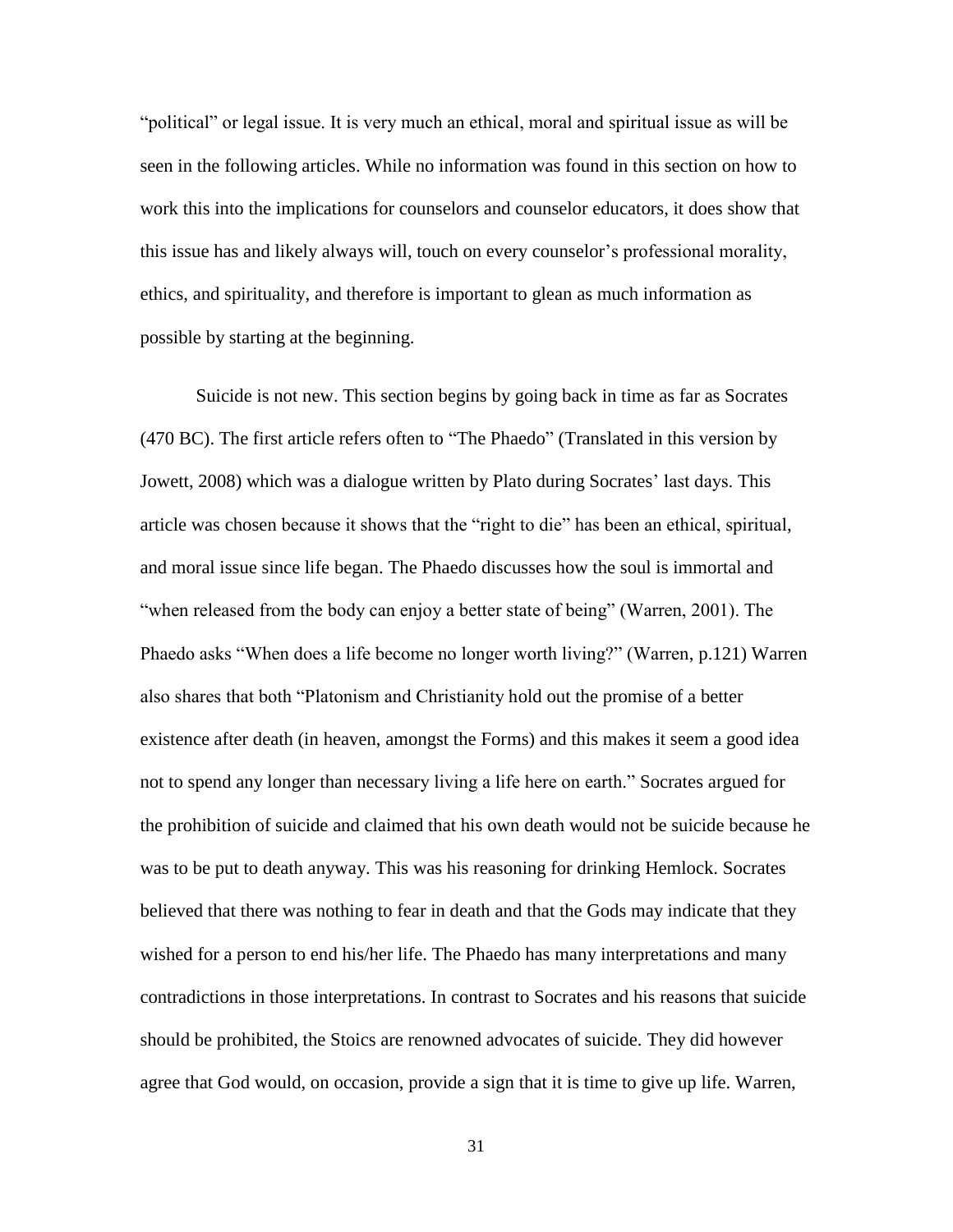(2001), does explain that the Stoics do not agree with Plato or Socrates that there is an immortal soul. "Their justification for a rational suicide is not the promise of a better state after death. Rather, in Stoic ethics, the only good is virtue; life is merely an 'indifferent', like wealth, health and so on. Suicide can be the 'appropriate' thing to do just as other actions can also be viewed". In another article; "Philosophy, Cato, and Roman Suicide: I" by Griffin, 1986, it is stated that Stoicism "gave men dignity as well and a feeling of moral superiority which compensated members of the upper orders for the political standing they had inevitably lost, now that a Princeps monopolized the power and the glory.‖ It seems that among the philosophers suicide was often theatrical, as the suicide or voluntary death as some put it, was almost always carried out in the presence of an audience and the victim usually knew that the last words he spoke would be written down and published.

Kant was one of the writers who had a great love and respect for the ancient Latin and Greek authors. Kant's view on suicide was quite the opposite of the Stoics; he found it abominable and appalling and was one of the first who was sensitive to the psychological factors that "may restrict the possibility of a distinctively moral assessment of the act. In Streit, for instance, he referred to ‗the wildly made resolution of suicide to put an end to life' which is merely 'the effect of an emotion that has risen to the height of insanity." Gregor (1979) Kant also stated that passion, rage, and insanity in his opinion, were the most frequent causes of suicide. In the article by Seidler (1983), Kant felt suicide was the ultimate human defeat.

"Man can perform great actions even in misfortune--As long as the man is alive; he always has the opportunity to practice good and even heroic virtue. He must view life,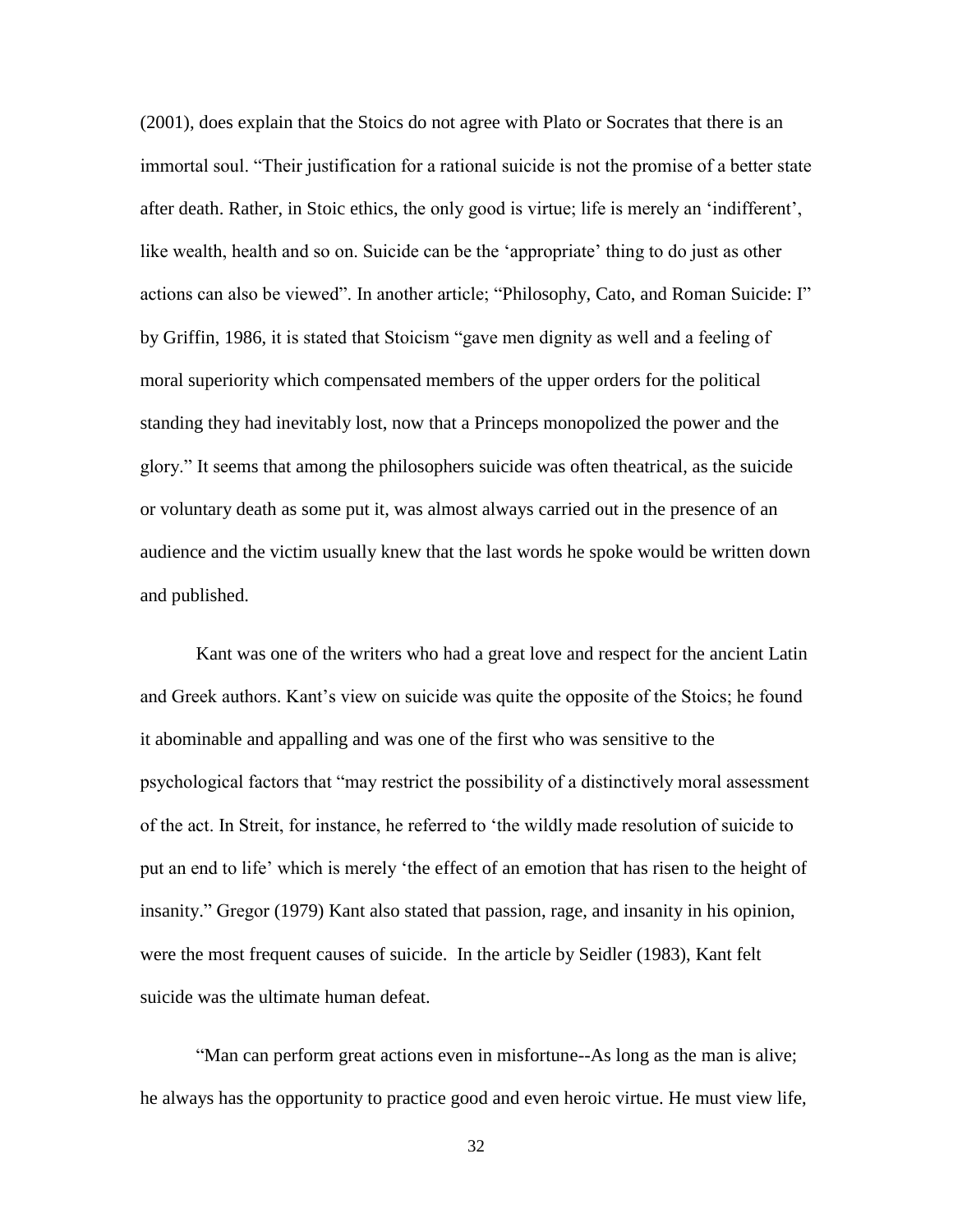even in the greatest misery, as fate's challenge to his steadfastness" (p.441). In Seidlers (1983) article he also discusses Kant's view of religion relating to suicide. Kant obviously feels that the Creator is the one who decides when humans should live and die. He feels that suicide is a rebellion against God himself. "Another traditional argument that Kant mentions is the claim that suicide involves an injustice against others, including one's parents, spouse, children, friends and fellow citizens (p.445)".

We see looking back in time, that the arguments of man's right to choose to die, and the views of suicide are very strongly worded and there does not seem to be much "middle ground". Lacking in the historical perspectives, was the view of suicide from someone who was actually said to be depressed or had anxiety or some other disorder that can lead to suicide today. In addition, there was not much said about those with a terminal illness or in chronic pain but that issue was alluded to in some articles. Also lacking, as stated before, in the historical background literature, was any reference to or information for mental health counseling and wellness or anyone in the helping profession. When looking at the literature from the historical perspective, there were no actual research studies found in this search. Most of the literature was based on the writings of philosophers and the interpretations of those documents by others. The articles varied in opinions and thoughts on suicide and the ethical and moral philosophies, but no specific research studies could be found. Therefore, it is difficult to pinpoint any type of methodology for these articles, or to discover, other than through the interpretive literature, how these philosophers came to their conclusions about suicide and the moral and ethical aspects of such an act. It is important to remember that the history of the right to die strongly suggests that in addition to the initiative, state courts will be a venue of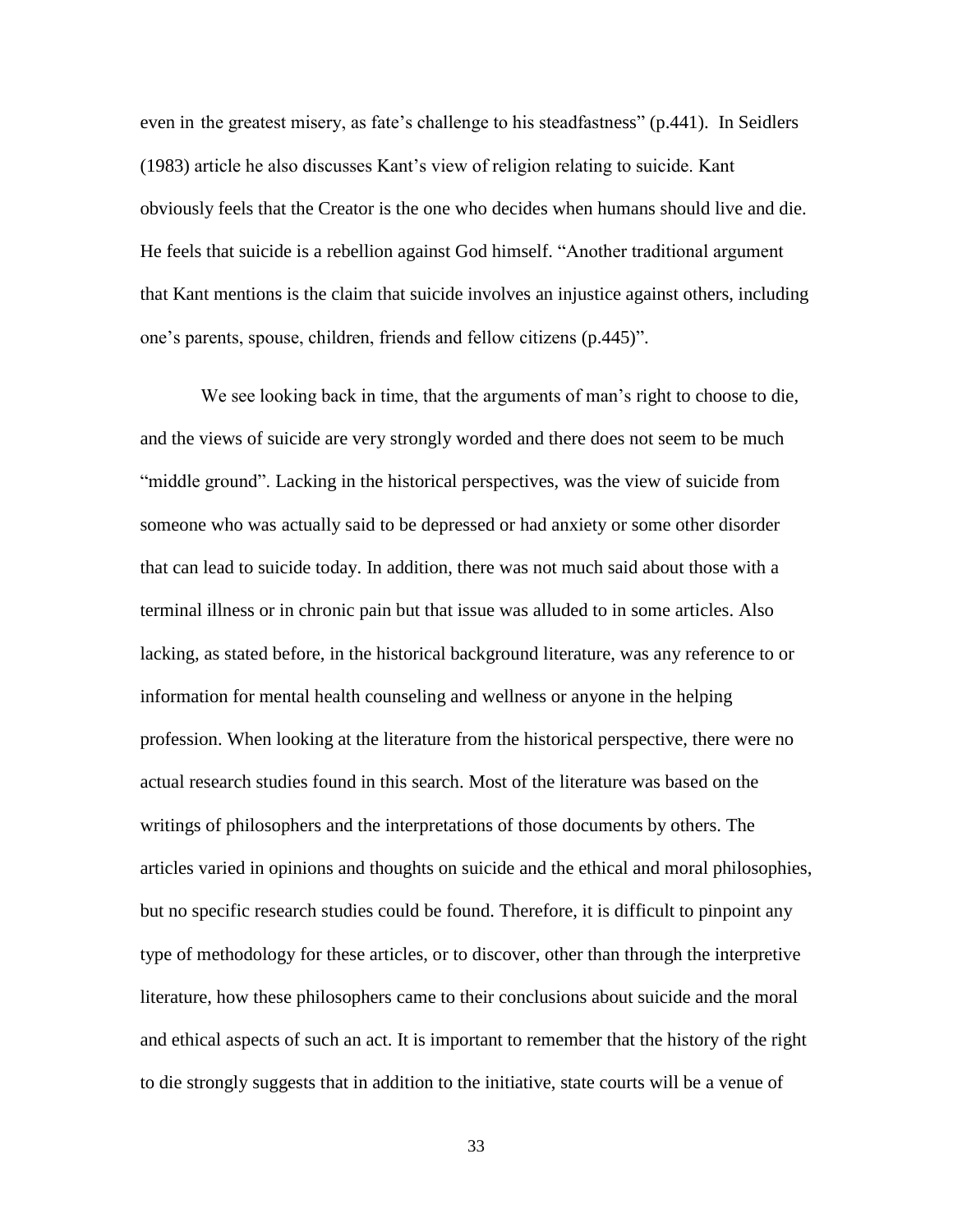choice for this controversial new policy, despite limited success thus far, and legislatures may shift as well. Most courts that have dealt with the right to die have increased patients' rights and autonomy (Glick & Hutchinson, p.761).

For some, to deny one the right to choose how and when they die is considered death control. This "argument sees death as being preferred to leading a life of misery, disgrace and degradation. So, suicide is herein a right" (Ogar, Ogaboh,  $\&$  Ogaboh, p. 98).

In the words of Slater, "Death is equal partner with birth in the renewal of life, for human societies for human kind, and indeed for the entire world of living things… he who does not accept and respect those who want to reject life does not truly accept and respect life itself; that, causing one's own death should be called suicide only by those who disapprove of it; and should be called death control by those who approve of it" (Satris, p.94).

We see that legally, there are many issues involved in the right to die movement. Some of the main issues being intangibles such as ethics, spirituality, and morals. This of course, is one of the reasons the right to die issue is a morality issue. These issues are generally very controversial and time consuming but we can see from the literature, the proponents of the right to die movement are making headway and it may be that suicide or "voluntary death" will become legal in the near future. As the courts are moving more towards granting autonomy and individual rights, the right to choose how and when one dies, may eventually be a non-issue as far as the legal aspect, but of course, will likely always be a moral, ethical, and spiritual issue for every individual. While again, in this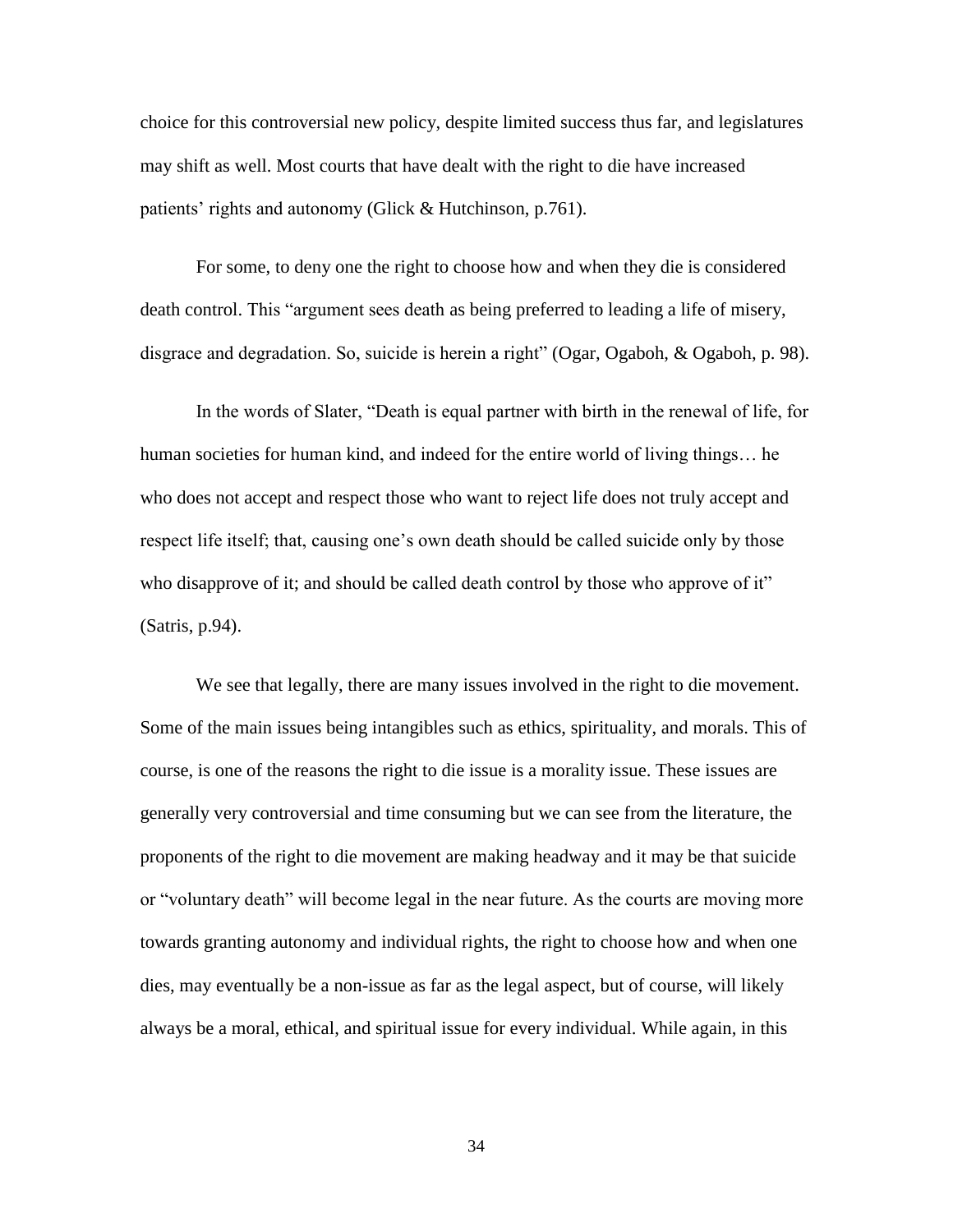section, there is no actual research methodology, what is going on in the legislature makes this component of the study important.

This study was not conducted to support or oppose the right to die issue, but was designed to look at how the legal impact of that issue or any issue, could help those in the counseling profession and in counselor education programs. It is imperative that these programs be proactive to ensure that counselors in training are ready to work with individuals who hold different values and perspectives on the issues with which they are dealing. Strong social cognitive development and self-awareness are necessary to be efficacious and productive in the counseling environment.

# **Conceptual Framework-Including Spirituality, Morality and Ethics**

The articles chosen for this portion of the study were selected due to the concepts of morality, ethics, and spirituality as pertaining to suicide or the right to die. This research draws specific attention to the issues that will ultimately affect counselors and those in the helping professions should the right to die become legal and therefore will be an issue not of legality or criminal behavior, but of morals, ethics, and spirituality. Being self-aware means knowing oneself in the areas of morality, ethics, and spirituality. The use of right to die issue is again, to provide an example of a critical issue that could have a potential negative affect on the effectiveness of a counselor if they have not attained a high level of self-awareness or social cognitive development.

The article; "Beyond the Elementary Forms of Moral Life: Reflectivity and Rationality in Durkheim's Moral Theory", 2010, turned out to be more of an exploration of Durkheim's writings and thoughts on the evolution of morality than on morality in and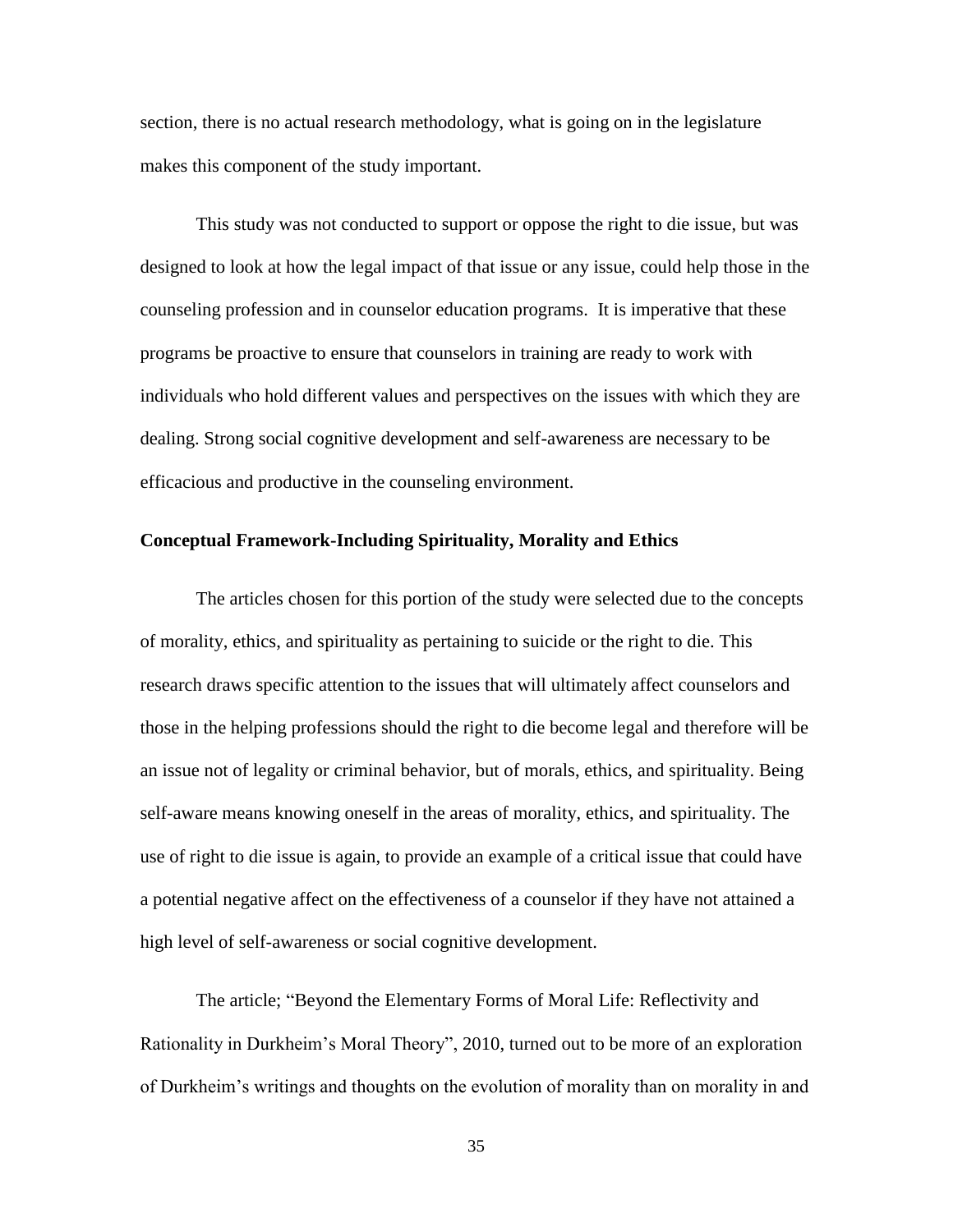of itself. The author, Robert Kenny, also looked at the concepts of "moral reasoning." The only thing found in this article related to both morality and suicide was concerning Socrates:

Having demonstrated the methodological constraint that led him to conclusions that were against his interests, Socrates demonstrated the moral constraint necessary for the occasion by doing what reason demanded (drinking hemlock), having recognized this demand in a reasoning ritual. Socrates indeed died, but in that death, he laid down the most socially determining principal of moral reason: that it reflects back upon the person who invokes it in a manner that gives no regard to that person's preferences. (Kenny, p.231)

This article did not provide the substance and information I had hoped it would regarding morality and suicide but did make for interesting reading and could provide insight for another type of study.

―Contrasting Role Morality and Professional Morality: Implications for Practice‖, by Gibson, 2003, had some insight to the conflicts one might experience between personal morality and professional morality. He shares that some, while "acting" in a specific role such as at work, feel they can abdicate moral responsibility. Gibson (2003) also looks at "moral choices at work in terms of power and the ability to bring about change"  $(p.18)$ . Moreover, this article discussed the conflicts some may have when they find themselves at odds, because of their particular status at work, with their own best moral judgments. This could be an issue with counseling and mental health professionals in the future when working with a client who has the right to choose how and when they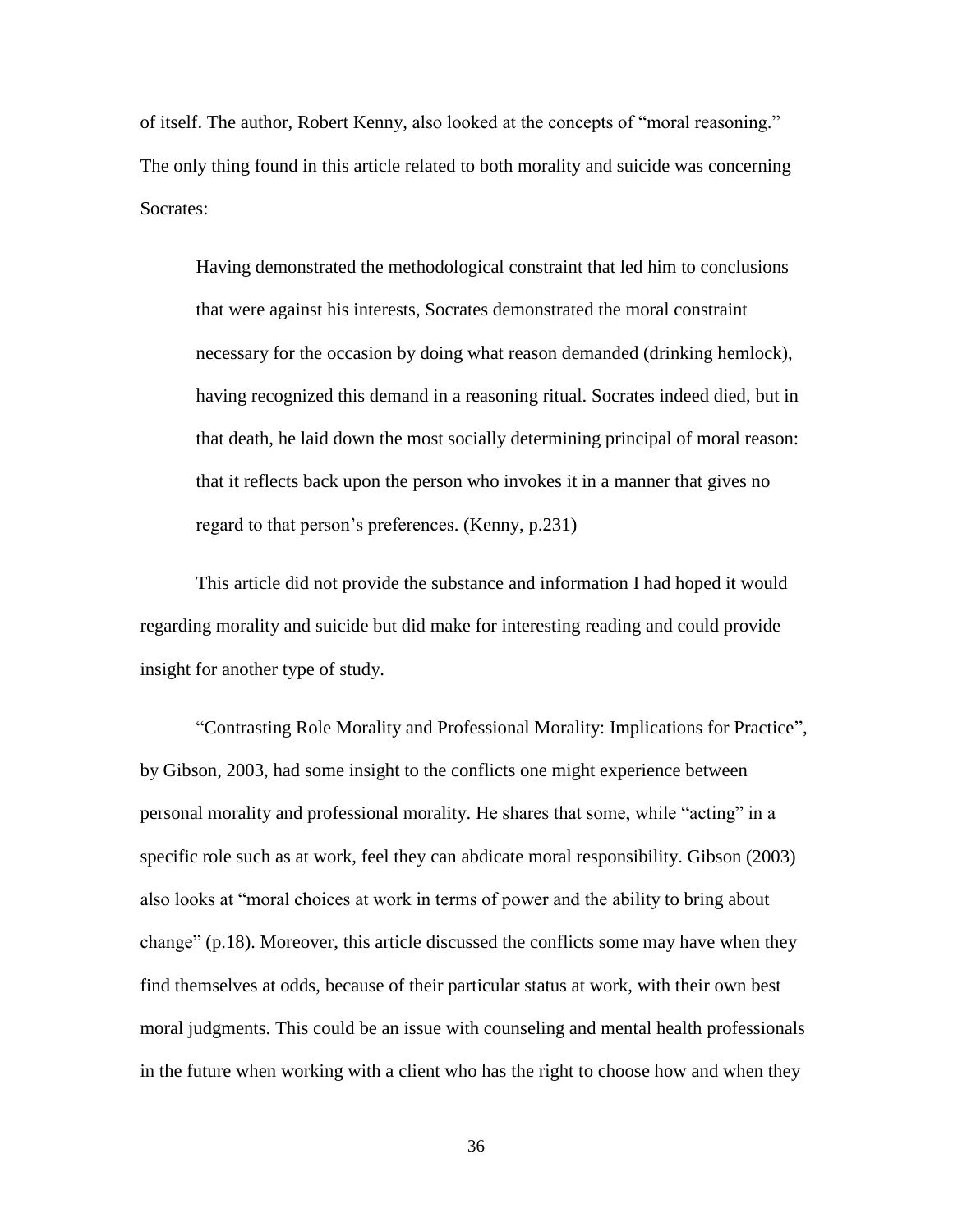die and they exercise that right. "Rights and Autonomy", 1981, by Richards, discussed the ancient philosophers' views on autonomy and rights as well as the views current when he wrote the article. He shared that autonomy is not simply a sense of independence but is much more. Autonomy, when in its highest form is twofold. The first, "the evaluation of one's life that autonomy makes possible enable persons not to be bound to immediate present desires, but to give weight to their desires and projects over time- second, the standards of self-critical evaluation are determined not by the will of others but by arguments and evidence which one has rationally examined and assented to" (Richards, 1981, p.11).

Autonomy therefore is not egotistical and it is not selfish but is a thorough and healthy look at oneself. This might bring up the question in the right to die movement if these people who are pushing for the right to die are truly autonomous. Richards also shares in his article that ethics is not a respect for who people currently are, but rather a respect for the capacity people have and the capacity to "take responsibility as a free and rational agent for one's system of ends" (Richards, 1981, p.16).

### **Significance for Counseling and Counseling Education**

Research led to a respectable amount of information about morals, ethics, and/or spirituality in counseling but it was not related to the topic of suicide. In "Ethical Aspects" of Spirituality in Counseling, 2006, it is stated that there are leaders in the counseling field that caution against spirituality in practice, more specifically "a counselor whose religious values and beliefs are so rigid as to preclude the counselor from helping the client" (p.111). If taken to the level that on the issue of the right to die, a counselor may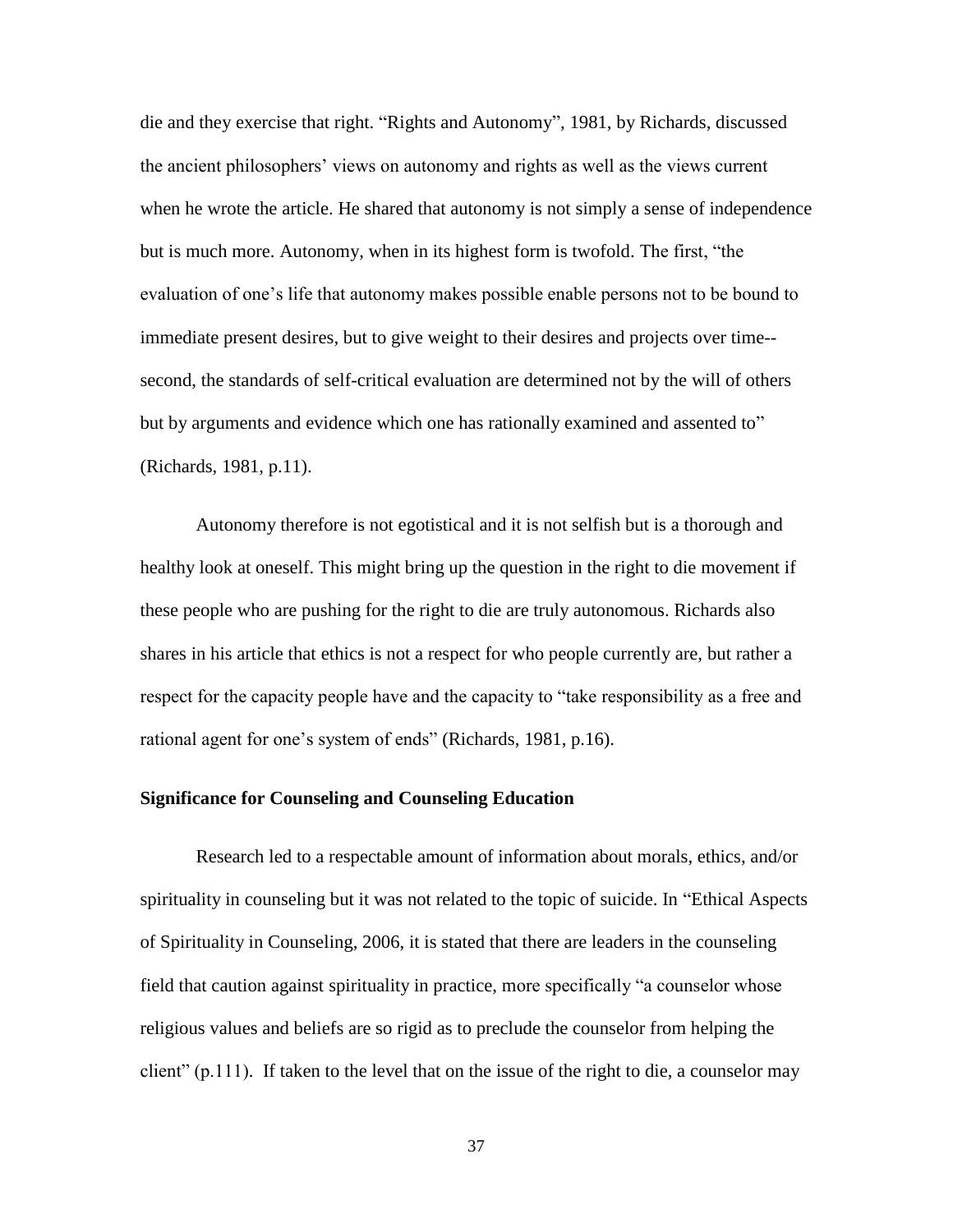have a strong spiritual belief that renders him or her unable to objectively help this particular client. In that case, it would be preferable for the counselor to refer the client out to another therapist. However, there may come a time when referring out is not an option for a counselor so it would behoove them to attain a level of social cognitive development so as not to interfere with the professional role of counselor. Ethics of spirituality in counseling lie with the openness of the counselor to discussion "regarding" values and beliefs different than one's own" (Steen, Engles, & Thweatt, 2006, p.115).

According to Miller (1999), "spiritual preparedness is important in practice and in counselor preparation." We see the same issue again in "Integrating Spirituality into Counselor Preparation: A Developmental Wellness Approach", (2003). Myers and Williard shared that spirituality should be a part of counselor preparation as a developmental, life-span phenomenon. They felt that counselors in training should be able to recognize spiritual growth as one part of holistic wellness, and students should be encouraged to confront their own religious and/or spiritual views while exploring diverse spiritual beliefs in class projects. A student or counselor in training, who is able to do this, would be considered at a higher level of self-awareness than one who has not reached this point of development. According to the 2005 ACA Code of Ethics and Standards of Practice, client welfare, respect, worth, dignity, uniqueness and potential are primary responsibilities of counselors.

In "Mental Health Professionals and Assisted Death: Perceived Ethical Obligations and Proposed Guidelines for Practice", by James Werth Jr. 1999, there are actually several good points and suggestions made for counselors pertaining to Assisted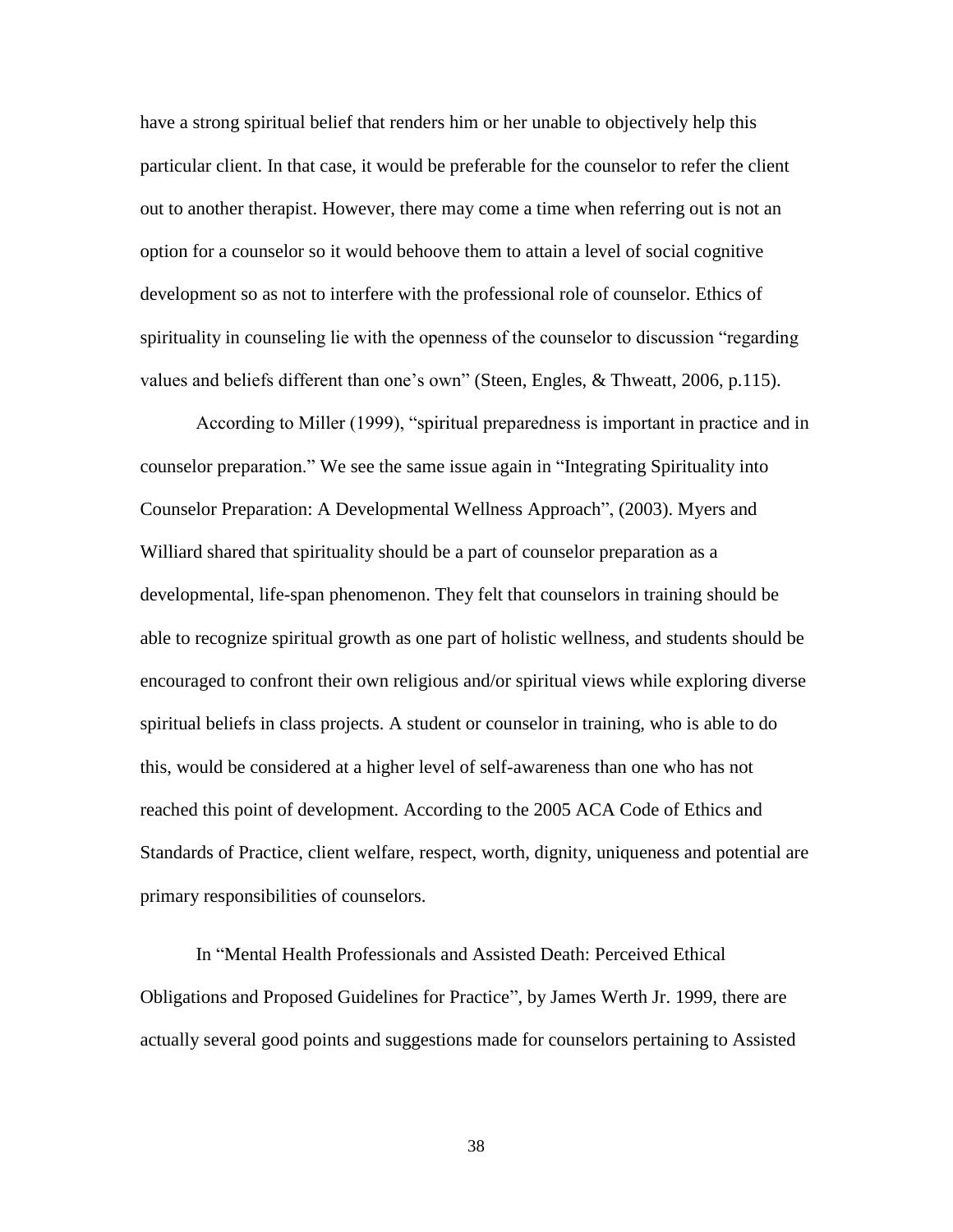suicide, which may someday be revised accordingly if the right to die movement grows and passes. First, however, let me share that in its "Interest" statement:

the representatives of the ACA stated that they were signing because 'the counseling profession's largely unique focus on human development, and on individual self-determination and self-actualization' led to the decision that they believed it is imperative for the organization to express its position regarding the ability of terminally ill adults to choose the manner and hasten the timing of their death. (p.2)

For further clarification on their decision to sign onto the brief, ACA's representatives issued a statement which included the following:

One of the guiding principles of the counseling profession has always been the right of a client's self-determination and many counselors have special training and experience that could help them assess the competence, rationality, and voluntariness of end-of-life decisions. Counselors can also help the patient explore alternatives and prepare family members for the consequences of the patient's final decision, whatever it may be. We recognize this is a controversial issue, however it is one with which your clients or potential clients may be struggling. As with any issue, as professional counselors you must be objective and not project your beliefs onto your clients. If there are times when you are unable to do this, the ethical choice is for you to refer. (Letters to the Editor, 1997, p.4)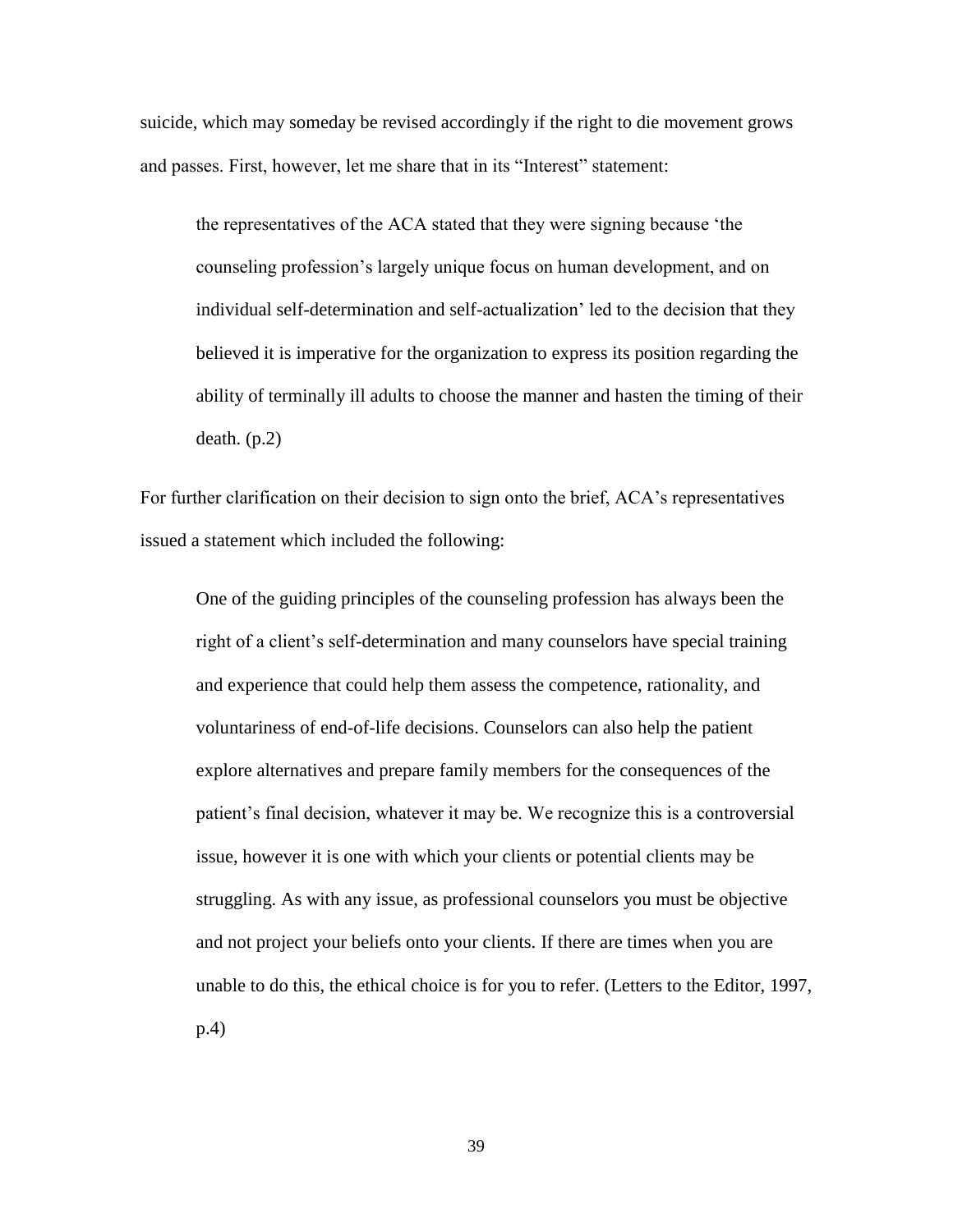There are pertinent statements from other mental health associations as well. From the American Psychological Association (1997):

The American Psychological Association does not advocate for or against assisted suicide. What psychologists do is support high quality end-of-life care and informed end-of-life decisions based on the correct assessment of the patient's mental capacity, social support systems, and degree of self-determination. (p. 1)

The document then goes on (p. 3) to be more specific with guidance for professionals:

Mental health professionals who work in this area must approach their work in a neutral manner. Their personal beliefs on the issue should not influence the process. The role of the mental health professional is to (a) attempt to ensure that the end-of-life decision-making process includes a complete assessment of the patient's ability to make a rational judgment, and (b) help protect the patient's right to self-determination.

The NASW (National Association for Social Workers) also put forth a statement (NASW, 1993, p.60):

Competent individuals should have the opportunity to make their own choices but only after being informed of all options and consequences. Choices should be made without coercion. Therefore, the appropriate role for social workers is to help patients express their thoughts and feelings, to facilitate exploration of alternatives, to provide information to make an informed choice, and to deal with grief and loss issues….In addition the social worker should help the client thoroughly review all available options including, but not limited to, pain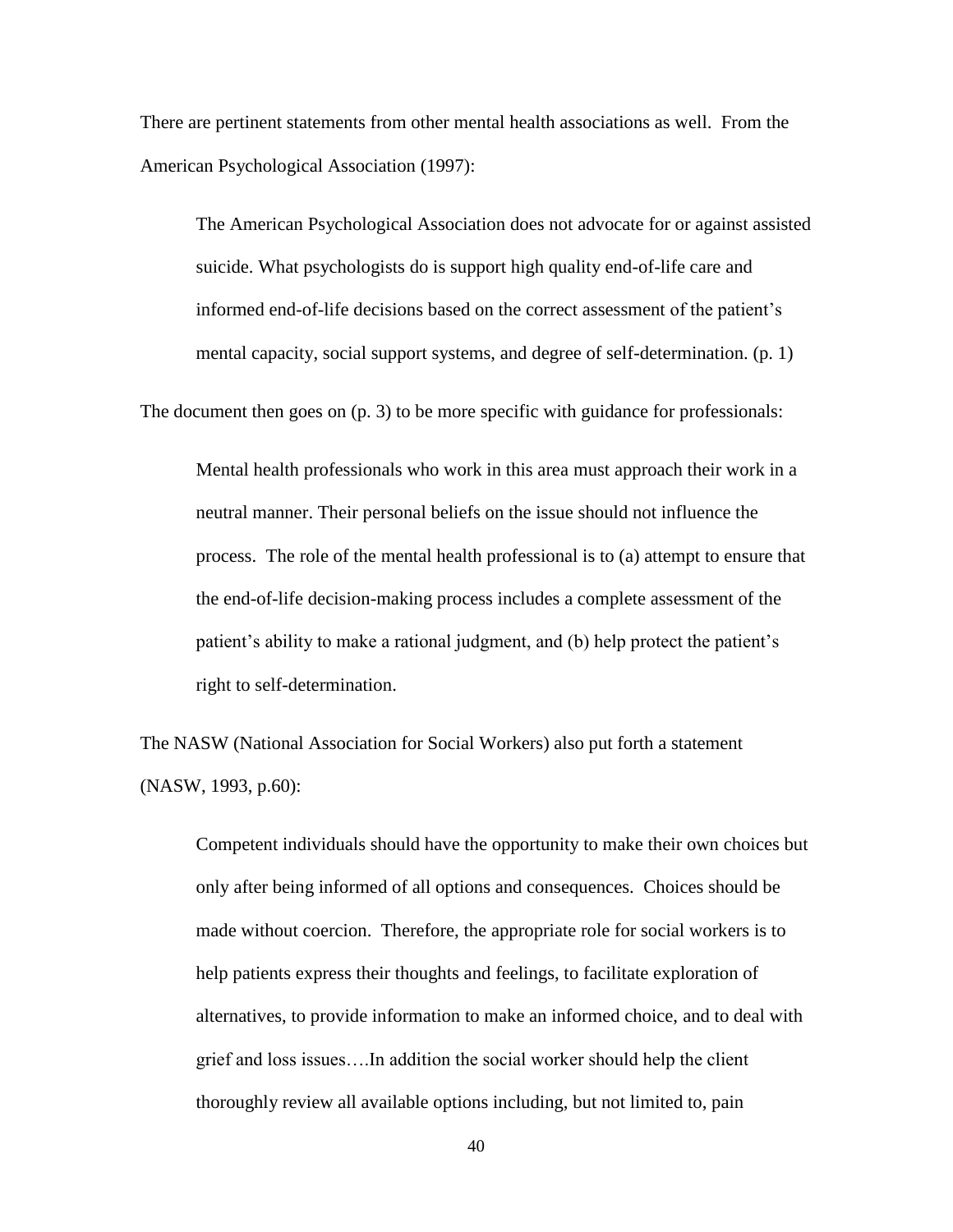management, counseling, hospice care, nursing home placement, and advance health care directives….NASW members should be free to participate or not participate in assisted-suicide matters or other discussions concerning end-of-life decisions depending on their own beliefs, attitudes and value systems.

As stated above there are many good guidelines in the article by Werth (1999) for counselors and mental health professionals that can be applied to clients who have chosen a path that is directly opposite the counselors values. Werth explains that "attempting to disregard the issue or ignore the client's needs and values about life and death or because of beliefs about one's professional role is acceptable as long as appropriate referrals are made, but avoiding the matter by blindly pointing to interpretations of ethics codes or legal obligations without truly analyzing one's responsibilities, reflects poorly on the therapist himself or herself and on mental health professionals more generally"  $(p.181)$ .

As counselors and mental health professionals it is our obligation to help our client's with whatever issues they bring us. As Werth (1999) states: "We will all face death someday, in ourselves and in our loved ones; we should utilize our skills, experience, training, and selves to aid our clients as they consider assisted death to no less an extent than we would want when we are dying. To do less is more than unprofessional; it is inhumane"  $(p. 181)$ .

# **Summary**

The content of this particular chapter supports this study in that it shows a clear need for a qualitative in-depth approach to be pro-active on the issue of developing a stronger degree of self-awareness and social cognitive development in graduate counselor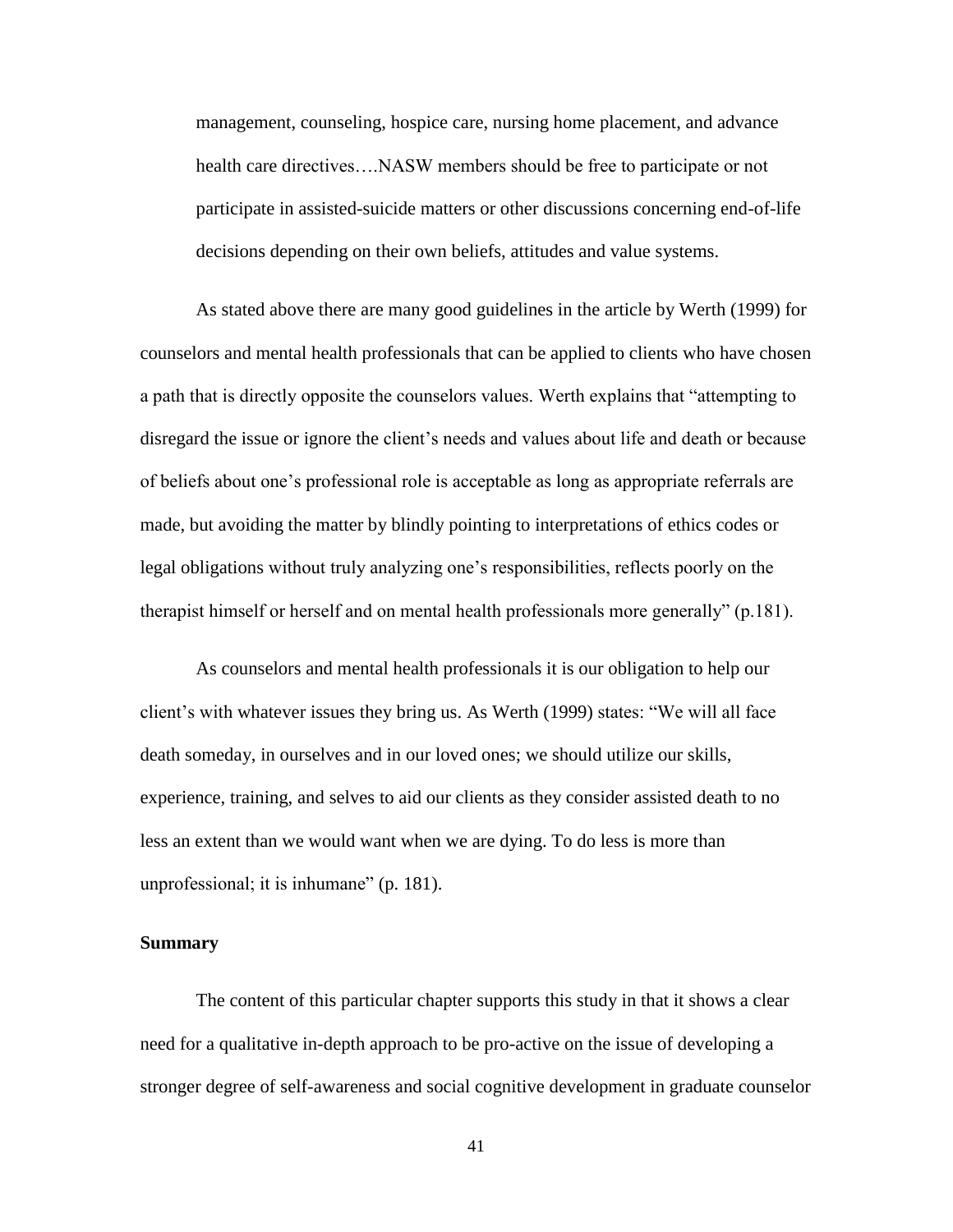education students. The phenomenological approach will be used to get in-depth views on current graduate counselor education students' thoughts and insights into this critical process. Counselor educators must be proactive in examining their own professional ethics, spirituality and morality and looking at ways to enhance the graduate counselor education students' opportunities for a deeper, stronger sense of self-awareness and social cognitive development.

There is a plethora of articles on multi-cultural awareness, which many ascertain is also being self-aware. However, multi-cultural awareness comes only after one has a positive, strong self-identity and high degrees of self-awareness and social cognitive development. It seems to this researcher, that this concept is akin to the saying that one cannot love others until they love themselves. It would be deemed unlikely then, that one could effectively be a "multi-cultural" counselor without a solid self-awareness and positive self-identity. One does not simply attain these attributes, but will hopefully understand that this is a lifelong process.

Chapter Three will discuss the research design and methodology that will be used in this study. It will also provide a justification for the research and will provide information on the process, data analysis, and protection measures taken to ensure that the study is ethical.

Chapter Four will contain the actual study, which will be a qualitative study with a phenomenological design. Three current counselor education students will be interviewed and will participate in discussions on this study.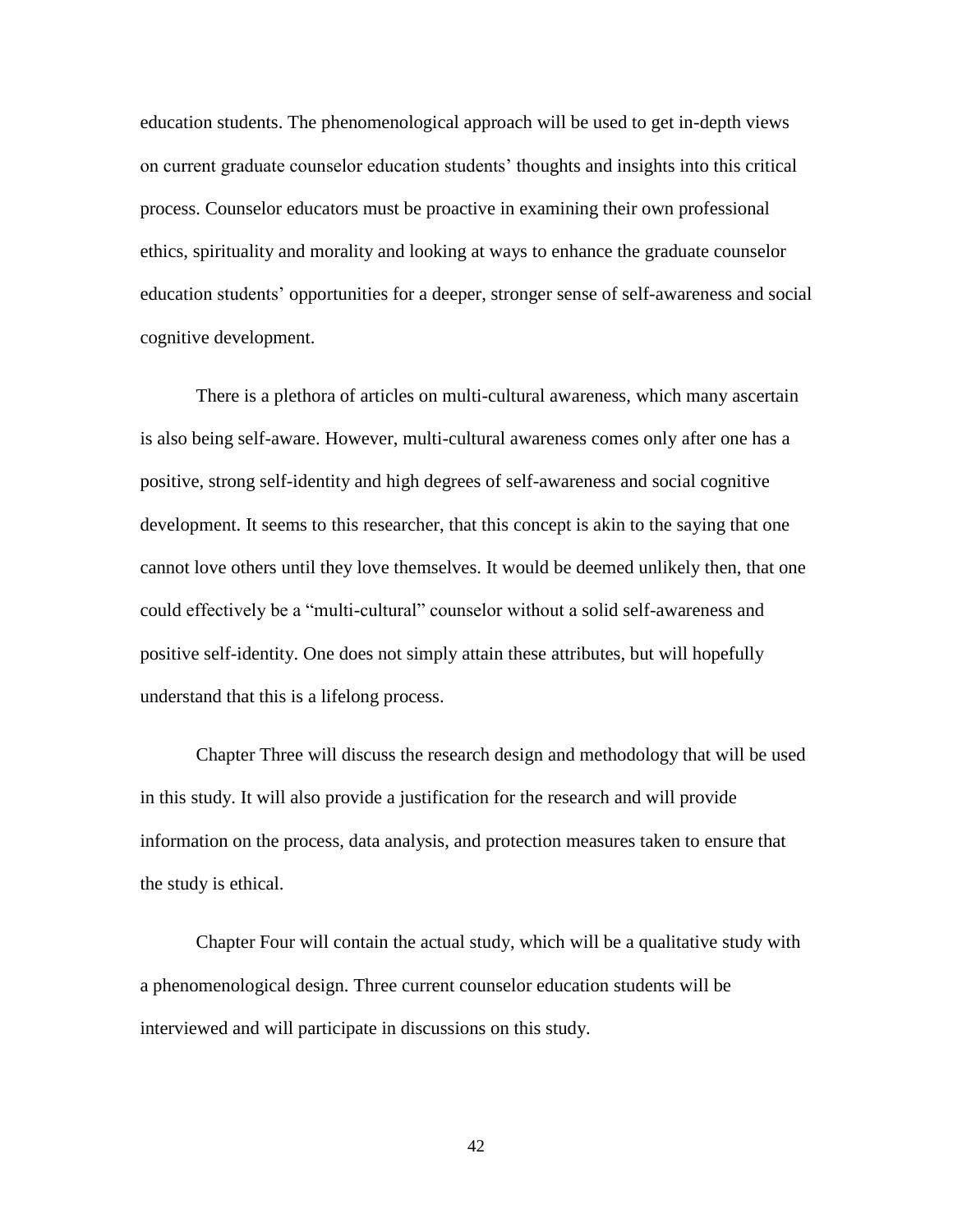Finally, Chapter Five will contain the results as well as implications for counselors and counselor educators. There will also be some discussion on the possible need for future research and in what specific areas to enhance the current study. The hope is that this research will provide opportunities to reiterate the importance of this issue and look at new interventions to increase the development of counselor education students' social cognitive development levels. Furthermore, it will help encourage counselors and counselor educators to become more self-aware and pro-active in reflecting on their professional morality, ethics, and spirituality pertaining to this particular issue as well as any issue that could conflict with their personal value system and beliefs. There will be new considerations for counselors to assess their own values and be ready for change. Stressing the importance of providing opportunities throughout a counselor education students program of study to increase self-awareness is a critical step in producing effective professionals.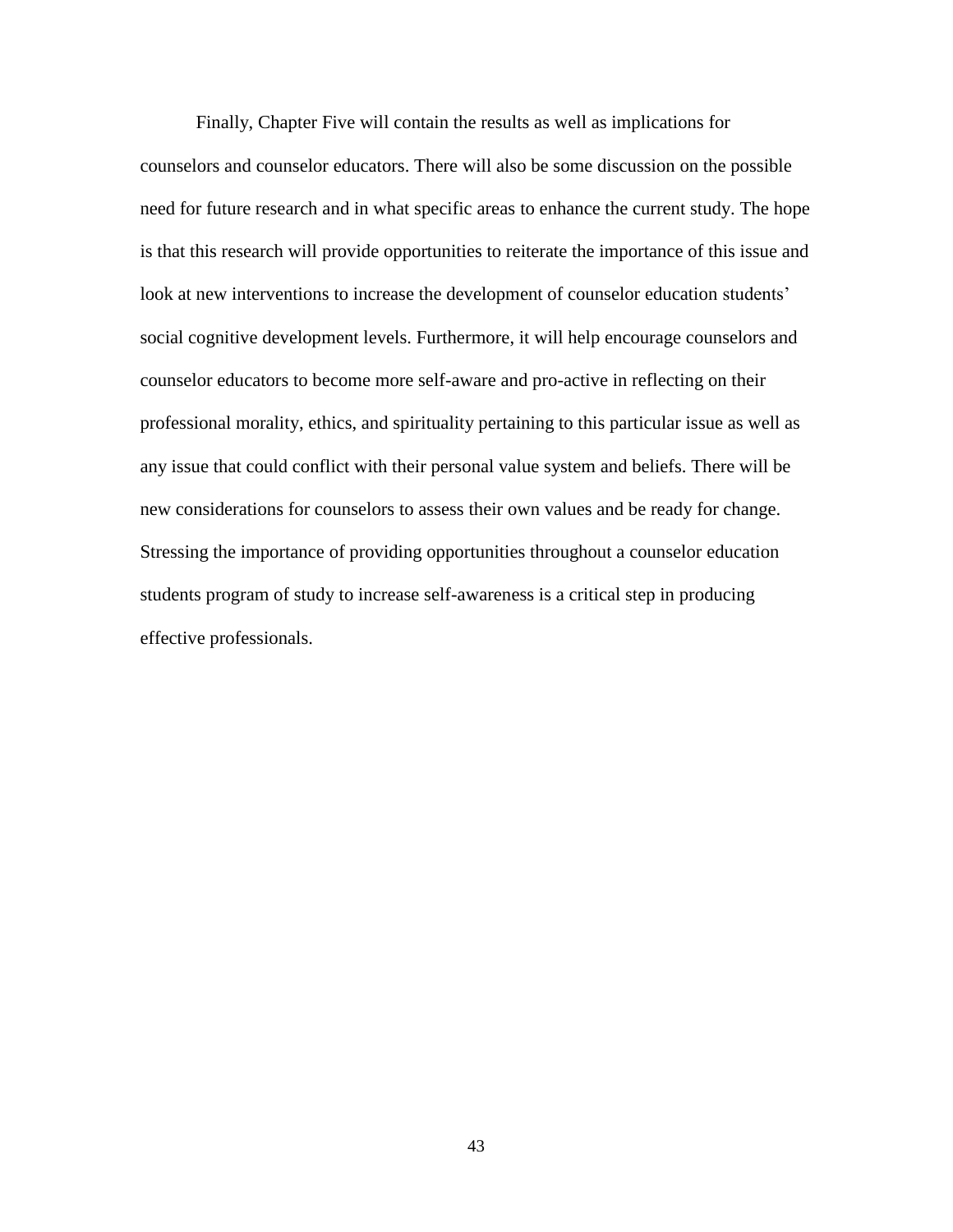#### CHAPTER THREE: METHODOLOGY

# **Introduction**

The purpose of this study as discussed in detail in Chapter One was to examine how the perceptions of self-awareness and social cognitive development of counselor education graduate students may impact efficacy in their future clinical practice. A look at the right to die issue was used as an example of the critical situations a counselor must work with. Does this decision of the client affect how the counselor will work with him or her in the most effective and professional manner even if the client's decision conflicts greatly with the counselors own values? A counselor has a professional moral obligation to respect and honor the client's wishes, even if they are not what the counselor himself or herself would choose.

Currently, there is research (Greason & Cashwell, 2009) that implies that counselor perceptions of self-awareness and social cognitive development can be assets to effective counseling if they are strong and objective. The hope is that this research will enable counselors to gain a better understanding of the changes that are coming and will help them to be prepared, trained, and educated in a manner that is most effective for counseling the client as well as their families. However, the main focus of this study was not the issue of whether or not clients should or should not have the legal right to die but was designed to hone in on the professional morality, spirituality, and ethics of current practicing counselors and graduate students as well as to look at how we train our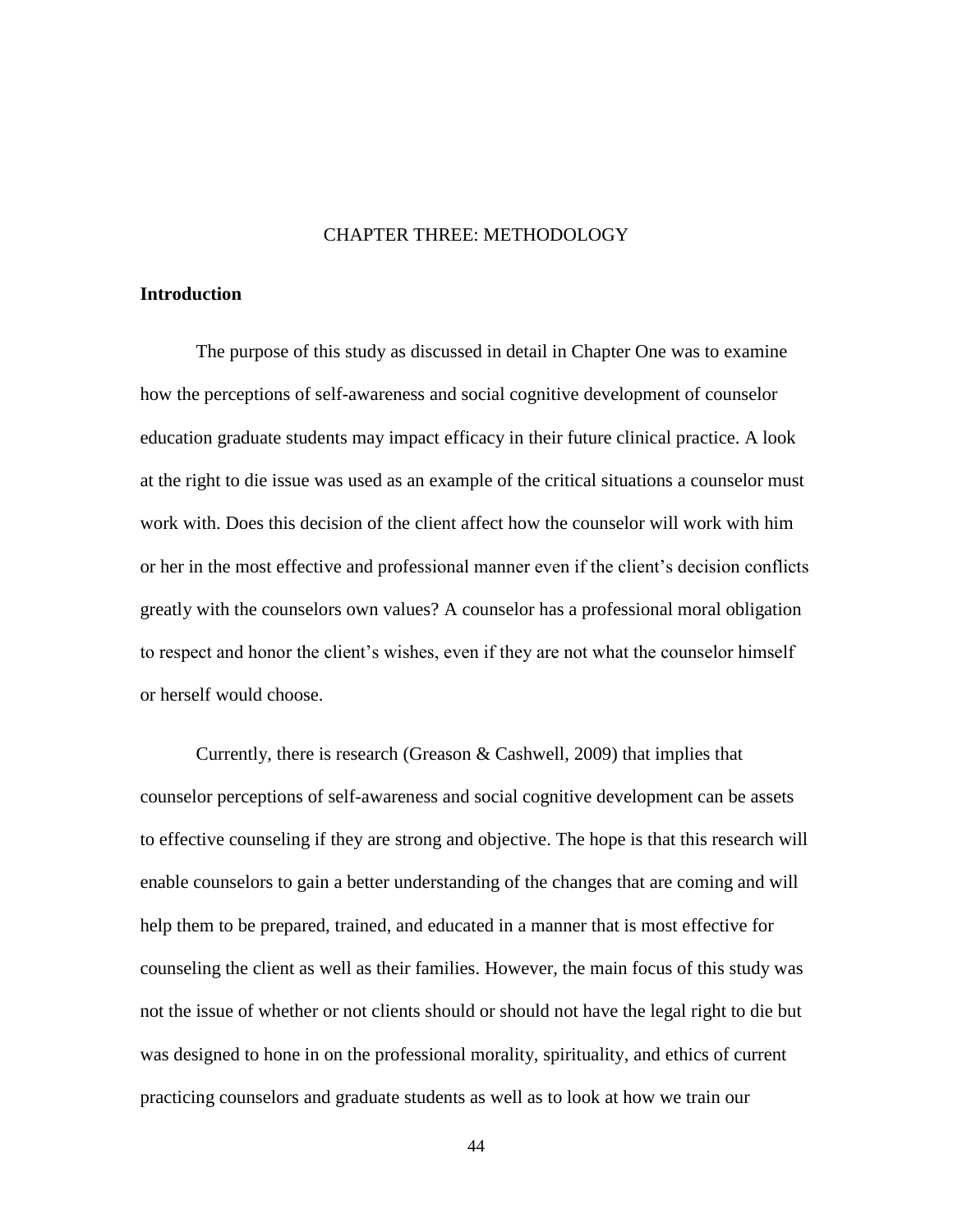graduate counseling education students. It appears to be imperative to maintain ongoing reflection of self-awareness and social cognitive development for counselors so as not to impose their own value systems on their clients but to be open and receptive to what the client needs and where the client is. Working with graduate counselor education students in this area throughout their program of study seems to enhance and raise a strong sense self-awareness and social cognitive development which in turn create greater efficacy in the future counseling environment. Phenomenological studies that examine the experiential perceptions of individual members of a small and even specifically identified group, offer an opportunity to discover both similarities in perspective and salience.

# **Design**

A phenomenological research approach was used for this study. The reasoning behind this was that the researcher wanted to go beyond statistics and simple data and study the thoughts, perceptions and feelings of the participants in this study. "The research questions for a phenomenological/hermeneutic study are developed in order to understand the everyday lived experiences of individuals to explore what those experiences mean for them<sup>"</sup> Heppner  $\&$  Heppner (p.171). The phenomenological approach included narrative aspects that allowed for more in-depth conversations. The researcher and the participants were able to focus on the participants' perceptions of their own self-awareness and identity development. The Qualitative approach focused on a small set of participants and did not seek to generalize findings to a broad population as a Quantitative approach would. This study was limited to eight to ten willing and available participants (counselor education graduate students) who were willing to provide indepth, personal and meaningful stories to add to the findings of this study. In *"How Many*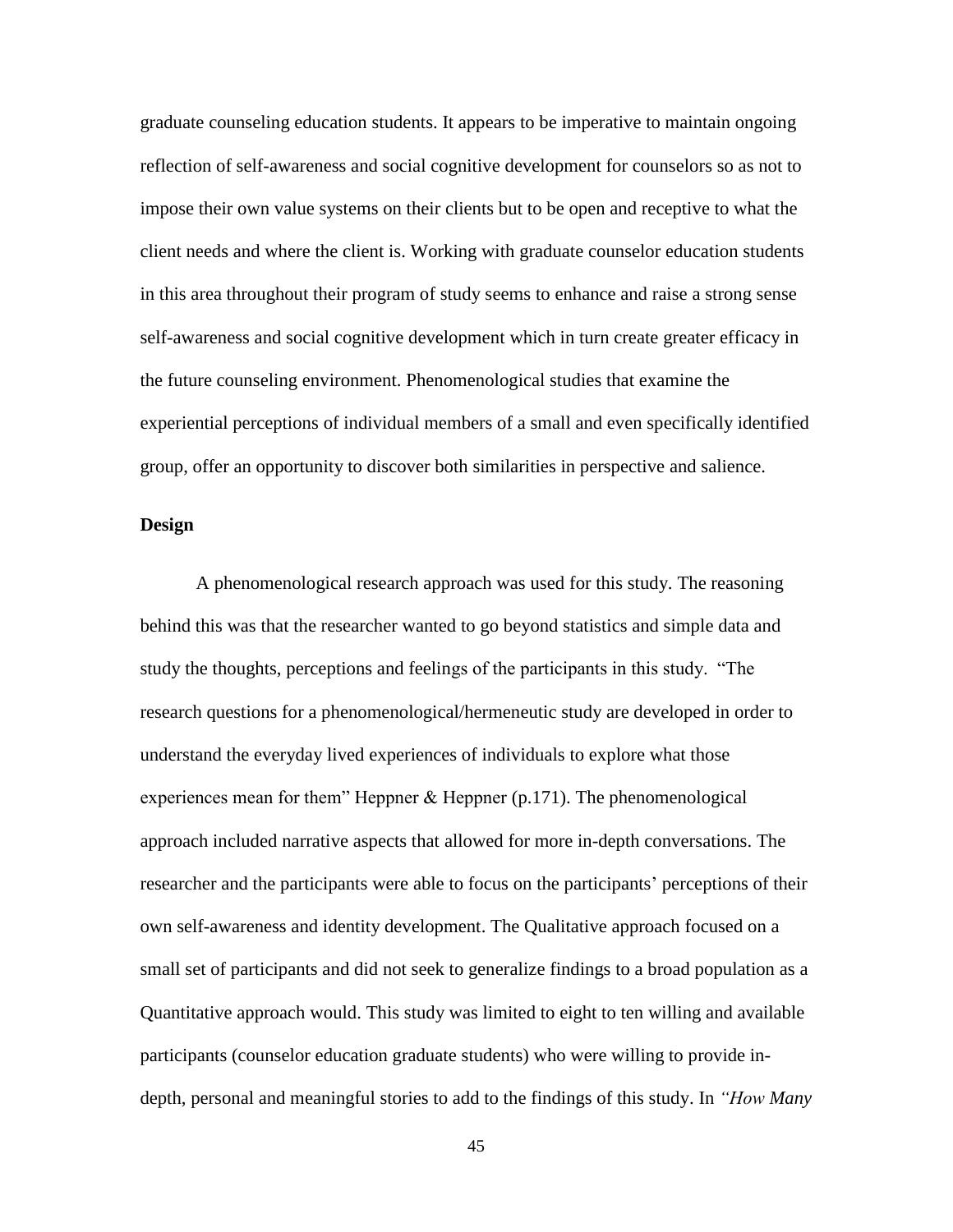*Qualitative Interviews is Enough?"* Baker and Edwards (2012), writing for the National Center for Research Methods, answer the question of how many interviews is enough, "as with all things qualitative, is, it depends" (p. 3). The authors interviewed several renowned researchers and, as stated above, each qualitative study is different. "At the low end of the 'how many' question, numerous well respected and even classic studies have been produced using the single case study" (p.8). These stories can be powerful and useful to the field of counseling and other mental health professionals. Other methods would not have the potential to be this personal and this potent to lead the study to the answers generated in response to the questions. "The depth associated with qualitative research, coupled with researchers' efforts to triangulate and cross-check their data, gives this methodology strength in the area of validity" (Ambert, Adler, Adler & Detzner, 1995, p. 882).

In addition, this approach was chosen because it makes it more appropriate to concentrate on the self-awareness perceptions of those involved as well as the consciousness and depths of narratives from self-reporting and intimate discussions. The narratives in this study will be used to look at the participants own perceptions as well as observations in depth as is the norm for qualitative research. A first person narrative as well as a participant-centered paradigm is imperative to reach to a depth of selfawareness and personal reporting to support the meaning the researcher hoped to gain from this data. In *Becoming Qualitative Researchers*, by Glesne (2006) it is noted that qualitative research is defined as a way "to understand social phenomena from the perspectives of those involved, to contextualize issues in their particular socio-culturalpolitical milieu, and sometimes to transform or change social positions (4)."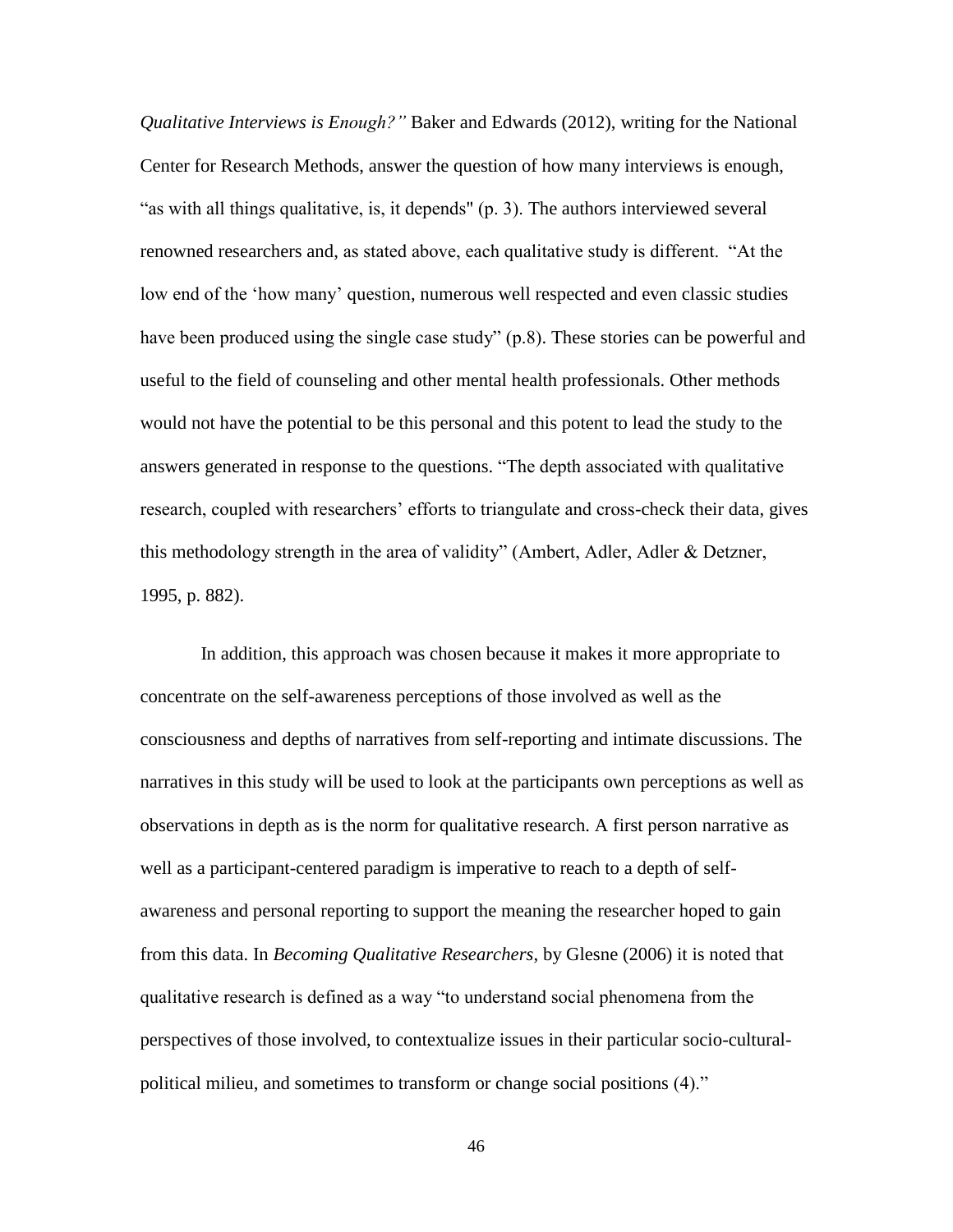### **Role of the Researcher**

The researcher in this study was to develop the interview questions, contact and communicate with each participant and schedule interviews. The researcher was the only interviewer and transcribed the tapes of the interviews. The researcher recorded, analyzed, and interpreted the results and reported the findings and conclusions. The researcher determined the participant criteria and was solely responsible for the ethical integrity of the study.

Certain types of phenomenological studies incline the researcher to look for, and interpret data in terms of, 'life world existentials,' such as corporeality and temporality-such descriptions require researchers to move farther into or beyond their data as they demand not just reading words and scenes, but rather reading into, between and over the analysis of the 'moments' of a phenomenological study is an excellent demonstration of the successive transformations from a participant's description of an event to researcher's phenomenological description of that event (Sandelowski ,2000, p. 336).

The researcher created the interview questions after having examined McFadden's Stylistic Counseling Self-Assessment for researcher cross-cultural preparation (Harper & McFadden, 2003, pp. 229-232). Although McFadden's questions were intended for counselor self-assessment in working with different cultures, the researcher decided the instrument lent itself to counselors facing new and unexpected issues that differ greatly from their own personal culture and/or value system. Most of the questions are concerning the counselors' self-awareness.The researcher based the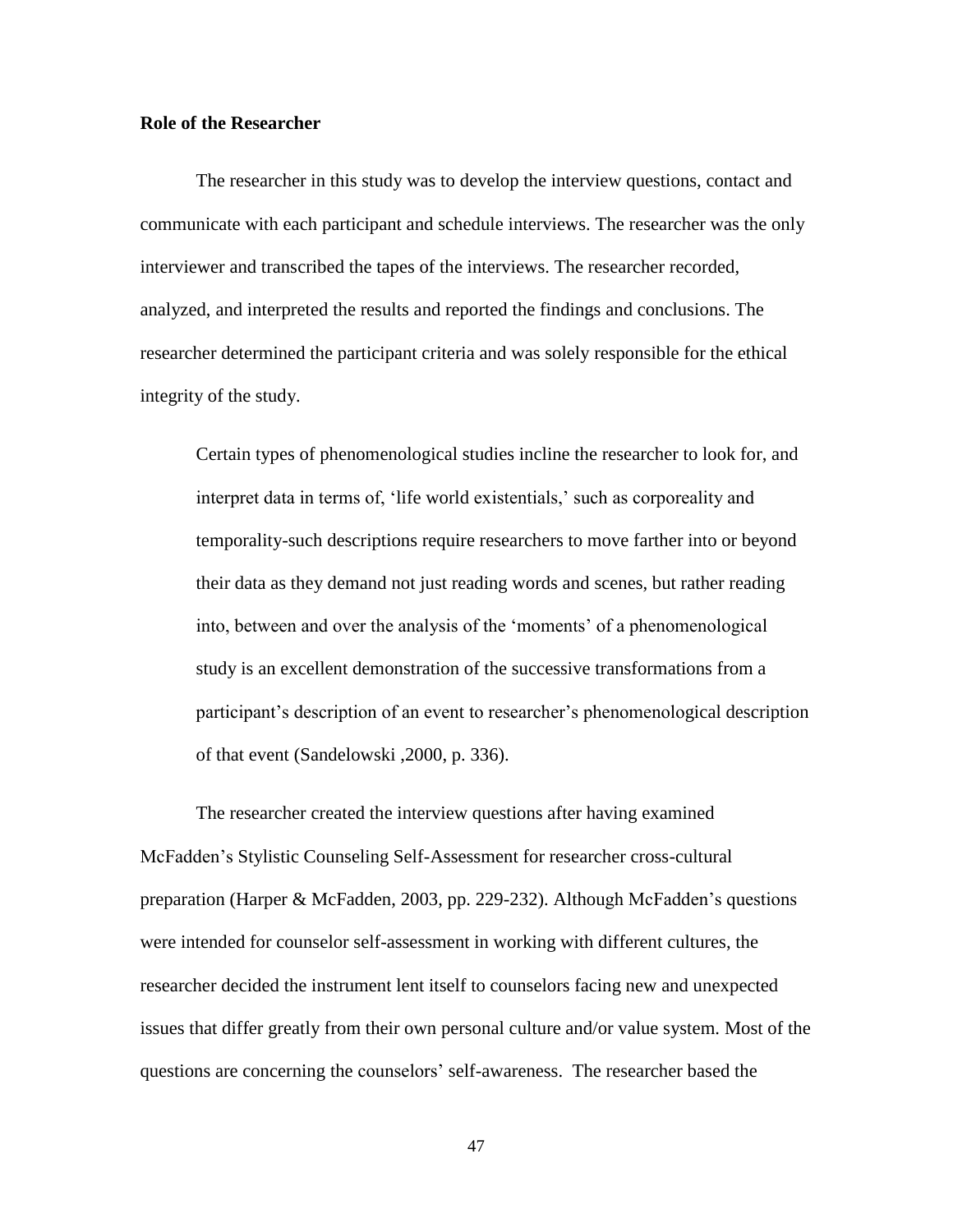majority of the questions on her own experiences in the Counselor Education Program. The complete list of questions developed by the researcher is listed in this chapter as well as the appendix section.

Within the qualitative design schema, the researcher used phenomenological, indepth interviewing. Phenomenological interviews were used to understand the lived experiences of people who shared a common phenomenon.

The researcher made every attempt and took every precaution to insure that the information presented did not contain personal opinions but remained focused on the participants and their own perceptions and feelings. Because the researcher allowed the participants to fully tell their own stories, views, and perceptions, she did not present her own biases or interject any thoughts or feelings into their experiences, thoughts, or beliefs.

An additional role of the researcher was to insure validity and reliability. The data analysis included; triangulation, critical self-reflection, member checks, and an audit trail to ensure internal reliability and validity. All of these strategies were reported along with the findings of the study and are described in more detail in the Data section below. The researcher also took measures to insure that she had enough time to be submerged in the study long enough to fully understand and have an in-depth view of the phenomenon.

Qualitative research design should be utilized when you have how and what questions; when variables cannot be easily identified or separated; when the researcher wants to be and chooses to be an active learner; and the "study" is conducted in the participants' natural environment (Creswell, 1998; Glesne, 2006).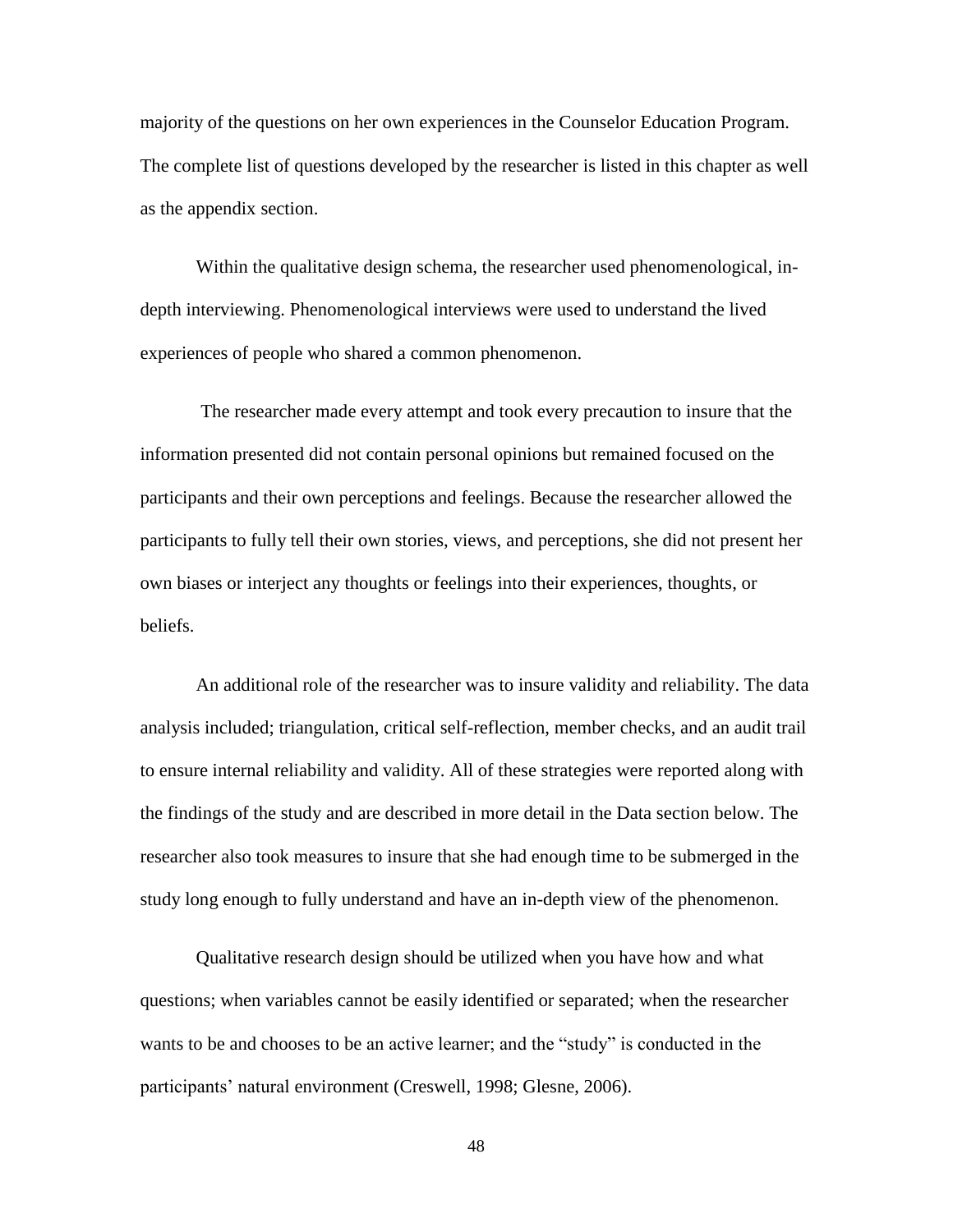#### **Measures for the Protection of Participants**

The participants were given an informed consent form to read. The study was submitted to the IRB and was accepted. The participants were not identified to anyone outside of the study but did come to know each other as discussion groups were part of this study. They each had a numerical code assigned and no identifying information was included in the study. The numeric pseudonyms also applied to any audio recordings. The researcher was the sole interviewer and transcribed and presented all data. The researcher completed the Stylistic Counseling Self-Assessment (Harper and McFadden, 2003, p.229-232) and took all measures necessary to keep subjectivity out of the research as described in the "role of the researcher section". The study and the intent of the study were completely disclosed to all participants. The researcher did not "push or lead" the participants but accepted what each participant was willing to share. The participants volunteered and understood there were no specific requirements to sharing their stories/perceptions only that their stories matter and are important in order to further educate the counseling profession on their thoughts and needs as well as those of future graduate counseling education students in the areas of self-awareness and social cognitive development. The participants were made aware that they had the right to withdraw from the study at any time for any reason without penalty.

# **Context and Participants**

The graduate education students were all students of the University of South Carolina in Columbia, S.C. All participants were volunteers and their confidentiality and anonymity was protected as stated above. Each of the participants was in their last year of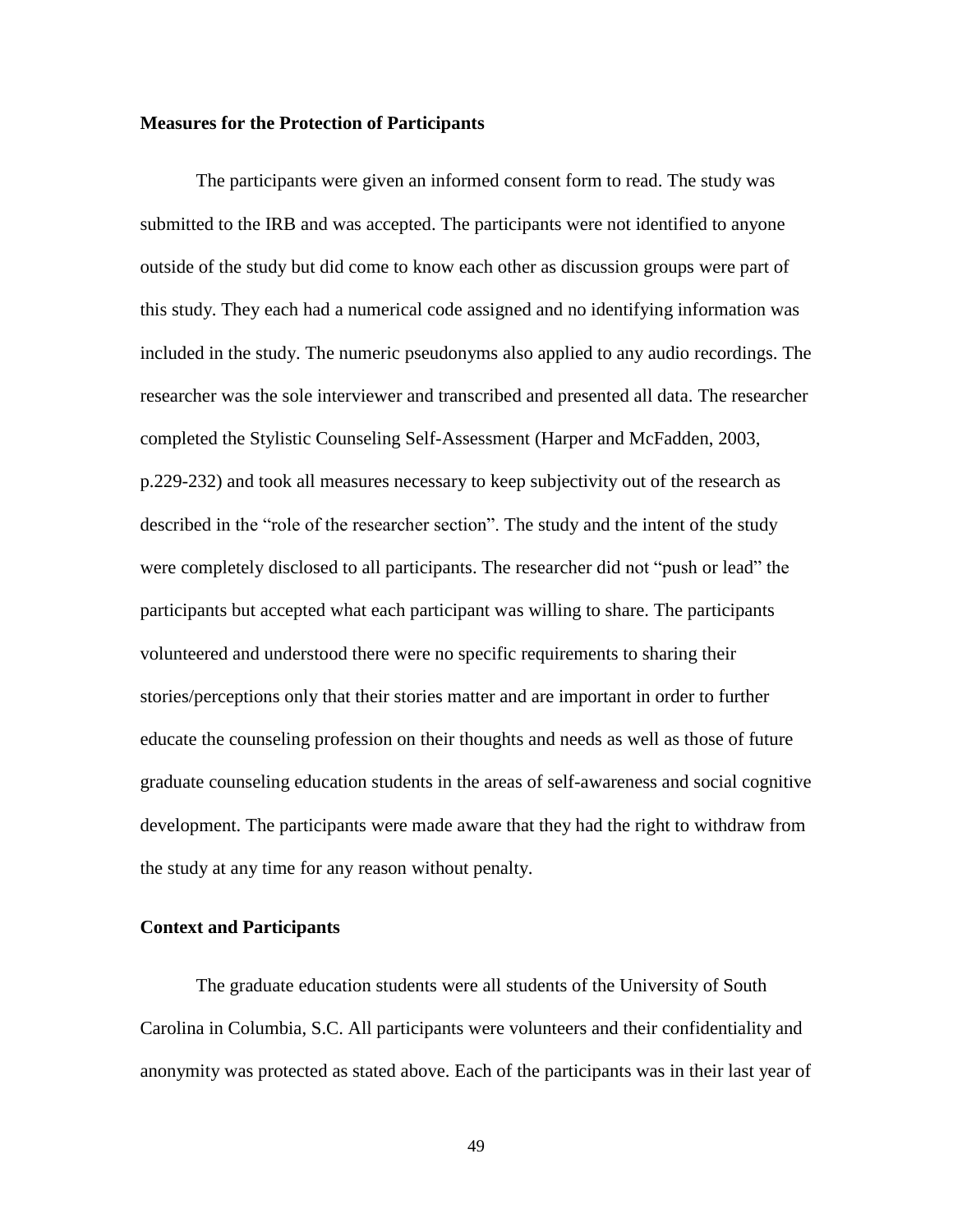the Counseling Educational Specialist Program at the University. This was designed to look at their perceptions of self-awareness after having gone through most of their program and as they were soon to emerge as practicing counselors.

The interviews and discussion groups were in-depth and were not structured. The study provides insight and information leading to some new ideas for the training and supervision of graduate counseling education students as pertaining to self-awareness and social cognitive development. There were initial and advanced questions; however, the hope was that these questions would lead to deeper and richer discussions. Although Qualitative research is time consuming, it was necessary to capture the essence of this type of study and to see the participants' views from a new perspective. The number of participants as stated previously is sufficient for a qualitative study. The hope was that the small number would enable to researcher to go more in-depth with each participant and extract more authentic and meaningful data.

# **Data**

The participants volunteered after hearing about the study. The researcher spent time getting to know each participant and building rapport before getting to the heart of the study. The interviews were done solely by the researcher and were recorded and transcribed by the researcher. Open ended interview questions were utilized. The personal interviews and discussion/focus groups served as the major mechanism for collecting data in this phenomenological study. The researcher remained flexible in arranging interviews and allowed sufficient time for processing. Because the participants' views and experiences are personal, they were coded by a numerical method to protect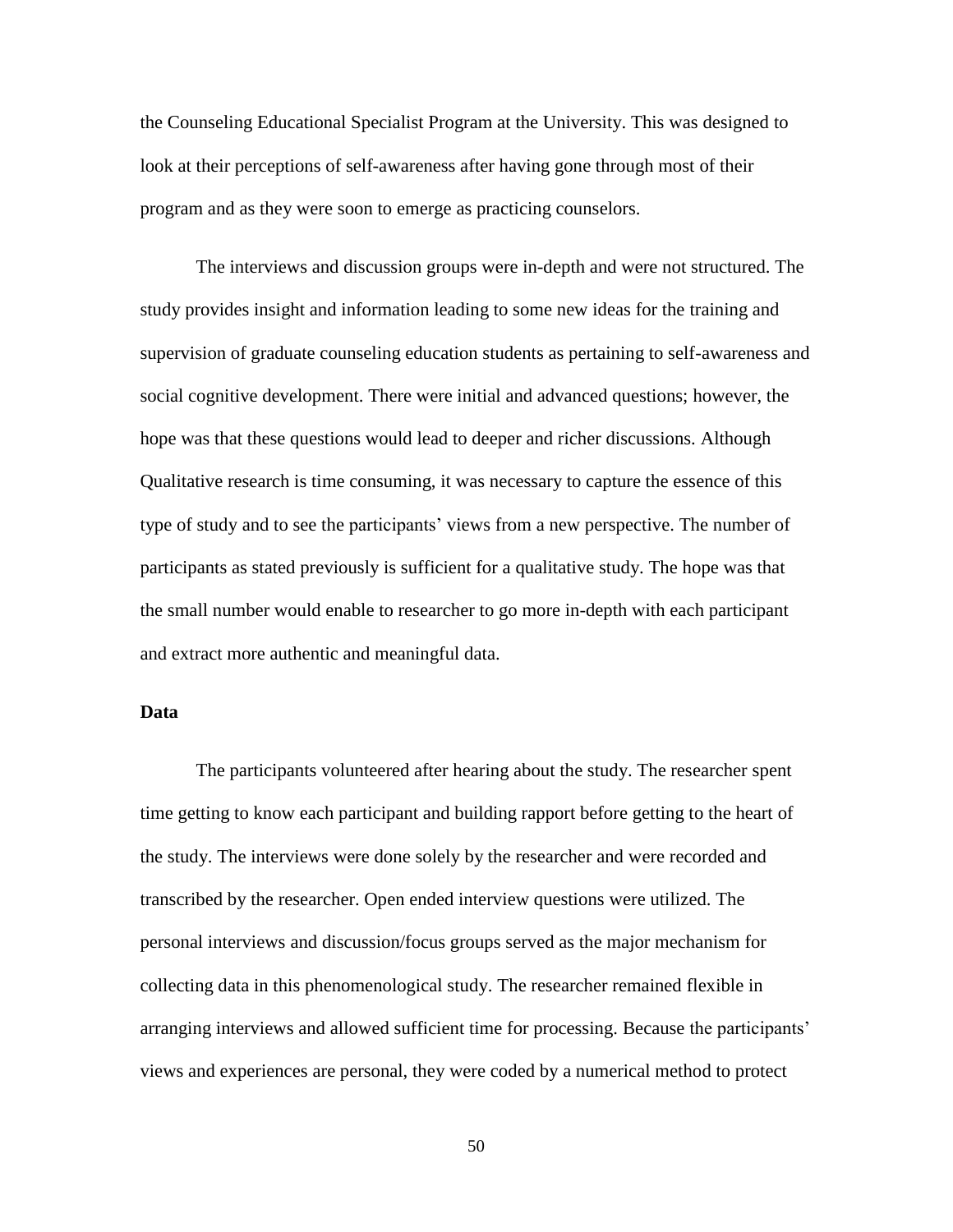their identity. Informed consent forms were distributed before any of the study began. All ethical considerations were taken into account and the researcher was careful to monitor the ethical integrity of the study on a continuous basis. The protocol for ethical guidelines was aforementioned in this chapter. The study was presented for review to the IRB and was accepted. Time was allotted for any discrepancies to be found and any noted were clarified with each participant. Participants had complete access to the researcher. No software was used and the narratives were transcribed exactly with nothing added by the researcher. The narrative stories of the participants were the only source of data for analysis. Because the goal was to interpret and find meaning in a phenomenological study, the researcher was careful to take special precautions to insure that the interpretation was objective and not subjective.

In order to insure internal validity and reliability, the researcher employed the following methods; triangulation, which can be accomplished in more than one way but for this study the researcher used a combination of document analyses, interviews, and discussion groups. (Merriam & Assoc. 2002). A second strategy the researcher used to ensure validity was "member checks". The researcher took the tentative findings back to the participants' for them to review and asked the participants if the researcher's interpretation was accurate or if changes or adjustments needed to be made. Once the researcher decided upon the direct quotes to use (within 48 hours of each individual interview), she took each quote to the participant to check for accuracy. The researcher was "submerged or engaged in the data collection phase over a long enough period to ensure an in-depth understanding of the phenomenon" (Merriam  $&$  Assoc., p26). The time allotted was sufficient for this particular study. The participants were at a point in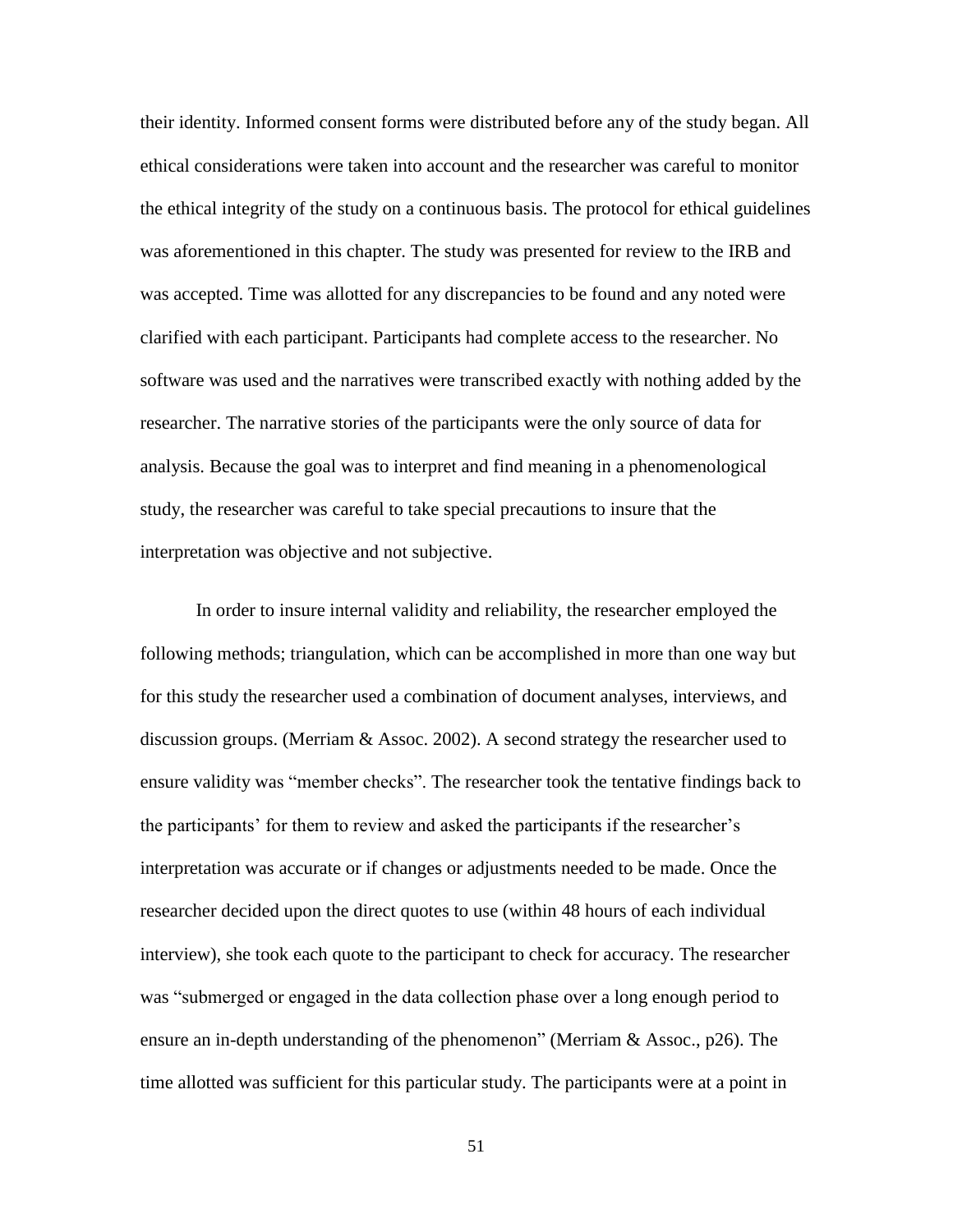their program that enabled them to participate regularly and check in as needed. The researcher used an "audit trail" and diligently kept a detailed listing and account of dates, times, interviews, and accounted for all procedures and methods while conducting the study. Finally, the researcher conducted critical self-reflection regarding biases, assumptions, worldviews, and any relationship to the study that could have possibly affected the investigation. All of the aforementioned information is reported in the findings. The researcher used an Interpretive Phenomenological Analysis approach to analyze the data. The progression of this specific type of analysis included the following: 1) Meeting and building rapport with the participants. 2) The individual research interview which included both recording and note taking). 3) Listening to the audio recording. 4) Transcription completed and checked with participants' for accuracy. 5) Clarification of any information the researcher and/or participant was unsure of. 6) Data analysis from pre-coded transcripts. 7) Phenomenological clusters/themes developed. 8) Discussion groups including discussion of emerging themes. 9) Researcher available for any questions/concerns of participants. 10) Ongoing interpretive process. 11) Finalized research themes and analysis.

In Interpretive phenomenology, the researcher is seen as the "data interpreter, empowered by their understanding of participant experience. Meaning is what the researcher understands it to be (Maggs-Rapport, 2000, p. 220)"

# **Interview Questions:**

Most of the interview questions were developed from the researcher's personal experience of having gone through a CACREP accredited Counseling Education program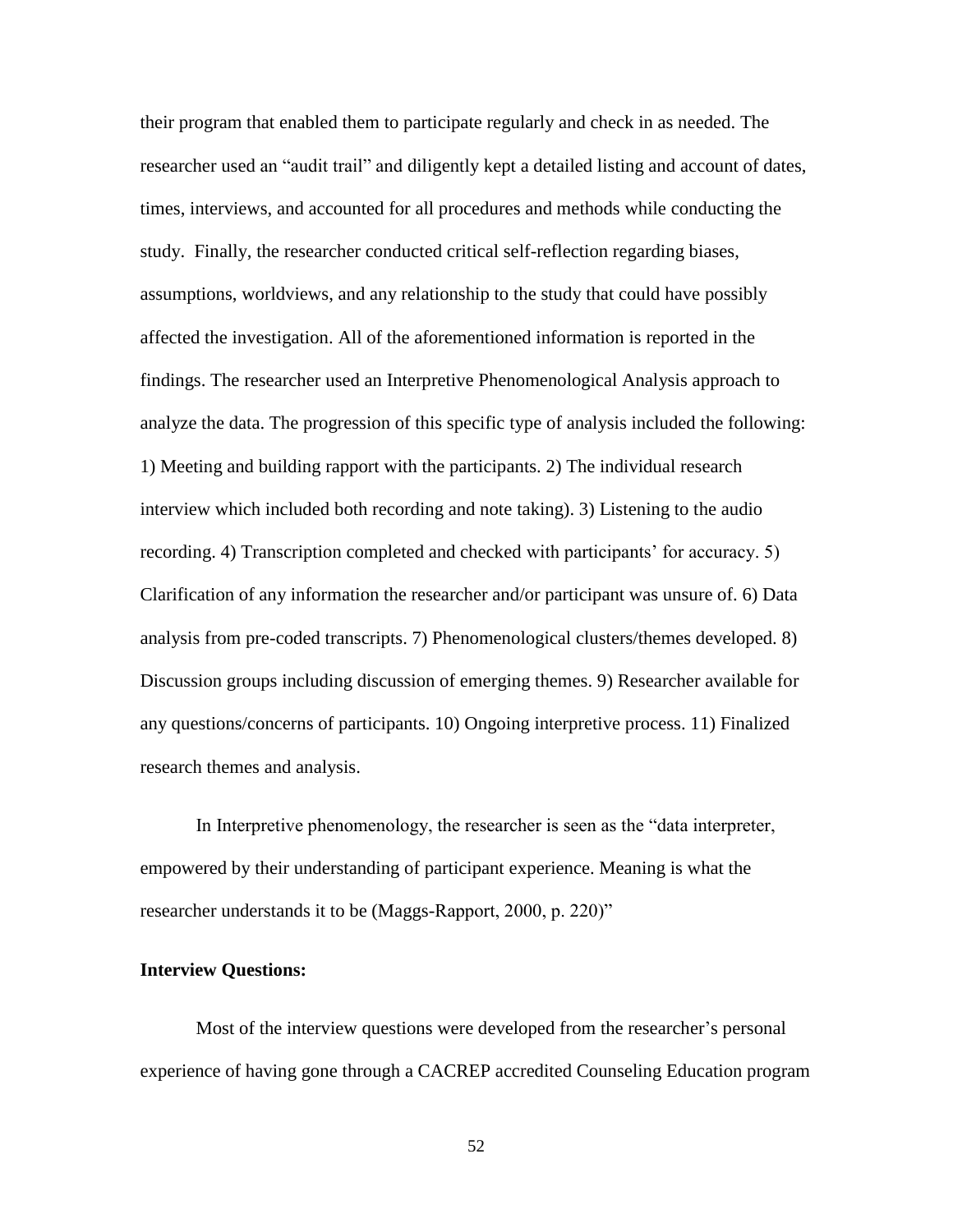for both an Ed.S and an M.Ed. The researcher examined McFaddens Stylistic Counseling Assessment (Harper & McFadden, 2003, pp. 229-232) as an additional tool to develop the questions. It should be noted that while these questions were the intended questions, other questions developed as the discussions and conversations with the participants were carried out. It was expected that "deeper" questions would be extrapolated from the indepth interviews with the participants. The initial questions were created to help build rapport and establish trust. These questions were not meant to be invasive but to develop a relationship between the participant and researcher and to build upon a basic understanding of the participants' goals, and their personal perceptions of the meaning of self-awareness. The participant's experiences within their program were included as this was another building block to understanding their perceptions.

### **Initial questions:**

1) Where are you in your current program (Year in program, coursework completion, practicum/internship)?

2) What are your specific counseling goals upon graduation?

3) Do you have a theory or theories you hope to use consistently in your practice and if so, what is it or are they?

4) What is the reason you chose that particular theory?

5) Can you describe to me what your definition or perceptions are of self-awareness is and/or social cognitive development?

A. How are these important or not to your future as a counselor?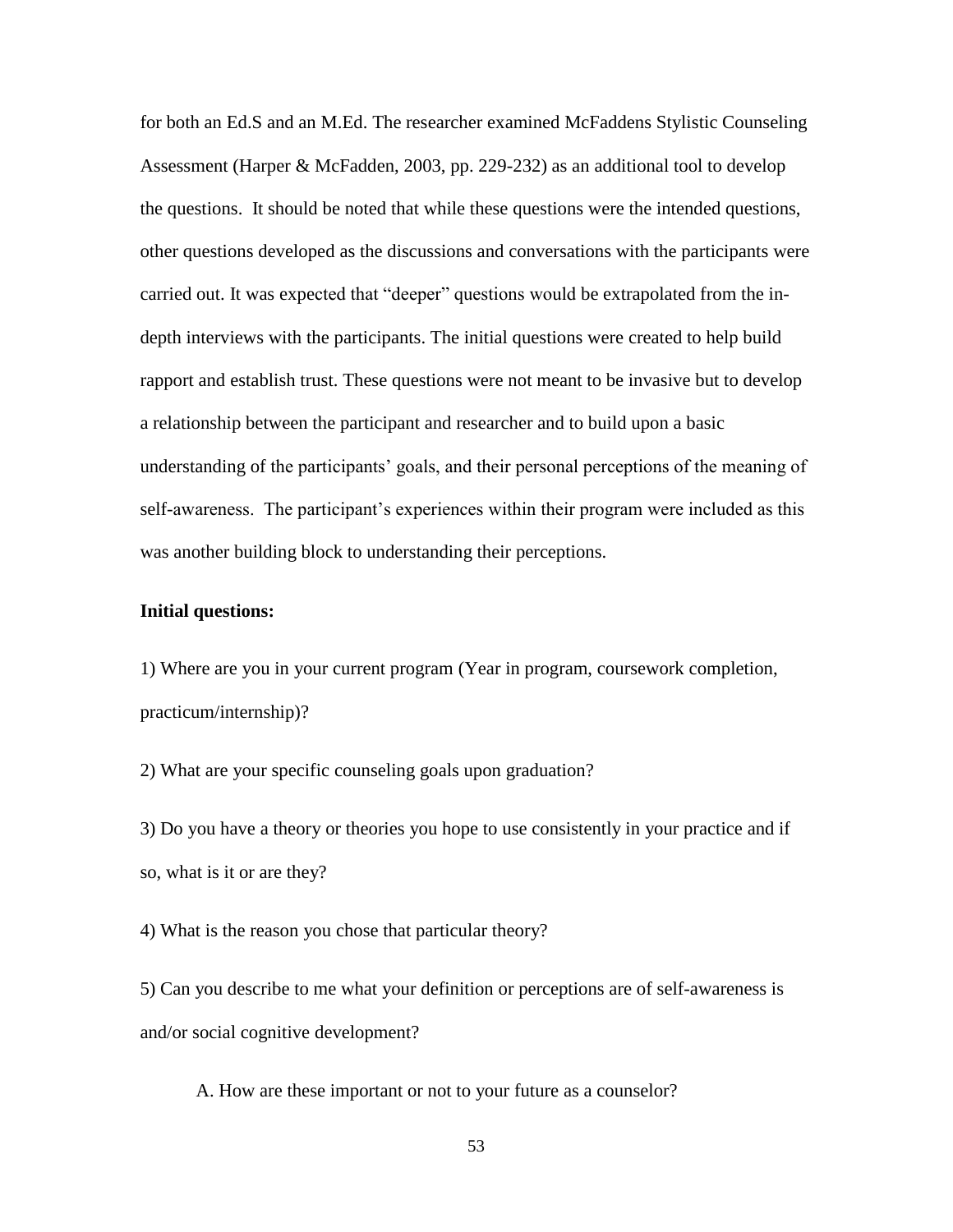6) Do you feel that you learned in your program, how to achieve deeper degrees of selfawareness and social cognitive development?

7) If so, which course or courses promoted this growth and how?

# **Advanced Questions:**

1) Where do you feel you are personally as far as self-awareness and how did you come to that conclusion?

2) How do you feel you would work with someone whose personal value system and beliefs are vastly different from your own? Please expand on the answer.

3) As the example used in this study, can you explain your personal thoughts, feelings and beliefs on suicide?

A. How do you feel you would work with someone who has the legal right-to-die and has chosen to exercise that right?

4) Do your spiritual beliefs affect what you believe about suicide and/or the issue of the right-to die?

5) Do you feel you gained enough self-awareness in your program to help you with these types of issues? If so, please expand. If not, why?

A. Are you aware of your own biases? If so, how do you keep them from interfering in your clinical work?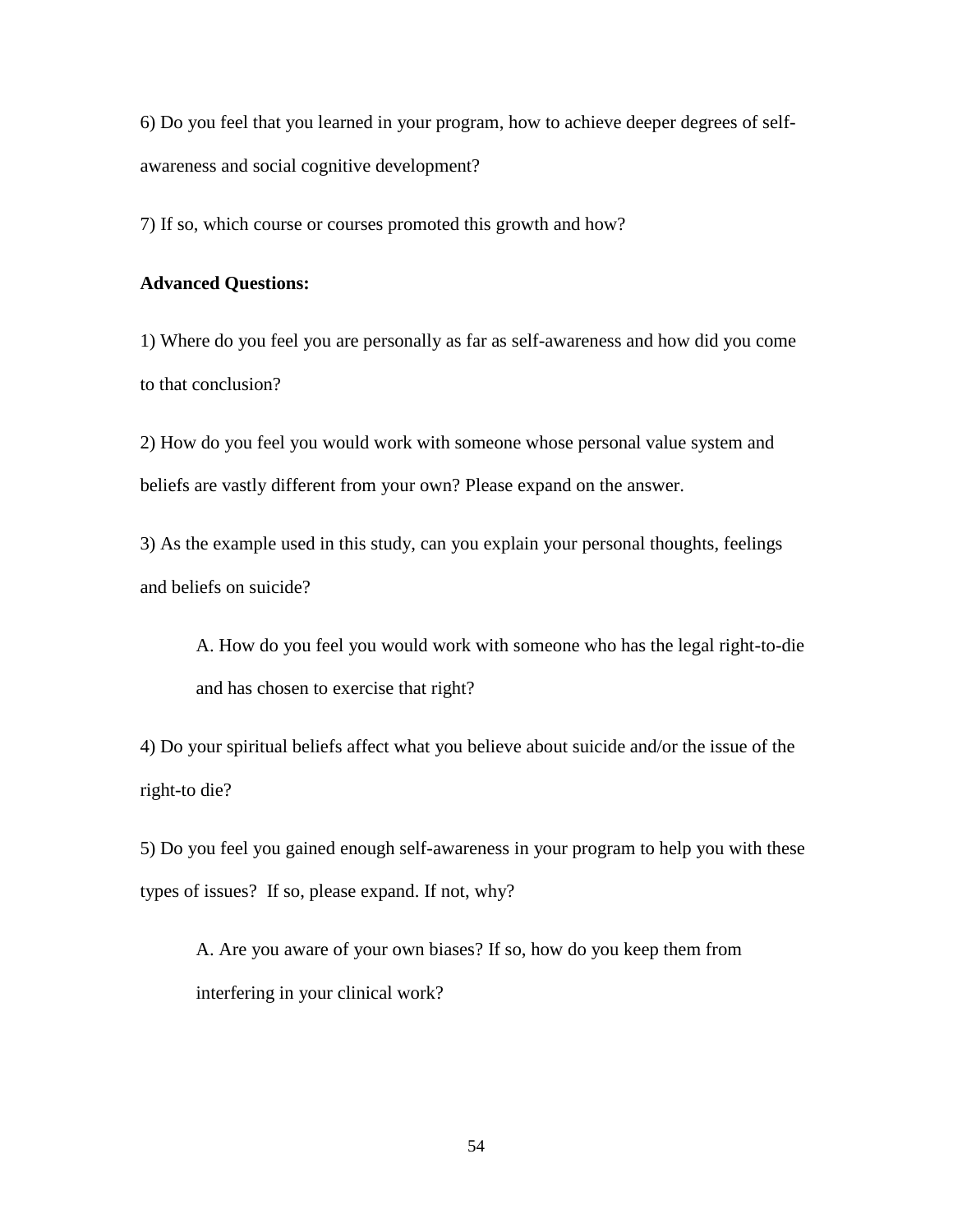6) Is there anything else you'd like to share about your feelings on this issue and/or any other issue that greatly differs from your own personal beliefs' and how it/they should or should not be treated?

7) Is there anything you feel would have better prepared you (during your program of study) for these types of issues and your development of your own self-awareness and social cognitive development?

There was hope that the above questions in addition to those generated by discussion would show not only the importance of the development of a strong and objective self-awareness and social cognitive development for future efficacy in the counseling environment; but also what may be lacking in the graduate counseling program. An in-depth look at the participants' perceptions of their own self-awareness was essential for possible future research studies. The advanced questions were intended as a way to go deeper into the personal experiences of the participants and to create a path for more in-depth questions. In interpretive phenomenology, this was a progression which enabled the researcher to discover any concealed meaning embedded in the participants comments and perceptions. As stated previously, the questions were developed purposefully from the sources as mentioned in the text above as well as from the researcher's personal experience of having gone through and graduated from the same program as the participants. As stated in Chapter Two, there is a plethora of information on developing multi-cultural awareness and the need for that throughout the curriculum. However, there are holes in the current research on how to help students develop and improve their self-awareness and social cognitive development beyond a multi-cultural approach throughout their experience in the graduate counseling education program.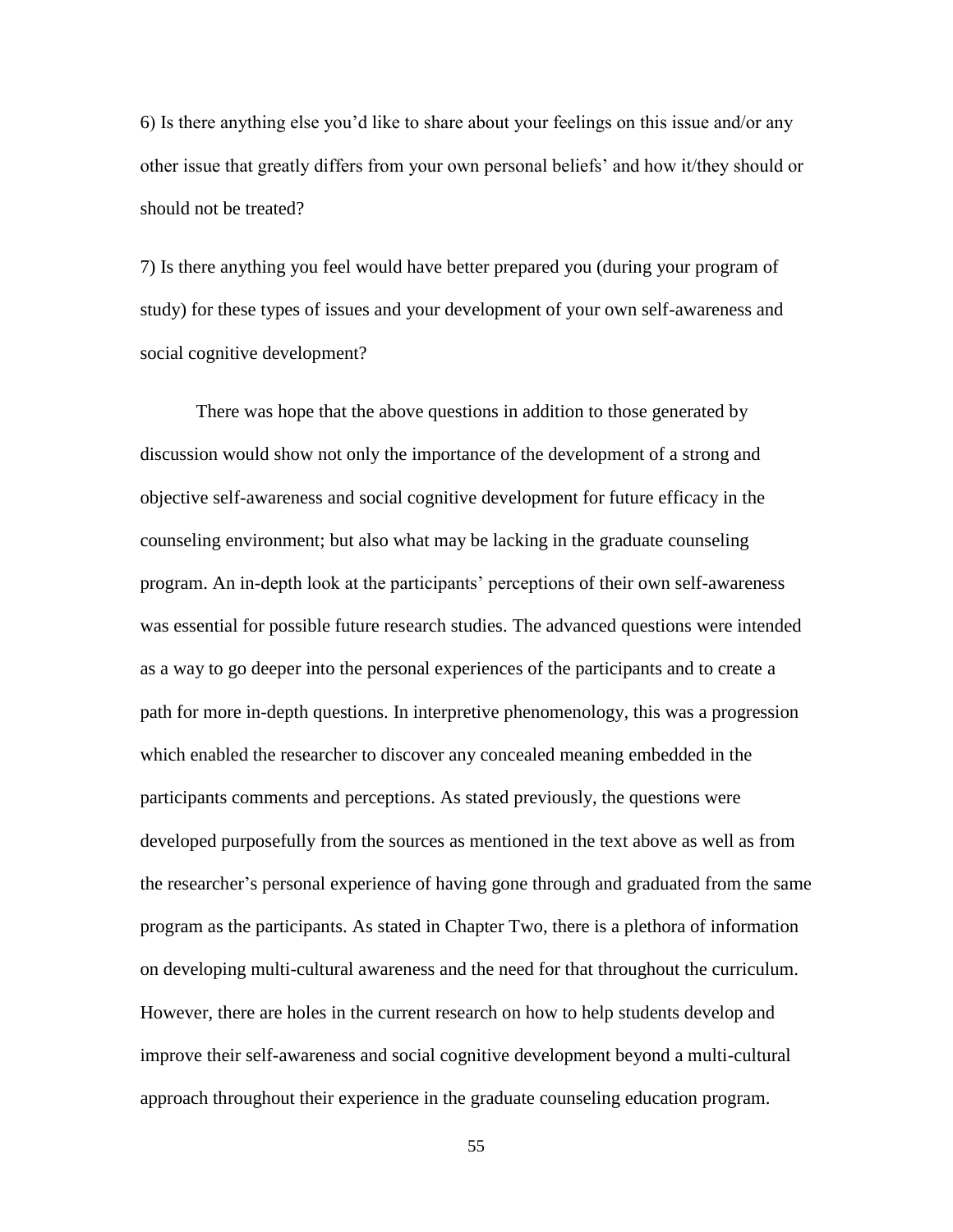# **Summary**

A thorough and disciplined schedule was implemented to complete this study. Respect for the schedules of the participants was expressed and insured. Flexibility of the researcher was imperative and rapport building with the participants was critical. The choice of a phenomenological approach was considered by the researcher the best choice for a study of this nature. A high ethical standard was adhered to as well as the protection of the participants. A thorough analysis of the data and interpretation of the narratives will be seen in Chapter Four. Chapter Five will discuss conclusions, findings, and limitations. Finally, Chapter Five will include the implications for the field of counseling and other mental health professionals as well as any recommendations for future research.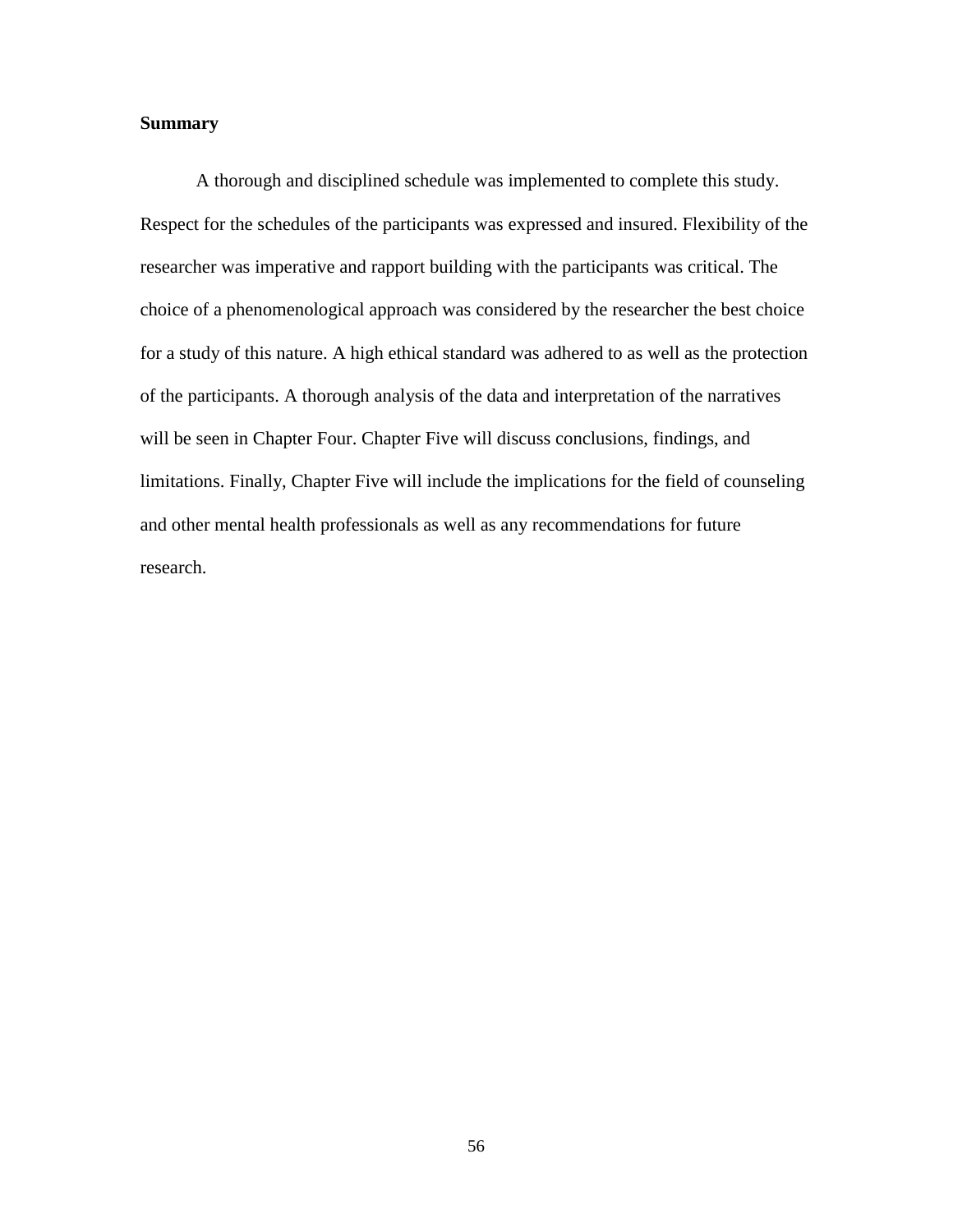### CHAPTER FOUR: RESULTS

# **Introduction**

As stated in Chapter One, the purpose of this qualitative study was to conduct phenomenological interviews aimed at determining what experiences, if any, during the counselor education graduate program at the University of South Carolina affected the perceptions of self-awareness of the counselor education graduate students in their last semester of study before graduation. This is important as their perceptions of their own self-awareness and social cognitive development have the potential to either negatively or positively impact their ability to be objective and efficacious in their future counseling environment.

The review of literature presented in Chapter Two provided background information demonstrating a clear need for a qualitative approach to be pro-active on the issue of developing a stronger sense of self-awareness and social cognitive development in graduate counselor education students. The phenomenological approach was used to get in-depth views on current graduate counselor education students' thoughts and insights into this critical process. Counselor educators may want to strive to be proactive in examining their own professional ethics, spirituality, and morality. In addition, they could look at ways to enhance the graduate counselor education students' opportunities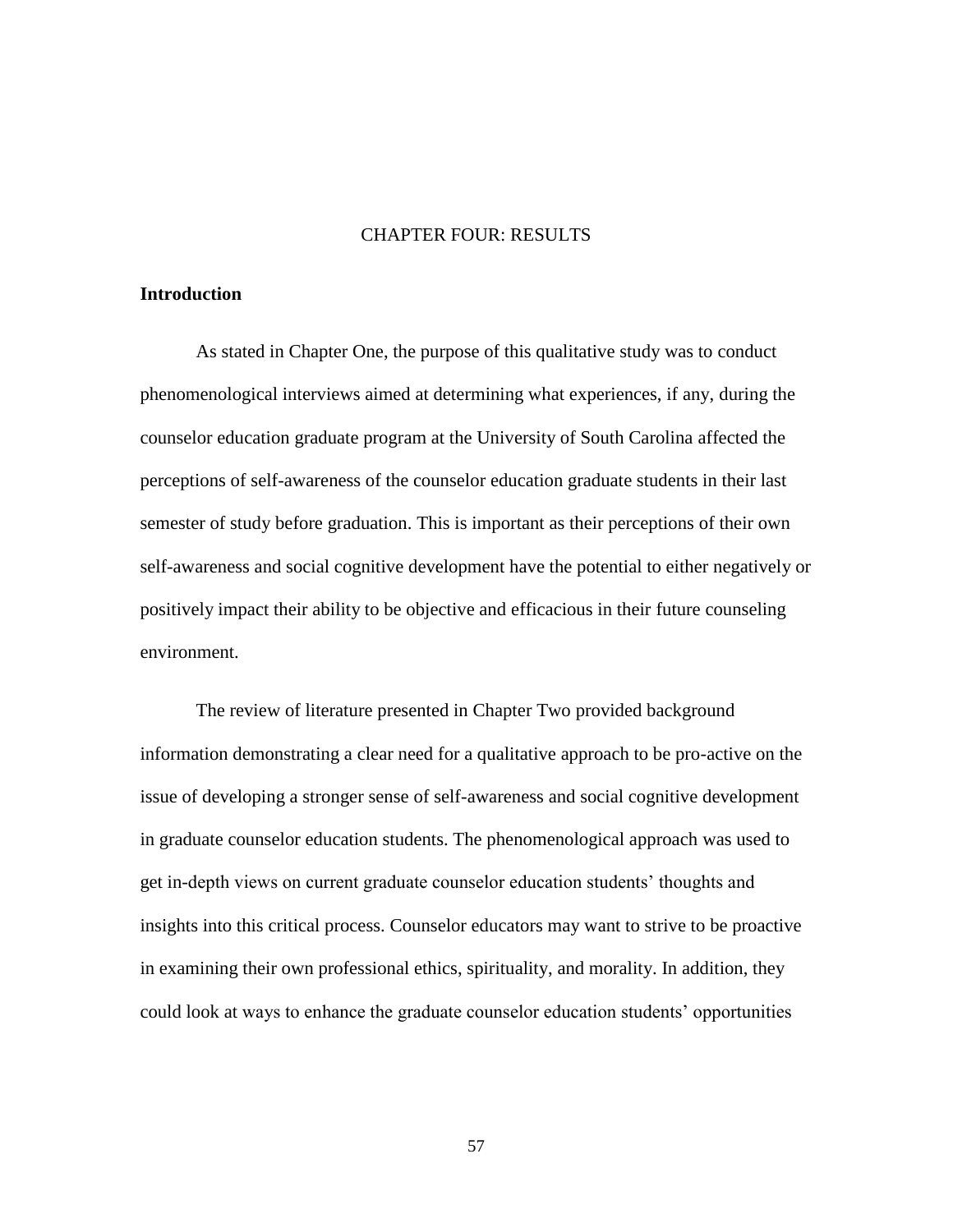for a deeper, stronger sense of self-awareness and social cognitive development. Therefore, the examination into the lived experiences will provide significant insight into the specific courses, programs, or other areas of the counselor education graduate program that encouraged students to delve more deeply into their own self-awareness and to be able to convey if and where they feel they are either lacking or doing well with selfreflection.

The conceptual framework for this research study was born from the researcher's desire to gain an understanding of the lived experiences of graduate counselor education students' perceptions of their own self-awareness and social cognitive development. Moreover, the researcher holds a sincere interest in the students' perceptions as related to legislative issues that could affect them in the counseling environment due to their own personal values and belief systems. It is hoped that this study might provide a practical tool through which counselors and counselor educators might help both themselves and their clients by taking a deeper look at their self-awareness. It is also vital to view the counselors' role in the larger society as an efficacious and meaningful one that transcends personal beliefs and value systems.

### **Data Analysis Approach**

As previously stated, this study is a Phenomenological qualitative study. Phenomenology is steeped in five basic philosophical underpinnings (Creswell,2007). These are; ontological (reality), epistemological (relationship between the researcher and the research), axiological (role of values), rhetorical (language) and methodological (process). The phenomenological interviewing process indicates that the researcher does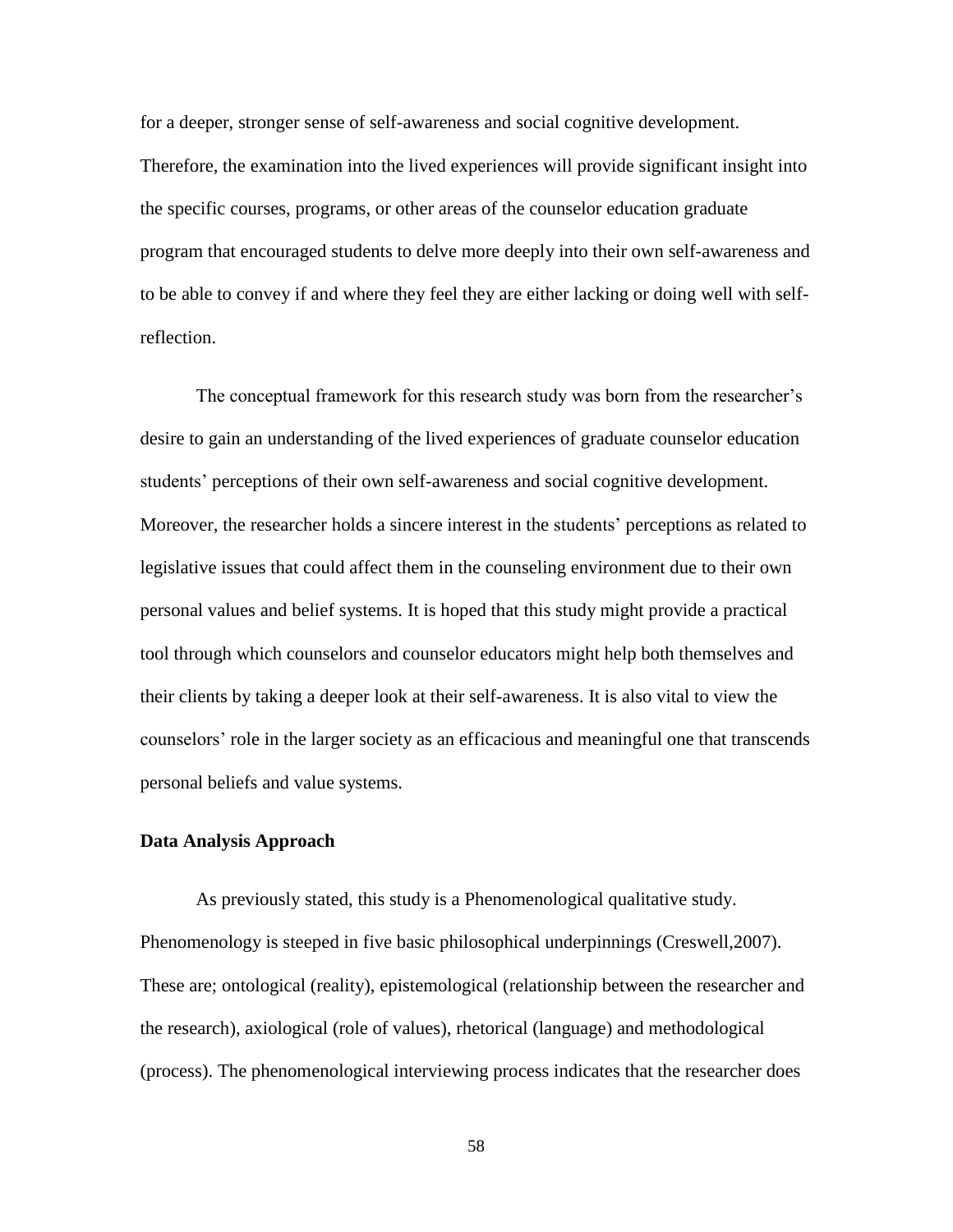have to interject their own realities into what is taken from participants, thus making it is subjective in nature. The researcher forms a relationship with the participants due not only to the one-on-one nature of the interviews but also because of the nature of the topics which may arise throughout the process. Qualitative work, including, but not limited to, phenomenology, generally will have biases present as it is a value-laden type of research. It is important for the researcher to acknowledge the biases that are likely to occur in the beginning of the study, so as not to taint the findings. A narrative approach is undertaken to ensure the participants' stories are being accurately reported and honored while conducting the interviews and reporting the findings. The process of phenomenological interviewing and gathering information uses inductive logic, within the context of the interview to allow for the emergence of both accurate and meaningful themes and patterns.

The research conducted was organized as outlined in Chapter Three, in eleven specific stages. These particular stages were representative of the Interpretive phenomenological approach. 1) The researcher met with each of the participants in a casual setting with no recording devices just to get to know the participants and to explain in more detail about the study. The researcher gave each individual a copy of the informed consent form and answered any questions. This helped to build rapport and create trust. 2) The researcher met alone with each individual participant and took notes and recorded the discussions based on the questions listed in the "interview questions" section of this study. The researcher also "coded" each participant to insure anonymity. 3) The researcher took time to listen to each individual audio recording. 4) The researcher transcribed each pre-coded individuals recording along with the note taking and checked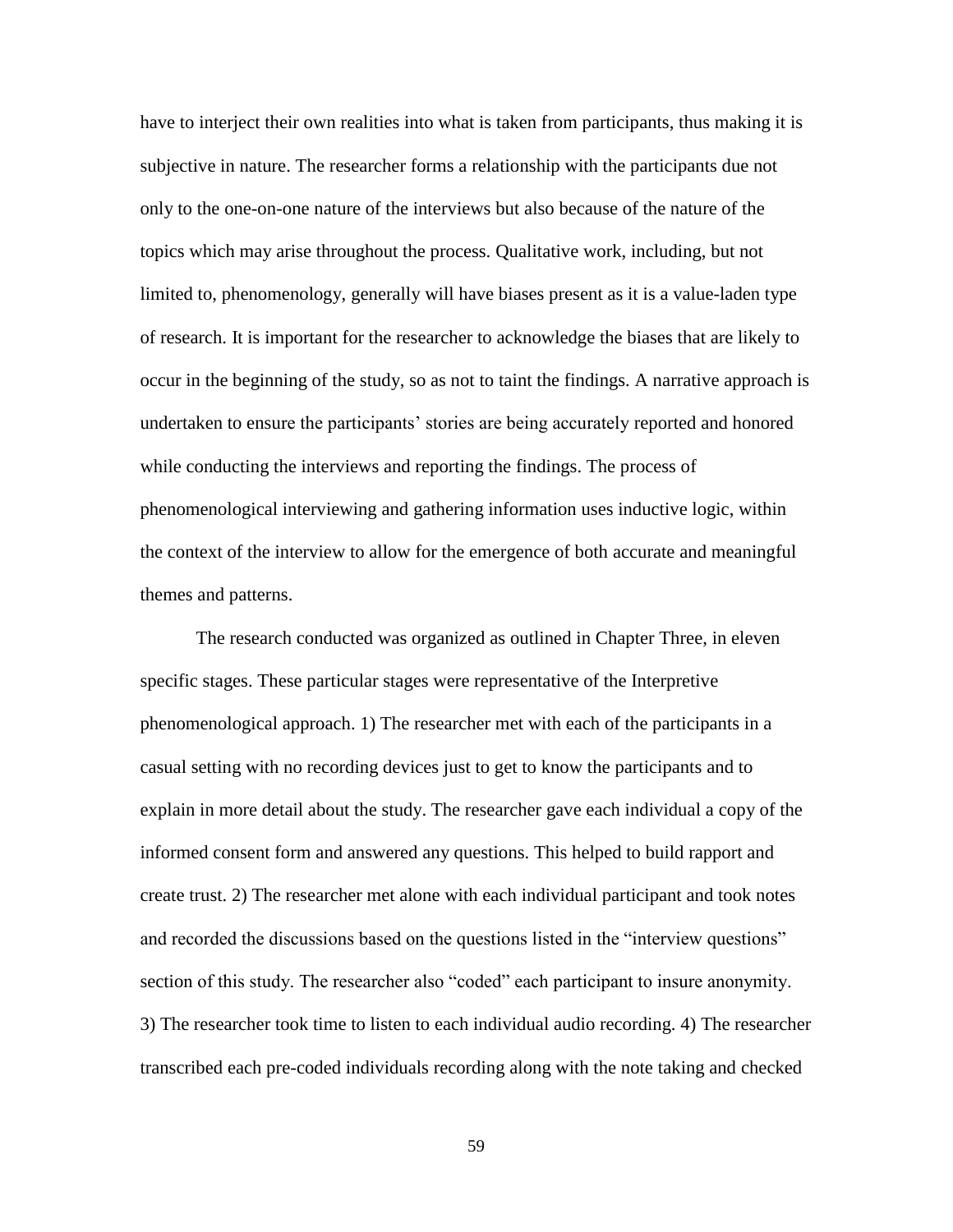in with each participant for accuracy. 5) The researcher went back to any participant if there was any issue at all that was unclear to insure that the information recorded and transcribed was accurate. The researcher also checked for accuracy of direct quotes. 6) The researcher began to analyze the data in the transcripts. 7) The researcher began to see clusters within the data and developed the emerging themes from the transcription. 8) The researcher met with groups as detailed and discussed emerging themes. These groups were recorded and transcribed. 9) The researcher was again available for any questions or concerns of the participants'. The researcher also clarified any issues necessary. 10) The researcher continued the interpretation of themes and details from the groups and individual sessions. 11) The researcher finalized the research themes and analysis. In summary, the researcher held a series of individual interviews with ten graduate counselor education students all in their final semester of study before graduating from their program. Seven students were in the program to be School Counselors and three were in the program to be Marriage and Family Counselors. All ten were interviewed individually. Next, the seven School Counselor students participated in a focus group together and the three Marriage and Family students participated in a focus group together. The students were separated by area of concentration to determine if there were any obvious distinctions in perceptions between the two groups.

The data was analyzed through a sequence of rigorous structural coding and thematic analysis procedures as presented in Chapter Three and listed above. An interpretive phenomenological approach was taken as it is said to enable the researcher to be empowered by their understanding of participant experience (Maggs-Rapport, 2000). This was done to develop insight, discover processes and look at possible themes. All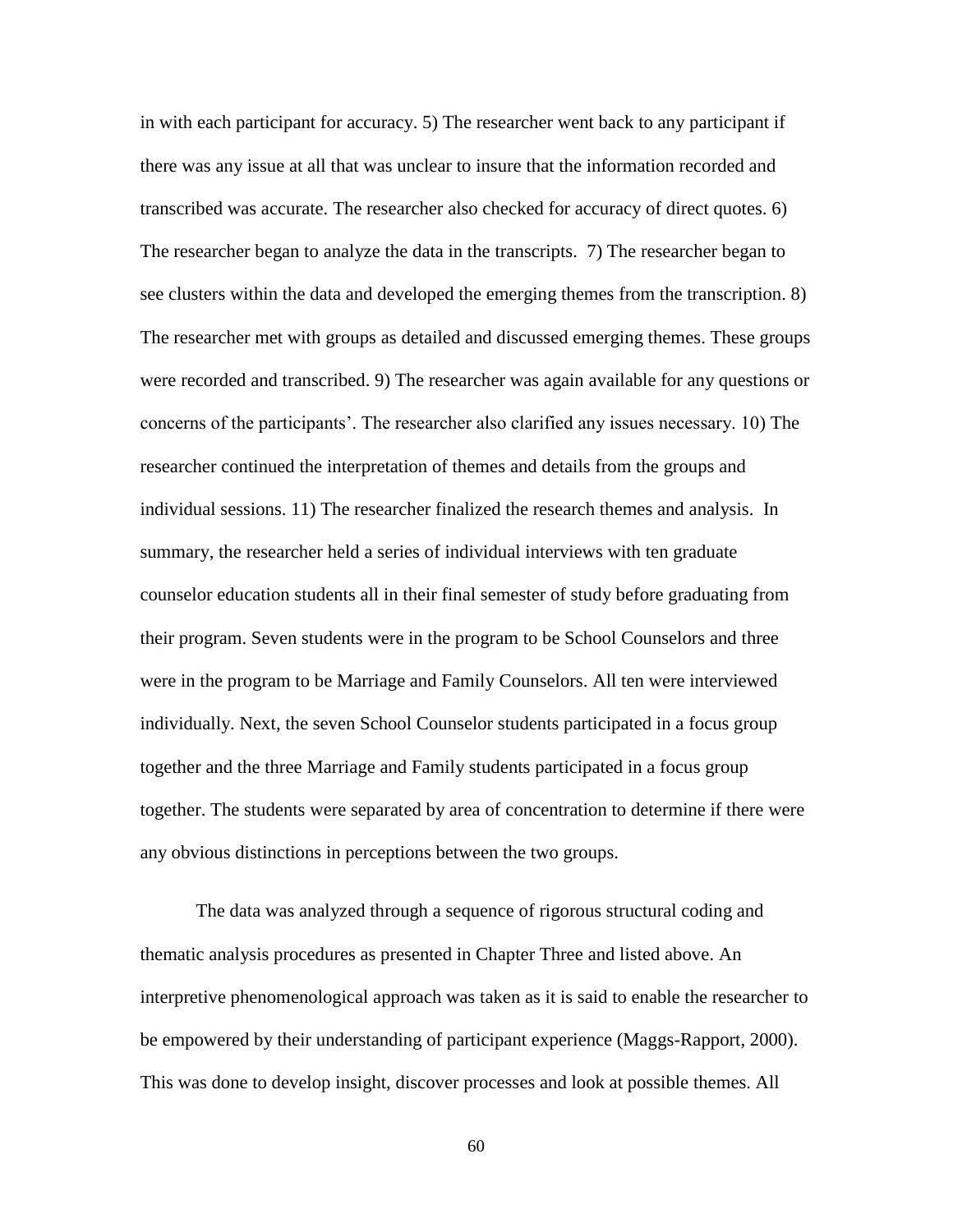participants provided responses to each question whether directly or in conjunction with a response to one of the previous questions. Each participant completed the interview in its entirety, including a time period to debrief regarding perceptions of the experience of the study.

The researcher used what is known as an interpretive phenomenological analysis (IPA) approach to analyze the data. This approach "has its roots in psychology and recognizes the central role of the analyst in understanding the experiences of the participants" (Drummond & Hendry, 2011, p.20). IPA involves an interpretation process whereby the researcher attempts to interpret how the participants make sense of their experience. One of the reasons for using this particular approach is to address the uniqueness and wholeness of each participant with the goal of providing a complete and in-depth picture (Drummond & Hendry, p.21). Smaller sample sizes are used in the IPA approach in order to allow for a richer depth of analysis. Willig (2001) stated that the IPA has the ability to allow room for more creativity and freedom than other approaches. Using phenomenology as both theory and methodology is not unique. However, phenomenological research begins with the lived experience which means "starting with embodied humans who are intentionally engaged in and with social and physical environments, as opposed to being analytically separable from those environments or from each other" (Papadimitriou, 2012,  $p410$ ). The approach used in this study appreciates that both the researcher and the participants are immersed in an already meaningful world and therefore, we are inevitably and always culturally imbedded.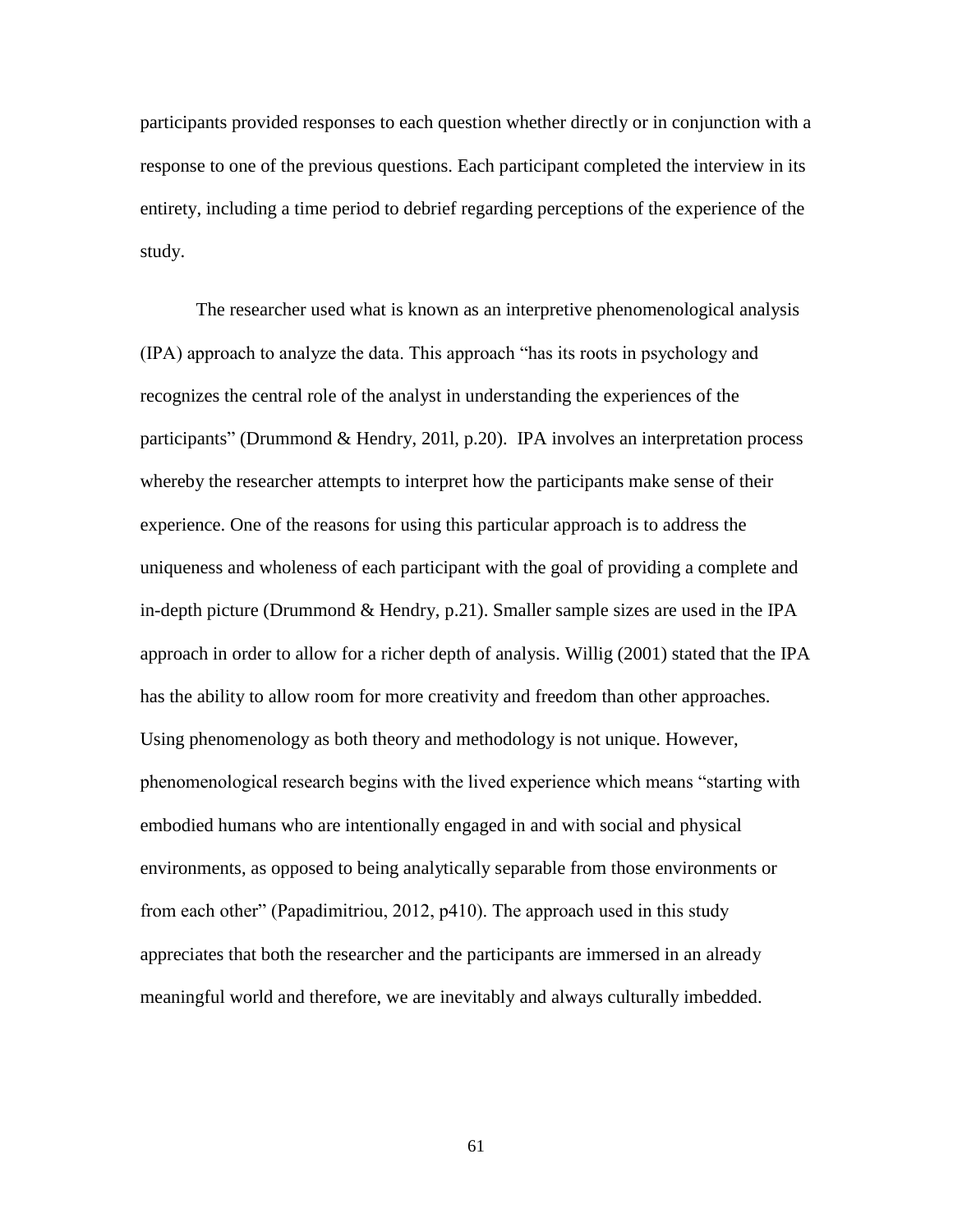# **Participants**

The participants used in this study were all at the same educational level but not necessarily the same developmental level. All ten participants were in the last semester (Internship) of the counselor education graduate program at the University of South Carolina. There were originally 11 participants but a female participant withdrew before the first interview citing time constraints. Of the remaining ten, two of the participants were male and eight were female. Two of the females were of African American decent. The remaining participants were Caucasian. The participants were drawn from a sampling of University of South Carolina graduate Counselor Education Students. The ten used, should not be considered representative of the entire Counseling Education Program at the University of South Carolina, Columbia. The researcher was hoping for more diversity in both gender and race/culture but because the participants volunteered and were in full time internships with some taking courses, it was difficult to elicit more involvement. Three of the ten participants were on the Marriage and Family counseling track and the remaining seven were on the School Counseling track. It came to the researcher's attention that the marriage and family counseling students were taking some extra coursework in which the school counseling students were not involved. Four of the seven female participants were married and the other three were single. One of the male participants was married and the other male participant was (at the time of the interview) separated. Other than identifying gender and the counseling focus, the participants will remain anonymous and all have been assigned a number along with an F for female or an M for male by their number. For example; participant 1 is a female and will be identified as F1 in the school counseling program.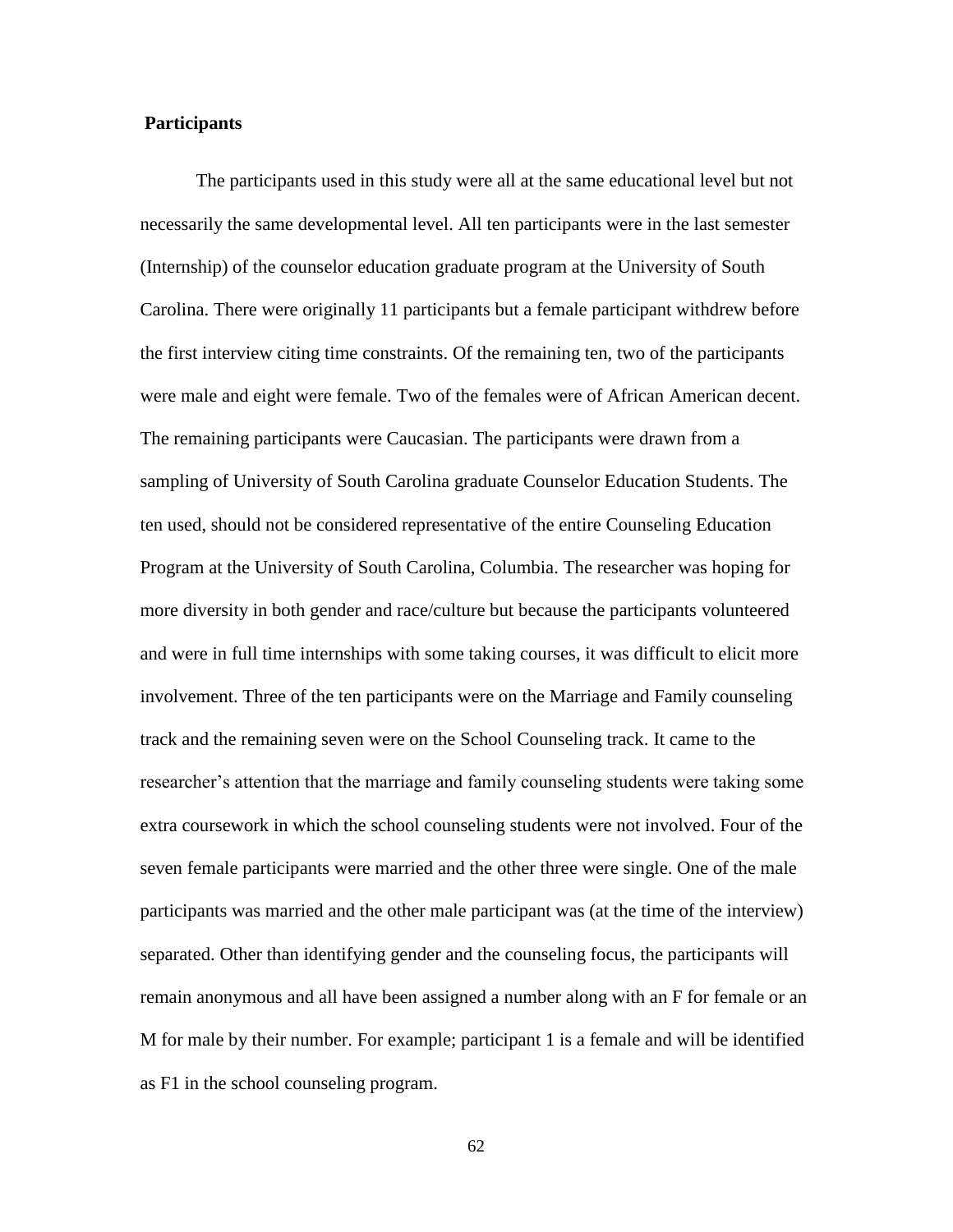# **Summary of Interview Analysis**

The research completed in the study consisted of ten individual interviews as well as two focus groups. One focus group consisted of the seven participants in the school counseling program and the other focus group consisted of the three participants in the marriage and family counseling program. There was one main difference between the perceptions of the School Counseling students and the Marriage and Family Counseling students. Due to the number of participants in the study, this disparity was considered noteworthy and will receive attention in Chapter Five.

# **Themes**

Three main themes appeared throughout the data collection and analysis process. These themes described the lived experiences of the participants as they worked their way through the counselor education program: 1) Impact of coursework on selfawareness: 2) Life experiences affecting self-awareness: 3) Spirituality and personal values as related to specific issues in the counseling environment (as addressed in the study). Words and/or phrases that highlight the essence of the themes are italicized in the participants' responses.

## **Impact of Course Work on Self-Awareness**

Every participant in the study pointed out that at least one specific course affected their self-awareness. There were four courses that were prominent throughout the interviews. These included The Multi-cultural course, the Theories course, the Critical issues course and the Group course. Many times throughout the interviews, the counselor education program overall was mentioned as a growth factor as well. Participant F1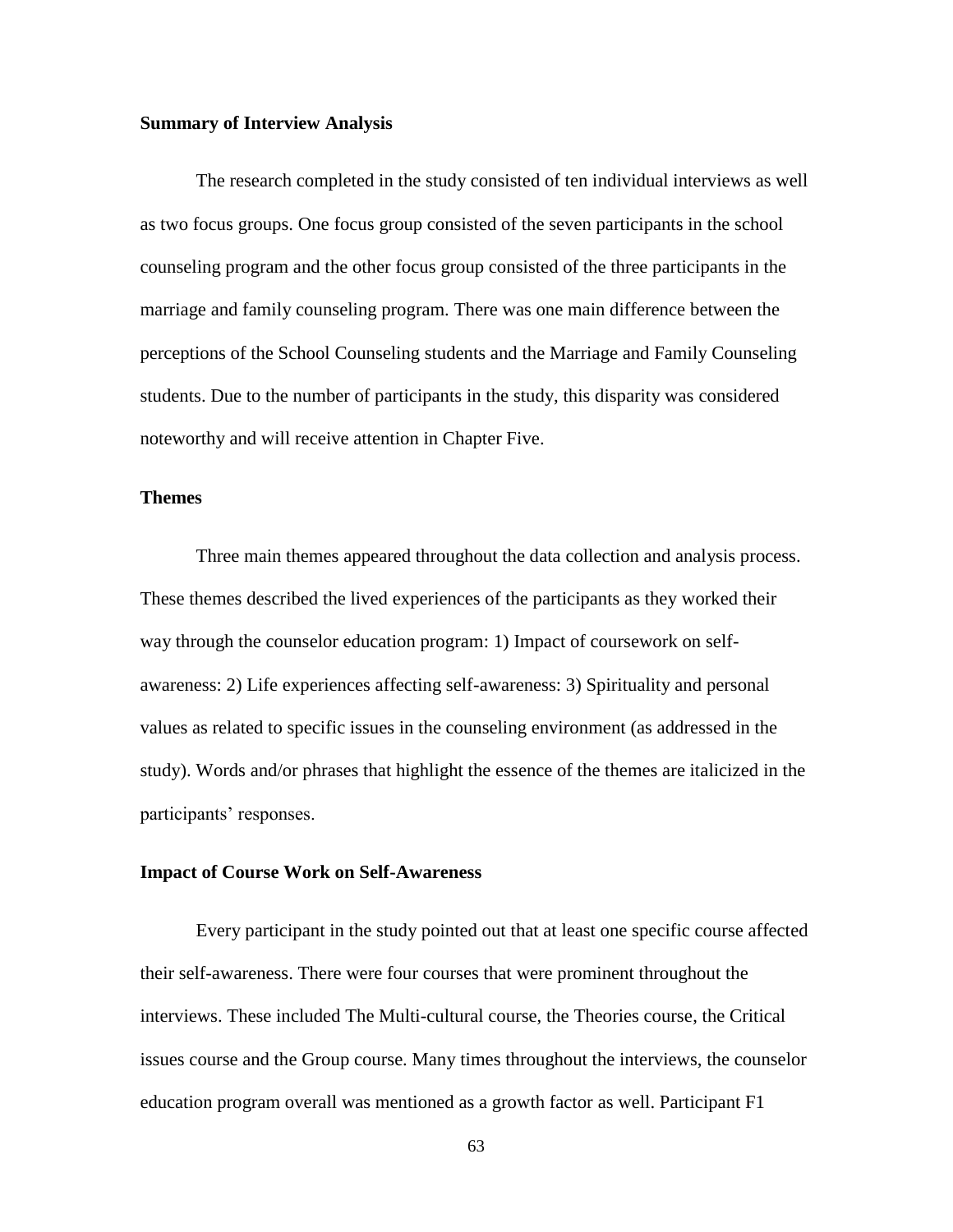commented, ―The program helped me grow and mature through helping me *become more aware* of different types of people and cultures*. I feel like I have a deeper sense of self and know myself ten times more now than when I started!*" Participant M1 stated, "the program has *helped me become more self-aware of biases* I had but didn't know were there." F3 shared "for me it wasn't so much the content as the specific professors who took the time to discuss and *process things with me individually*. They made themselves available to me to help me digest things."

As far as the aforementioned courses, the participants were fairly specific. For participant F5, "the theories course helped me begin to *dig deep within myself*. It made me think about if my theory aligned with my personal beliefs and who I am. *I started reflecting on who I was and where I wanted to be.* " F1 mentioned that "in the theories course, there were a lot of heated discussions in this course and debates. *I learned where I stand, learned that I will need to separate my individual identity and my counselor identity.*" F6 stated that "the *group counseling course was a pivotal point for me*. There were a lot of breakthroughs, *including my own* in the group within the class." M1 shared that the "program discussions helped especially in critical issues, multi-cultural and the theories courses. These courses caused me to look at *why I do believe certain things, such as sexual orientation, it made me ask, what does the way I feel mean about myself?"* M2 felt "the group class was designed well and participation was not an option, it was designed for participation. *Everything was resonating with me, it left me very introspective and in a searching state".* Participant F7 said, "The multicultural class *affected my growth* the most. I learned to *really look at myself and understand what white privilege* is. I'm still working on that." According to F4, "the critical issues class helped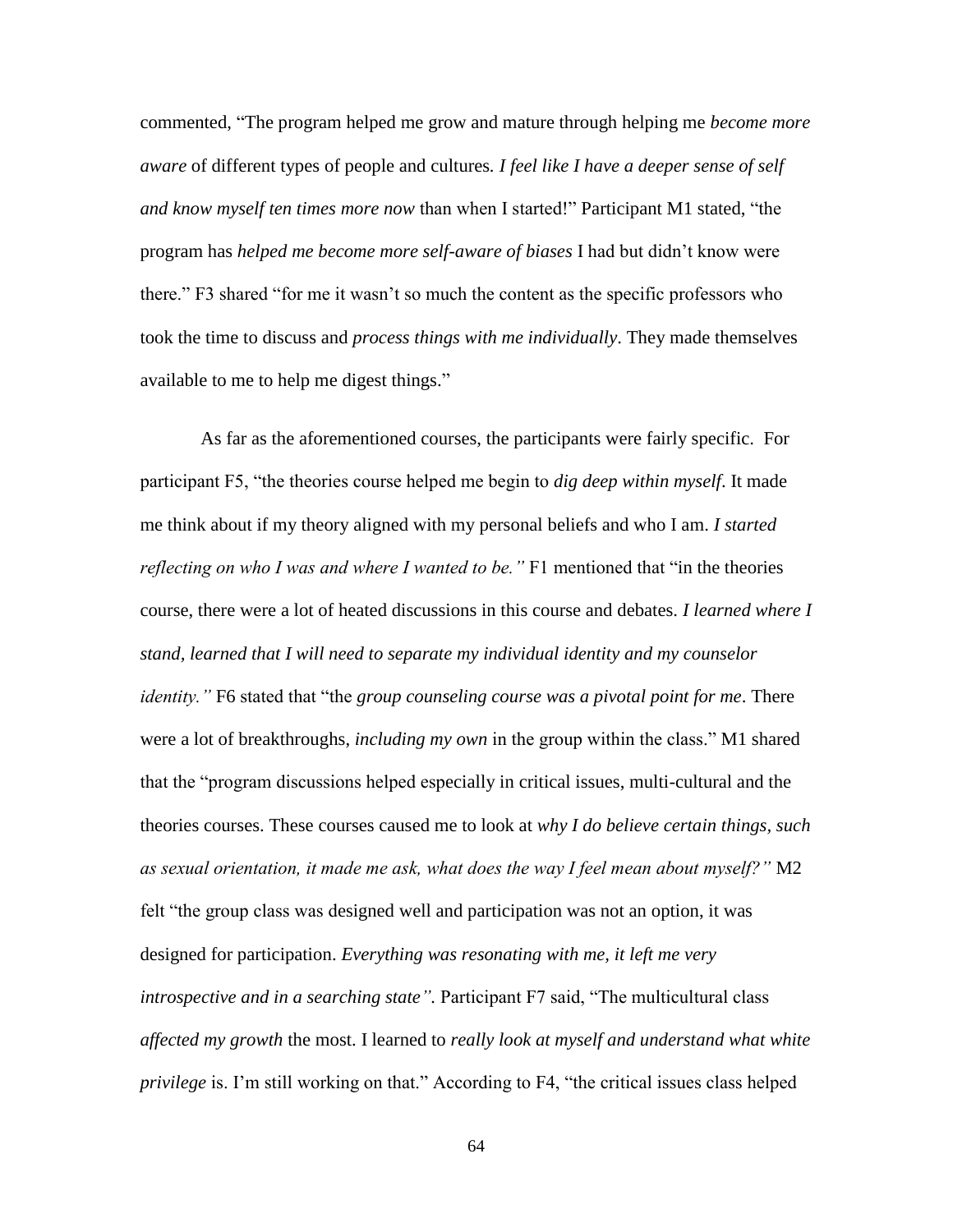me *become aware of more than just what is in my world and my life*, it was an eye opener."

# **Life Experiences Affecting Self-Awareness**

For many of the participants, the Counselor Education Program brought former and current life experiences to the surface and made them work through issues they had not before as well as making them aware of many of the things that had molded them into who they had become. Some of the participants shared that some of their personal beliefs were tested throughout the program.

Participant F2 stated, "this *program challenged me and at times I even felt my faith was tested. I have also become much more aware of my own words and actions. Things in my own life came more into focus.* " F8 shared that "the *grief and loss class was very good for me, then, I actually experienced my own grief and loss during the program and everything became real for me,* all counselors in training should go through this course regardless of their specific area of study." F7 said, "I feel that life experience has *caused most of my self-awareness. I've had a lot of it. Life, along with the program, caused me to look at my biases and the program overall has made me stronger and taken me to higher levels of self-awareness."* F7 also shared that she had her own *"issues I needed to deal with through this program. Some things came up for me that I thought I had dealt with. I had to go deeper and see an outside counselor. I have grown more than I thought I could. It wasn't easy, but now I'm glad it happened."* F3 had a slightly different view point, she shared: "*I have worked for many years and am one of the older students. I believe I already do ongoing self-reflection and analysis. Being in the*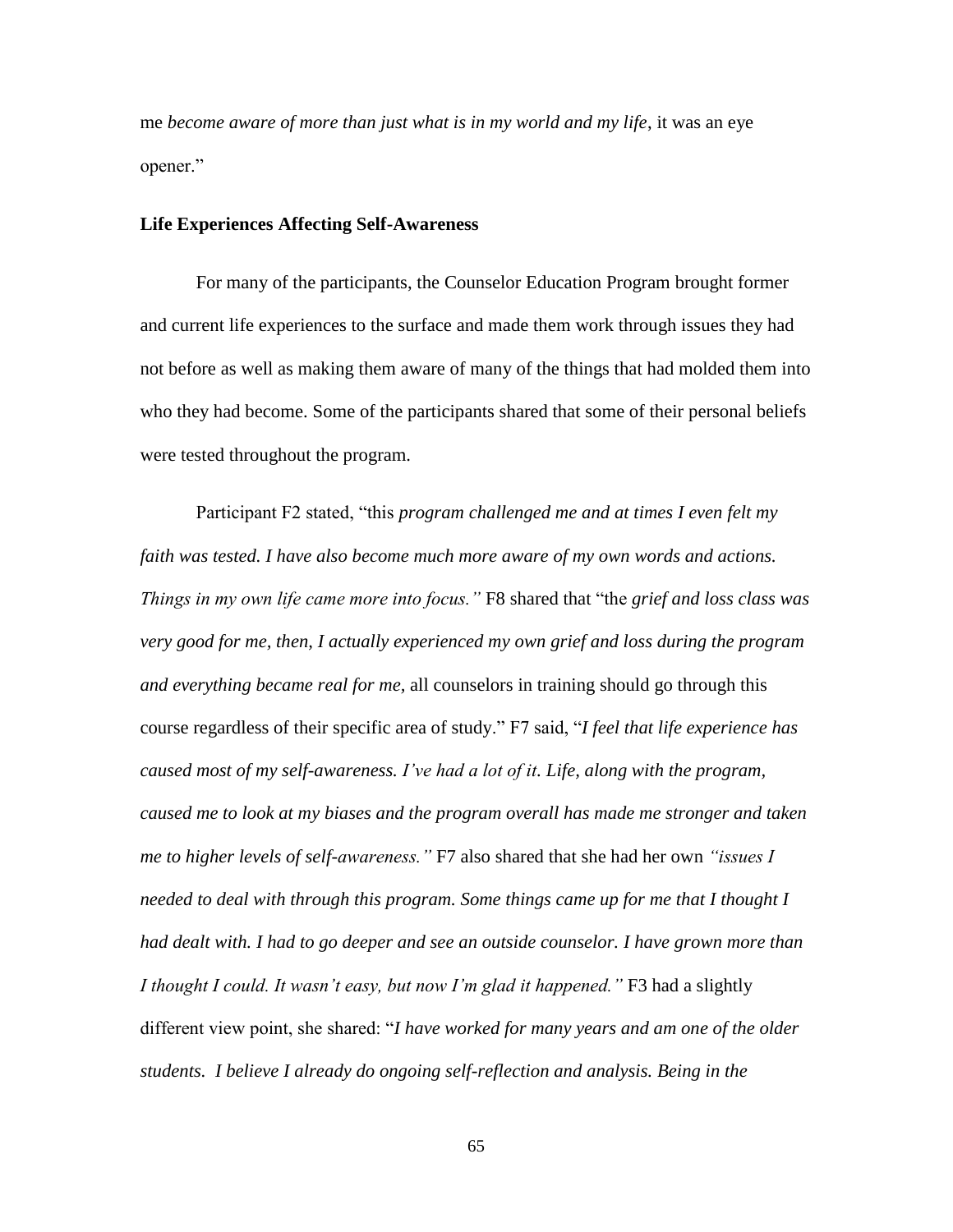*program has helped me to go more in depth, but I started the process long ago."* F5 actually had a coworker who had committed suicide, she shared; ― *I am young but have worked with suicidal people from age ten all the way to geriatrics.* I worked at an inpatient facility and when working retail *had a co-worker who was 19 commit suicide. It hit me hard. I had no idea he was going through anything."* She also shared, ―*I have had to learn to leave the "mess" at home and be a professional in public. I had to deal with a female pedophile as a child, this program brought things back to me that I needed to deal with personally before moving forward. I* feel that all of us in the program should have to go through at least six to twelve sessions of the free counseling offered. It should be required*. All of us need to experience being on the other side whether it is good or bad and then reflect on it. We need to have that perspective."* M2 shared that it has been during this program he has "*experienced the most ups and downs of my life. I feel as if I am questioning everything and in the program I feel like I've just skimmed the basics of every issue. I have to ask myself, do I know enough to work with any one issue?"*

# **Spirituality and Personal Values as Related to Specific Issues within this Study**

Six out of the ten counselor education students interviewed had very strong spiritual issues with the right to die or suicide. All six of them also brought up abortion as a comparison which the researcher found surprising but was able to see the connection. The researcher did not bring up the issue of abortion but did discuss it with the participants who wanted to talk about it. None of the participants are identified even with a number or gender below as they were uneasy with the issue and wanted complete anonymity. The first participant who mentioned abortion shared; *"I believe you should always choose life. Even with abortion. I understand there can be horrible*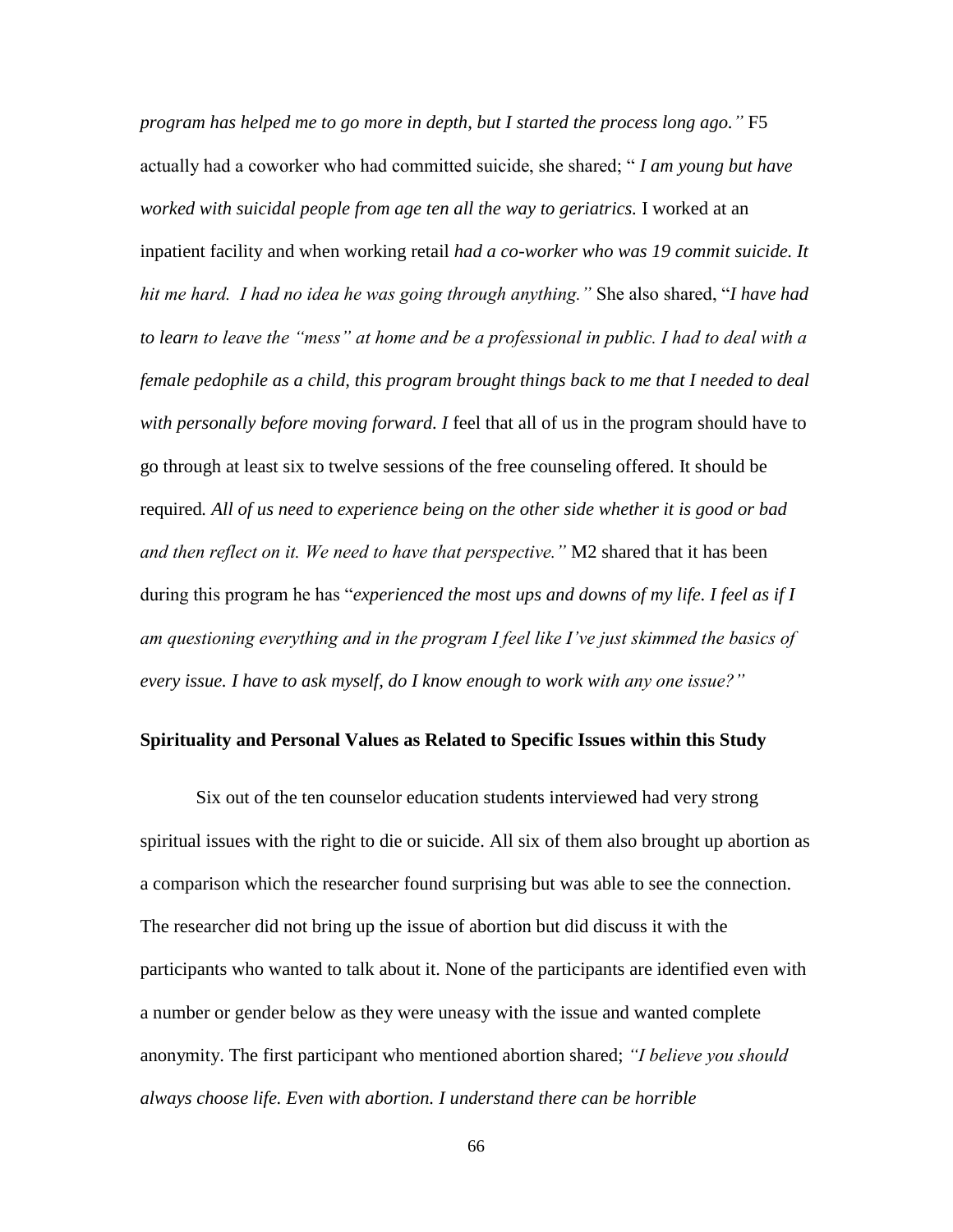*circumstances. If I were to work with someone choosing to die or even choosing abortion, then in a way, I'm condoning it. I don't know that I could work with someone who wanted an abortion. I would seek consultation. I understand there are many exceptions but it goes against all of my values, spiritual and personal."* Along the same lines of thinking, another stated; ―*I could not help someone make end of life plans, say goodbyes, etc. I could not help them close things out so to speak. A part of me would want to witness to them. Abortion to me is a similar issue. Same topic, life or death. My faith influences this. I believe a child is alive from conception, life begins at conception. I believe that most Christians across the board consider abortion murder in the Christian religion."* A third participant shared: "If someone has the right to die and feels that God is okay with it then *it's between them and God. I spiritually disagree with that and abortion. God has given you the gift of life. Right to die is too hazy for me now. I can see it's very selfish but then again it could end someone's suffering and bring relief…I don't know. I could actually work with someone who had the right to die and chose that over someone who is choosing abortion—because they are choosing death for someone else."* The theme remained the same basically with the six participants' who brought the issue of abortion up in the interview. Another said "I *was taught from a very young age that if you commit suicide you will go to Hell. Now that I'm older, I don't think I would say who is where after death. I don't feel that's my place anymore. I do think that a person can choose life or death for themselves but have no right to choose for someone else to die, like if they wanted an abortion. They don't have the right to choose death for someone else."* One participant stated, "It's a gift to be alive, it's not a person's right to decide the end, we *were created for a purpose; we didn't choose to be here and we shouldn't choose to*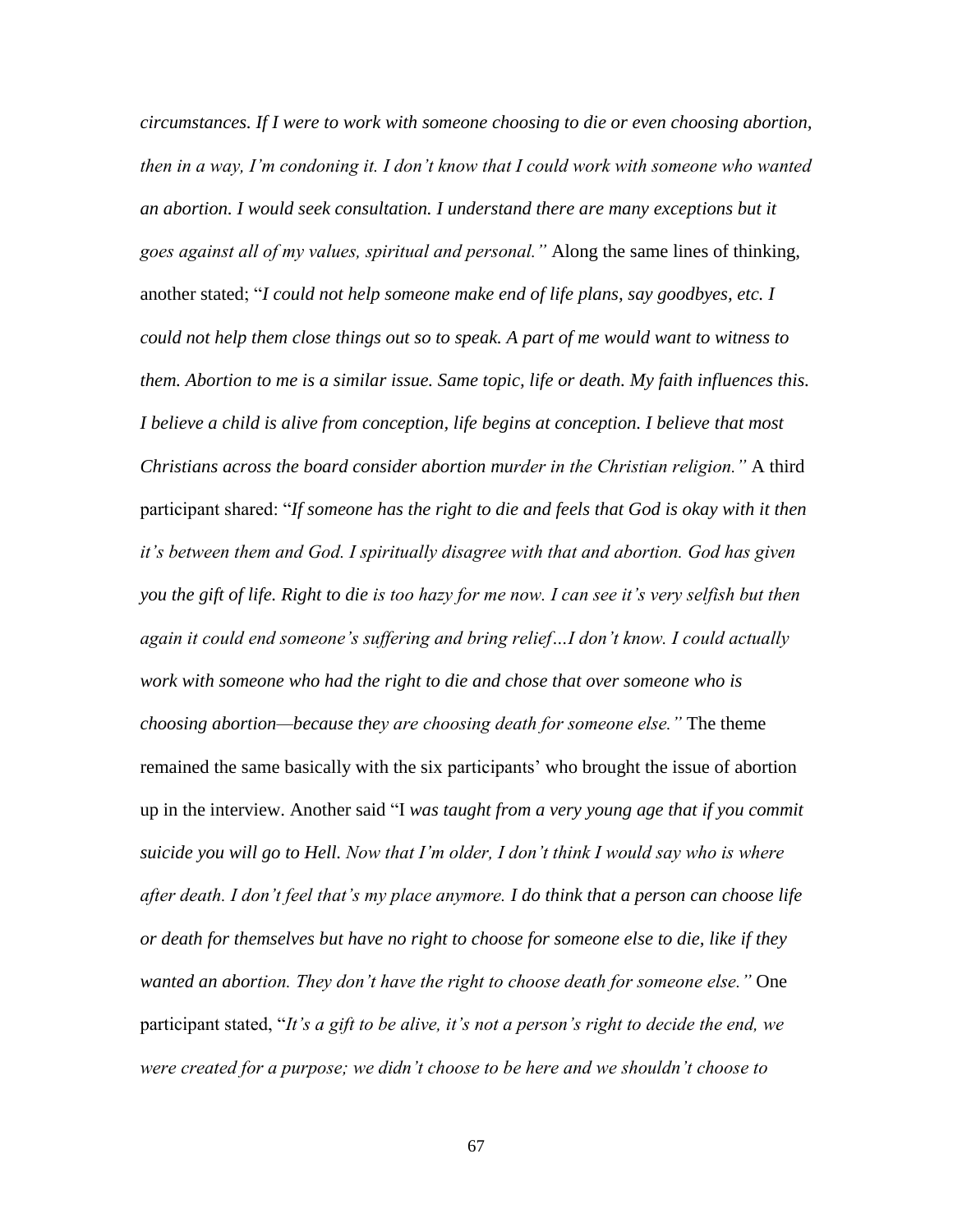*leave.*" An unexpected result of this portion of the interview was that the six who had serious spiritual issues with the right to die movement, felt even more strongly about the concept of abortion. Overall, each participant in this group corroborated the feeling that abortion was choosing life or death for someone who could not make that decision and were very vocal about their stance against abortion. In the opinions of these participants, there was not really any room for discussion on abortion unless it was a case of incest as noted by a couple of participants. Each of the six did say they could work with someone who had had an abortion; their conflicts were with a client deciding to have one. Each of the six participants said they would have to refer out or receive a great deal of consultation. They also noted they understood that it is their job to help the client and the best way to do this would be to send them to someone who could be unbiased.

Of the other four participants, they each had some personal conflict or issue in working with a client who had chosen the right to die. However, they felt if it was legal and that is what they wanted, they could work with them. They did say they would have to put their own feelings aside and could still reframe things for the client. One stated, ―*Our role as counselors is to help the client. I have to show respect and help clients and accomplish their goals. I have to help them however I can and put my own feelings*  aside." Another shared, "It's not me I'm trying to put on them or make them be. That's *not my job. I'm going to do my best and not judge."* None of these four participants' brought up the issue of abortion.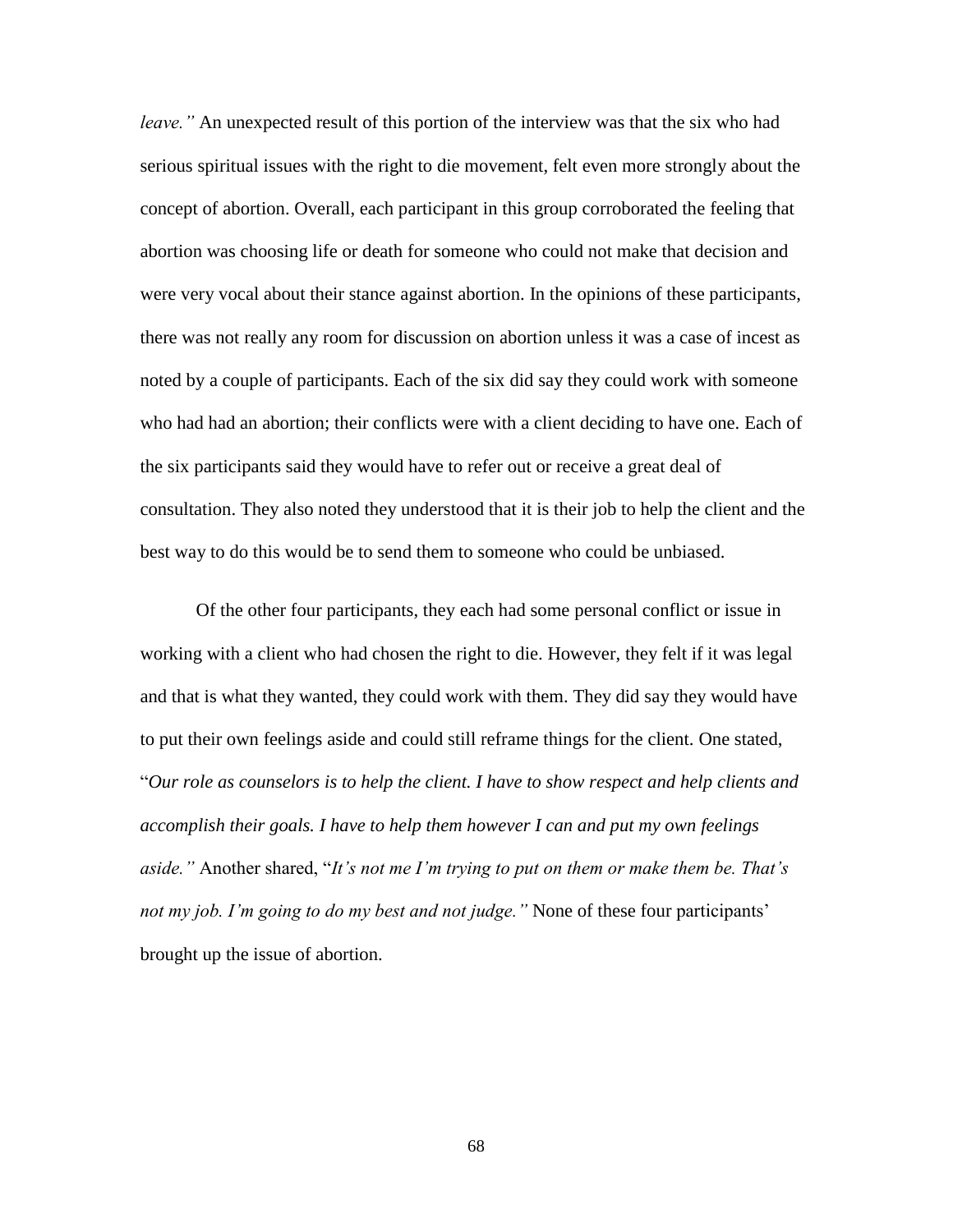# **Final thoughts from Group Discussions**

In the group discussions there were some final thoughts on the right-to-die movement and the issues the one on one interviews brought up. One participant shared that while her opinion was still the same, bringing up the issue "*made me think about what is to come. I actually called my mom after meeting with you to discuss it."* Another stated; ―*Do we really have the choice to live or do we just have the right to death? We can actively choose to die but not to live. We didn't choose to come here. I also got on the phone on the way home from our first meeting. I have really been thinking about it. It wouldn't be my choice but maybe I could work with someone else making that choice…I don't know, but I'm thinking about it.*" Another participant shared that "I still think *suicide is selfish, I have a hard time with it, in my mind and my heart. I have a family member who had talked about it. I don't think everyone who wants to kill themselves is mentally ill. I feel very conflicted on this issue because for me it's close to home. I'd like to think I could put aside my spiritual beliefs but I'm still thinking about it."* Finally, it came back around to the abortion issue. A participant reiterated what was mentioned earlier, "I still believe I could more easily work with someone choosing to take their own *life than the life of another, as in abortion."* In the family group, again, no one brought up abortion. Each member of that group felt they could put aside their own value system to work with a client even if they needed to do some consultation.

# **Conclusion**

The findings presented in this chapter appear to suggest that the phenomenological exploration of graduate counselor education students' perceptions of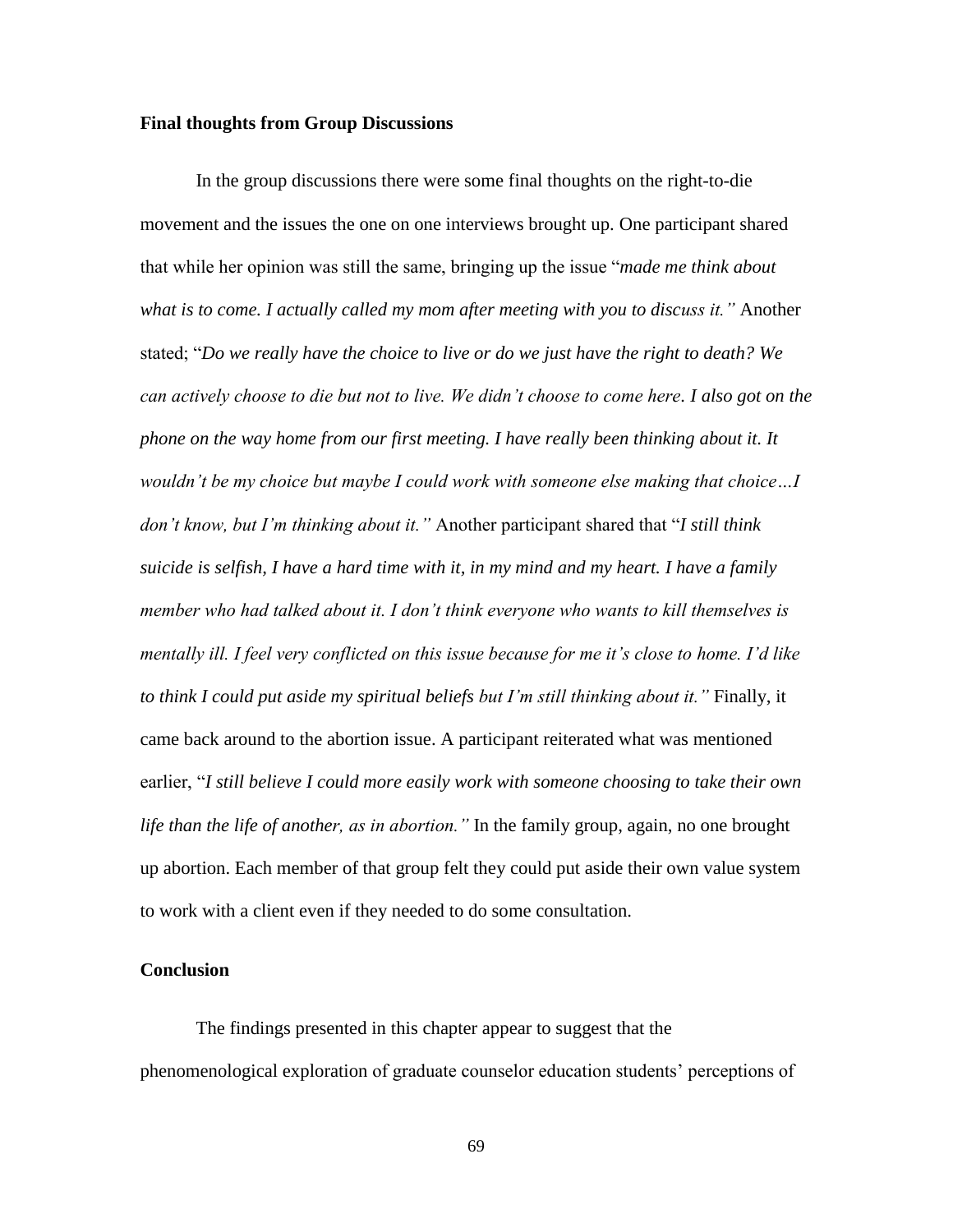self-awareness are important to graduate counseling programs and what they have to offer. At the beginning of this study the researcher envisioned hearing of the personal growth each participant experienced throughout the program as well as an ongoing emerging awareness of self. There was anticipation that spiritual beliefs and value systems of various participants would come into play as difficult topics and issues were brought to light. However, this budding researcher did not anticipate the impact the intensity that some of the participants spiritual beliefs would have on their eventual work with certain clients. The positive findings elicited from this study were that each participant felt they experienced a great deal of growth throughout the program, and their perceptions of their own self-awareness became not only more important but vital to be efficacious counselors. It was also discovered that between the individual and group interviews, the participants did give thought to what was discussed and were open to taking a second look at the issue. The participants worked towards aligning their personal values and beliefs with their future practice and the knowing that is may be important to put those values aside if necessary to help others. Spirituality was a critical component in the participants' awareness of self and who they are.

The differences in some of the coursework between the participants on the school counseling track and the participants on the marriage and family track, had this researcher pondering if it might not be advantageous for all students to take those few extra courses rather than just those on the marriage and family track. Chapter five reviews the purpose for this study along with the research questions listed at the origin of inquiry. Limitations of the study will be reported. Implications for counselor education, supervision, and recommendations for future research are offered.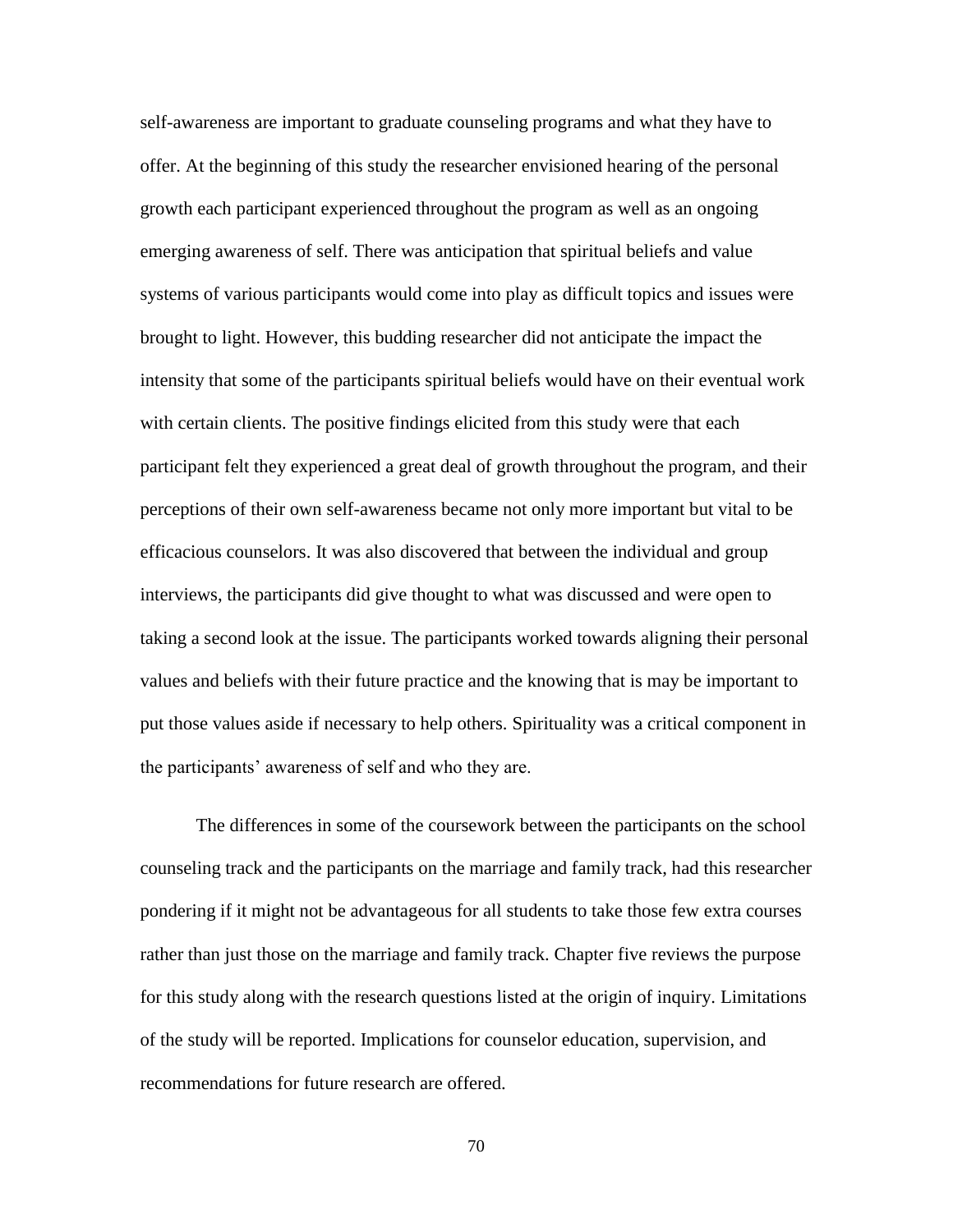#### CHAPTER FIVE: DISCUSSION

# **Introduction**

The purpose of this study was to glean the perceptions of self-awareness of counselor education graduate students pertaining to future efficacy in the counseling environment. The link between counselor self-awareness and clinical service pertaining to the right-to-die issue was discussed as an example of the type of ethical dilemmas that may affect counselors in future practice. The researcher became interested in this topic as a means to ascertain how graduate counselor education students confronted with issues that required them to look at their own biases and personal value systems would affect their ability to work with all clients. As stated in Chapter One, the issue of suicide or the right to die was chosen to show the severity and seriousness of why counselors in training may choose to strive for enhanced self-awareness and develop a positive self-identity. The key issue was not to determine whether or not a person should gain the legal right-todie but rather how equipped future counselors would be to work with someone whose personal values systems and beliefs are vastly different from their own. The themes generated from the data in Chapter Four enabled the researcher to break down where there may be a need for further research.

There will be six main sections in Chapter Five. 1) The first section of this chapter seeks to summarize the major findings in the study. 2) Next, themes of the study will be elaborated on as related to the literature review in Chapter Two. 3) Credibility of the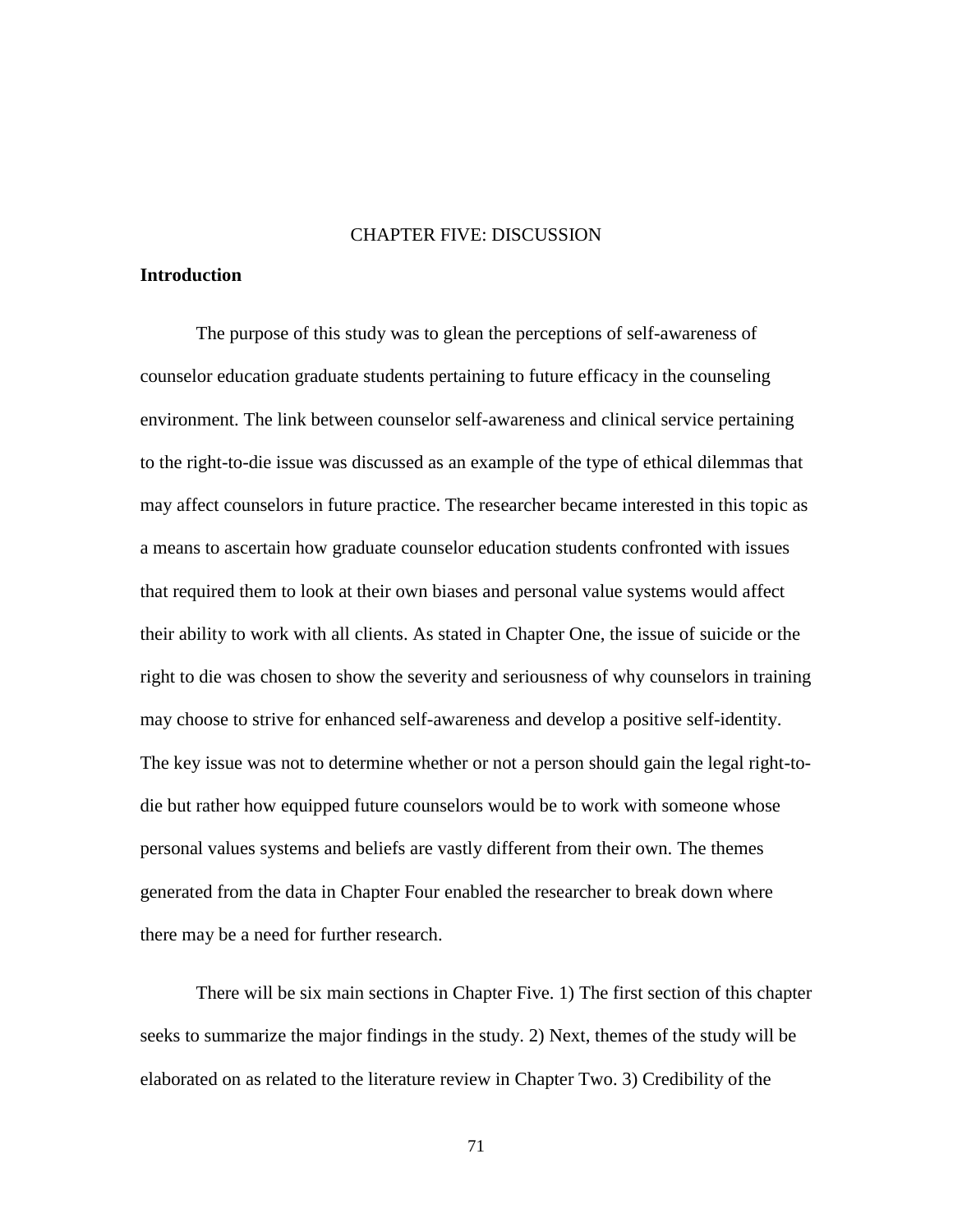study will be reviewed and discussed. 4) Implications of the study and suggestions for future research will be discussed. 5) Limitations of the study will be addressed. 6) The conclusion will close the current study.

#### **Summary**

The ability to gain an understanding of lived experiences of current graduate counselor education students is critical to understanding what is working in the program to help produce self-aware, efficacious counselors with a solid identity development. It was discovered through this study that a CACERP accredited counseling program plays a positive significant role in the development, self-awareness, and potential efficacy of future counselors in both the school and clinical settings. Phenomenological in-depth interviews were used to understand the lived experiences of these students sharing a common phenomenon. The phenomenological interviews conducted as a part of this study adhered to the research procedures outlined in Chapter Three.

In analyzing the themes which emerged from the data throughout this study, it became apparent that certain courses and/or professors are major components or reasons as to why, perhaps, the students experienced positive growth and self-reflection throughout their program. In Chapter Two, the literature cited by Lambie, Hagedorn  $\&$ Ieva, (2010), reminded us that purposeful promotion of enhanced self-awareness/social cognitive development is a primary component of counselors' preparation, which is associated with greater empathy, and perspective taking. As stated in Chapter Four, the research was organized into a series of individual interviews with ten graduate counselor education students all in their final semester of study at the University of South Carolina, Columbia. Seven of the students interviewed were in the program to be School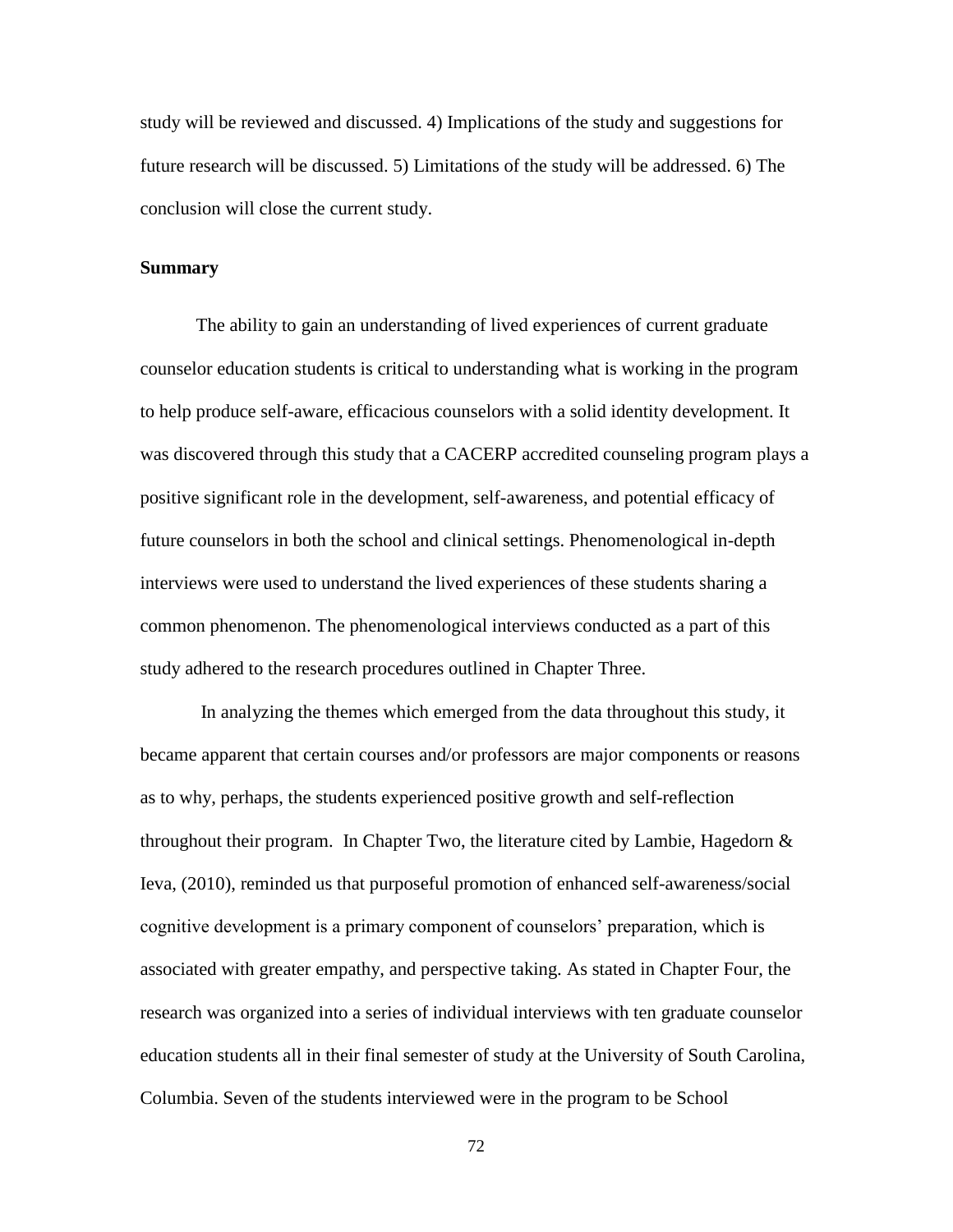Counselors and three were in the program to be Marriage and Family Counselors. All ten were interviewed individually. The seven School Counselor students then participated in a focus group, and separately, the three Marriage and Family counseling students participated in their own focus group. The students were separated by area of concentration to determine if there were any obvious differences in perceptions between the two groups. The participants used in this study were all at the same educational level, but not necessarily at the same developmental level. Two of the participants were male, and eight were female. Two of the females were of African American decent, the remainder of the participants were Caucasian. The researcher used an approach known as interpretive phenomenological analysis (IPA) to analyze the data, previously described in detail in Chapter four.

The findings in the study showed that all of the participants perceived that they had grown and had acquired an enhanced sense of self-awareness throughout the course of the study. Some cited specific courses that were the catalyst for this journey, while others discussed professors. The overall consensus was that all participants had achieved a higher state of self-awareness and social cognitive development having gone through the counseling education program. All participants felt they had gained something. As Lambie, Hagendorn & Ieva, (2010), article pointed out in Chapter Two, this is consistent with the purposeful development of counseling students' social-cognitive development. They shared that this type of program was useful in "increasing their abilities to process ethical and legal dilemmas with which they will be faced as professionals" (p.228). The findings elicited three consistent themes. In addition, there was one particular noteworthy difference between the students on the school counseling track and the students on the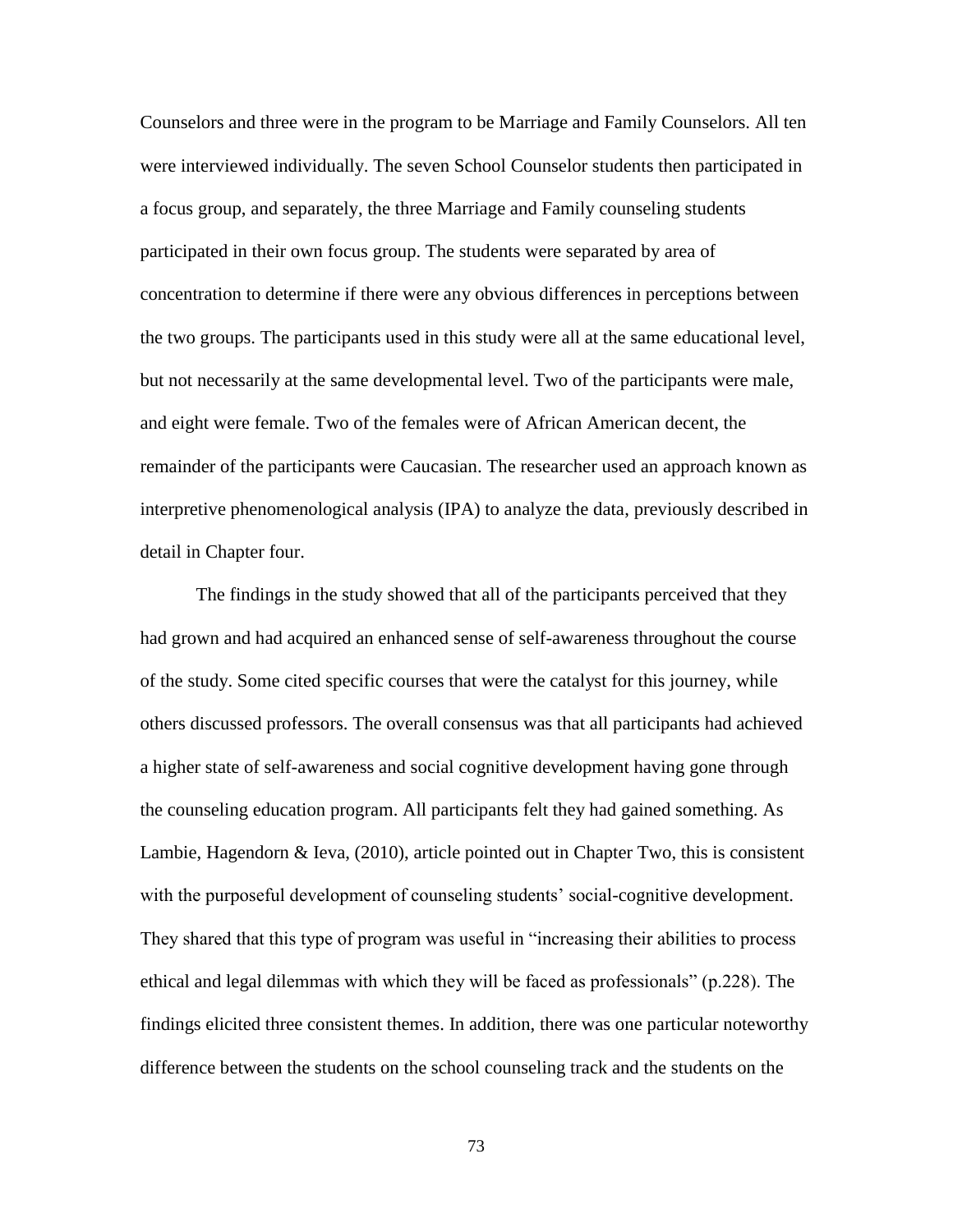marriage and family track. Inadvertently, while discussing the right to die, abortion became a topic that stimulated strong personal and spiritual emotions among six of the ten participants. These participants felt that abortion was as much a matter of life and death as the right to die, the only difference being that those who choose abortion are choosing death for someone other than themselves. All six of these participants were on the school counseling track. Abortion was brought up by the participants and not the researcher. The subject was initially brought up in six of the ten individual interviews and then again in the school counseling group. The topic of abortion was not even alluded to within the marriage and family group or individual interviews. One of the students on the school counselor track never brought up the topic. While the researcher was able to see the connection, she was surprised as this was an unanticipated product of the interviews.

# **Themes**

As seen in Chapter four, there were three main themes that were consistent throughout the interviews. 1) The Impact of coursework on self-awareness, 2) Life experiences affecting self-awareness, and 3) Spirituality and personal values as related to specific issues in the counseling environment (as addressed in the study).

#### **Theme 1: The Impact of Coursework on Self-Awareness**

For the first theme, every participant in the study was able to discuss and point out at minimum; one course that they perceived affected and enhanced their own selfawareness. The courses that were consistently pointed out were the Multi-cultural course, the Theories course, the Critical Issues course and the Group course. While other courses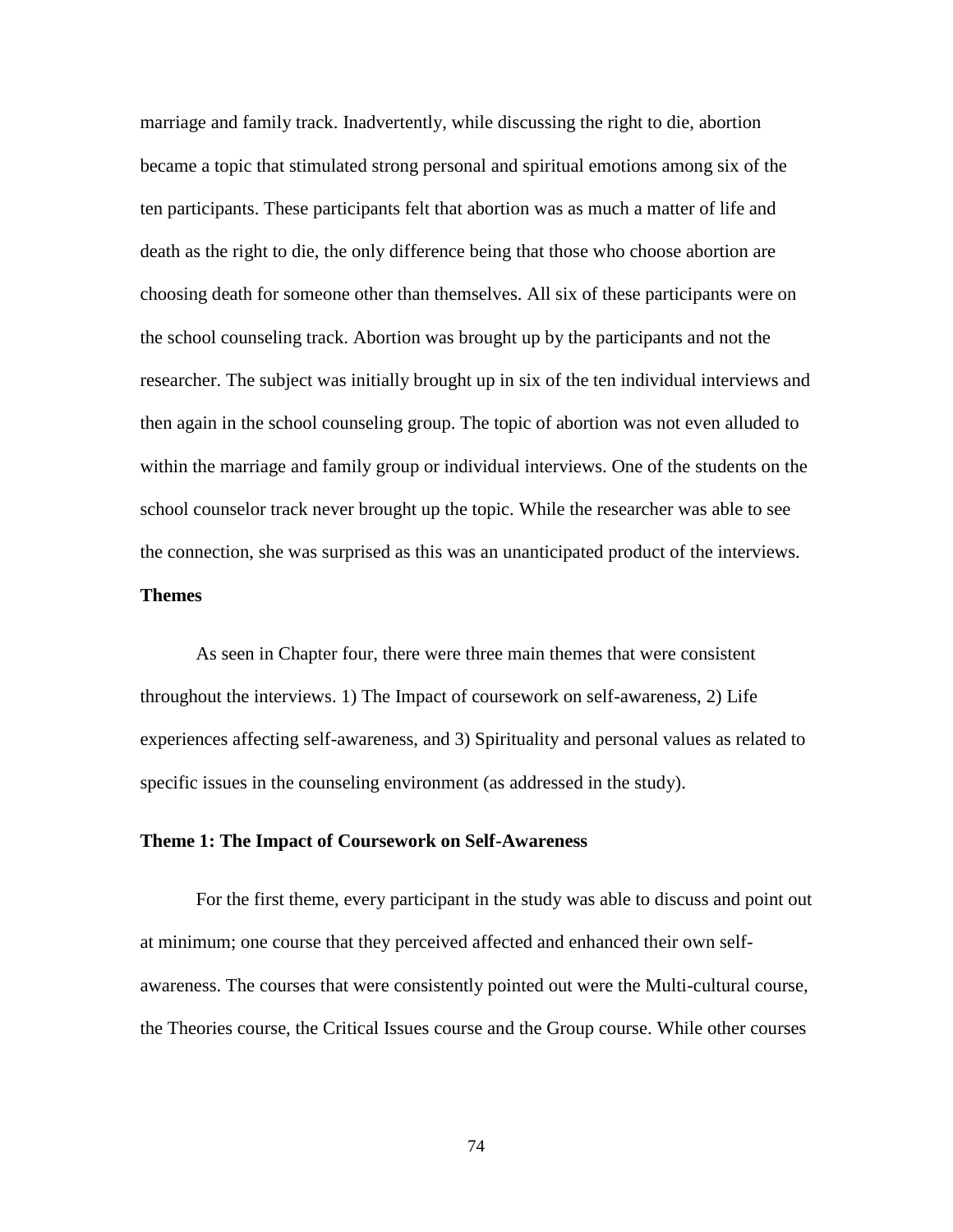were mentioned, these four courses were all brought up by more than one participant as being instrumental in beginning their journey of self-awareness and discovery.

## **Theme 2: Life Experiences Affecting Self-Awareness**

In the second theme with life experiences, it is important to note that many times the life experiences that related to a growing sense of self reflection, analysis and awareness, were brought to light by the one or more of the courses in the program. These courses or discussions within the courses oftentimes caused the participants to feel a need to work through personal issues they believed they had already processed. Many of the participants shared that they went to counseling on their own outside of the program and became very introspective and reflective due to the nature of the program. All of the participants describing this process felt that it was not only helpful, but that it should be required for all counselor education students to go through personal counseling as part of their program. This finding corresponded directly with the literature reviewed in Chapter Two by Homrich, (2009). The article pointedly discussed the need for counselor education students to experience their own personal counseling sessions in order to grow.

# **Theme 3: Spirituality and Personal Values as Related to Specific Issues in the Counseling Environment** (as addressed in the study)

The spirituality and personal values theme appeared to elicit strong emotions about certain topics. As stated before, six out of ten of the participants likened the rightto-die movement with abortion. Most of whom felt that working with someone choosing abortion would be more difficult to work with than someone with the legal right choosing to die. While all participants stated they could work with someone who had already had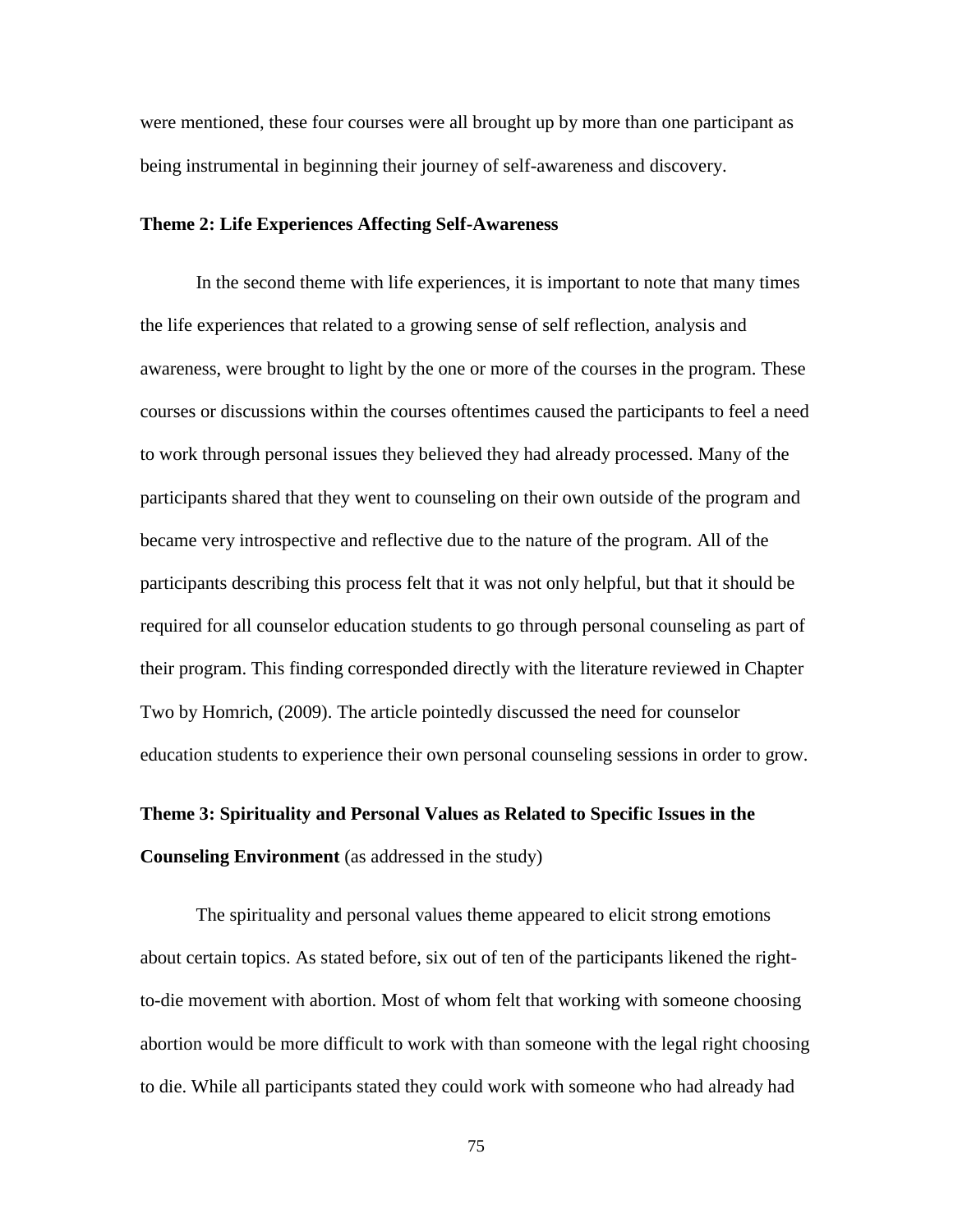an abortion, many stated they could not work with someone who was choosing to have one. These particular participants felt that abortion was indeed akin to murder and working with someone making that choice was condoning the behavior or choice. This finding points back to Seidlers (1983) article in Chapter Two where he discussed Kant's view of religion relating to suicide. Kant felt strongly that the Creator is the one who should decide when humans live and die. This was found to be the same view of the six participants who specifically cited spirituality as being the main reason for their conflict in working with someone who has chosen to die or to seek an abortion. Because nowhere in the questions or interviews did the researcher bring up the topic of abortion, it came as a surprise when it was initially brought up by participants in the first few interviews. The researcher could see the connection but did not anticipate the topic. One participant stated during the focus group for future school counselors; "We know we are supposed to be *able to say we can work with anyone and with any issue, but sometimes when it's too contradictory to our personal and spiritual beliefs, it's best to refer out. It's better for the client. I for one believe that will make me a better counselor, knowing when I can't work with an issue. It's not the person, it's the issue. That to me is true self-awareness, knowing who I am and what I am capable of and who I am capable of helping."* In the literature review in Chapter Two, Kevin Gibson (2003) had insight into the conflicts one might experience between personal morality and professional morality. In addition, the article discussed the conflicts some counselors may have when they find themselves at odds, due to their particular status at work, with their own moral judgments. Gibson also shared that this could be an issue with counseling and mental health professionals in the future. A problem future counselors could encounter is the fact that they may not always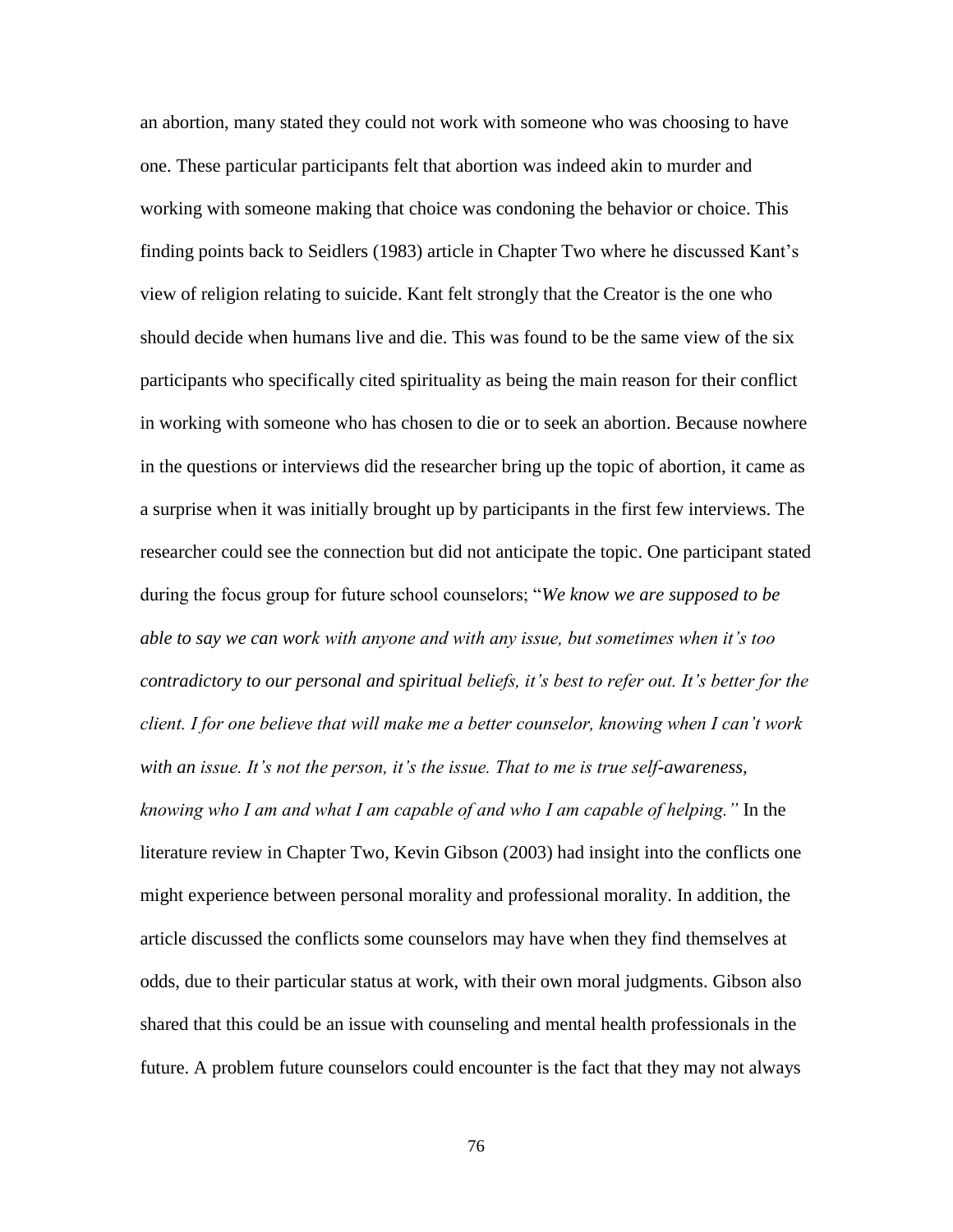be able to refer out. As pointed out in Chapter Two, Glick and Hutchinson (1999) share that most courts that have dealt with the right to die issue have increased patients' rights and autonomy. The phenomenological approach in this study and the use of first person narratives yielded a real world illustration of the perceptions of the graduate students. The deep emotions and connections to their own spirituality were embedded in the narrative stories of the study participants, and for some, were difficult to separate when looking at personal and professional. The literature review in Chapter Two of the article, "Ethical Aspects of Spirituality in Counseling" (Steen, Engels & Thweatt, 2006), stated; "a counselor whose religious values and beliefs are so rigid as to preclude the counselor from helping the client... $(p.111)$ " if taken to the issue of the right to die, (or even abortion as it emerged in the findings in this study), a counselor may have a strong spiritual belief that renders him or her unable to objectively help a particular client. In this case, it may be preferable for the counselor to refer the client to another therapist. As seen in Chapter Two, some see denying one the right to choose how and when they die is considered death control. This "argument sees death as being preferred to leading a life of misery, disgrace and degradation. So, suicide is herein a right." (Ogar, Ogaboh,  $\&$ Ogaboh, p. 98) Another point made in the literature review, after conducting this study, appears to be a need that the researcher has found would be beneficial for counseling programs to take a good look at. Going back to Chapter Two, we see; According to Miller (1999), "spiritual preparedness is important in practice and in counselor preparation." We see the same issue again in "Integrating Spirituality into Counselor Preparation: A Developmental Wellness Approach", (2003). Myers and Williard shared that spirituality should be a part of counselor preparation as a developmental, life-span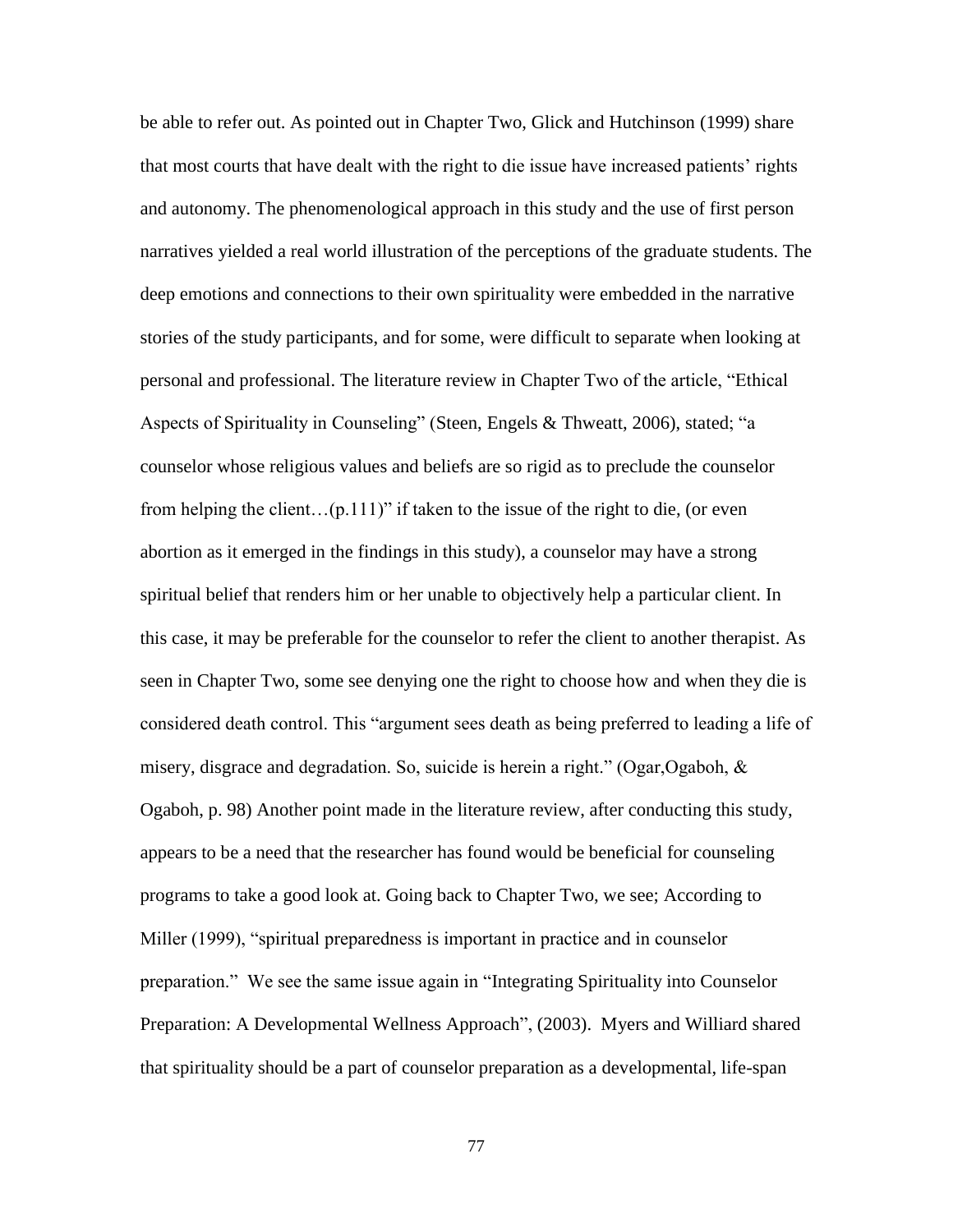phenomenon. The authors felt that counselors in training should be able to recognize spiritual growth as one part of holistic wellness, and students should be encouraged to confront their own religious and/or spiritual views while exploring diverse spiritual beliefs in class projects. A student or counselor in training, who is able to do this, according to the authors, would be considered at a higher level of self-awareness than one who has not reached this point of development. As yet another reason for insuring that spirituality is part of any counseling program and respecting the differences of the way others believe, feel, and think, we can look at the words of Slater from the review in Chapter Two:

Death is equal partner with birth in the renewal of life, for human societies for human kind, and indeed for the entire world of living things… he who does not accept and respect those who want to reject life does not truly accept and respect life itself; that, causing one's own death should be called suicide only by those who disapprove of it; and should be called death control by those who approve of it (Satris, p.94).

Based on the interviews and the perceptions of the participants, the researcher noted that not once did a participant mention not being able to work with any specific culture, gender, socio-economic status, or sexual orientation. All participants felt confident in their ability to work with and learn about any population. It was only the issue of abortion that continued to surface as an area of contention.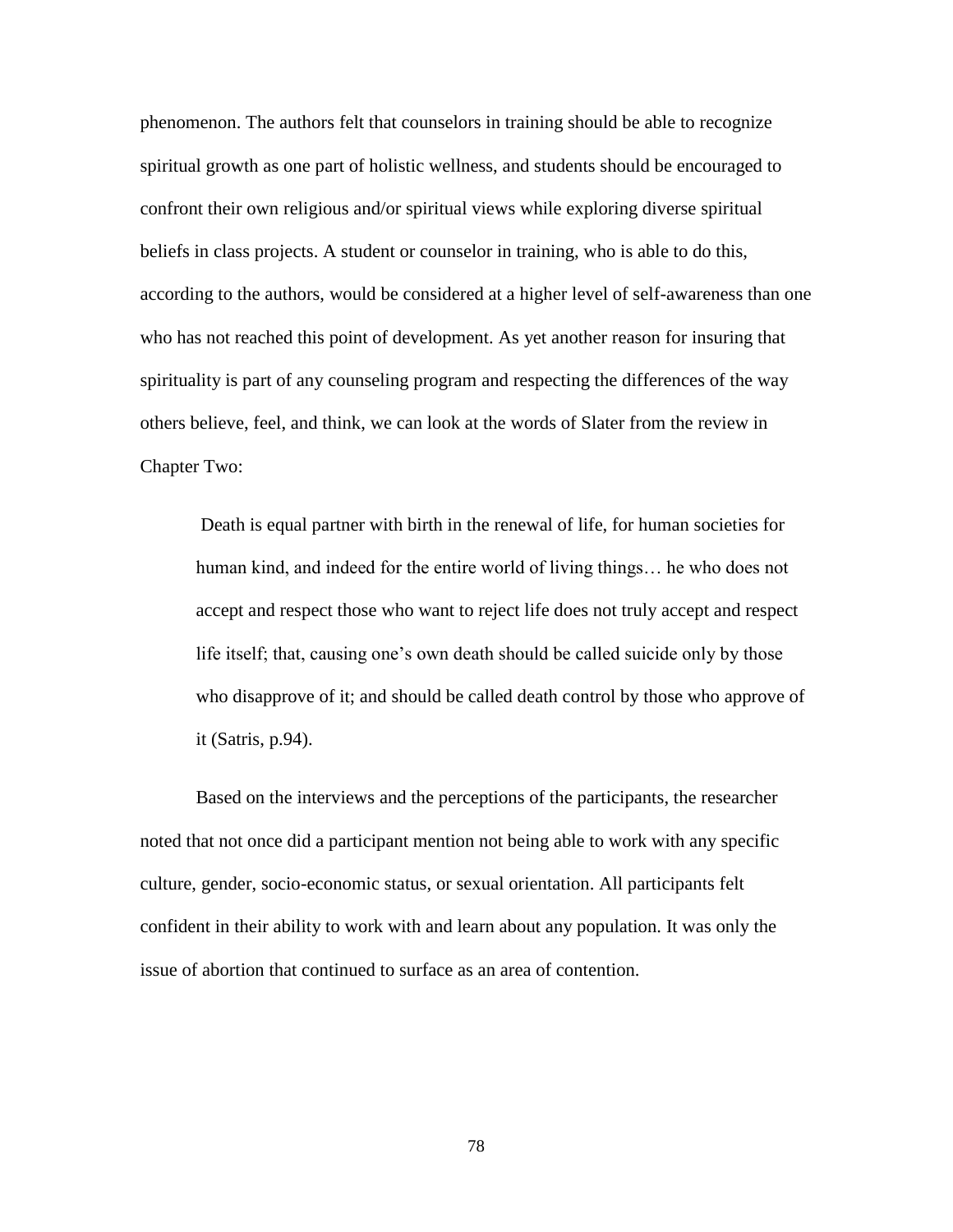# **Credibility of the Study**

The credibility of the study was judged by the data collected and the resulting analysis. The adequacy of the research process using the interpretive phenomenological analysis with the phenomenological narrative interviewing resulted in the culmination of three consistent themes: 1) Impact of coursework on self-awareness, 2) Life experiences affecting self-awareness, and 3) Spirituality and personal values as related to specific issues in the counseling environment (as addressed in the study). The three themes presented in Chapter Four serve to help the researcher, as well as the research community at large, begin to understand graduate counseling education students' perceptions of their own self-awareness and social cognitive development by the end of their program of study. Each interview was examined through a comparative lens with the other interviews to compile and ensure consistency. In most cases, the participants seemed to experience similar things, while the internalization of how to deal with those experiences was personal and individual**.** The resulting themes which include the impact of coursework, life experiences, personal spirituality/ belief systems and how to separate those from clients were the common threads permeating the ten interviews.

The findings presented in Chapter Four, generated from rigorous structural coding and thematic analysis detailed in Chapter Three, address the lived experiences and perceptions of current graduate counselor education students. Themes were generated from the data collected and were systematically derived from the interviews conducted. The links were presented as themes with the understanding that these experiences may affect the future efficacy of the burgeoning counselors in the clinical setting. The themes described a dynamic process of finding links or common threads which exist among the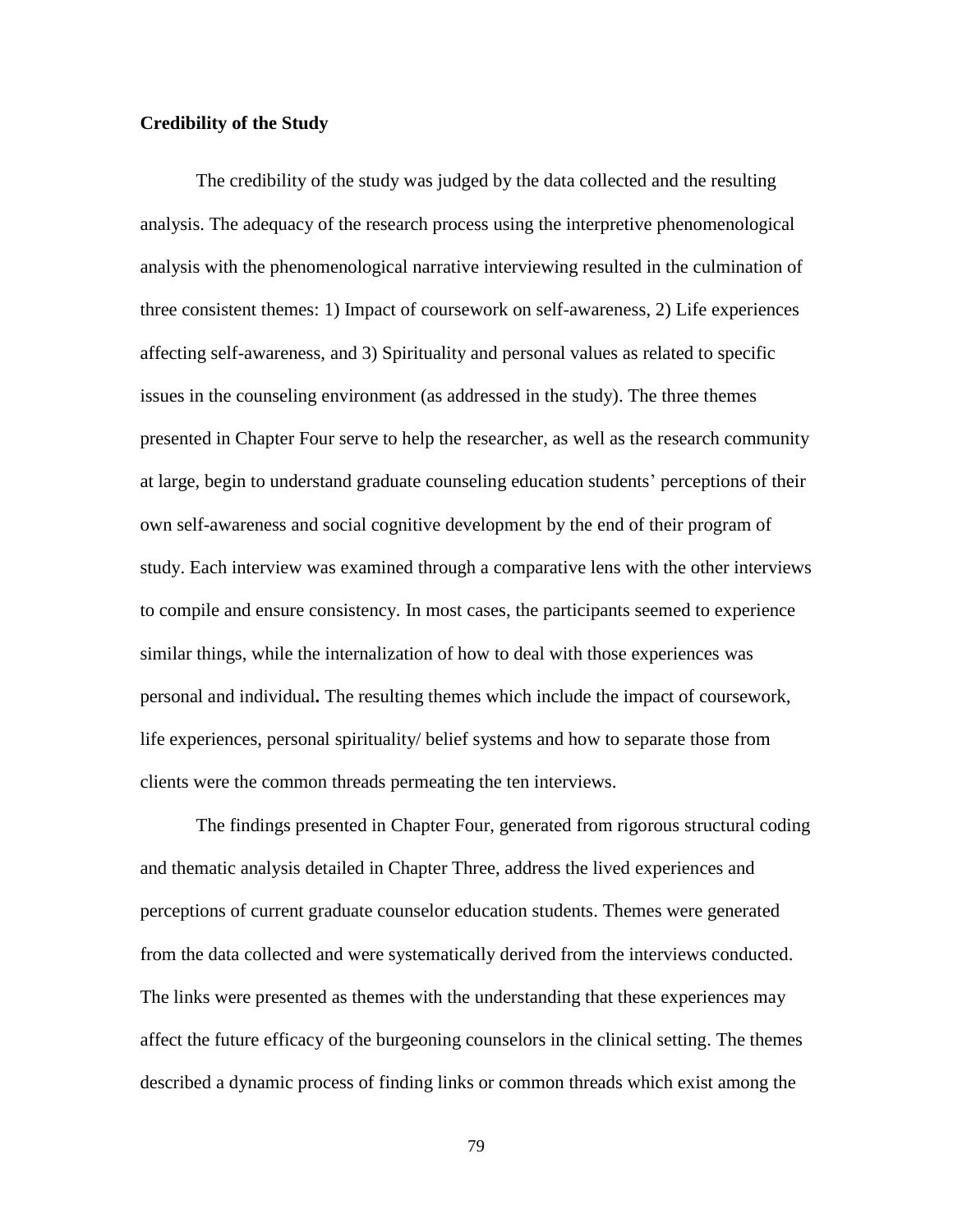ten individual interviews and the two focus groups. The themes which emerged as a result of the data collection and analysis processes have contributed to the understanding of the perceptions of graduate counselor education students of their own self-awareness pertaining to future efficacy in the counseling environment. Components of the research process that were described in Chapters Three and Four presented the findings in their purest forms of interwoven themes which paint a picture enabling counselors and counselor educators to see how the students' perceptions can either positively or negatively affect the counseling environment. Looking at the themes through the lens of the counselor education students can give insight of what may be needed in future counselor education programs as well as what is currently working. Given the guidelines followed concerning interpretive phenomenological analysis (IPA) and phenomenological narrative interviews throughout the research study, a judgment was made by the researcher that the exploration was adequate in adding to the understanding of the perceptions of a sampling of current counseling education graduate students at the University of South Carolina.

#### **Implications**

## **Significance of the Study for Knowledge Generation:**

It would be of utmost importance that the training/coursework and professional development opportunities be representative of what is expressed as issues of concern as seen in this study. It is important that students ask for what they feel will help them to be successful in their chosen profession. As noted in Chapter One, the hope was that this study would bring about knowledge generation concerning the importance of elevated degrees of self-awareness and social cognitive development. This study has elicited the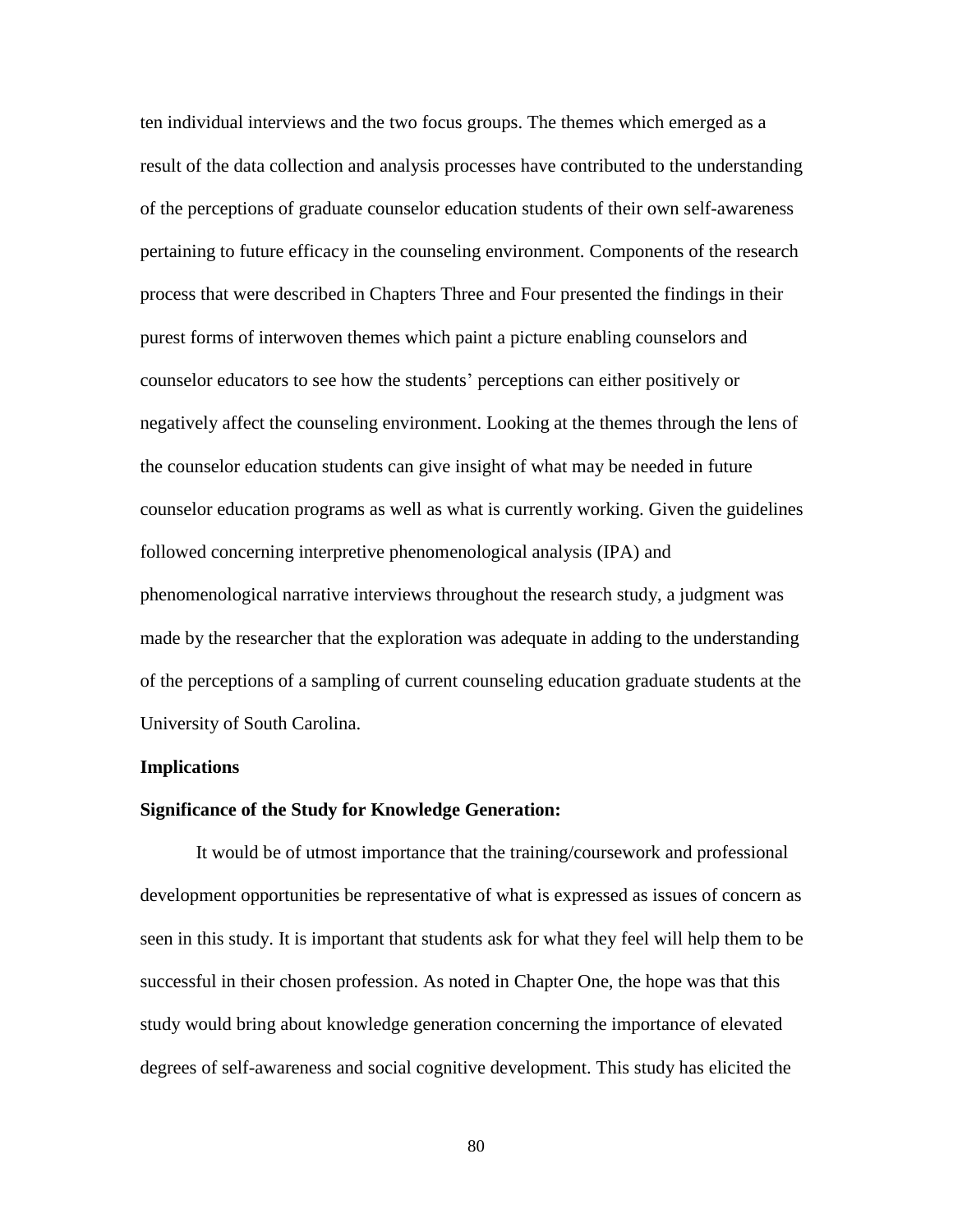importance of the perceptions of self-awareness and social cognitive development as it pertains to enabling counselors to keep from imposing their own value systems on their clients. The majority of the school counselors who participated in this research study appeared to this researcher to need further coursework and pedagogical training in spirituality in the counseling environment. Individual needs may vary but the overarching theme of the majority of the counselors having a conflict with working with clients with major issues of this day and age, show that the need is present. The revisiting of the premise of the pedagogical experiences having an effect on self-awareness especially in the areas of spirituality and social cognitive development would be paramount for expounding on this study. It is suggested that supervision in the areas of concern in this study be enhanced and addressed with future counselor education students.

# **Significance of the Study Regarding Professional Applications**

As hoped in Chapter One, this research has provided a stepping stone for looking at ways to help those with different belief systems while respecting their rights and wishes. The need has been implicated that future counselors be trained to take a hard look at how to truly engage in self-reflection and still practice the unconditional positive regard that Carl Rogers brought into focus many years ago. This insight has suggestions for training, seminars/professional development opportunities, and even supervision/mentoring opportunities available for all graduate counselor education students. Training seminars and professional development sessions can be offered within the confines of the university, as well as through the professional school counseling organizations to address issues of spirituality within the workplace. Spirituality within the clinical environment can address differences between any counseling student, faculty,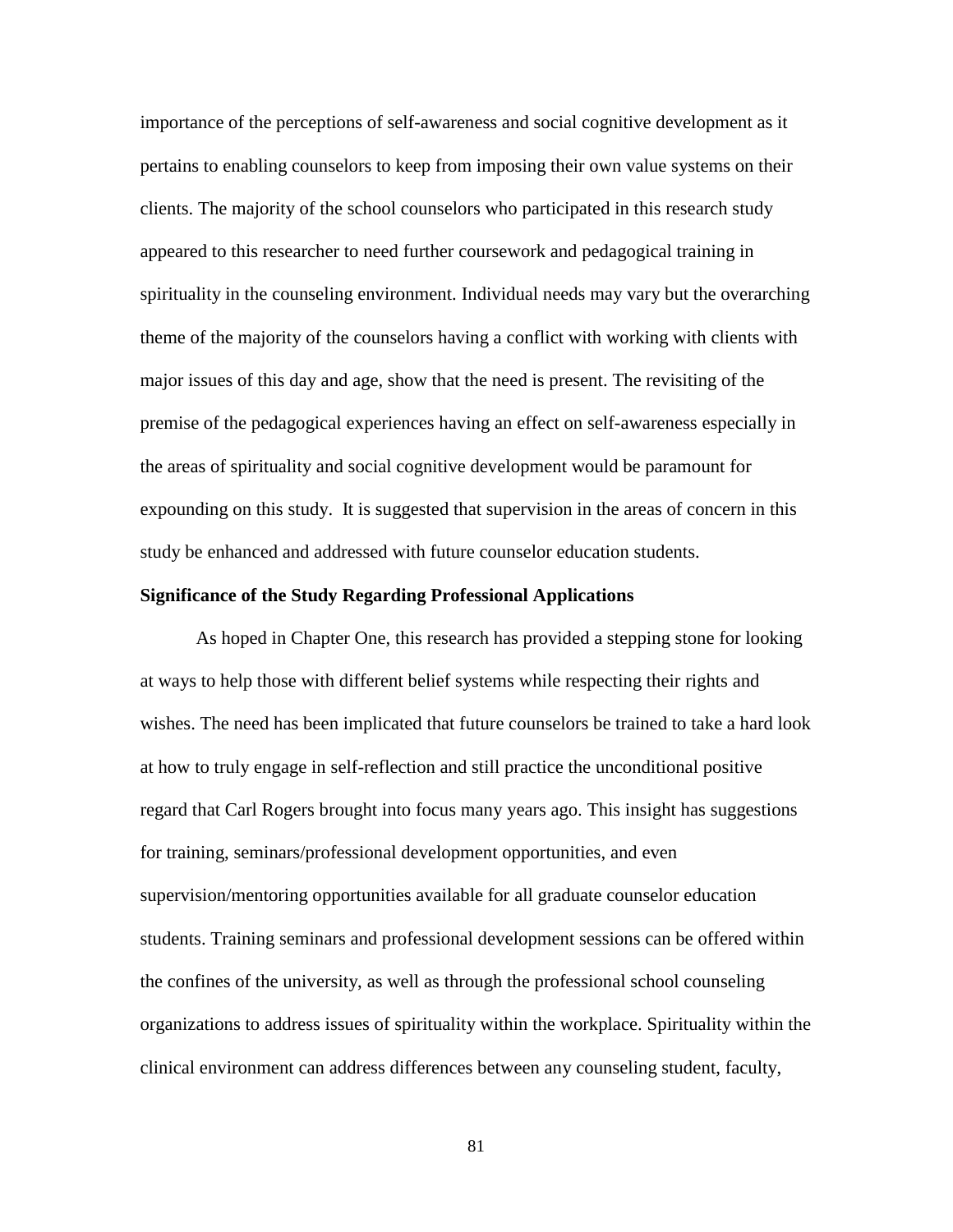supervisors, staff, future clientele, and the impact on future efficacy in the workplace. Novice and seasoned graduate students perceptions can be useful in the planning as well as the implementation of these training seminars. It would appear to be vital that the training and professional development opportunities are representative of what is expressed as issues of concern in this particular study. An innovative approach to addressing the need for training and professional development for spirituality in the counseling office could be seminars conceptualized by the population they are meant to serve (graduate counseling students). An example would be for a graduate counseling student to identify specific issues they feel need to be addressed in order for them to feel empowered to counsel clients whose spiritual beliefs and values are vastly different from their own, such as abortion. The professional counseling organizations can be helpful in providing training or professional development in a multitude of ways. They could perhaps even offer online CEUs by publishing research literature addressing issues brought to light in this study in their professional journals. Mentoring and supervision from current counselors and professors who have dealt with the specific issues mentioned would be a positive approach as well. The mentoring aspect of any program intended to provide support is a way to meet a crucial need in any education program. The importance of receiving supervision in the arena of additional training in education is imperative.

Results of this study have produced, in the researchers mind, substantial evidence that the perceptions of self-awareness and social cognitive development of counselor education graduate students may have an impact on future efficacy in the counseling environment as related to specific issues. These results have been elicited from real-world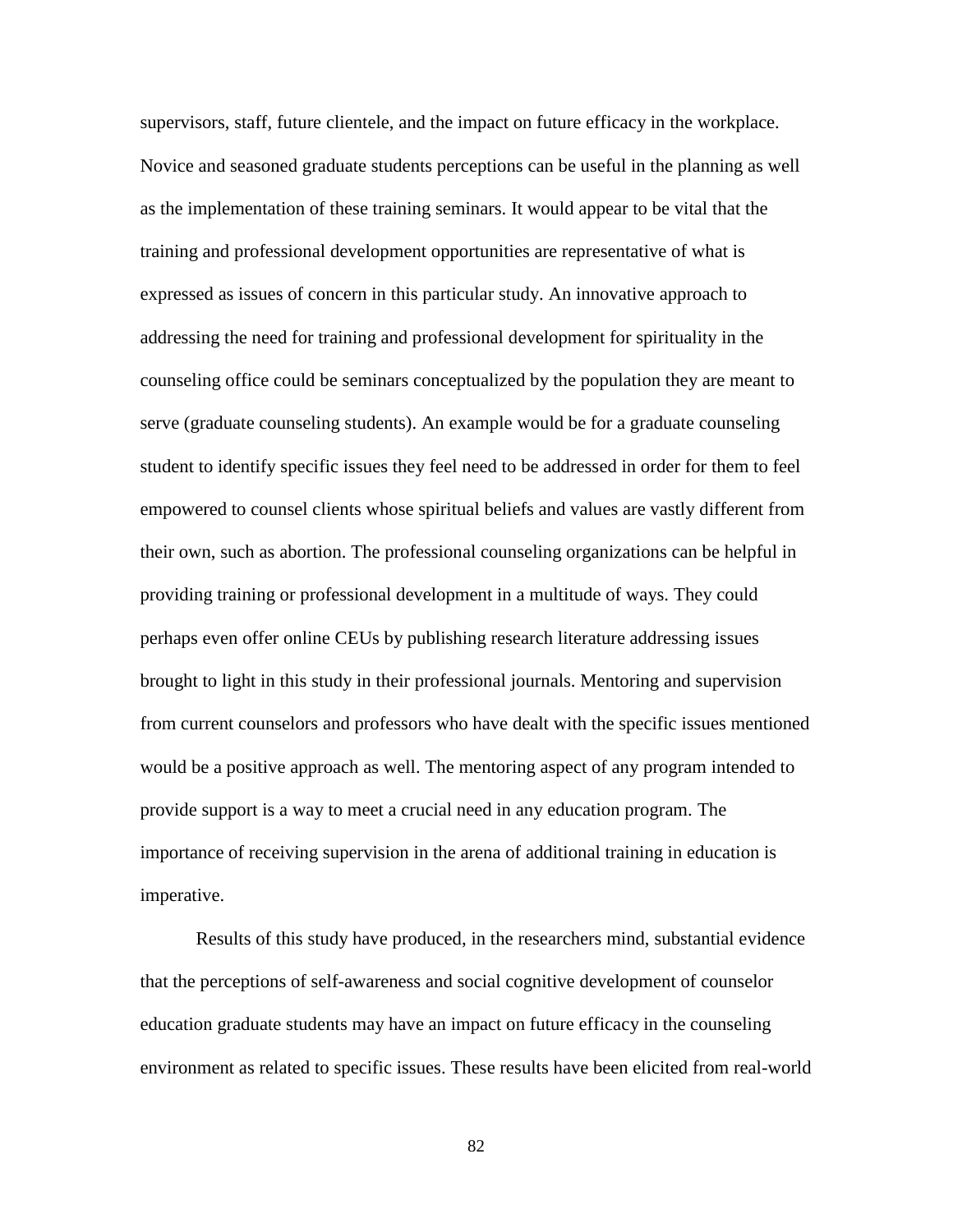experiences and introduce counselor educators, supervisors, and counselors in training to additional knowledge and insights related to self-identification as one dimension of individual identity. This is especially relevant for CACREP accredited programs for counselor education students. Section II of the (2009) CACREP standards, related to professional identity issues, requires that all students demonstrate both understanding and knowledge of multicultural and pluralistic trends related to cultural and social diversity from a national and international perspective.

Further exploration and conceptualization through additional quantitative and qualitative methodology would be advantageous. Quantitative measures and data would be viable to study. The future research could be focused on extrapolating information from other CACREP programs in various geographical areas. It might be advantageous to compare perceptions of graduate students early in their programs to those at the end of their programs. Moreover, it may be beneficial to look at diversifying the study as far as the religious and spiritual backgrounds and choices of the students. It would be helpful to gain access to further information by examining relationships and situational information, collecting information from multiple principal participants (faculty and staff in addition to students) as well as to look at graduate education programs that offer coursework in spirituality in the clinical environment as compared to those that do not. As for supervisors in any CACREP counselor education program, should spiritual or other specific value related issues arise in the client experience, it would be incumbent on supervisors to be prepared to address relevant ideological differences between themselves and the student, or between the student and the client, that might inadvertently influence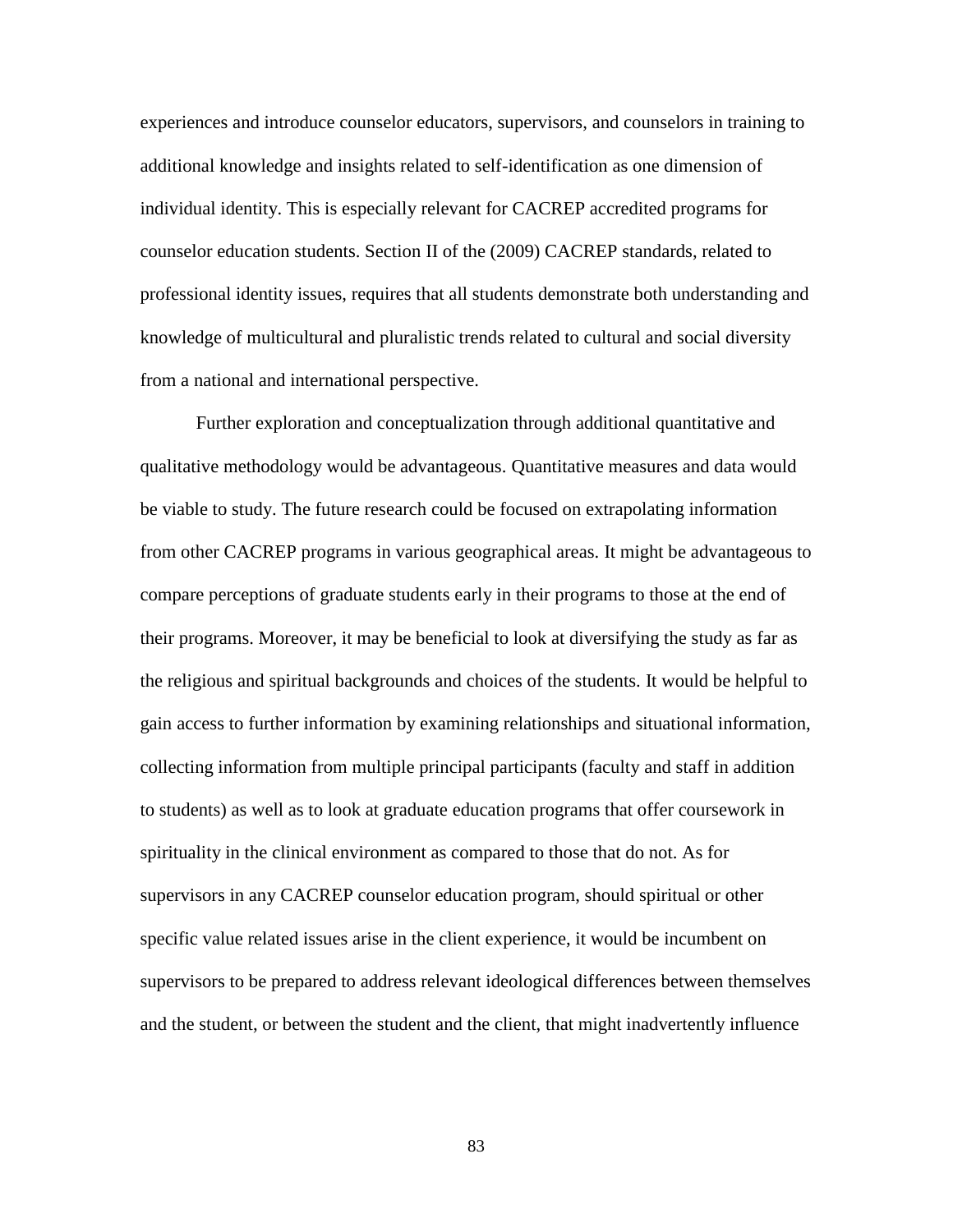the approach to treatment or inappropriately preempt the client's values, beliefs and even worldview.

Research studies may also be inclined to replicate this study on both Masters/Education Specialists level students compared to Doctoral students. Research using other contexts (i.e. current  $1<sup>st</sup>$  year counselors in school practice, family practice and various locations) can be viewed as another potential study. Identifying both the similarities and differences among and between the contexts would be paramount to gaining a true understanding the affect additional coursework and training could have on efficacy in all areas of the counseling environment. Collecting data from multiple participants with more diversity in gender, race, religion, socio-economic status, and age would allow a view from multiple perspectives. These findings may have implications for school counselors, family counselors, and graduate education programs, as well as professional counseling organizations. These suggestions are important as we look at the words of Werth (1999) for counselors and mental health professionals that can be applied to clients who have chosen a path that is directly opposite the counselors' values. Werth explains: "attempting to disregard the issue or ignore the client's needs and values about life and death or because of beliefs about one's professional role is acceptable as long as appropriate referrals are made, but avoiding the matter by blindly pointing to interpretations of ethics codes or legal obligations without truly analyzing one's responsibilities, reflects poorly on the therapist himself or herself and on mental health professionals more generally"  $(p.181)$ . It is vital that our future counselors have been trained thoroughly and are ready for any client, issue, or topic that may come to them regardless of their personal values and belief systems.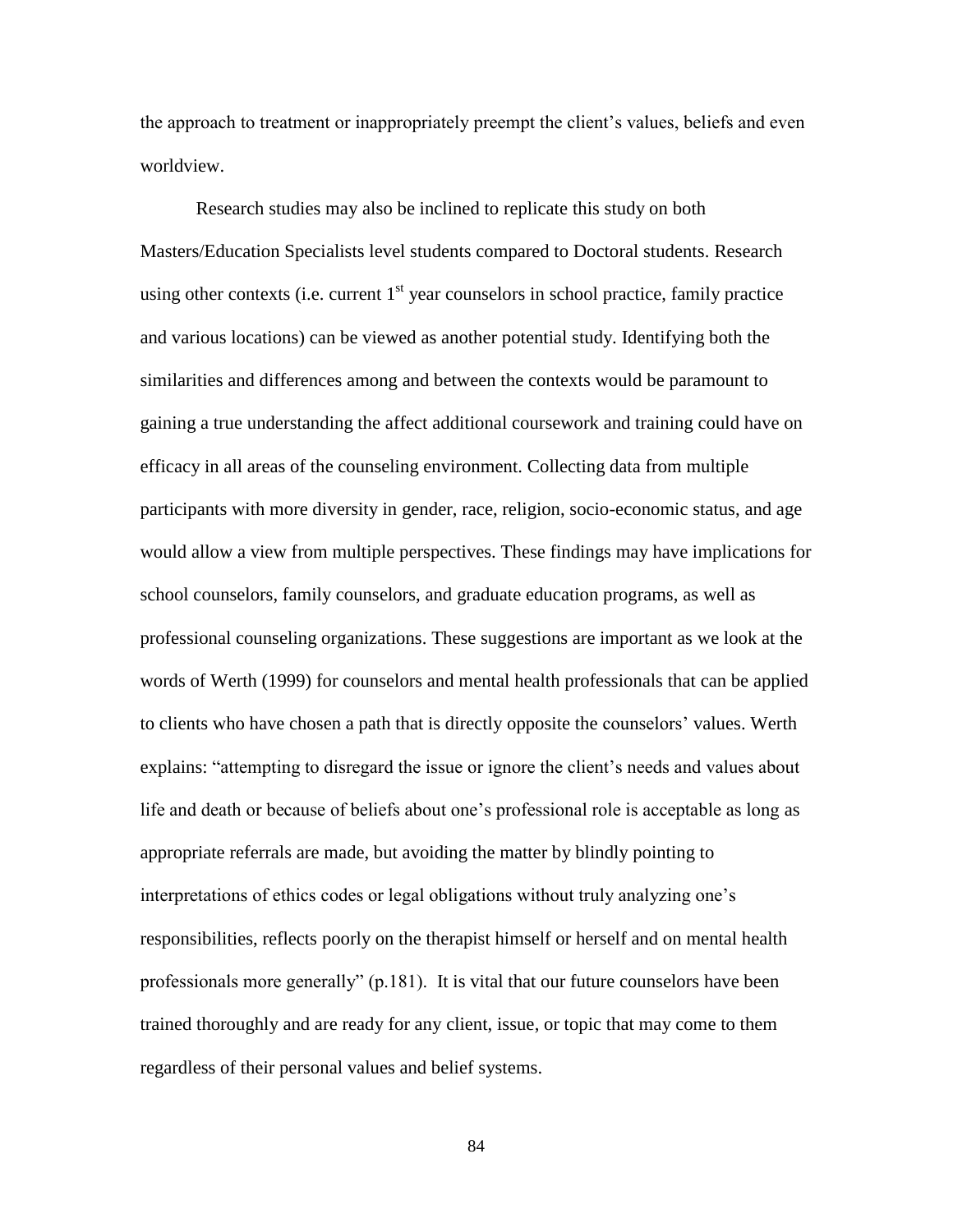# **Limitations**

The current research study did have some limitations as it was conducted. The first limitation was the use of convenience sampling and the ability to secure only current graduate counselor education students in their last semester of the program from the University of South Carolina. This limitation implies that the geographical area may make a difference in future studies as far as the results. Another limitation was the limited number of participants in the Study, which of course resulted from convenience sampling. This sampling included ten counselor education graduate students and should not be considered representative of the complete population of students enrolled in the graduate counselor education program at the University of South Carolina, Columbia. In addition, there was a lack of diversity in relation to both ethnicity and gender. Moreover, while the singular role of the researcher in data collection, analysis, and interpretation afforded the study personal familiarity with participants and data, process continuity, and maximum ethical security, a group approach to analysis and interpretation could in the future add a dimension of transparency that may enhance the validity of the conclusions. Finally, the religions of the study participants were all similar in denomination and/or spiritual beliefs. Therefore, conclusions drawn from this study should not be extrapolated to explain the perceptions of self-awareness of graduate counselor education students in all geographic areas or more varied groups both in diversity and religion.

#### **Conclusion**

This phenomenological study was undertaken to seek understanding of the perceptions of graduate counselor education students' self-awareness. The researcher spent time building rapport and getting to know the participants but made every attempt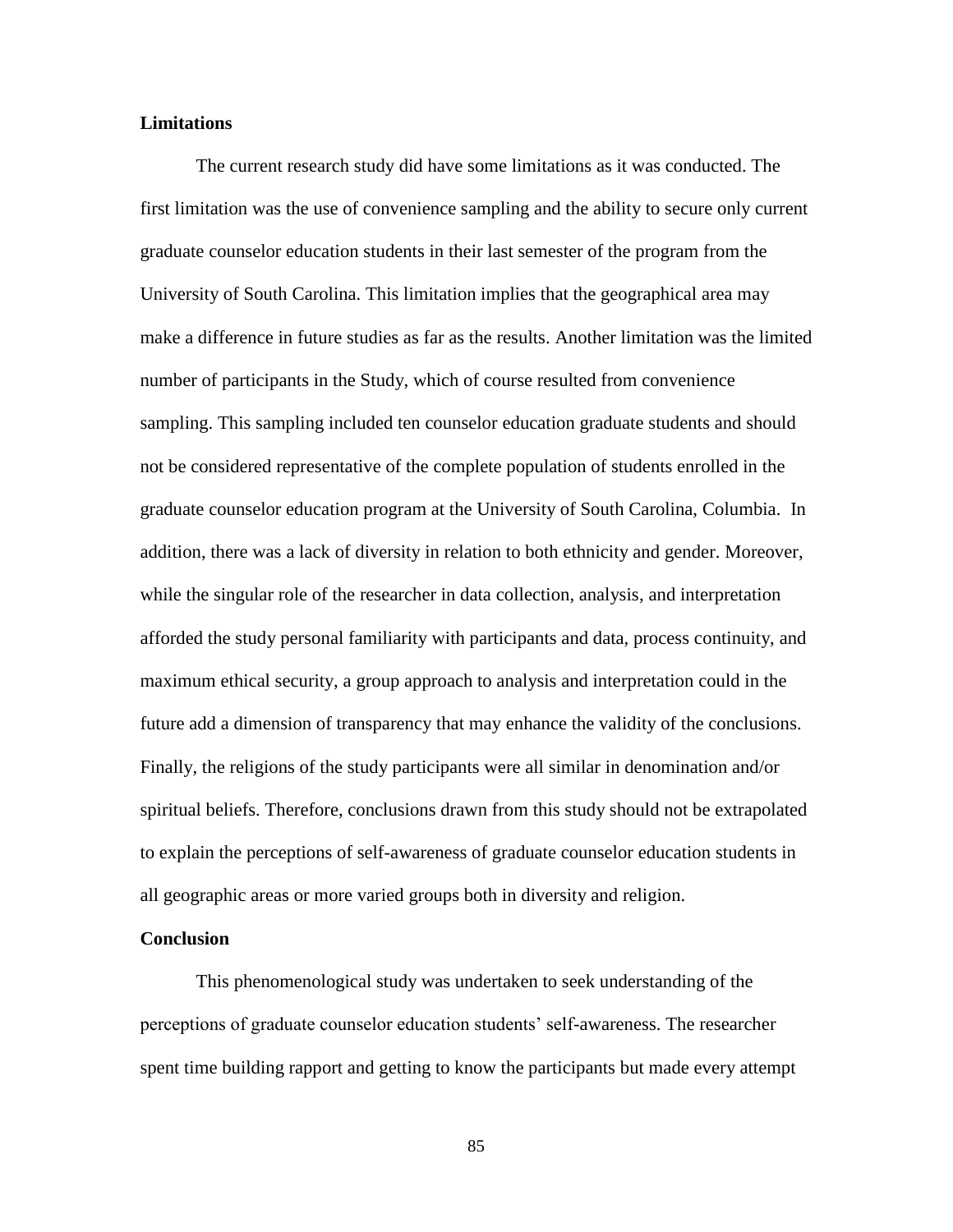to be acutely aware of not revealing any personal opinions prior to the conclusion of individual interviews and focus groups.

Throughout this study the researcher has developed a deeper appreciation for Qualitative Research. Qualitative Research emphasizes a focus on the richness of detail necessary to reach beyond Quantitative data, surveys and controlled experiments. The use of phenomenological interviews allows participants to tell their stories and create a mosaic of information. It is my express hope that the information shared by the ten participants will serve as inspiration to novice and seasoned researchers and professors to look at offering additional coursework as well as personal counseling experiences to graduate counselor education students. It is also my hope that universities and professional counseling organizations will use the information gathered to inform and review their practices in providing support, professional development, and training to develop strong self-awareness and social cognitive development as well as a solid sense of racial identity. Some researchers implicate that social identity development through group membership, (such as a counselor education program) and self-identification can be a significant aspect on a continuum of personal identity development (Howard, 2000). Another important view for us to remember is from "Rights and Autonomy" (Richards, D. 1981), as seen in Chapter Two, which states that autonomy is not simply a sense of independence but is, in reality so much more. Richards shared that autonomy, when in its highest form is twofold. The first, "the evaluation of one's life that autonomy makes possible to enable persons not to be bound to immediate present desires, but to give weight to their desires and projects over time--second, the standards of self-critical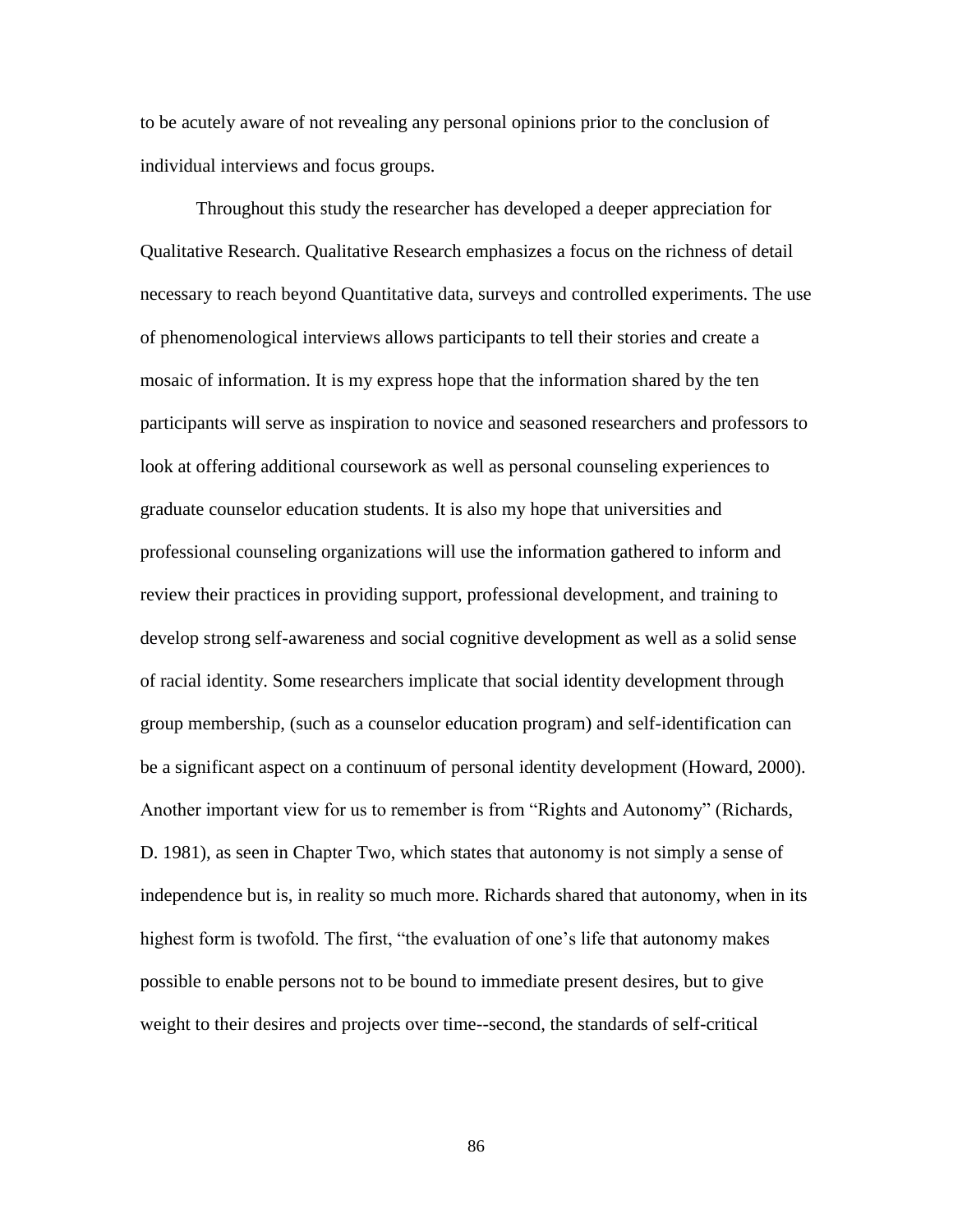evaluation are determined not by the will of others but by arguments and evidence which one has rationally examined and assented to" (Richards, p.11).

Furthermore it is central that we take to heart as elicited from Chapter Two from Werth (1999); as counselors and mental health professionals it is our obligation to help our client's with whatever issues they bring us. Werth (1999) further states: "We will all face death someday, in ourselves and in our loved ones; we should utilize our skills, experience, training, and selves to aid our clients as they consider assisted death to no less an extent than we would want when we are dying. To do less is more than unprofessional; it is inhumane"  $(p. 181)$ . This is not only about death but about our professional obligations to help.

The findings of the qualitative study to gain an understanding of the perceptions of graduate counselor education students' self-awareness provides a framework from which to view the possible needs and further training within the counseling education program. The individual, phenomenological interviews with ten graduate counseling education students as well as the two focus groups revealed a sense of something being missing throughout their experiences. The thematic analysis conducted as a part of the data analysis revealed issues regarding a need of further training in spirituality in the counseling environment and conceivably a need for further study on developing a solid and positive self-identity as a possible venue to holistically train the students. Another result from the study was the discovery that there is an abundance of literature on suicide prevention but there were no studies found or even guidelines or implications for those who may someday work with clients who have the legal right to die, and choose to exercise that right. In an effort to be proactive, it may behoove counseling education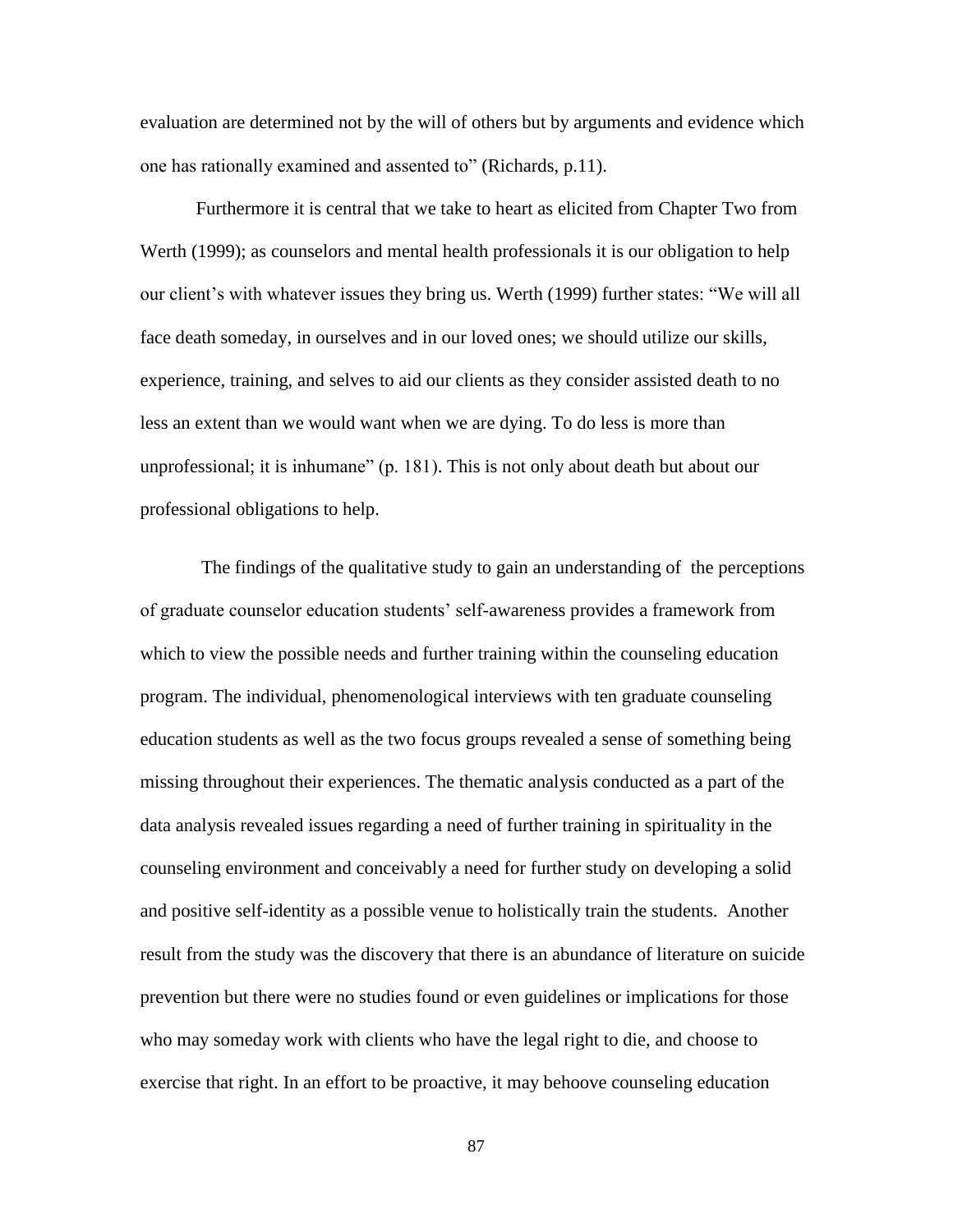programs and even supervisors, to remain abreast of the issues in legislation that could eventually be brought to the counseling environment.

An encouraging outcome of the study was the interplay of themes within the context of the interviews of all ten participants indicating a cohesive vision of positive growth experienced throughout the program. Hopefully, the stories and tapestries woven together in this study will expand the mind of at least one person and possibly initiate dialogue and further research associated with these findings.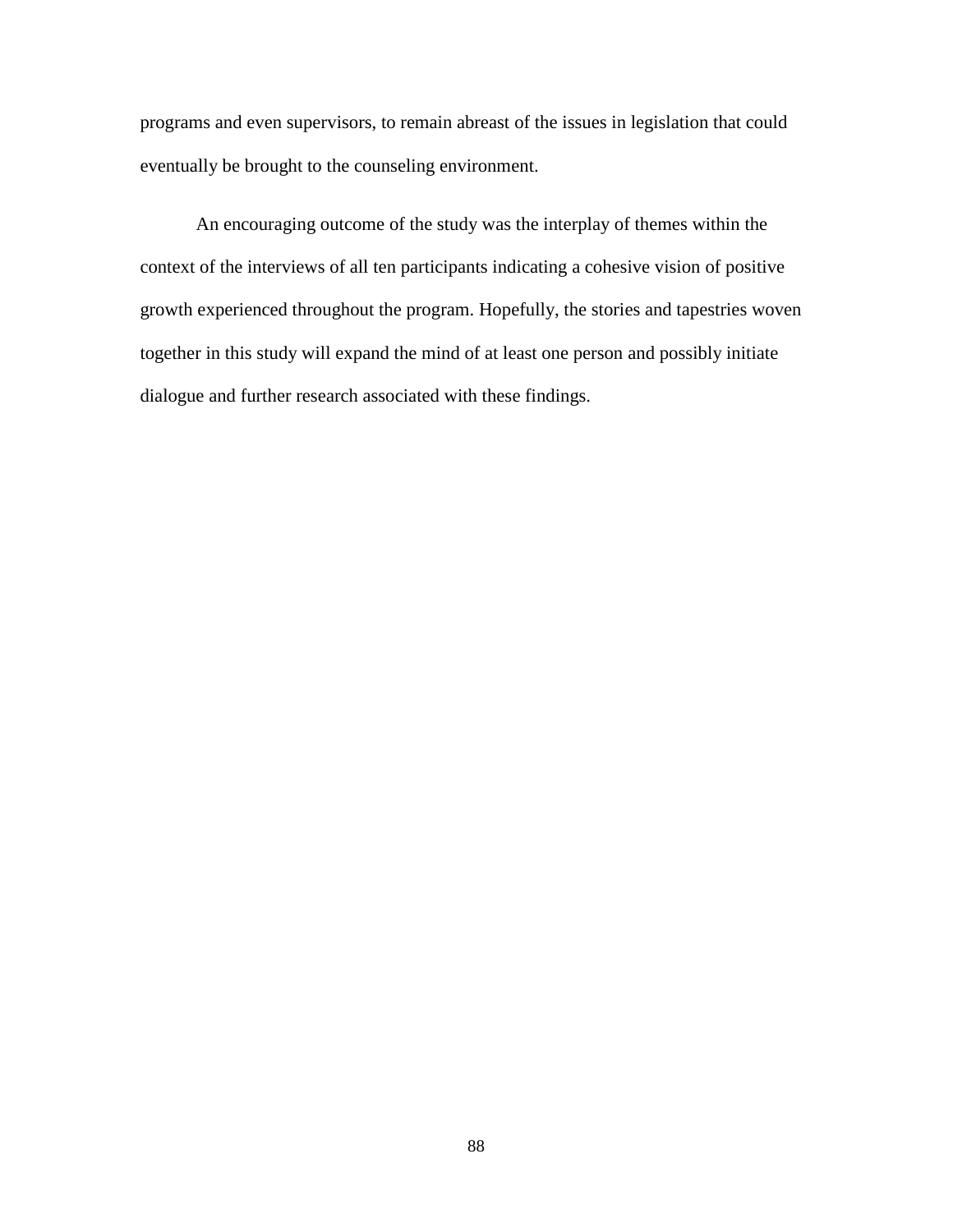## REFERENCES

- Ambert, A., Adler, P.A., Adler, P., & Detzner, D.F. (1995). Understanding and evaluating qualitative research. *Journal of Marriage and Family.* 57 (4) 879-893.
- American Counseling Association. (1997). *Code of ethics and standards of practice*. Alexandria, VA: Author
- American Counseling Association. (2014). *Code of ethics and standards of practice.*  Alexandria, VA: Author
- American Psychological Association. (1992). Ethical principles of psychologists and code of conduct. *American Psychologist*, 47,1597-1611.
- American Psychological Association. (1997, July). *Terminal illness and hastened death requests: The important role of the mental health professional*. Washington, DC: Author. (Reprinted in Professional Psychology: Research and Practice, 28, 544- 547 [1997]).

Black, D. (1983). Crime as social control, *American Sociological Review*, 48 (1), 34-45.

- Brassington, I. (2005). Five words for assisted dying. *Law and Philosophy*, Volume 27, No. 5, pp. 415-444.
- Cassity, S. A., (2009)., To die or not to die: The history and future of assisted suicide laws in the U.S. *Journal of Law & Family Studies* 11 (2). 468-475.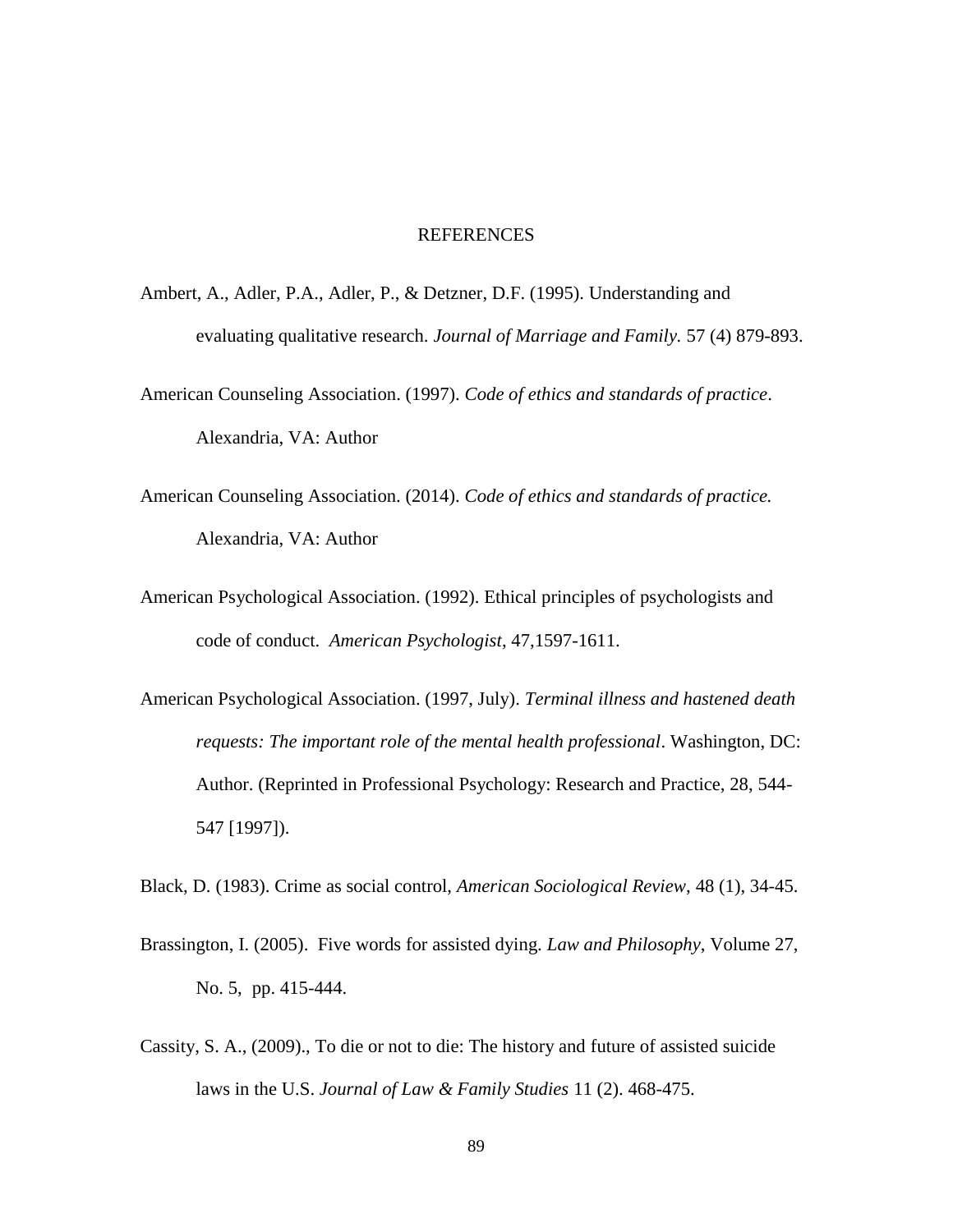- Choate, L.H., & Granello, D. H. (2006). Promoting, student cognitive development in counselor preparation: A proposed expanded role for faculty advisors. *Counselor Education and Supervision* 46.
- Cohen, E.D., (2001). Permitted suicide: Model rules for mental health counseling., *Journal of Mental Health Counseling* 23(4), 279-294.
- Council for Accreditation of Counseling and Related Educational Programs. (2009). *CACREP accreditation standards and procedures.* Alexandria, VA: Author
- Cross, W.E., Jr. (1978). The Thomas and Cross models of psychological nigrescence: A review. *The Journal of Black Psychology,* 58, 60-67.
- Daube, D., (1972)., The linguistics of suicide, *Philosophy & Public Affairs*, 1 (4), 387- 437.
- Eastman, H. A., (1995). Speaking truth to power: The language of civil rights litigators, *The Yale Law Journa*l, 104 (4), 763-879.
- Fox, R., & Cooper, M. (1998). The effects of suicide on the private practioner. A professional and personal perspective. *Clinical Social Work Journal,* 26, 143-157. Cited in Reeves, Al, Bowl, R., Wheeler, S., & Guthrie, E. (2004). The hardest words: Exploring the dialogue of suicide in the counseling process-a discourse analysis. *Counseling and Psychotherapy Research,* 4(1), 62-71.
- [Gaw, B. \(1976\). The Johari Window And A Partnership: An Approach To Teaching](http://www.bibme.org/)  [Interpersonal Communication Skills.](http://www.bibme.org/) *Communication Education*, *25*(3), 252-255.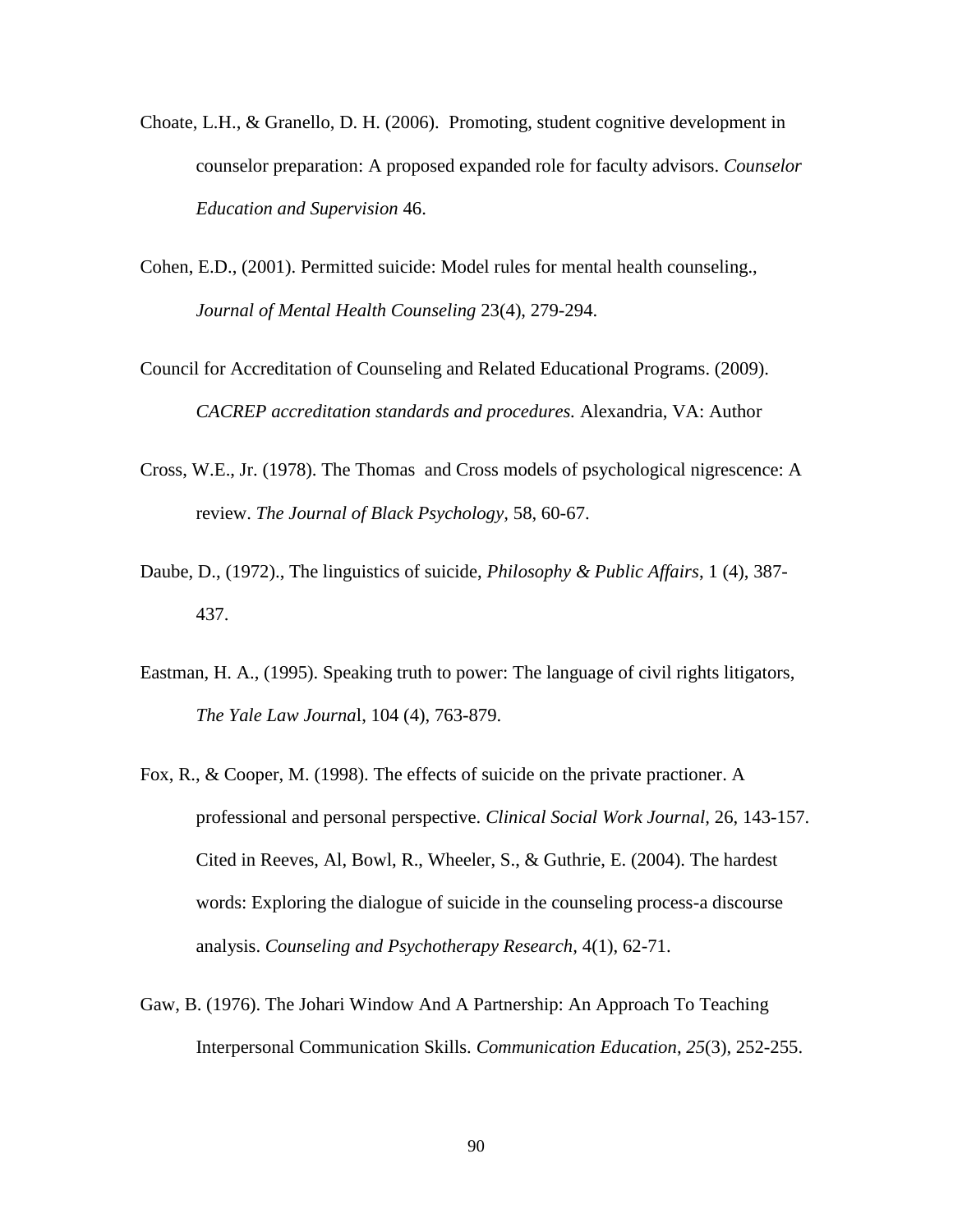- Gibson, K. (2003), Contrasting role morality and professional morality: Implications for practice. *Journal of Applied Philosophy*, 20: 17-29.
- Ginsburg, G.P., (1971). Public conceptions and attitudes about suicide. *Journal of Health and Social Behavior,* 12 (3), 200-207.
- Glenn, G.D., (1984). Inalienable rights and Locke's arguments for limited government: Political implications of a right to suicide. *The Journal of Politics,* 46 (1) 80-105.
- Glick, H.R. & Hutchinson, A. (1999). The rising agenda of physician assisted suicide: explaining the growth and content of morality policy. Policy Studies Journal, Vol. 27, No. 4 750- 765.
- Greason, P.B., & Cashwell, C.S., (2009). Counselor preparation: Mindfulness and counseling self-efficacy: The mediating role of attention and empathy. *Counselor Education and Supervision.* 49
- Haralambos, M., Holborn, M. & Heald, R. (2004). Scoilogical: Themes and Perspectives  $(6<sup>th</sup>ed)$ ., London: Collins.
- Harvard Law Review. (Feb. 2008) Developments in the law: The law of mental illness. *Harvard Law Review*, 121 (4) 1114-1191.
- Hauerwas, S., & Bondi, R., (1976). Memory, community and the reasons for living: Theological and ethical reflections on suicide and euthanasia. *Journal of the American Academy of Religion*, 44 (3), 439-452.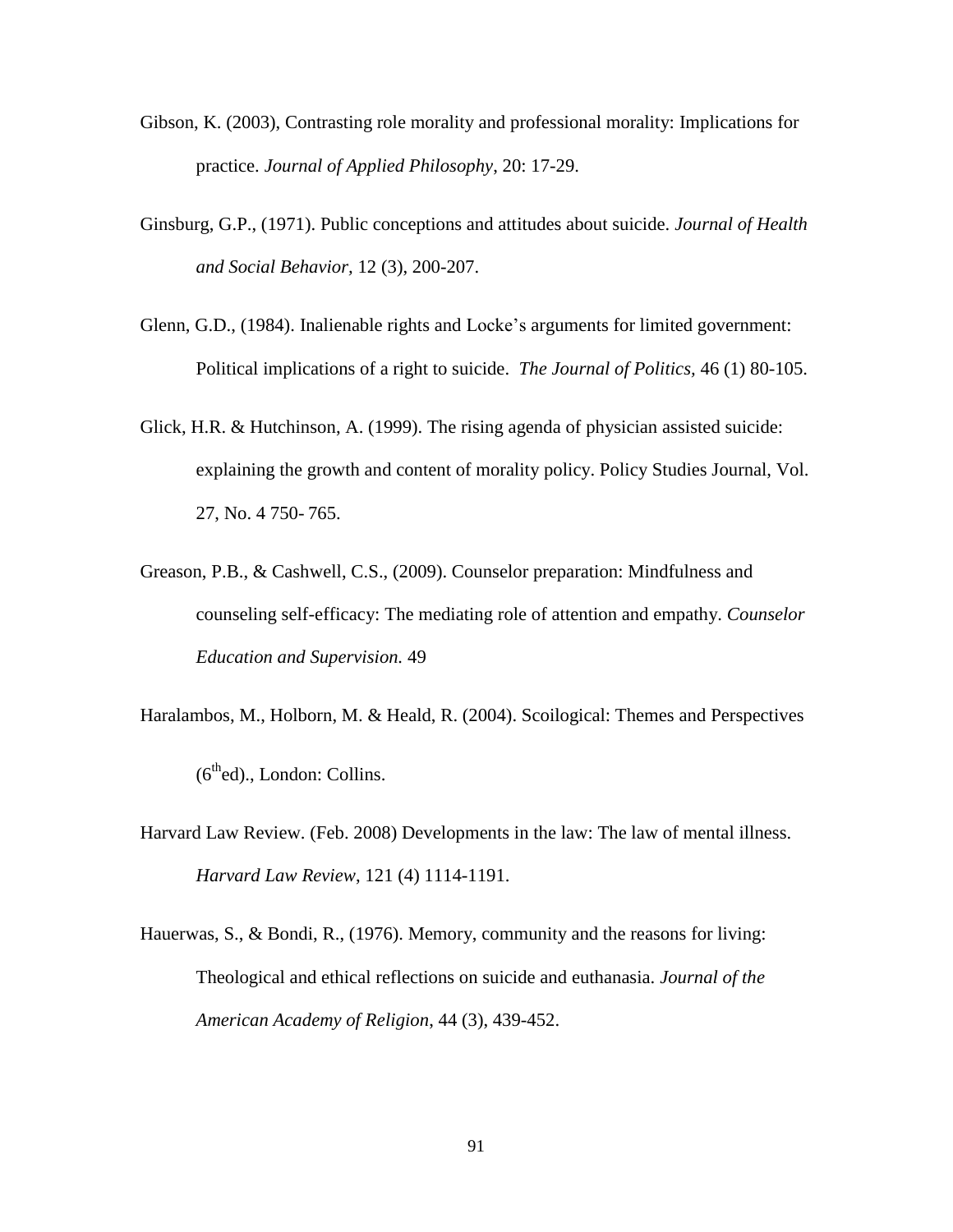- Head, T. The right to die movement: A timeline history. Retrieved March 2013, from http://civilliberty.about.com/od/euthanasiasuicide/tp/Right-to-Die-History-Timeline.htm?p=1
- Helms, J. E. (1990). Black and white racial identity: theory, research, and practice. New York: Greenwood Press
- Heppner, P.P., & Heppner, M.J., (2004). *Writing and publishing your thesis, dissertation &research: A guide for students in the helping professions.* Belmont, CA: Brooks/Cole- Thomson Learning (ISBN: 0534559743).
- Homrich, A.M., (2009). Gatekeeping for personal and professional competence in graduate counseling programs. *Counseling and Human Development,* 41(7).
- Howard, J.A. (2000). Social psychology of identities. *Annual Review of Sociology,* 26, 367-393.
- Kenny, R.W. (2010). Beyond the elementary forms of moral life: Reflexivity and rationality in Durkheims moral theory*. Sociological Theory*, American Sociological Association. 28(2).215-244
- Lambie, G.W., Hagerdorn, B., & Ieva, K. P., (2010) Counselor preparation; Social-Cognitive development, ethical and legal knowledge, and ethical decision making of counselor education students. *Journal of Counselor Education and Supervision* Vol. 49, p. 228-246.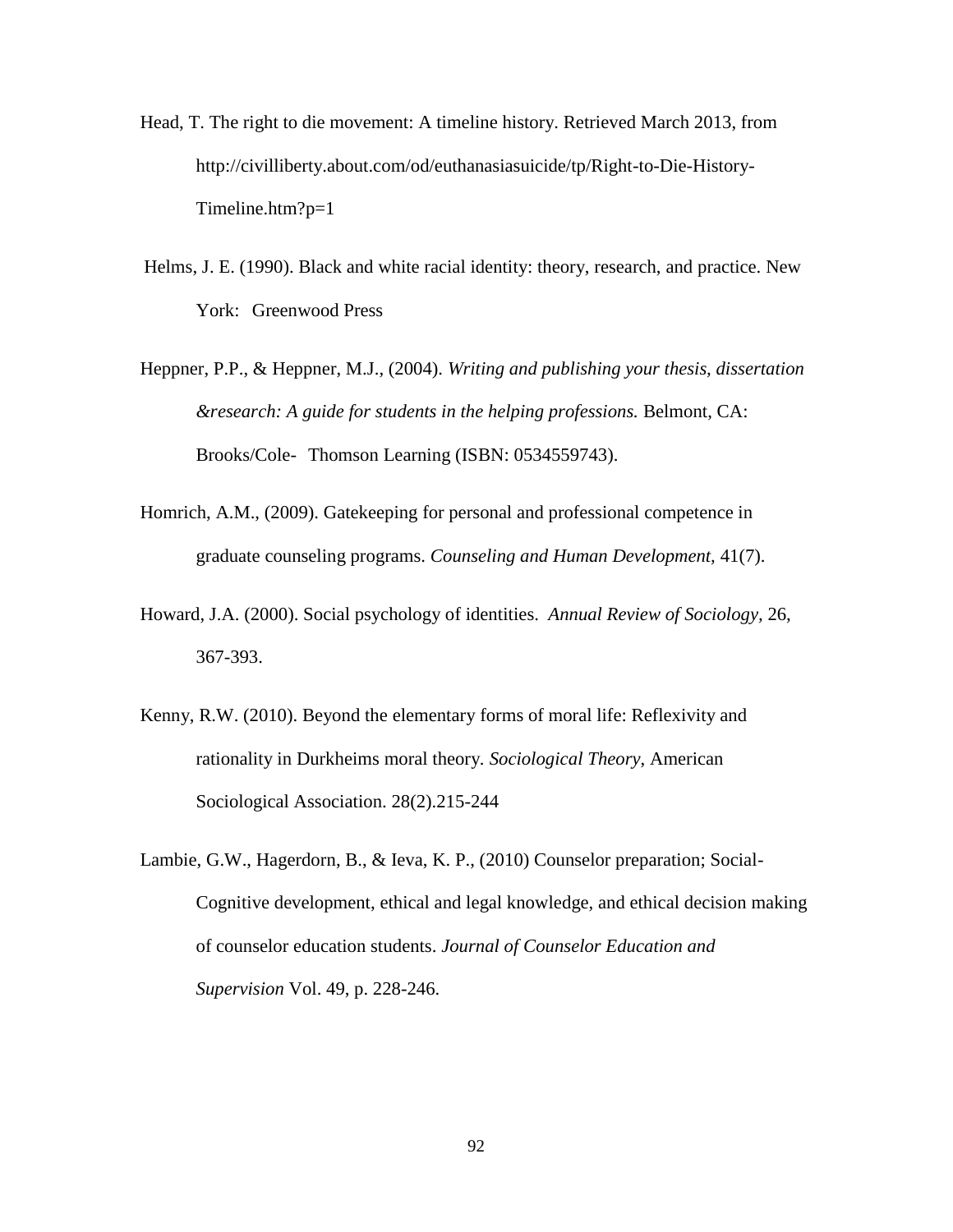- Lee, J., Bartlett, M. (2005). Suicide prevention: Critical elements for managing suicidal clients and counselor liability without the use of a no-suicide contract. *Death Studies,* 29, 847-865.
- Leenaars, A.A. (2004). *Psychotherapy with suicidal people: A person-centered approach.*  Chichester: Wiley.

Letters to the Editor, (1997, March). *Counseling Today*, p.4.

Maggs-Rapport, F. (2000), Combining methodological approaches in research: ethnography and interpretive phenomenology. *Journal of Advanced Nursing,*  31(1), 219-225.

Manning, J. (2012). Suicide as social control, *Sociological Forum,* 27 (1). 207-227.

- McFadden, J. (2003). Stylistic model for counseling across cultures. In F.D. Harper & J. McFadden (Eds.), *Culture and counseling: new approaches* (209-232). Boston, MA: Allyn and Bacon.
- McGlothlin, J., Rainey,S., & Kindsvatter, A. (2005). Suicidal clients and supervisees: A model for considering supervisor roles. *Journal of Counseling Education and Supervision,* 45, 135-146.
- Merriam, S.B & Associates (2002), *Qualitative research in practice; Examples for discussion and analysis.* San Francisco, CA: Jossey-Bass
- Miller, G. (1999). The development of the spiritual focus in counseling and counselor education. *Journal of Counseling and Development*, 77, 498-501.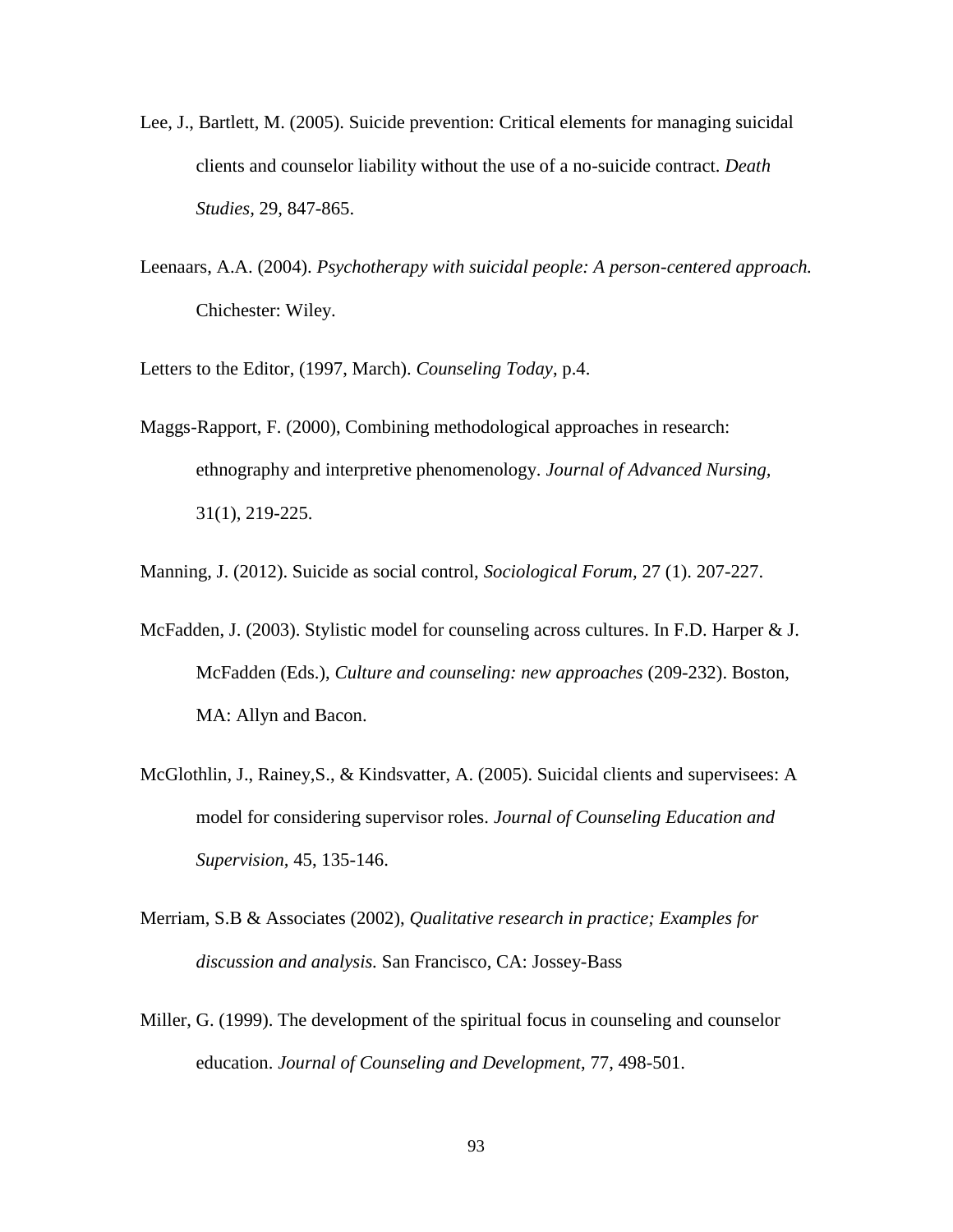- Moerman, M. (2012), Working with suicidal clients: The person-centered counselors experience and understanding of risk assessment. *Counseling and Psychotherapy Research,* 12(3): 214-223.
- Morrow, A., (2011). Karen Ann Quinlan: A pioneer in the right-to-die movement. ,*Death and Dying.* About.com
- Myers, J.E., & Williard, K. (2003). Integrating spirituality into counselor preparation: A developmental wellness approach. *Counseling and Values*, 47, 131-141.
- National Association of Social Workers. (1993.) Code of ethics. Washington, DC: Author.
- National Association of Social Workers. (1994). Client self-determination in end-of-life decisions. In Social work speaks (3rd ed.,pp.58-61). Washington, DC: NASW Press.
- National Center for Injury Prevention and Control. (2012). *Idaho suicide prevention research project.* Benchmark Research and Safety, Inc. Retrieved from 31 <http://www.cdc.gov/violenceprevention>
- Niemeyer, R. A., Fortner, B., & Melby, D. (2001). Personal and professional factors and suicide intervention skills. *Suicide and Life-Treatening Behavior,* 3(1), 71-82. Cited in *Journal of Guidance and Counseling,* 32 (2), 235-247.
- Oden, K. A., Miner-Holden, J. & Balkin, R.S., (2009). Required counseling for mental health professional trainees: Its perceived effect on self-awareness and other potential benefits. *Journal of Mental Health,* 18(5): 441-448.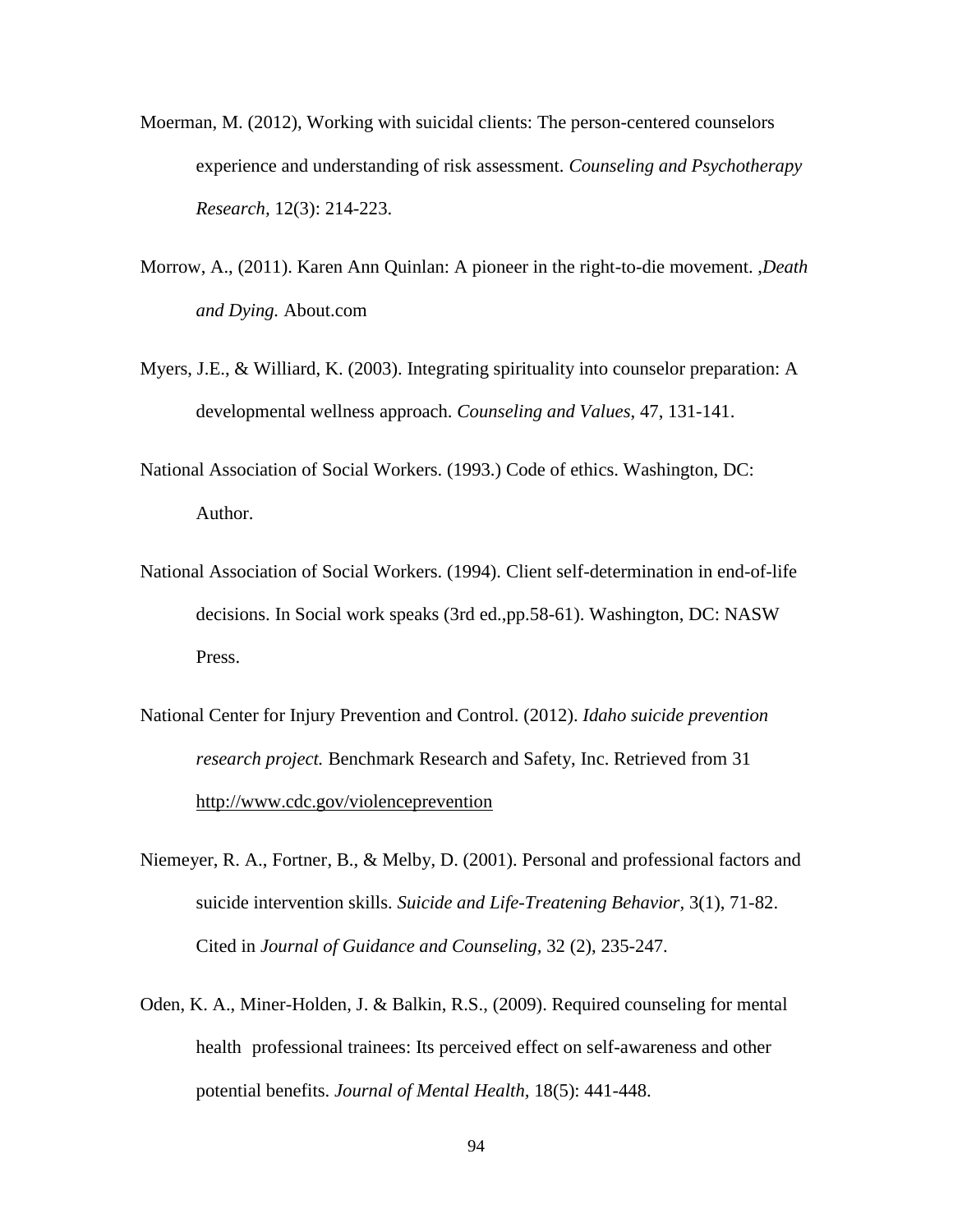Ogar, J.N., & Ogaboh, A. M. (2011). Suicide: it's moral, legal and sociological analyses. *Journal of Arts Sciences & Commerce.* Volume II-Issue 1.

Ohio State University (2013). Student Wellness Center. Spirituality. Retrieved from

<http://swc.osu.edu/about-us/spirituality/>

- Orlando, J. &, Reinhart, C. (2012) Right to Die Laws, OLR Research Report. Retrieved from <http://www.cga.ct.gov/2012/rpt/2012-R-0477.htm>
- Palmer, S. (Ed). , (2007). *Suicide: Strategies and interventions for reduction and prevention.* Abington: Routledge.
- Park, J. L., (2013) Will this death be an "irrational suicide" or a "voluntary death?" Taken from; *Four differences between irrational suicide and involuntary death."*  Retrieved from <http://www.tc.umn.edu/~parkx032/CY-IS-VD.html>
- Pearson, J. (2013). Suicide in the United States. *National alliance on mental illness.*  Retrieved from [http://www.nami.org](http://www.nami.org/)
- Paust, J. J., (1995). The human right to die with dignity: A policy-oriented essay. *Human Rights Quarterly*, 17, 464-487.
- Realino, M. & Orru', M., ( 1991). Social images of suicide. *The British Journal of Sociology*, Volume 42, No. 2 pp. 273-288.
- Reeves, A. (2004). Suicide risk assessment and the ethical framework. *Counseling and Psychotherapy Journal,* 15(4), 25-28.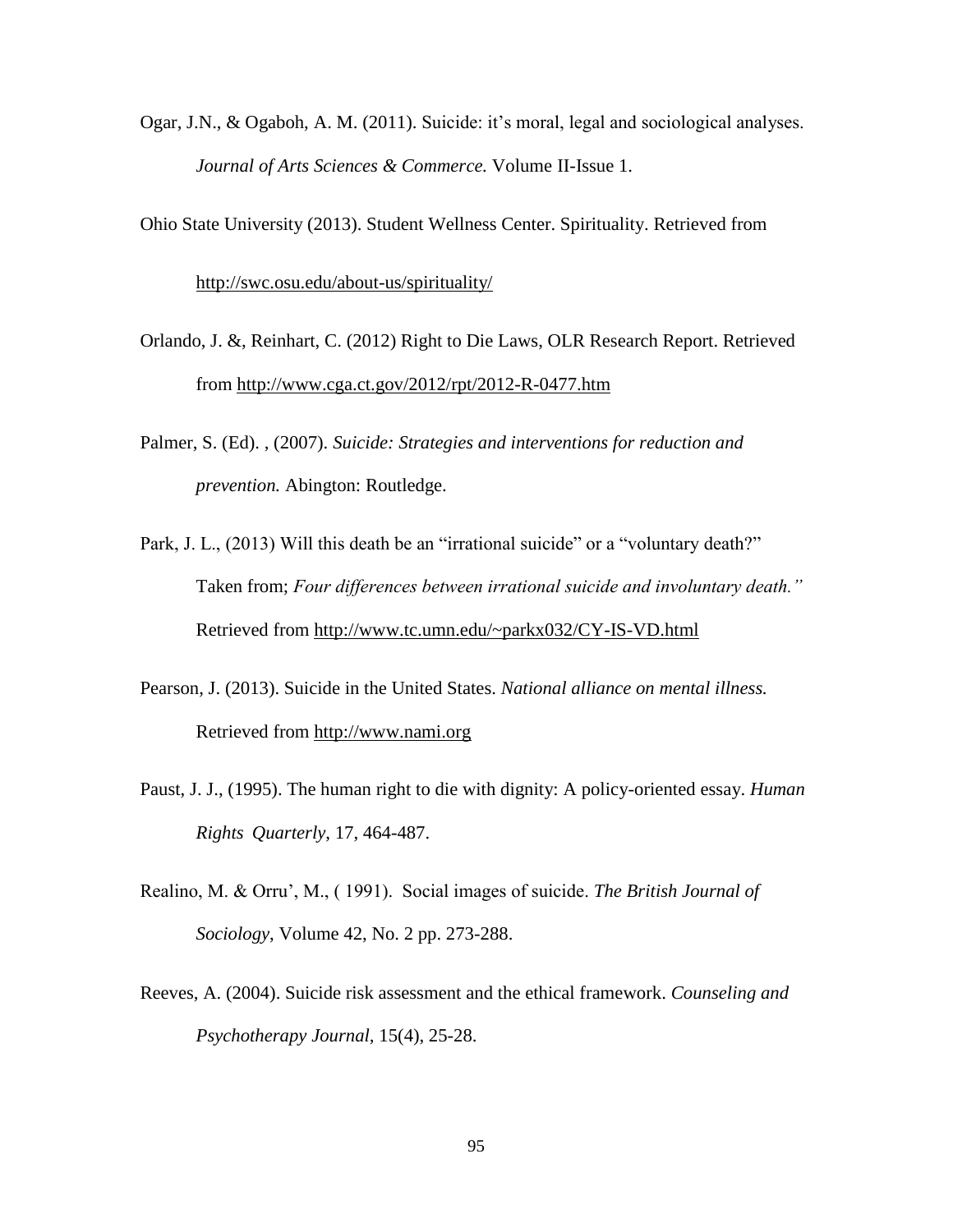Reeves, A. Wheeler, S., & Bowl, R. (2004). Assessing risk: Confrontation or avoidance—what is taught on counselor training courses. *British Journal of Guidance and Counseling,* 32(2), 235-247.

Richards, D. A. (1981). Rights and autonomy. Ethics 92 (1). 3-20.

- Sandelowski, M., (2000). Focus on research methods: Whatever happened to qualitative description? *Research in Nursing & Health,* 23, 334-340.
- Satris, S. (1988). Taking Sides: Clashing Views on Controversial Moral Issues. Guilord: the Dushkin Publishing Group Inc.
- Sharry, J., Darmody, M., & Madden, B., (2002). A solution focused approach to working with clients who are suicidal. *British Journal of Guidance and Counseling,* 30 (4), 383-399.
- Slater, E. (1990). Cited in Law of the Federation of Nigeria. Criminal Code Cap 42. Abuja: Federal Republic of Nigeria.
- Steen, R.L., Engels, D., & Thweatt, T. III., (2006). Ethical aspects of spirituality in counseling. Counseling and Values, 50, 108-118.
- Urdang, E. (2010)., Awareness of self-A critical tool. *Social Work Education,*29 (5) 523- 538.
- Wade, R. K., (2010). Beyond the elementary forms of moral life: Reflexivity and rationality in Durkheim's moral theory., Sociological Theory, 28 (2) 215-244.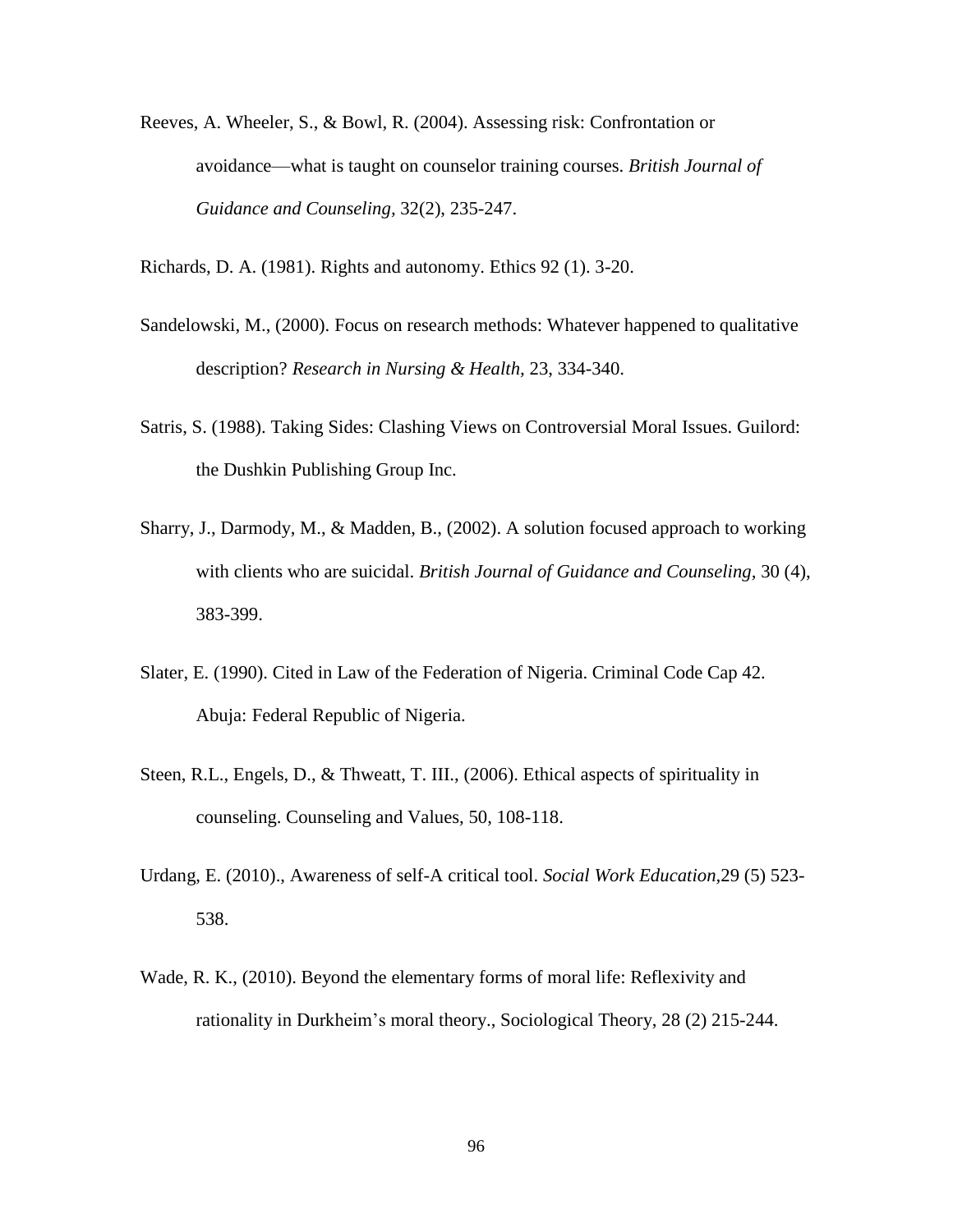- Wagstaff, C., Williams, B. (2014). Specific designs features of an interpretive phenomenological analysis study. *Nurse Researcher,* 21(3). 8-12.
- Werth, J.L., Jr.,(1999). Mental health professional and assisted death: Perceived ethical obligations and proposed guidelines for practice. *Ethics and Behavior*, 9(2) 159- 183.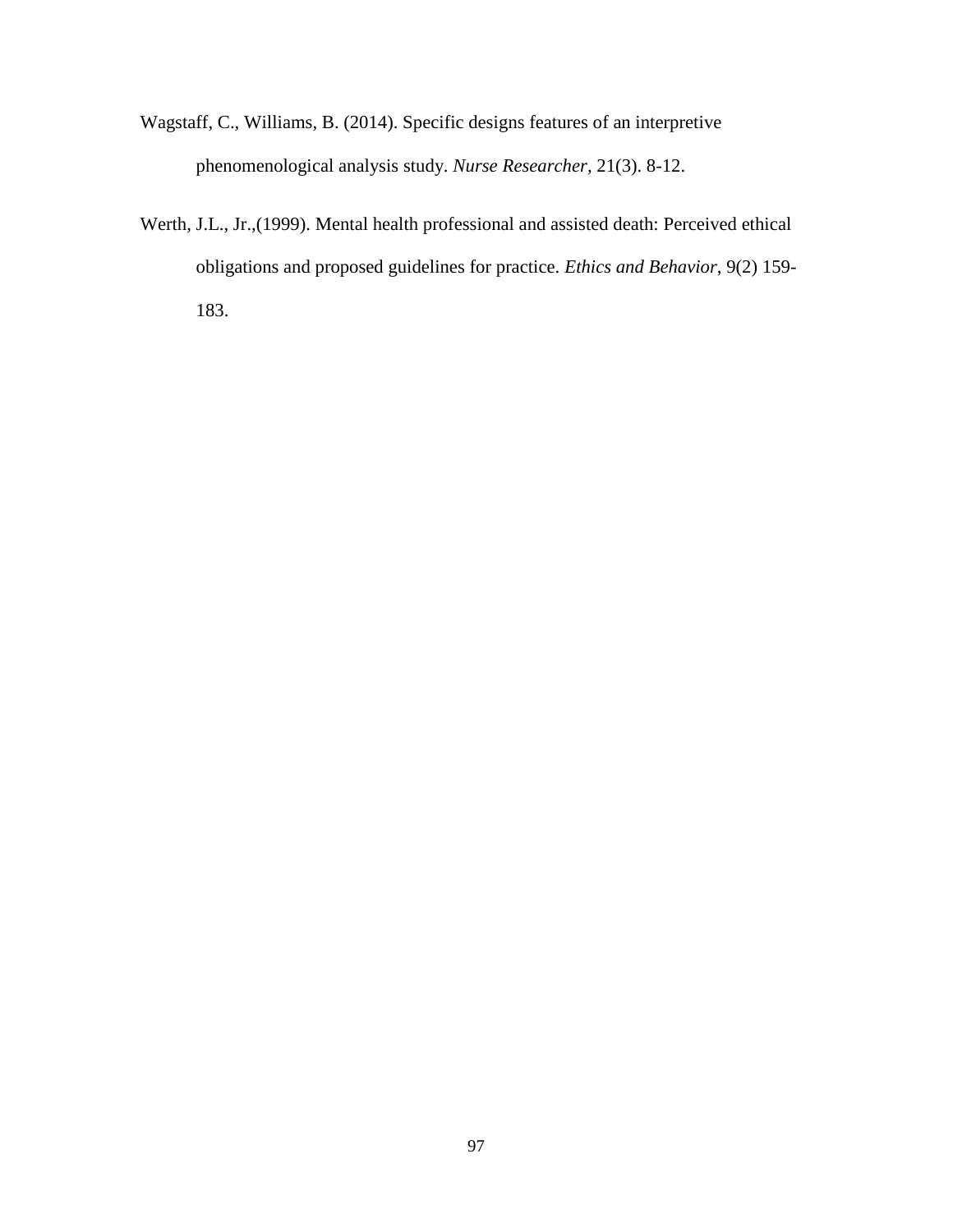## APPENDIX A: QUESTIONS

## **Initial Questions**

- **1)** Where are you in your current program (Year in program, coursework completion, practicum/internship)?
- **2)** What are your specific counseling goals upon graduation?
- **3)** Do you have a theory or theories you hope to use consistently in your practice and if so, what is it or are they?
- **4)** What is the reason you chose that particular theory?
- **5)** Can you describe to me what your definition or perceptions are of self-awareness is and/or social cognitive development?
	- A. How are these important or not to your future as a counselor?
- **6)** Do you feel that you learned in your program, how to achieve deeper degrees of self-awareness and social cognitive development?
- **7)** If so, which course or courses promoted this growth and how?

## **Advanced Questions:**

- **1)** Where do you feel you are personally as far as self-awareness and how did you come to that conclusion?
- **2)** How do you feel you would work with someone whose personal value system and beliefs are vastly different from your own? Please expand on the answer.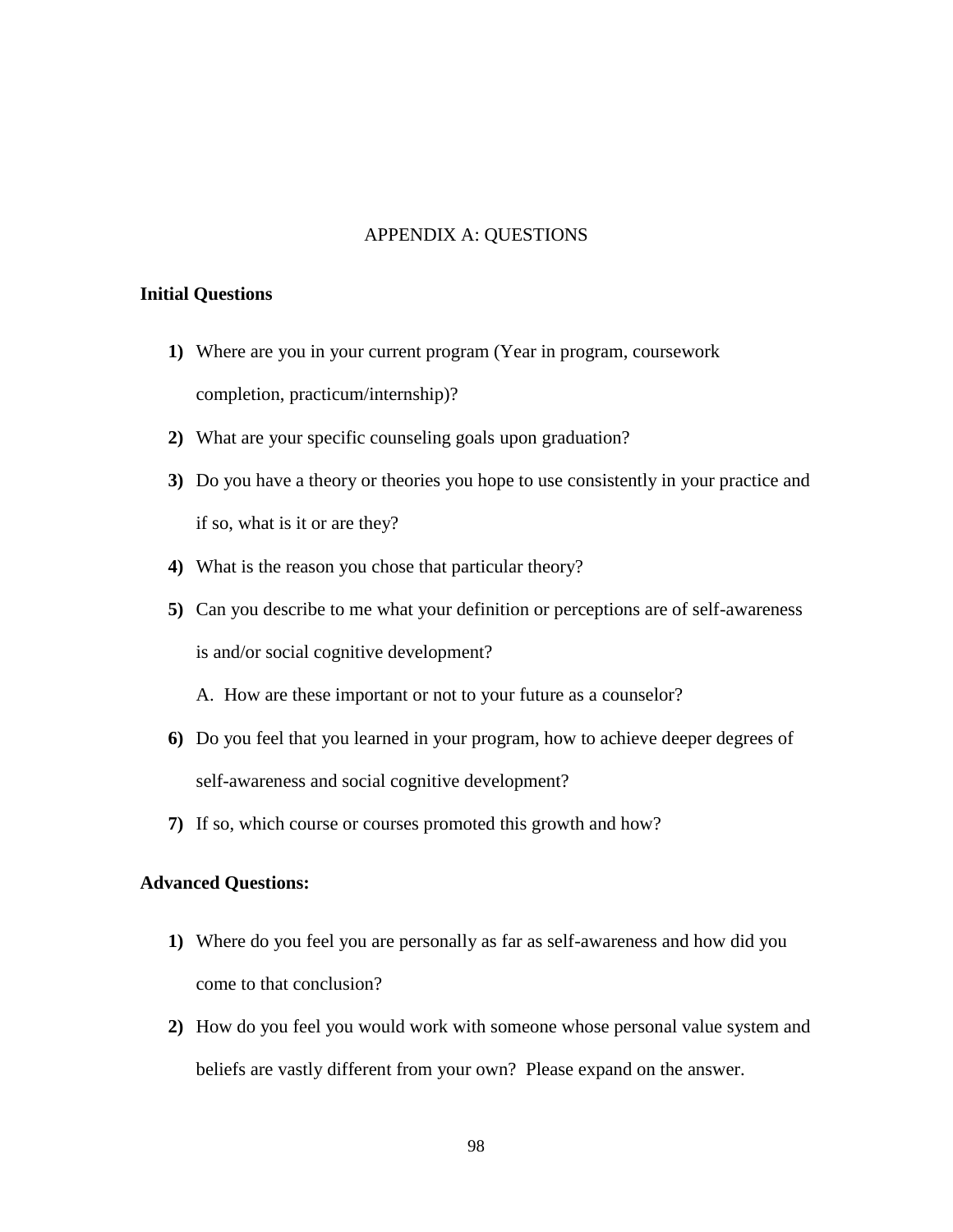- **3)** As the example used in this study, can you explain your personal thoughts, feelings and beliefs on suicide?
	- A. How do you feel you would work with someone who has the legal rightto-die and has chosen to exercise that right?
- **4)** Do your spiritual beliefs affect what you believe about suicide and/or the issue of the right-to die?
- **5)** Do you feel you gained enough self-awareness in your program to help you with these types of issues? If so, please expand. If not, why?
	- A. Are you aware of your own biases? If so, how do you keep them from interfering in your clinical work?
- **6)** Is there anything else you'd like to share about your feelings on this issue and/or any other issue that greatly differs from your own personal beliefs and how it/they should or should not be treated?
- **7)** Is there anything you feel would have better prepared you (during your program of study) for these types of issues and your development of your own selfawareness and social cognitive development?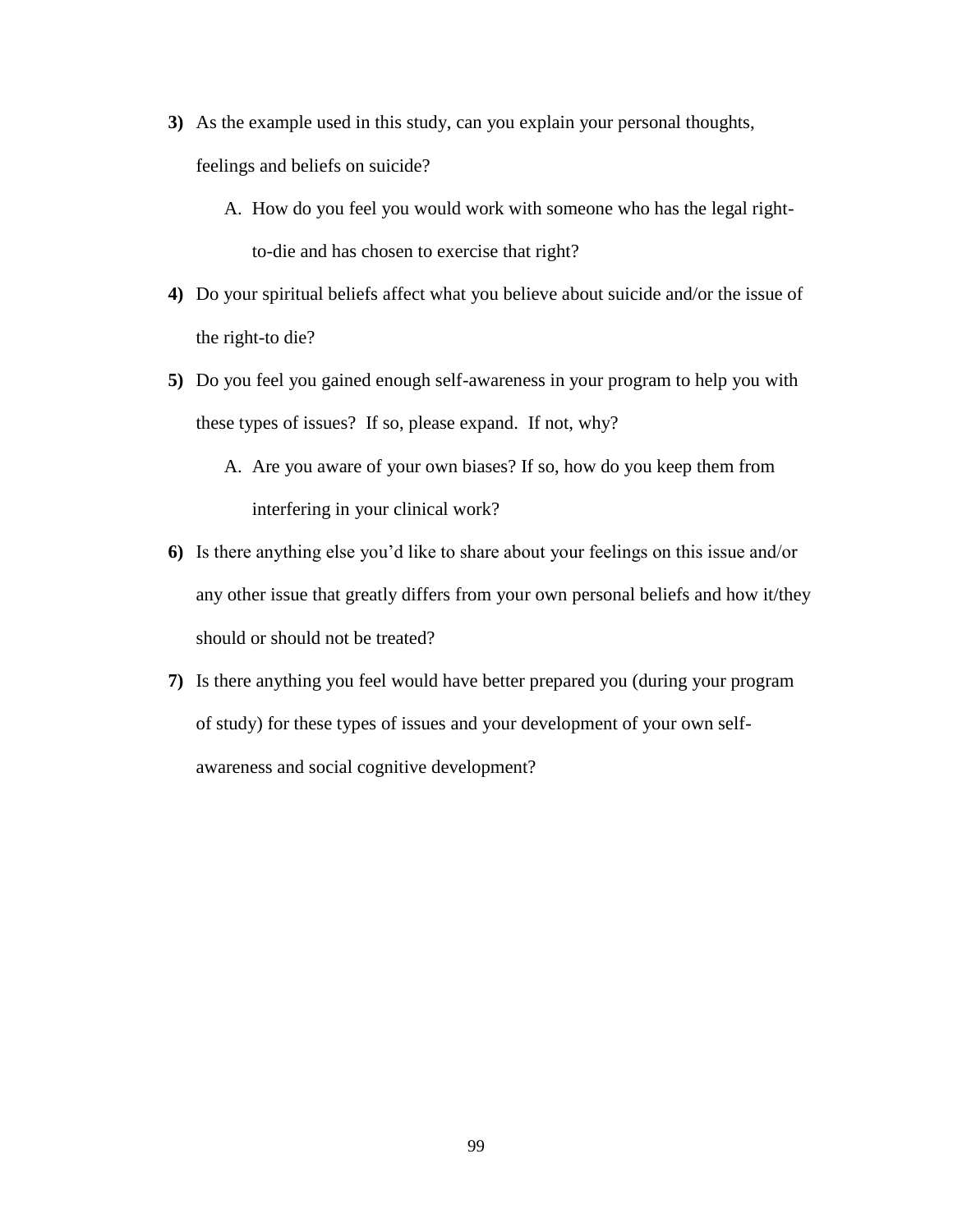## APPENDIX B: INFORMED CONSENT FORM (Invitation to participate in research study)

A Qualitative Examination of Graduate Counselor Education Students Perceptions of Self-Awareness Pertaining To Future Efficacy in the Counseling Environment.

Principle Investigator for This Study: Tara Huechtker Darby, Ph.D. Candidate, Counselor Education, University of South Carolina

Current Graduate Counselor Education students at the University of South Carolina, Columbia who are in their last semester of study, are invited to participate in this dissertation research study. This study is being conducted through the Counselor Education Program within the Department of Education at the University of South Carolina. This study is being conducted in partial fulfillment of the requirements for my Ph.D. degree in Counselor Education and is approved by the USC Internal Review Board.

You are asked to participate in a private interview as well as to participate in at least one discussion/focus group. You will be asked questions designed to ascertain your understanding and perceptions of your own self-awareness/social-cognitive development as related to future efficacy in the counseling environment. You will also be asked about your self-awareness as it pertains to spiritual, ethical and moral issues pertaining to new legislation that may affect the counseling environment.

Your private interview will be confidential and will be audio tape recorded. The interviews will be transcribed only by the researcher, Tara H. Darby. Your name will not appear on the audio tape or the transcription. Only the researcher will have access to your contact information, audio tape and transcript. No copies of data material will be made. Once the transcription is complete, the audio tape and your contact information will be destroyed. When the research requirements have been completed, the transcriptions will be destroyed as well. The same process will apply to the discussion/focus groups. However, you may know or recognize some of the other participants.

At the completion of both the interview and discussion group, you will have time allotted to discuss your thoughts about the interview or discussion with the researcher in private if you so wish. Because your contact information will not be retained, if you would like to know about the findings related to this study when it is completed, the researcher will provide you with contact information and an approximate time frame so that you may inquire at the appropriate time.

There are no anticipated risks to the participants in this study. Participation in this study is voluntary. You are free not to participate or to withdraw at any time, for whatever reason, without negative consequences or any penalty for doing so.